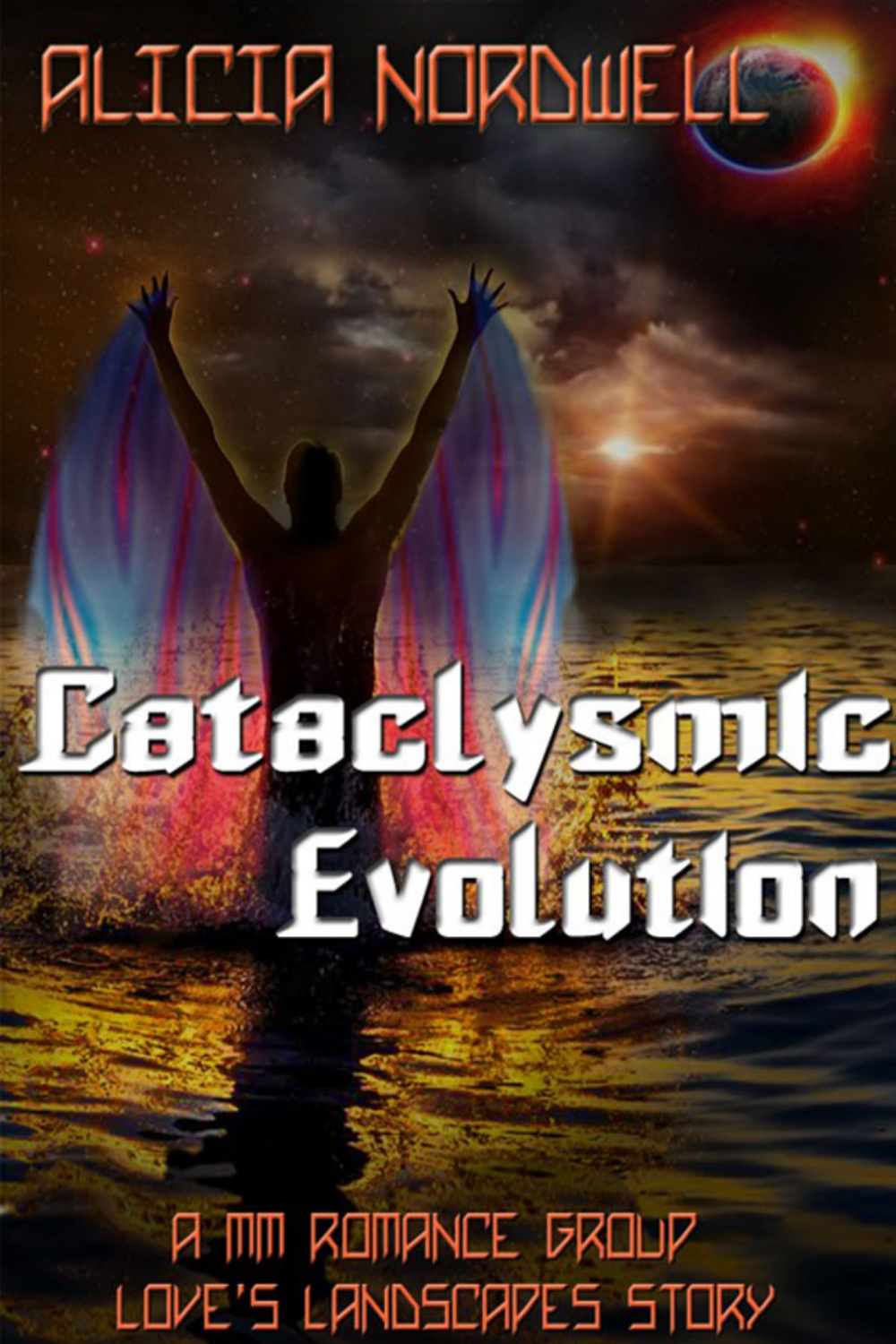#### **Table of Contents**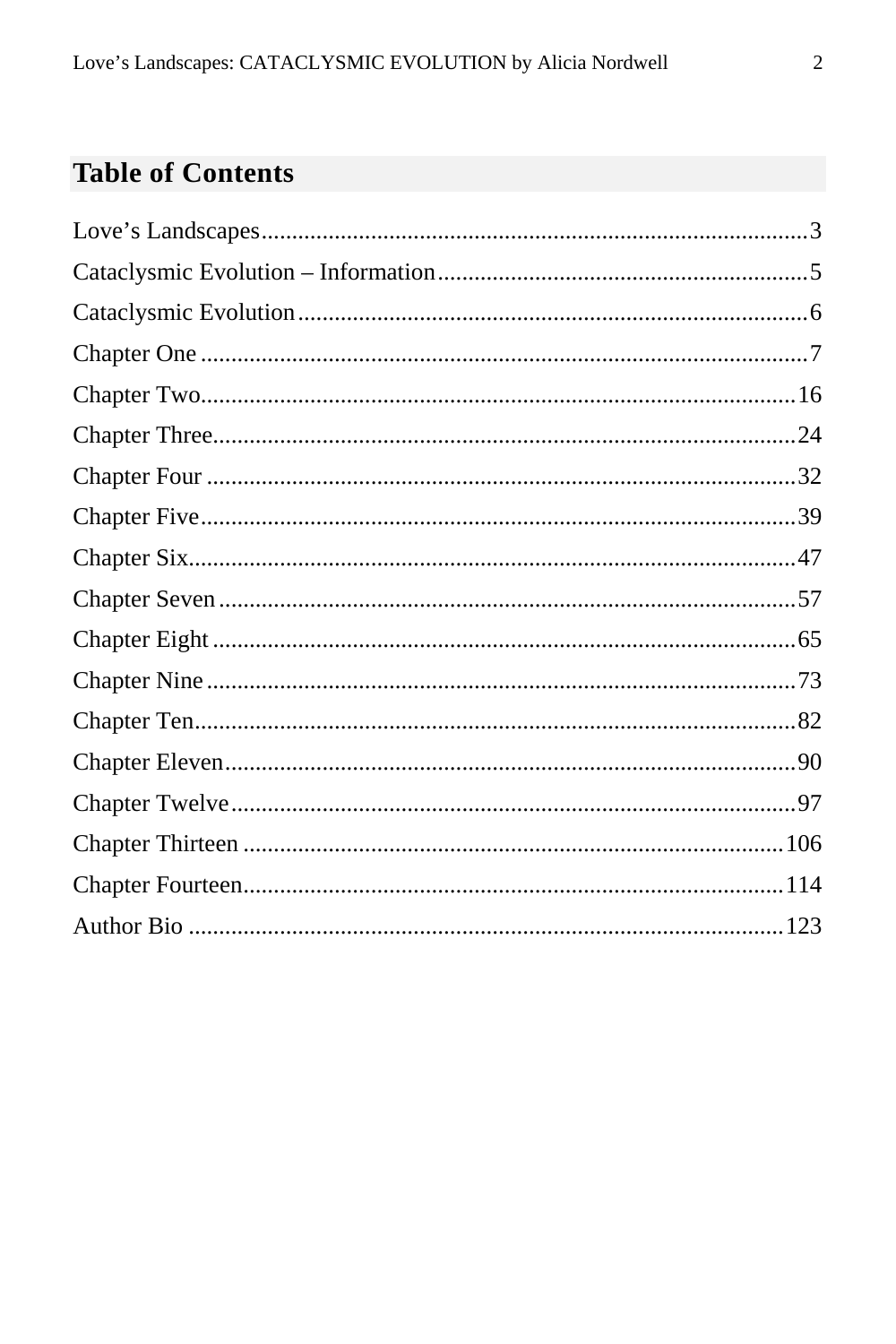## <span id="page-2-0"></span>**Love's Landscapes**

*An M/M Romance series*

# **CATACLYSMIC EVOLUTION By Alicia Nordwell**

#### **Introduction**

The story you are about to read celebrates love, sex and romance between men. It is a product of the *Love's Landscapes* promotion sponsored by the *Goodreads M/M Romance Group* and is published as a gift to you.

#### **What Is Love's Landscapes?**

The *Goodreads M/M Romance Group* invited members to choose a photo and pen a letter asking for a short M/M romance story inspired by the image; authors from the group were encouraged to select a letter and write an original tale. The result was an outpouring of creativity that shone a spotlight on the special bond between M/M romance writers and the people who love what these authors do.

A written description of the image that inspired this story is provided along with the original request letter. If you'd like to view the photo, please feel free to join the [Goodreads M/M Romance Group](http://www.goodreads.com/group/show/20149-m-m-romance) and visit the discussion section: *Love's Landscapes*.

No matter if you are a long-time devotee to M/M Romance, just new to the genre or fall somewhere in between, you are in for a delicious treat.

#### **Words of Caution**

This story may contain sexually explicit content and is **intended for adult readers.** It may contain content that is disagreeable or distressing to some readers. The *M/M Romance Group* strongly recommends that each reader review the General Information section before each story for story tags as well as for content warnings.

This story is a work of fiction. Names, characters, places and incidents are the products of the author's imagination or are used fictitiously. Any resemblance to actual events, locales, or persons, living or dead, is entirely coincidental.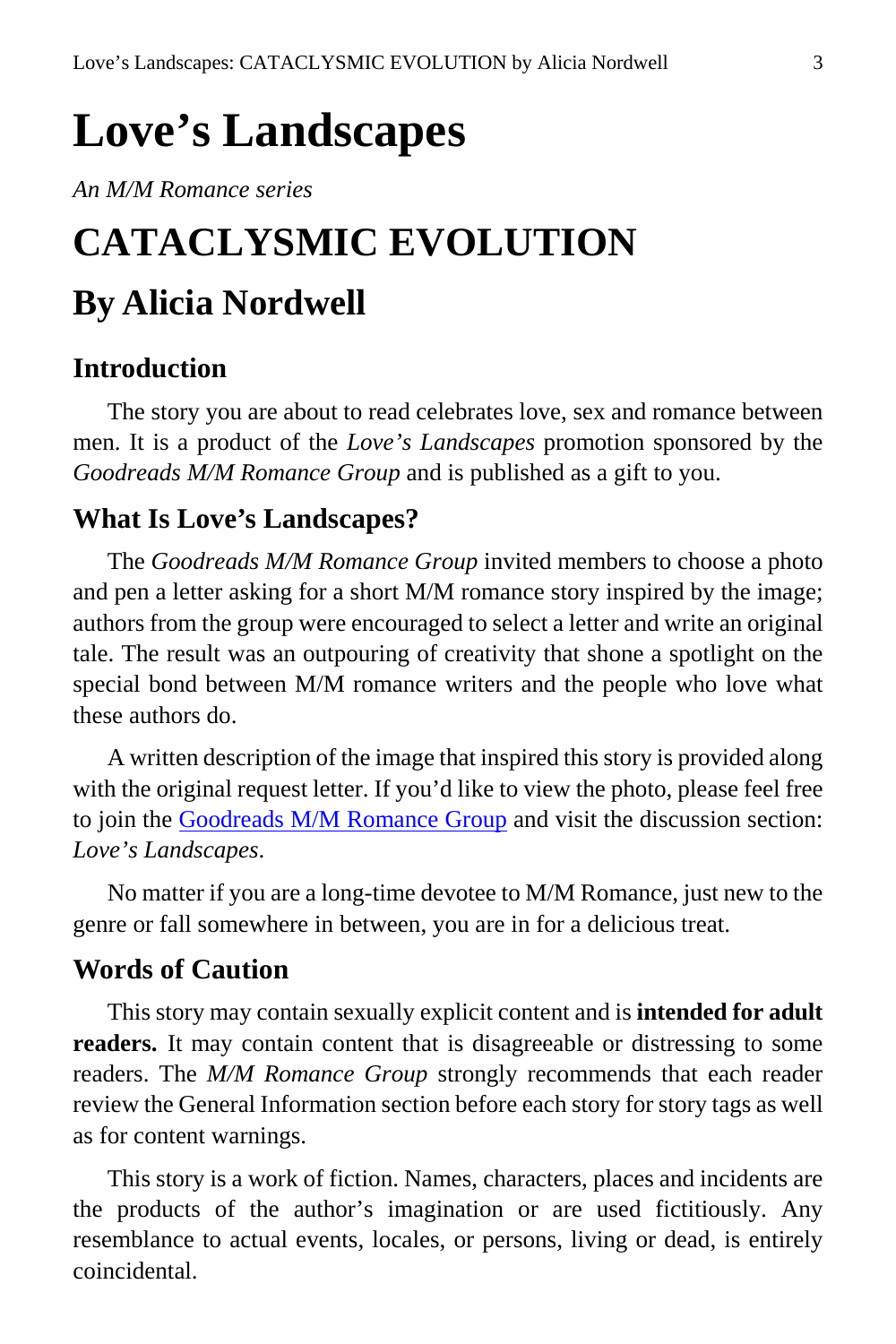All rights reserved worldwide.

This eBook may be distributed freely in its entirety courtesy of the Goodreads M/M Romance Group. This eBook may not be sold, manipulated or reproduced in any format without the express written permission of the author.

Cataclysmic Evolution, Copyright © 2014 Alicia Nordwell

Cover Art by Alicia Nordwell

This ebook is published by the *M/M Romance Group* and is not directly endorsed by or affiliated with Goodreads Inc.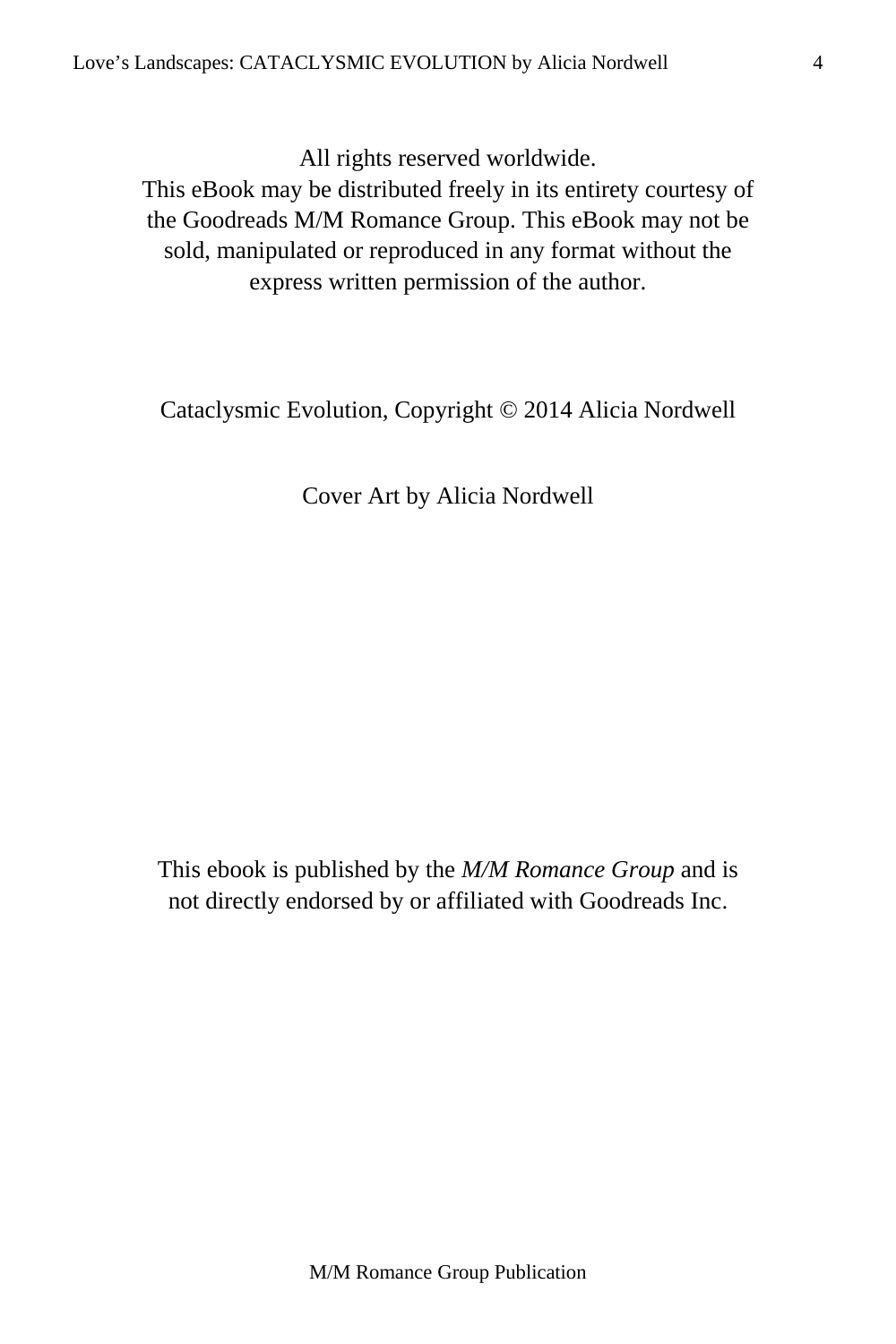# <span id="page-4-0"></span>**CATACLYSMIC EVOLUTION By Alicia Nordwell**

#### **Photo Description**

He stood there, fingers twisted into the chain-link, a challenge in his eyes as he stared me down. His curly hair framed his face, but even with the hair you could tell he was all guy. His canted hips and tight pants hid nothing. He wore a giant watch and a ton of bracelets. The brightly colored twisted cord, leather, and braided string stood out against his honey skin.

I was in so much trouble.

#### **Story Letter**

#### *Dear Author*,

*There he is again. What is his problem? Whenever our paths cross he has that same mix of wariness and anger on his face. I'm not searching him out… I don't even think I know him, do I?… and yet it seems that every time I turn around he's there, watching.*

*Dear Author, please help me. Do I know him? Have I wronged him? Why can't I remember? And how can I get him to look at me with a different, more positive expression?*

*Thank you most sincerely!*

*Bookbee*

#### **Story Info**

**Genre:** science fiction

**Tags:** teens, bullying, post-apocalyptic/ELE, disability, hurt/comfort, space travel, mutation, first love

**Word Count:** 40,796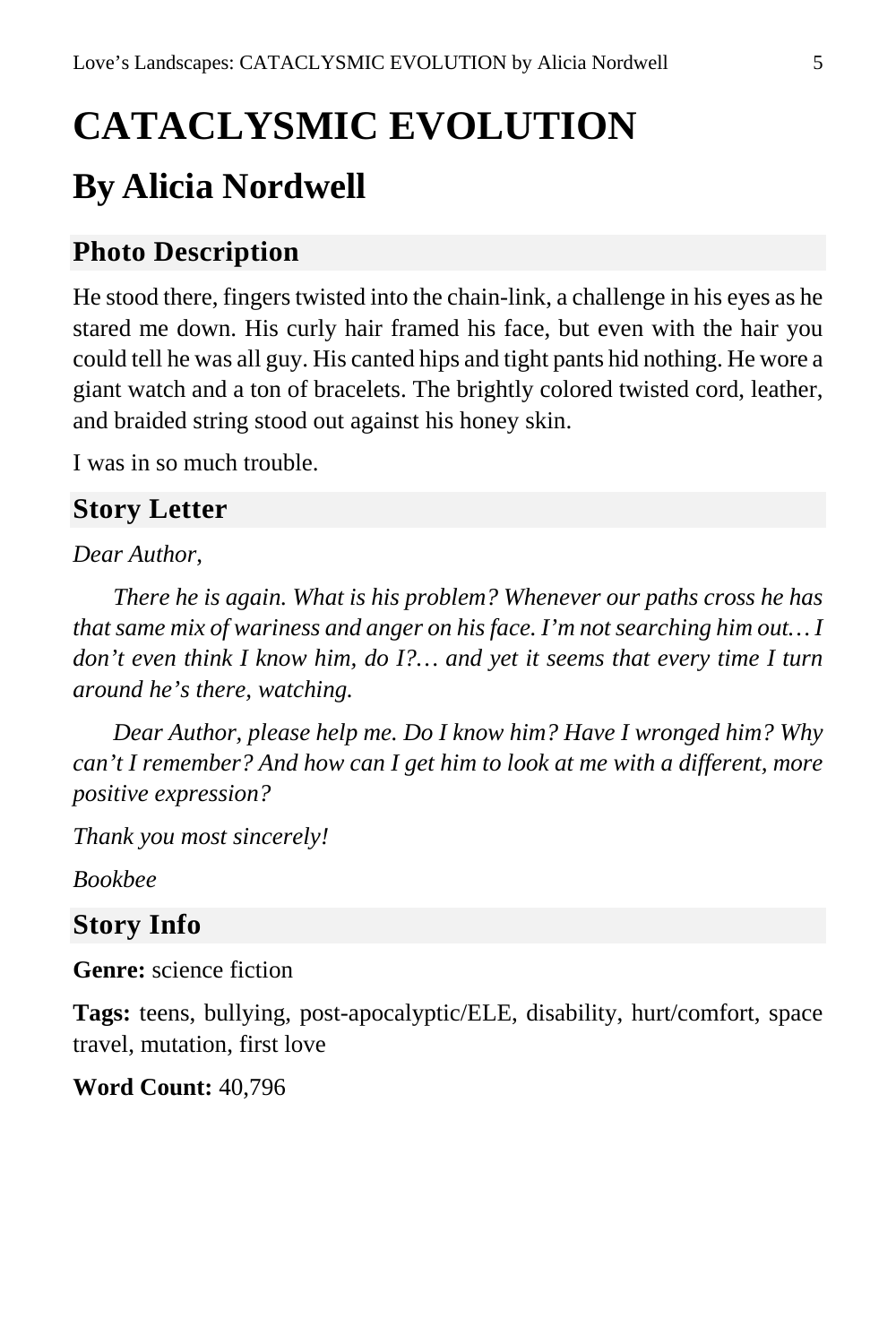## <span id="page-5-0"></span>**CATACLYSMIC EVOLUTION By Alicia Nordwell**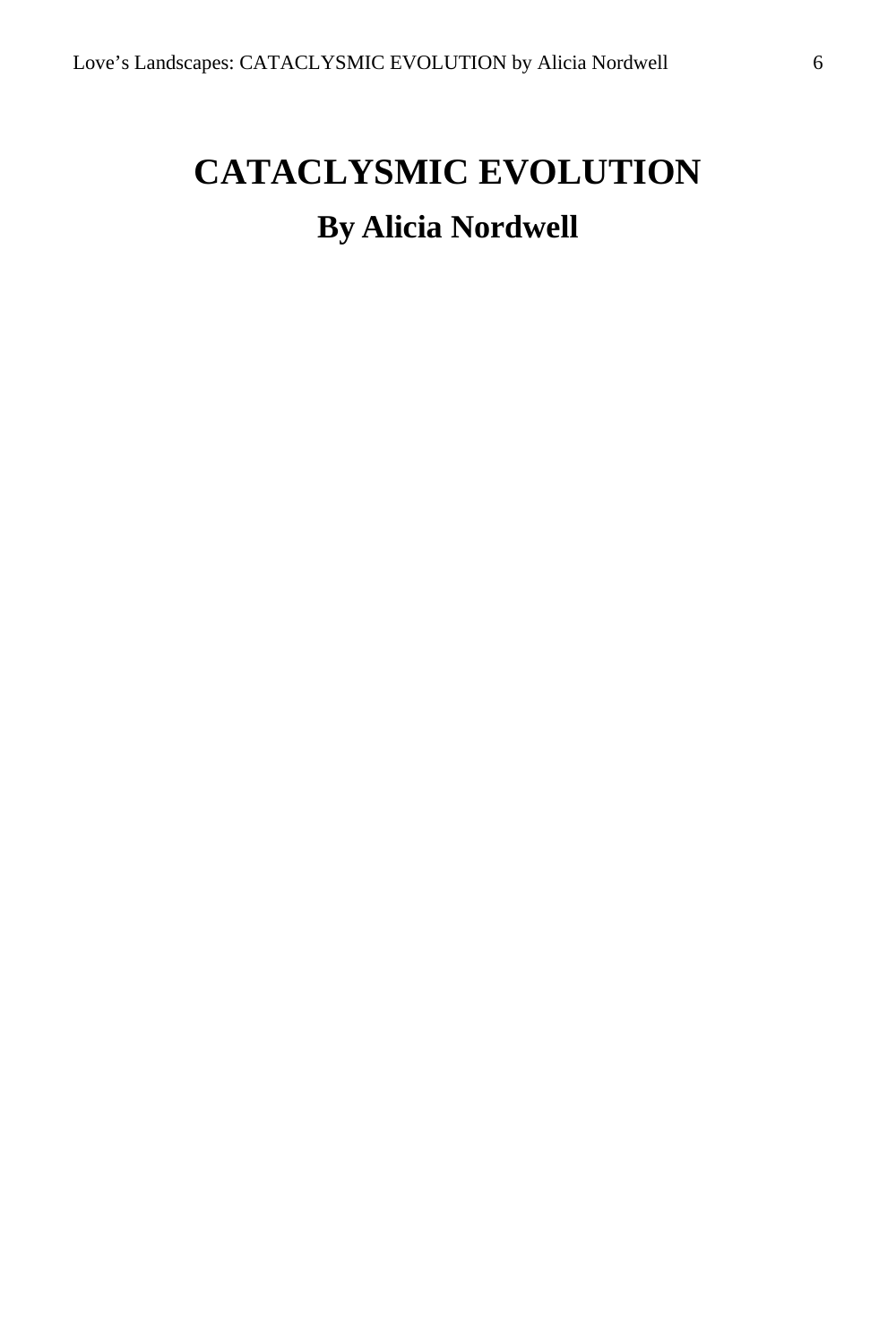#### **Chapter One**

<span id="page-6-0"></span>"Everyone have their slipcards? You're going to need them." Barron ignored the lecturing teacher. Everyone waited in the parking lot, at his request, while he went over all the rules. Like they didn't all know them already.

Well, maybe not the new kid.

Who dressed like that? He was obviously trying to attract all sorts of the wrong attention. Guys around here did *not* wear their hair long and flowing, curling around their shoulders. Jeans were meant to fit relaxed and held up with a belt, not tight and barely reaching sharp hipbones just begging to be squeezed in a bruising grip.

Barron could see the new kid's hip bones because his shirt was rucked up under his black jacket. Black on black, how original. Emo brat with the dark clothes, flaring nostrils, and narrowed eyes. The only thing he couldn't ruin were his soft lips, somehow a much darker red than he would have expected from his honeyed skin. Those lips had been haunting Barron for more than a week. They didn't have classes together, thankfully.

"Barron."

He strutted when he walked. Cocky bastard.

"Mr. Pernell!"

Barron jerked. He scowled. "What?"

"Excuse me? You want to rephrase that." The *now* was unspoken but hung clearly in the air. His teacher could have his dad on face-to-face conference in seconds. It wouldn't be the first time, either.

"Sorry." Barron abandoned his slouch against the fence, snapping to attention fast enough to make the muscles in his back protest. "Yes, Mr. Hodge?" He'd better straighten up and fly right. The same words his father enjoyed snapping at him on a damn near daily basis echoed in his mind.

"Your permission?"

Barron dug the frayed slipcard out of his back pocket. They were supposed to last the entire school career from their very first day, but his saw a lot of mileage. Demotions, detentions, parent notes… they'd probably have cut down an entire forest just for him if they still sent letters home. "Got it." He handed it over to his teacher who stuck it in his reader, eyeing the screen until it beeped.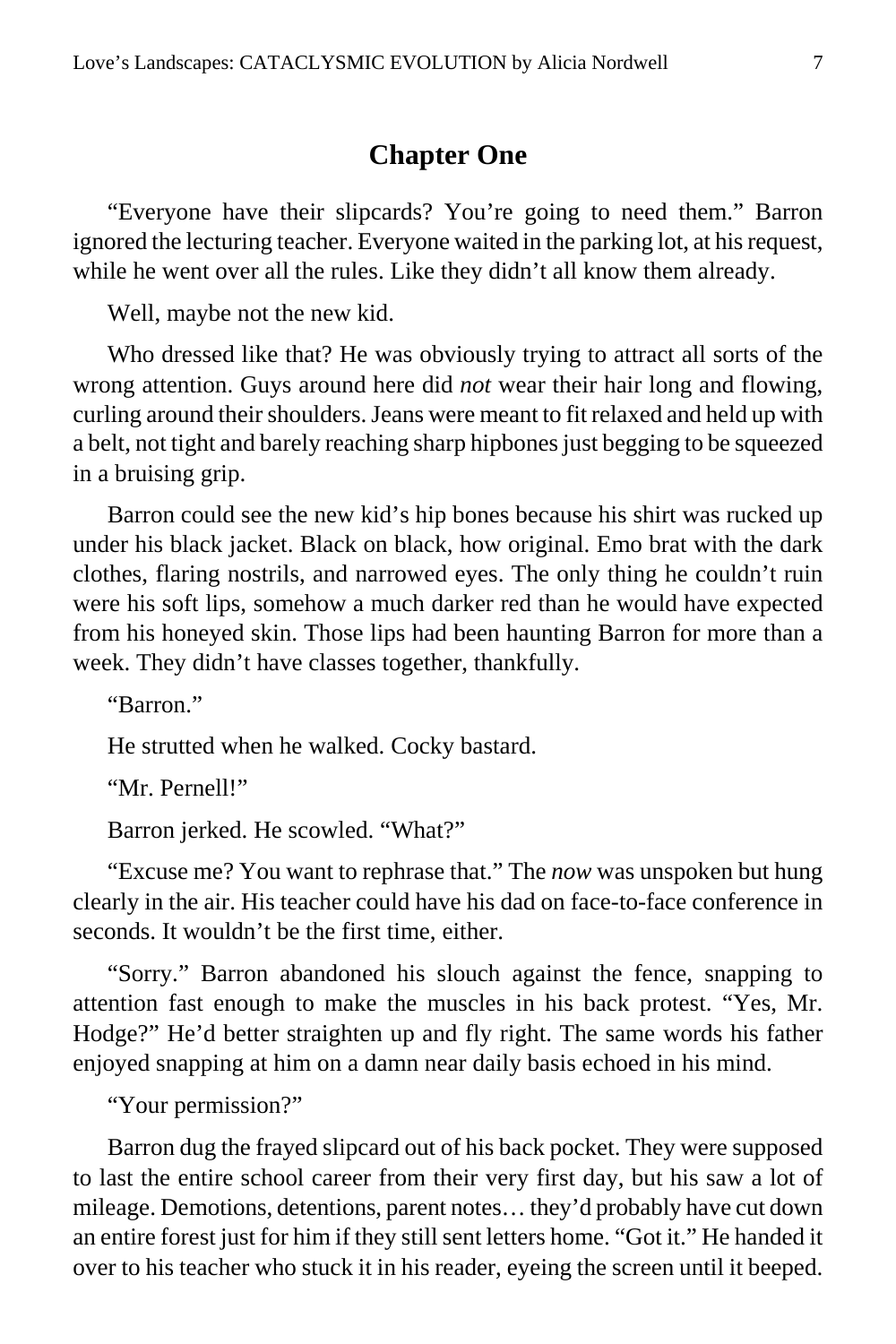"Oh good, not forged for once."

"Who'd do that? It's a field trip to a cave." He frowned. Barron saved his forges for important things, like covering for when he had to skip. He didn't want anyone knowing he took off school to head over to the used bookstore to attend seminars by Erink Brogherd. The guy was local, but he was going to be a big-name author one day. Barron followed his blog and always attended his talks.

"One never knows, Mr. Pernell." Mr. Hodge handed back his slipcard. Barron shoved it into his pocket, already back to watching the new guy. He leaned against the fence, hanging on with his hands above his head; a chunky watch covered one wrist and the other was layered with leather, yarn, and cord bracelets.

How old-fashioned.

"Time to go!" Mr. Hodge shouted. "Two to a seat."

Barron barreled on to the first bus to nab the last seat. He hated feeling knees in his back from idiots behind him. "Hey, Creed, sit with me." His friend was skinny as a rail. Barron would get more of the seat if Creed sat with him.

Thavin and William sat in front of them. Barron reached up and yanked on Thavin's hair.

"What the hell, man?"

"It's getting too long." Barron tugged on it again. "You need a cut." He'd only get to keep his friends as friends if they toed the line his dad made him toe. So he put pressure on them when he had to. He needed his friends. Luckily, they'd been listening to him for years and didn't really question it anymore.

"Whatever." Thavin turned sideways in the seat. "I'll do it tomorrow."

"Man, can you believe they're making us go on this trip again? How many times have we seen the Doestrin caves?"

"Every other year since we were old enough not to piss our pants in the dark." Creed pulled a pack of gum out of his pocket.

"Nah." Barron shook his head when Creed offered it to him.

"What kind?" William was a mooch, but he was picky about the kind of gum he'd chew.

"Café Mocha."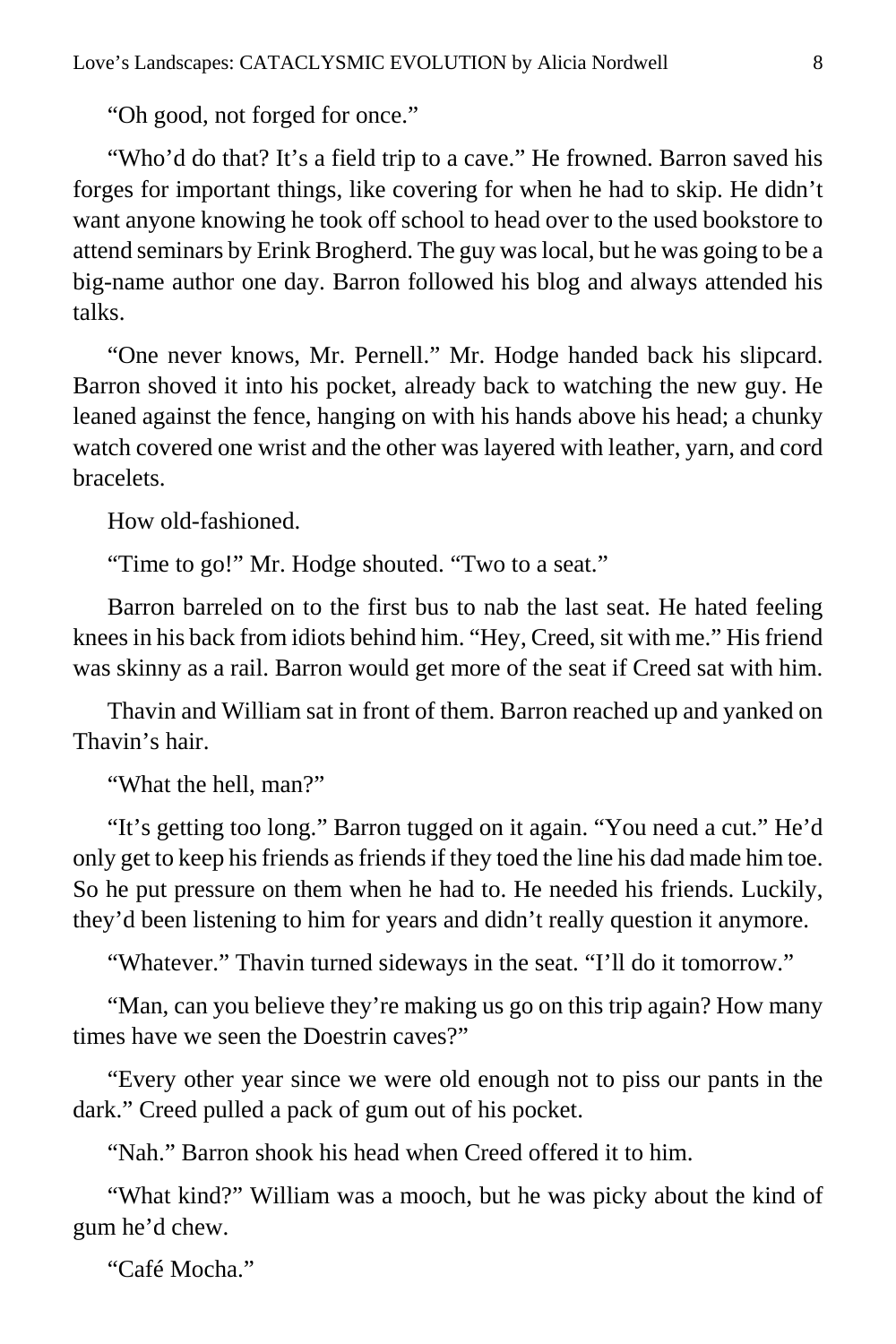"Kick ass. Gimme." William had a thing for retro sayings. Had to match the name his parents had saddled him with. He snagged two pieces.

"Hey pig, just one," Creed objected.

"I am." He offered one square to Thavin.

"You know I don't like that caffeinated crap." Thavin shook his head.

"Guess I'll just have to keep both squares." William popped them both in his mouth and chewed quickly. "Hmm... good."

"Dumbass." Creed smacked him upside the head. "Those better last you all day."

"Yeah, well, I'm gonna need them to stay awake. I'm sick of these cave trips too. Thank God we graduate next month."

"Let me have your attention, please." Mr. Hodge stood at the front of the bus. "We have an hour-long ride to the caves." He rolled his eyes at the groan. "Followed by a four-hour tour of the caves."

"What?" Thavin frowned. "Tours are two hours."

"Hey, Mr. Hodge, what gives?" William shouted over everyone.

"I will explain if you guys can shut your traps for a few minutes, so stop talking." Mr. Hodge was actually a pretty cool guy for an older teacher. He wore jeans and button-up shirts over a tee most days. None of the suits and loafers some teachers wore. He had a sense of humor, too.

Most of the time.

"This trip to the caves is for the senior class. I know you guys have been to the Doestrin cave system and really enjoy it"—he rolled his eyes at their boos—"but there are some very delicate crystalline structures down a tunnel at the back of the caves you've never seen. We hope that by now, as seniors about to graduate, you can be trusted into an area of the caves not generally open to the public. You have no idea how much the fines will be if we're wrong. Fines that the school will not pay, by the way."

Mr. Hodge sat in the seat behind the auto driver controls. As soon as their scheduled departure time hit, the bus started up and began the drive out of the city to Doestrin National Park.

Buses weren't all that different from the ones his grandpa told him about. Kids were still crammed into uncomfortable seats, the buses were loud, and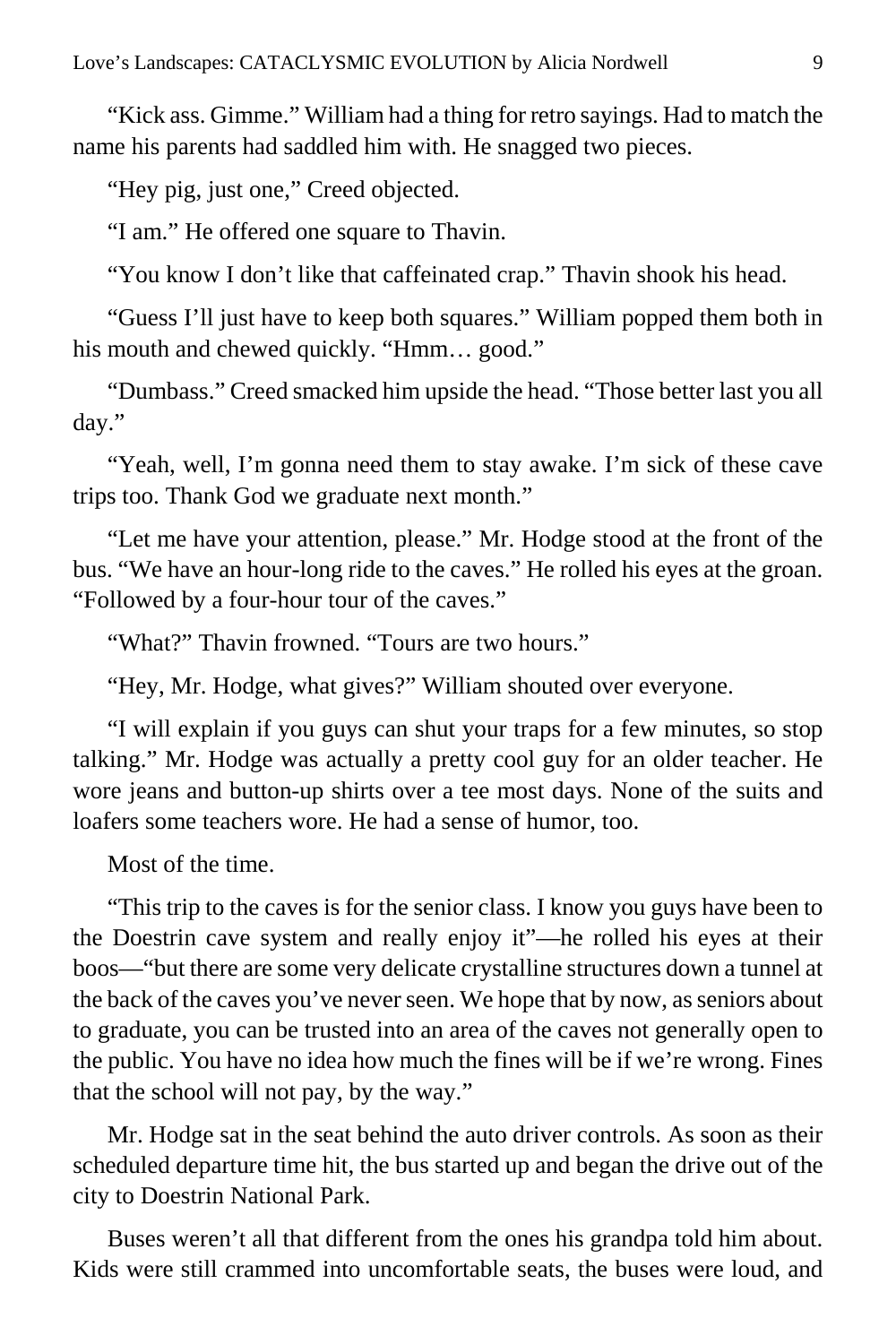they bounced a lot more than anything with hover air tires should. Barron wished he could've driven his car. It'd taken him three summers to earn the money himself, but he was determined to have some freedom over the summer when he wasn't working for his father's firm.

Barron sat back and listened to his friends bullshit each other about the party last weekend. He hadn't gone. His dad had grounded him for the lessthan-perfect grade on his trig exam. Not that it mattered what he got. Barron was going to Parks University in the fall, tuition already paid for the first semester.

His friends were all going too. Barron idly scanned the bus. The preppy girls all sat together a few seats in front of them, their squeals audible over the hum of the anti-grav motor under the bus.

What were they squealing over? Abbe and Hazea had their heads together, leaning forward to talk to the people in front of them. He could tell it was the twins by their garish purple hair. One ducked down and Barron stiffened.

The new kid sat with his back to the window, talking to the girls seated around him. They were all fascinated by him, of course. Barron hadn't seen him get on their bus. The guy flicked his hair back over his shoulder. Barron ground his teeth together.

"Hey, Bar, what's up?" Creed followed the direction of his gaze. "Ahh, the new guy. Who moves right before graduation?"

"Someone who shouldn't be happy. Of course he's surrounded by all those girls, so of course he's probably giddy as a pig in shit."

Barron blinked. "What the hell did you just say?"

Creed grinned. His orange hair, pale skin, and gap-toothed grin always made him look like a jack-o'-lantern to Barron. The guy was stick thin, but he had a round face. He shrugged. "William, of course."

"Hey, that's a good one!" William snickered. "My gram taught me it. She grew up on a farm. Back when they actually had farms, that is."

"Whatever." Barron went back to staring at the new guy.

"His name's Revi Pore-something or other." Thavin frowned. "I don't remember exactly. He moved from Alabama? I think." He worked in the office and often got them information before everyone else got it. "I processed his ID file yesterday for his slipcard. Wherever he lived last was super slow sending the data."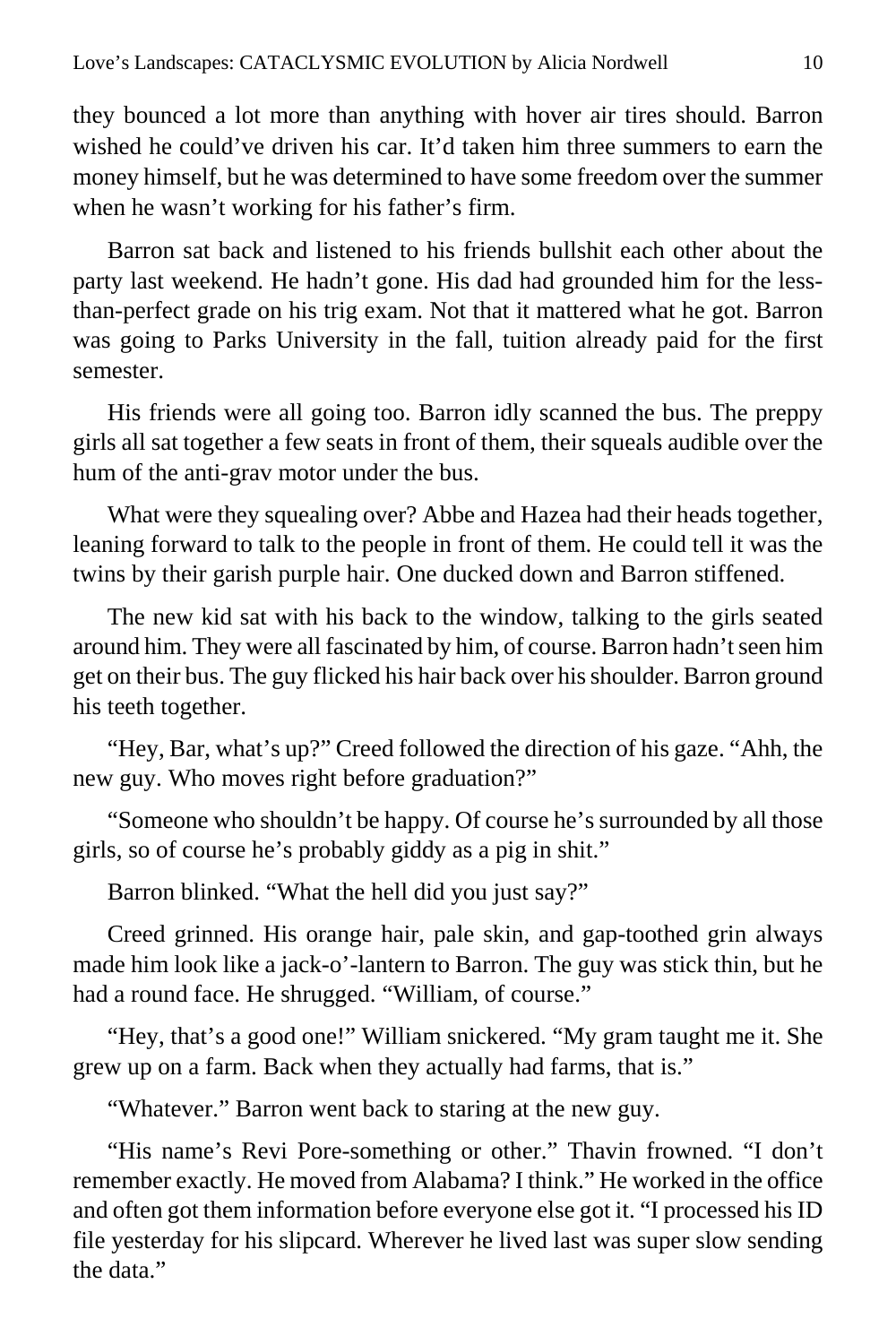Revi.

"He looks like a girl," Barron muttered.

"Yeah, you and your obsession with hair. He's gotta set your OCD on fire." Thavin snapped his fingers. "Porter. That's his last name."

"Or maybe other parts of him are on fire." William raised his eyebrows and leered at him. Barron reached up and smacked him upside the head.

"Knock it off. He's not my type." Barron sank down, wedging his knees against the seat in front of him. "Wake me up when we get there." He closed his eyes, but he didn't sleep. If he listened hard, and filtered out all the other sounds, he could hear him. The new guy.

Revi.

His drawl stood out against the clipped tones of the guys and high-pitched gabbing girls. His looks might drive Barron crazy, but his voice was very… nice. Shit.

Not part of the program. Barron was going to find a nice jock boyfriend who liked sports and beer and could hold a conversation with his dad.

Barron's irritation spiked as he ended up standing behind the kid as everyone shuffled off the bus. He should have made William and Thavin go first. Two of the girls had stepped into a seat by their friend so they could get off together. Of course he waved them ahead of him with a campy limp wrist wave, removing the buffer between Barron and the annoyance that was Revi Porter.

The guy didn't even shuffle like the rest of them. He might as well have minced down the aisle. Barron clenched his hands into fists. They approached the steps, and he couldn't take it anymore. When Revi went to step down, Barron kicked his back foot, pushing it off the edge of the step.

Revi stumbled down the steps, yelping as he twisted and then fell onto the rough gravel parking lot. Barron smirked, and then glanced over his shoulder at his friends.

"Whoops. I'm so clumsy."

Thavin frowned, but William and Creed both snickered.

"Sorry about that, new guy," Barron said. He grinned. "I thought you'd already pranced down."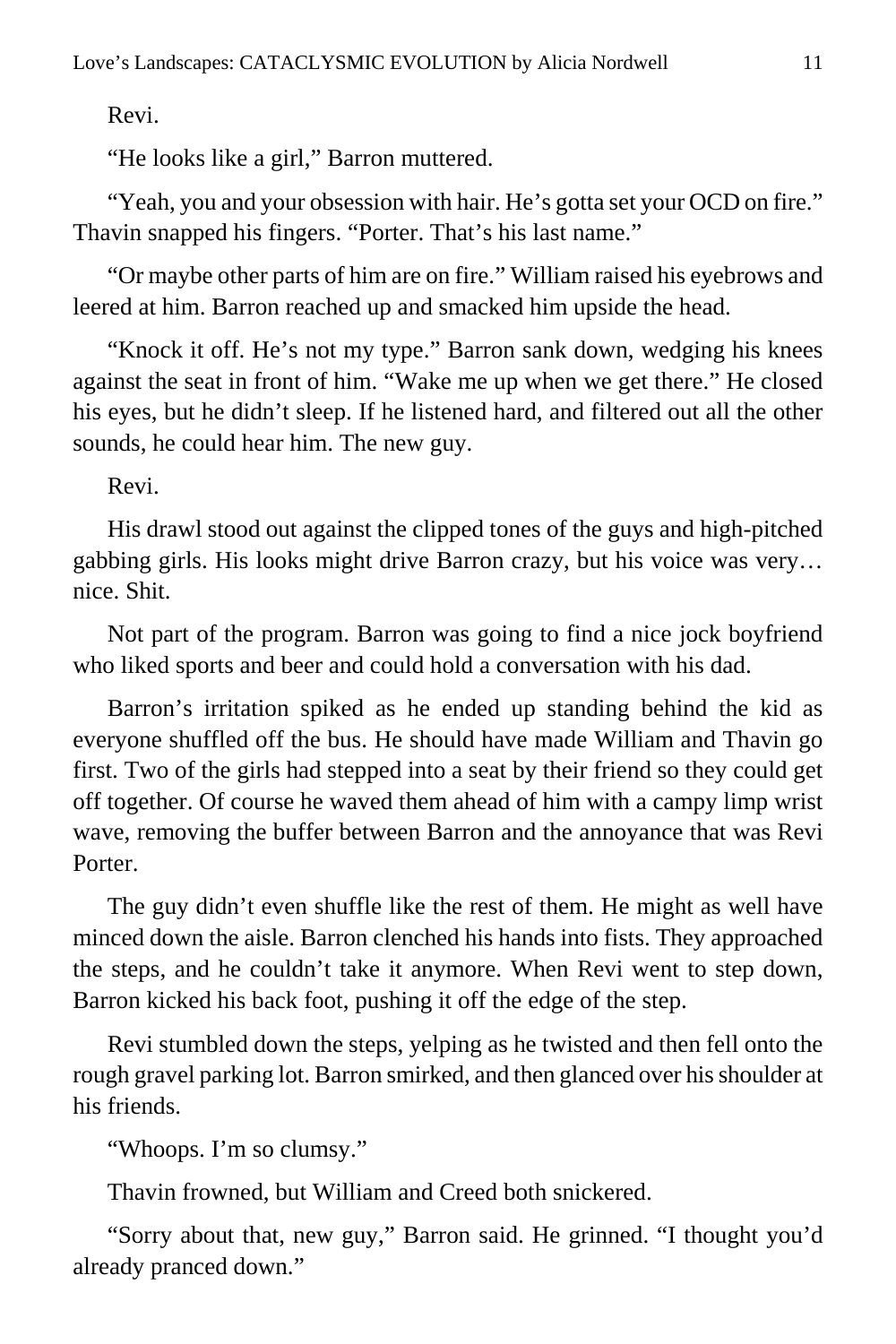"Mr. Porter, what happened?" Mr. Hodge asked. "Why are you on the ground?"

"I tripped." Revi grimaced as he picked at his palms.

"Oh really?" He looked at Barron and crossed his arms over his chest. "What did you do, Mr. Pernell?"

"He tripped Revi on purpose. I saw him."

Barron sneered at Kiena. She was such a snotty goody-goody, to use one of William's phrases. She flicked some of her bright red hair away from her ugly freckle-face. He crossed his arms over his chest. "I did not. It was an accident. I even said I was sorry, didn't I?" He directed his last comment at the new guy who was getting up with help from the twins, Abbe and Hazea. Of course they were right there to help him out, wiping the dust off his pants while he balanced on his left leg.

"Was this an accident?" Mr. Hodge asked Revi.

"Yeah, sure. I'll be dandy in a few. Just need to clean my hands up a bit." The bloody scrapes he flashed were full of dirt and tiny pebbles. He stepped gingerly forward, grimacing when his right foot supported his weight. "Ankle's a bit sore."

"We have a long day ahead of us. If you can't walk, you can't go into the cave. There's a first aid station by the gift shop. You can have your hands cleaned and your ankle checked out there."

"Okay. And that's…?"

Mr. Hodge smiled. "Barron can help you over to it. As I recall, he fell climbing last year and had to spend an hour waiting for the rest of the class to finish the tour. It's the least he can do, seeing how sorry he is and all." Mr. Hodge stared at Barron—waiting for him to object, he just knew it. "And if he can't go on the tour, neither can you, Mr. Pernell."

"I'd be happy to," Barron said through clenched teeth. "Do you need to lean on me?" Barron held out his arm. He didn't really want to go on the tour, but he didn't want to spend four hours with this… poofy guy, either.

"No." Revi didn't look any happier than Barron. He took a hopping step forward. "Which way?"

"Left." Barron continued with his one word directions until they reached the first aid station. He leaned against the wall outside when Revi went in. Walking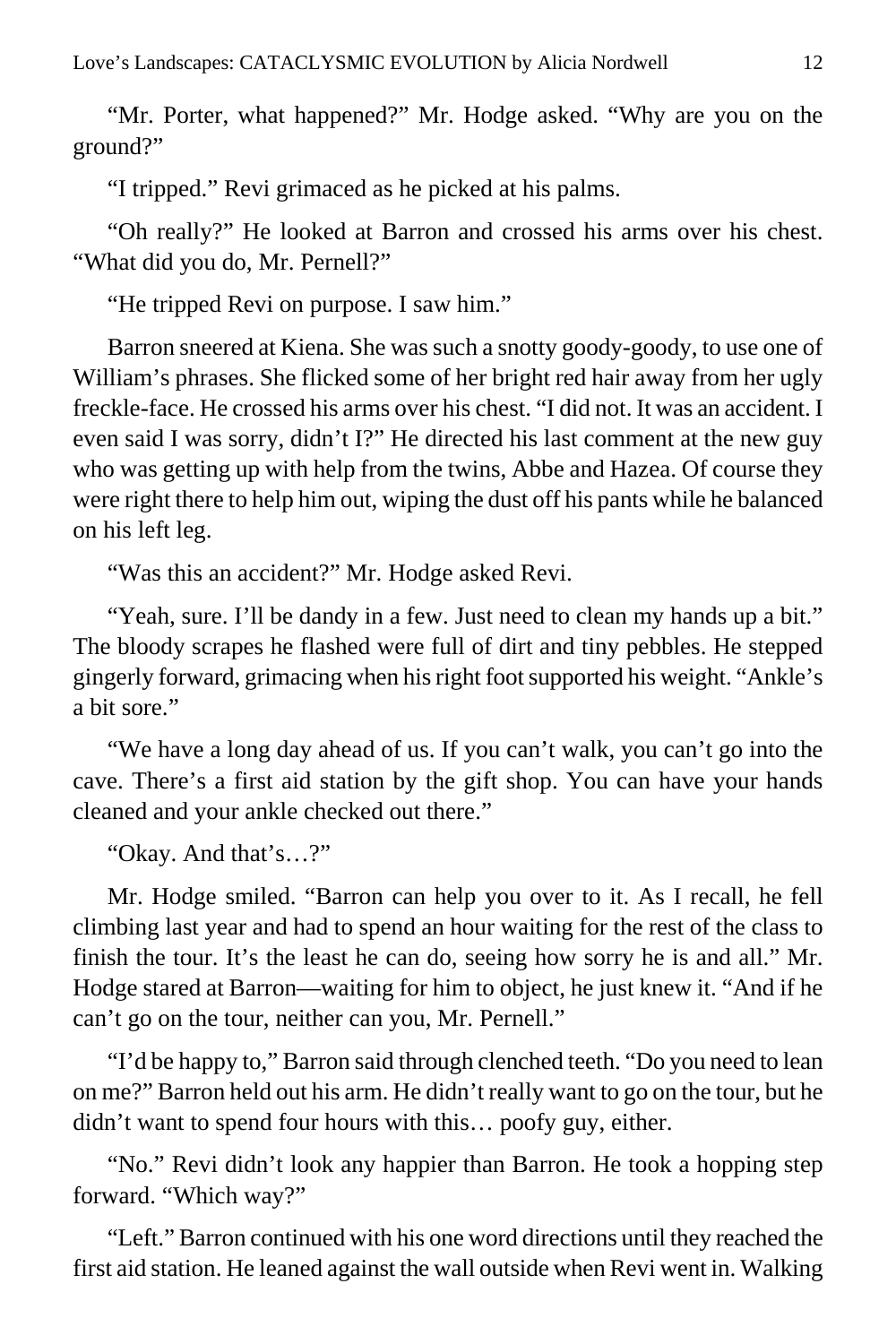beside the kid, Barron had started to feel bad. He limped along without saying anything, no bitchy comments or complaints.

Maybe he was tougher than he looked.

"I can find my own way back," Revi said when he came out. He had a soft wrap bandage on his ankle, over his pants. Barron grunted, but followed the slim boy back to the crowd of seniors waiting to start the tour by the entrance to the Doestrin cave system. Guess they were going into the cave after all.

Barron's respect for Revi went up a notch—until he slid a rubber band hiding among his bracelets off his wrist and pulled his hair back into a ponytail.

"Ahh, Revi and Barron. All good to go?" Mr. Hodge checked his reader. "Good," he said when Revi nodded. "Okay, everyone. We will stay together as a group, but should anyone get lost"—he looked at Thavin, who'd 'wandered off' the last trip—"I want to remind you to stay put. I have everyone's card in my reader with active tracking enabled."

Barron, Creed, Thavin, and William walked at the back of the group. There were a couple of guys behind them, but all the girls were up near the front, and Revi stayed with them.

"Man, your prank backfired," William said. His face was shadowed in the dim cave, his dark hair almost black in the lack of light. "The girls are all over him, instead of thinking he's a clumsy oaf."

It was true. Barron didn't care, though. "I said it was an accident."

Creed snorted. His pale skin stood out, even in the cave. Some of the features in the open spaces were lit up. They cast enough light to walk along the path but threw interesting shadows and curves on the rock. Creed stepped closer to a light. "An accident." He made quotes with his fingers.

Barron rolled his eyes.

"What-ev-er." William was such an idiot. Barron shrugged.

"I couldn't care less what bitches like Kiena and the twin twits fucking think." One more month and he never had to see them again.

"You better cool it; here comes Mr. Hodge." Thavin cleared his throat. "Oh yeah, I can't wait to see the new cave. I always wondered what was beyond that gate."

They'd come up with all sorts of ideas every tour. When they were kids it was 'the bat cave', after William had found copies of old comics in the attic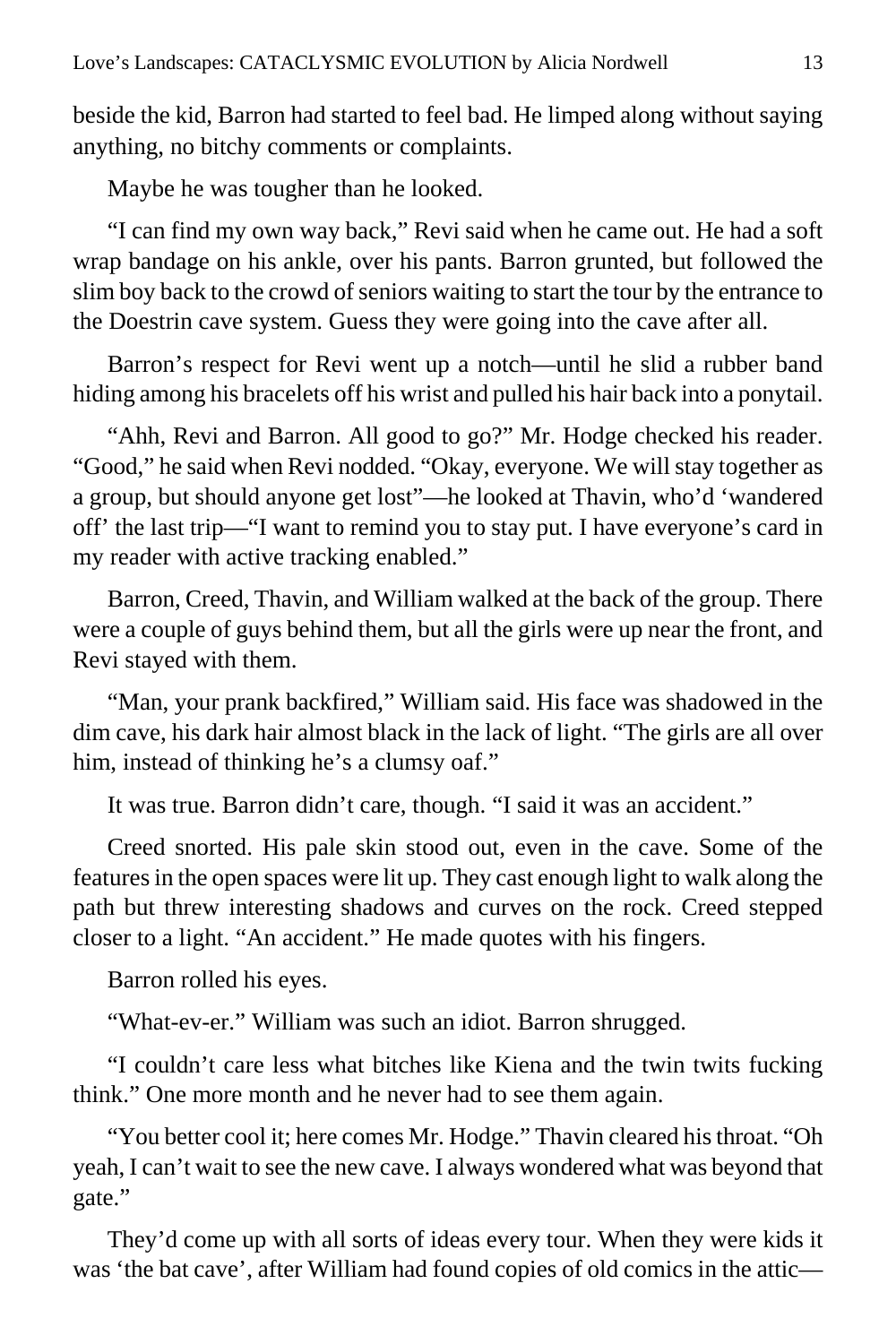to the last time's 'deep, dark chasm that had no bottom'. It was almost disappointing that it just led to more caves, even if they'd known those ideas were stupid. The competition to come up with the craziest reason to cordon off the dark corridor had been the only thing that made the trip anything but mindnumbingly boring.

"I know you've all seen this before, but please give our guide some respect. He might actually share something you don't know, but if you're talking"—he shot a glance at Barron and the guys but mostly focused on the group behind them—"you won't hear him. Besides… I might give you a test."

What the hell? A test? On rocks, no less. Barron crossed his arms over his chest. It was going to be a very long day.

They reached the entrance to the back caves faster than before. The tour guide was giving them a different run down on the history of the cave, and moving faster than on previous tours. The entrance was narrower, forcing them all to walk singly or in pairs at the most, along the rough path. It grew darker the farther they went.

"What's with the lack of light?"

The question passed up and down the line of hushed students. The tour guide stopped them. "Can you all hear me?" His voice was faint and sounded flat compared to the echo in the big cave chambers, but in the eerie stillness of the tight cave corridor, it was enough. "Good. I know it's dark, but the path is safe as long as you walk. The cave we're going to is quite unique. The lighting has to be exact, or you won't be able to appreciate it. Too much light is just as bad as too little. The space between the panels on the ceiling allow for your eyes to gradually adjust to the ambient light needed once we arrive."

"Can he be more cryptic?" Thavin asked. He shivered. "I'm cold."

"It's not cold. You're just scared," Creed said.

"I am not." Thavin elbowed Creed.

"Ow! Knock it off, you made me smack my shoulder on the wall."

Barron growled. "Both of you knock it off." He shrugged out of his windbreaker and handed it to Thavin. "Here. I'm hot anyway." It was weird, the way there was no wind. The smell of rock and dust hung in the air.

Someone poked Barron in the back. "Hey, move."

The class had started walking again, and they hadn't noticed. "Fuck off." Barron glared at Pyl, the guy who'd poked him.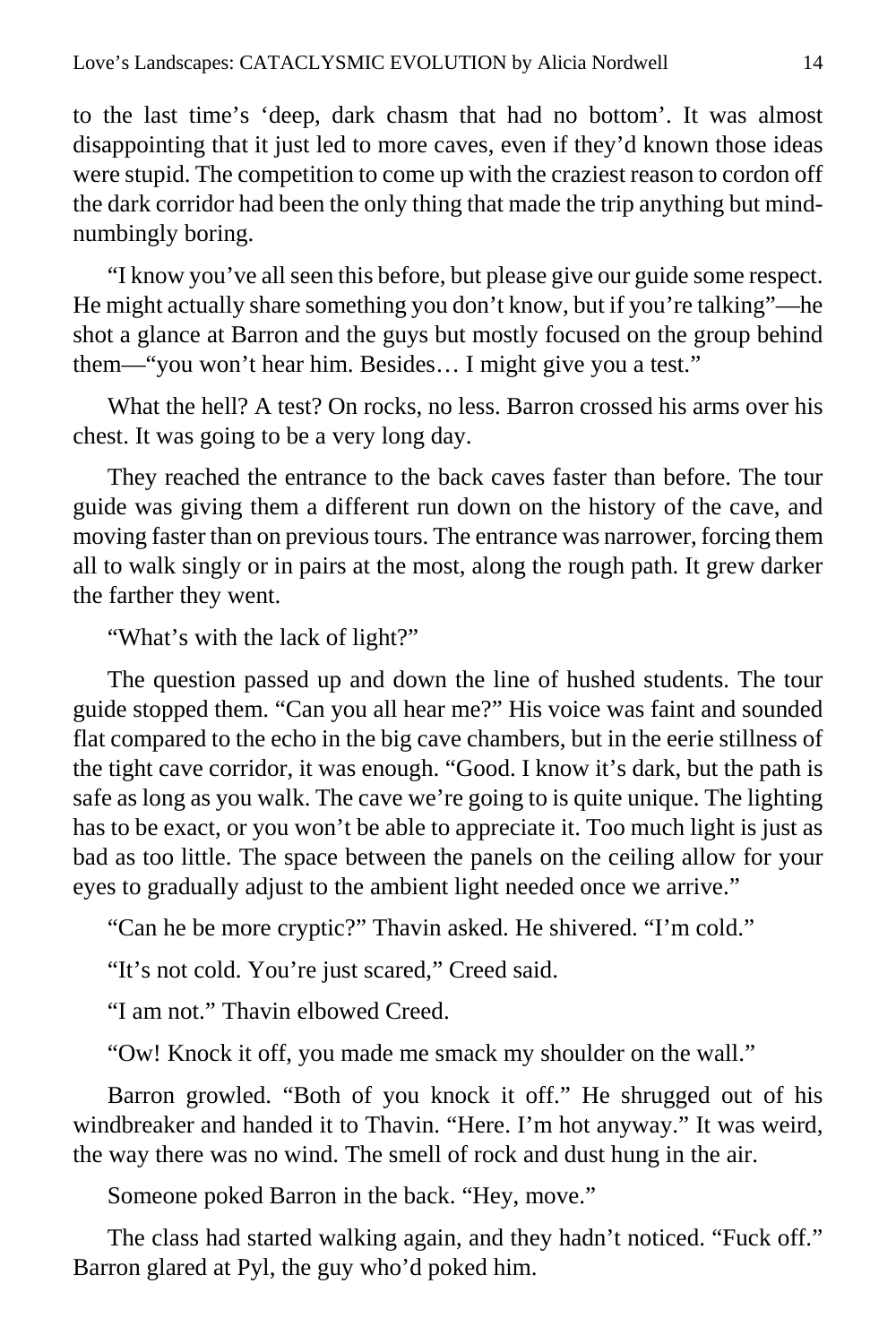"I don't want to get a lecture for getting lost like your idiot friend last time, so either start walking or move."

Temptation teased Barron to show Pyl just who the idiot was, but he restrained himself. Barely. "Don't touch me again." They started walking once more.

Even Barron's skin was beginning to crawl in the dim light and seemingly endless tunnel by the time a glow at the end of the tunnel began to grow. He squeezed his eyes shut, then opened and shielded them as he stepped behind the semi-circle of his classmates.

Long, thin crystals hung down from the roof of the cavern like milky icicles. Sheets of the stuff covered the ground, like they'd dripped and refrozen. The light from the corridor and a few dim spotlights sent sparkles dancing around the room every time Barron blinked.

It was amazing.

He ignored the guide's speech and stared up at the ceiling. The stone up there gleamed. Barron had never seen anything like it.

Then the lights went out and he couldn't see anything at all.

Girls screamed, and guys shouted. No one could move in the pitch black. It was as if the yards and yards of rock above them seemed suddenly about to collapse upon them if they moved. One of Barron's friends grabbed his shoulder. Barron reached for William, who'd been standing on his right. Thavin or Creed grabbed on too, digging their fingers deep in a bruising grip.

"What the hell just happened?"

\*\*\*\*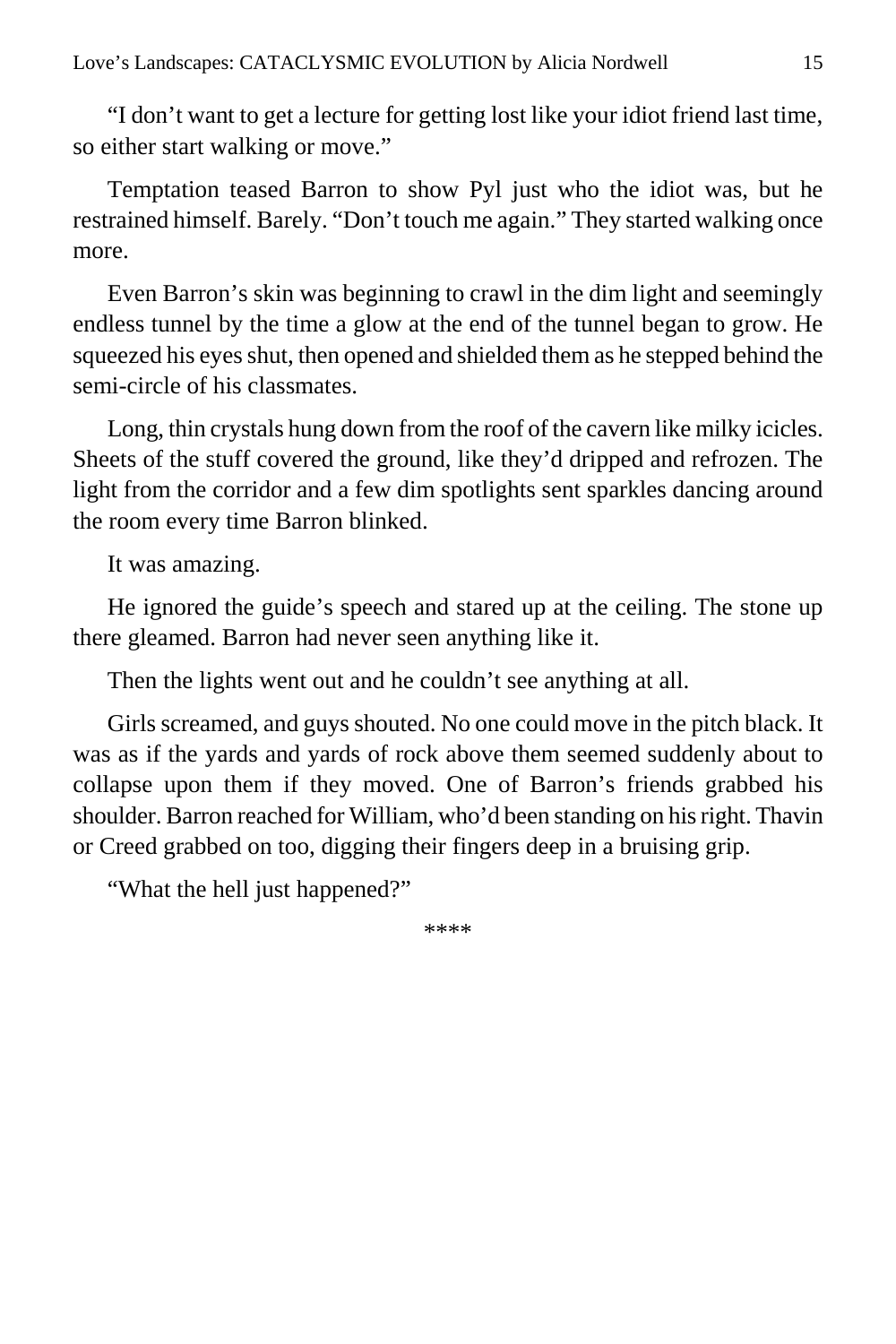#### **Chapter Two**

<span id="page-15-0"></span>"Calm down, please, calm down." Mr. Hodge attempted to restore some calm in the darkness. When the girls didn't stop shrieking he shouted, "Girls!"

That shut them up, though a few whimpers didn't stop.

"Thank you." There was a low murmur. "Okay, Mr. Brasher has a small light. We're going to turn it on and get the emergency lights out of the storage box. No one else is to move until further instruction."

The tour guide's tiny light lit the room like a strobe. It bounced off the hundreds of hanging crystals and reflected around the room. Being in the cave must be like standing inside a giant gemstone, all angles and light beams bouncing off the tiny spikes sticking out of the walls and ceiling.

"Wow." Barron couldn't help the comment. He could just imagine how this must have appeared to an early American armed only with torchlight. It was probably even more beautiful with the twining orange and yellow flames. Having the lights go out was pretty damn freaky, but no one else had probably seen the cave like they were in a long, long time.

Mr. Hodge walked through the students, who were crowded together in tight clumps. The storage locker was just to the left of Barron's group so they were second to receive their light. The teacher handed it to Thavin. "Here, son. Don't point this up at the ceiling or directly at the crystal sheets, if you can avoid it. Don't need to go blinding everyone."

"O-okay." Thavin flicked on the light. Barron could see the faces of his friends. They stayed in a tight clump, not holding on to each other anymore, but leaning close together. Soon the room lit up, even brighter than when they'd first come in. Barron tried to keep his eyes down; not everyone was following Mr. Hodge's directions.

There were more hurried whispers between their tour guide and teacher. Some of the students murmured to each other, and some of the girls were still crying. Barron just wanted to leave. He didn't know why the lights had gone out, and he didn't care. Maybe this would finally be the end of their school's ridiculous routine of making students visit the caves.

"Okay, class, attention please." Mr. Hodge waited for everyone to fall silent. "Mr. Brasher is going to lead us back out of the caves. This will take a while if the lights have gone out through the entire system. Unfortunately, my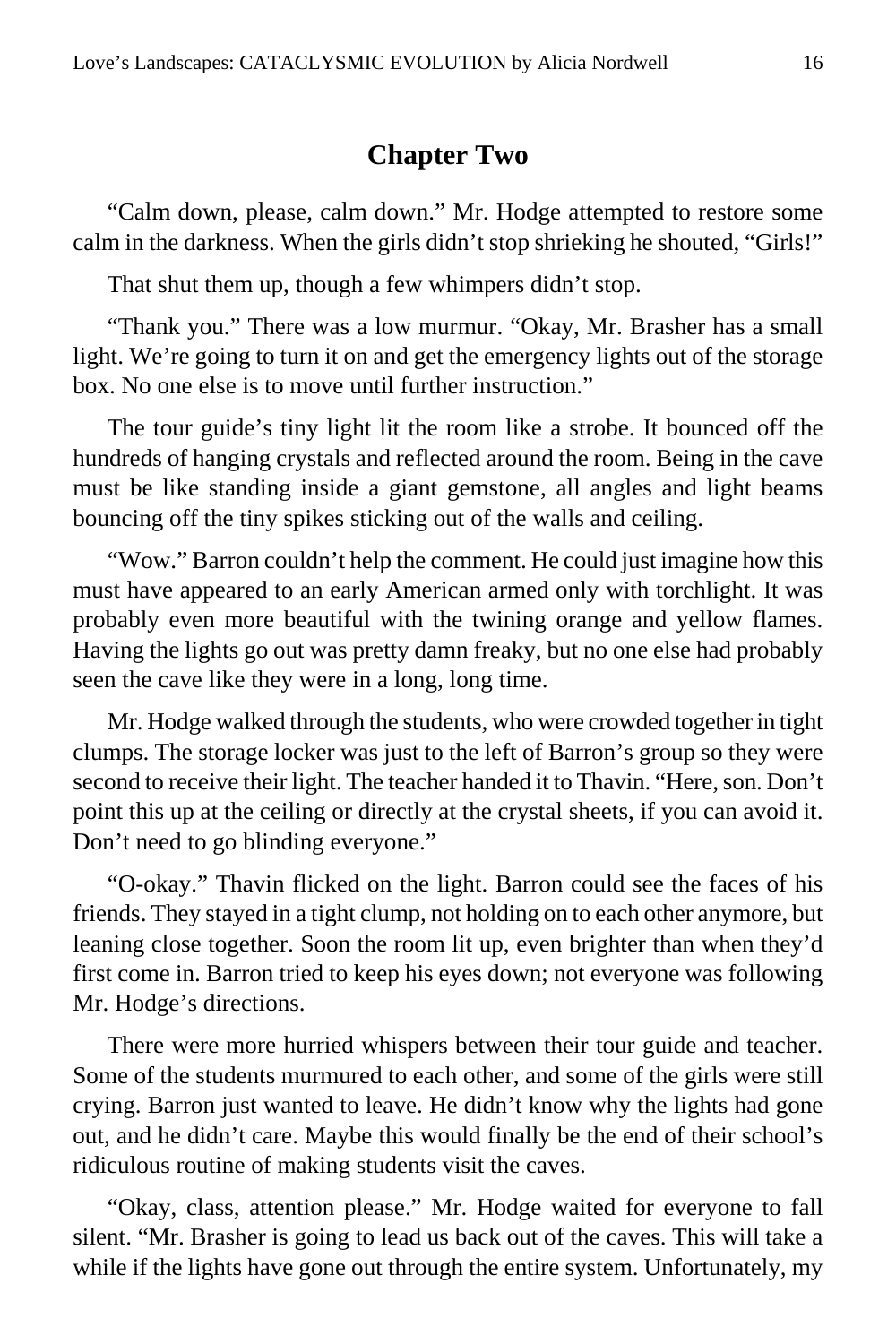reader is no longer working either. That means extra precautions. If someone gets lost we might not be able to find you." Someone gasped, and one girl wailed. Her friends quickly hushed her, hugging her from both sides.

"Don't panic!" Mr. Hodge said. "To ensure everyone gets out safely, we're going to link ourselves in a chain."

"So we're all going to h-hold hands?" William asked. "Can we s-sing folk songs too?" His voice was shaky, but he was making jokes. A few guys chuckled.

"No, smartass, I want everyone to use one hand to hold on to the person in front's shoulder. We'll stop every ten minutes to take roll call. Anyone loses their grip, or feels the person behind them stop touching their shoulder, they're to call out. If you get separated, for any reason, do not move an inch. I will come back for you, even without the reader. Does everyone understand?"

The chorus of yeses was loud compared to the quiet. The silence felt even more oppressive afterward. Mr. Hodge organized everyone into order, sending the guide down the hall a short ways until they could all manage to line up single file. The signal to walk forward or stop was a squeeze on the shoulder.

Ages came and went as they all shuffled out of the deep cave, toward the entrance. Barron had no idea how Mr. Hodge was telling the time, but at regular intervals the squeeze came to stop and the teacher would call out the names of everyone in the senior class 'til they all responded. Barron was sweating through his thin T-shirt by the time they got back to the gate.

They'd stopped nearly twenty times.

The lights in the larger cavern weren't on, either. The formations and sculptures nature had formed out of the rock over the eons were invisible outside the tiny spheres of their lights. "From here forward there are branches and a lot of open caverns. It is imperative everyone stay together. I know you're probably tired, hungry, and thirsty. Just be patient, and we'll get out of here soon<sup>"</sup>

The train of students stopped three times after that for people who tripped or lost their grip. At least their system was working, even if it was a slow-assed system. They hadn't lost anyone, and they were halfway to the mouth of the cave.

By the time they neared the mouth, Barron's feet hurt, and his hand and arm muscles had cramped. There was sweat dripping down his sides, even in the cool of the caves. "I gotta take a piss," Creed said in Barron's ear.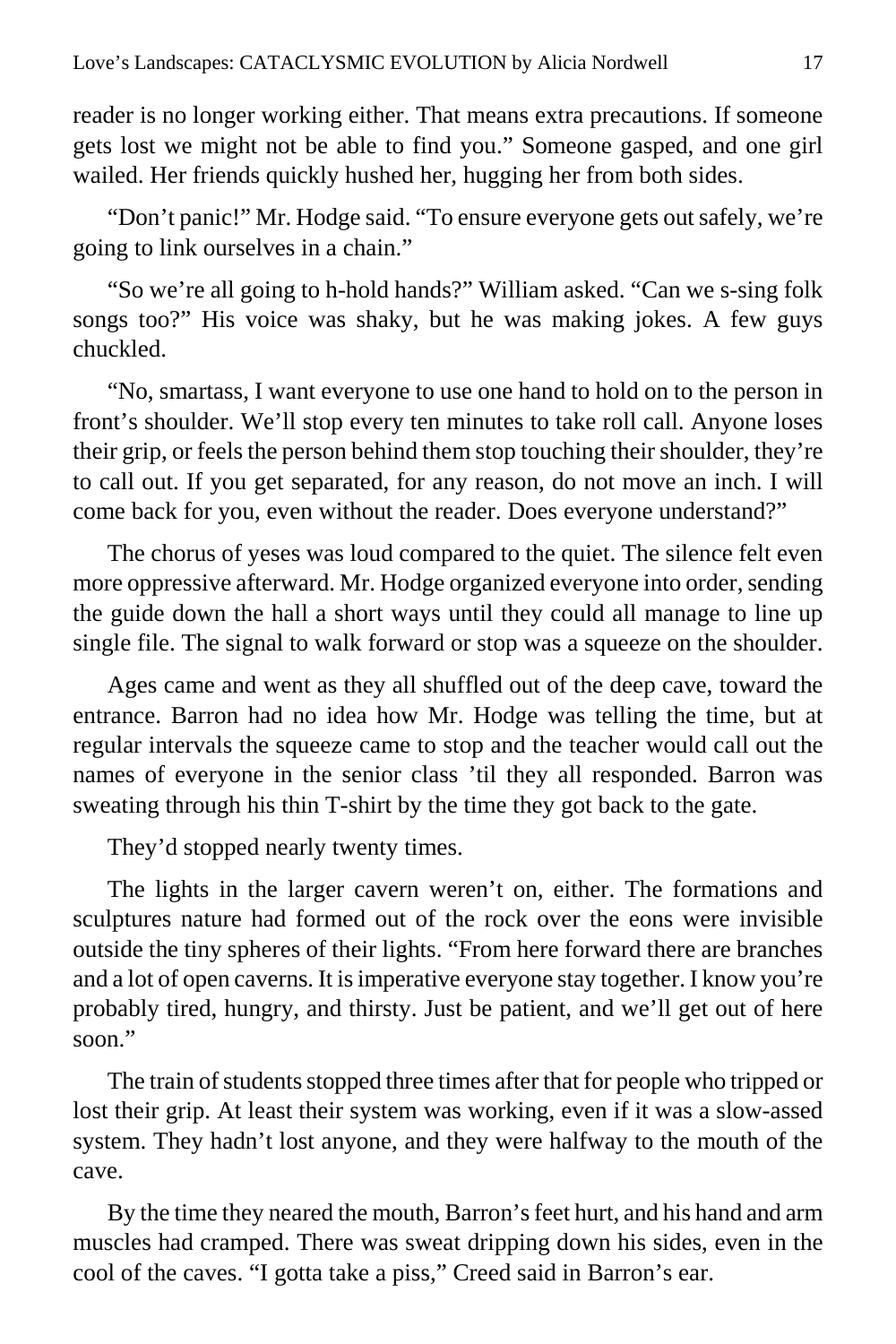"Tough. Hold it. We're old enough not to piss ourselves anymore, remember?"

"Ass." Creed squeezed him. Barron fought the urge to shrug him off.

"We'll be out soon, and you can use the bathroom in the gift shop. Just stop whining." Stiff upper lip and all that. Barron was never sure what that really meant, but like straighten up and fly right, it was another dictum that often echoed through his mind in his father's voice.

*Be a man. Don't whine. Don't cry. Toe the line, and live up to the expectations placed on you, or else.* College really couldn't come soon enough.

"Shouldn't we hear someone by now?" Barron heard someone ahead of him ask.

The only one who knew where they really were was the guide. "I'm sure the cave mouth was evacuated and everyone grouped in a central location until whatever caused the electrical malfunction can be repaired. Don't worry. One more cavern, and we'll be out." Their tour guide spoke in an overly-hearty voice not nearly as confident as he seemed to think it was.

The mouth of the cave let enough light into the central cavern that the teens could let go of one another. Barron shrugged his shoulders and shook out his hands. The muscles tingled with small, fiery pins as they relaxed.

When the first scream broke the silence, it surprised even him. Barron jerked, his heart racing, and spun to find out what was wrong. Soon, more screams echoed off the high stone ceiling, rebounding and buffeting them until nothing else could be heard.

Mr. Hodge shook the girls, even striking a few on their cheeks. "Stop it!" he bellowed. 'It' repeated, fainter and fainter, echoing over the cries, but the normally mild-mannered teacher's shout broke the group hysteria.

"Girls, turn around or close your eyes."

Barron couldn't see what had set them off. It was probably some small scaly or furry creature. There was a fetid stench in the air. Maybe it had dragged in something dead or something.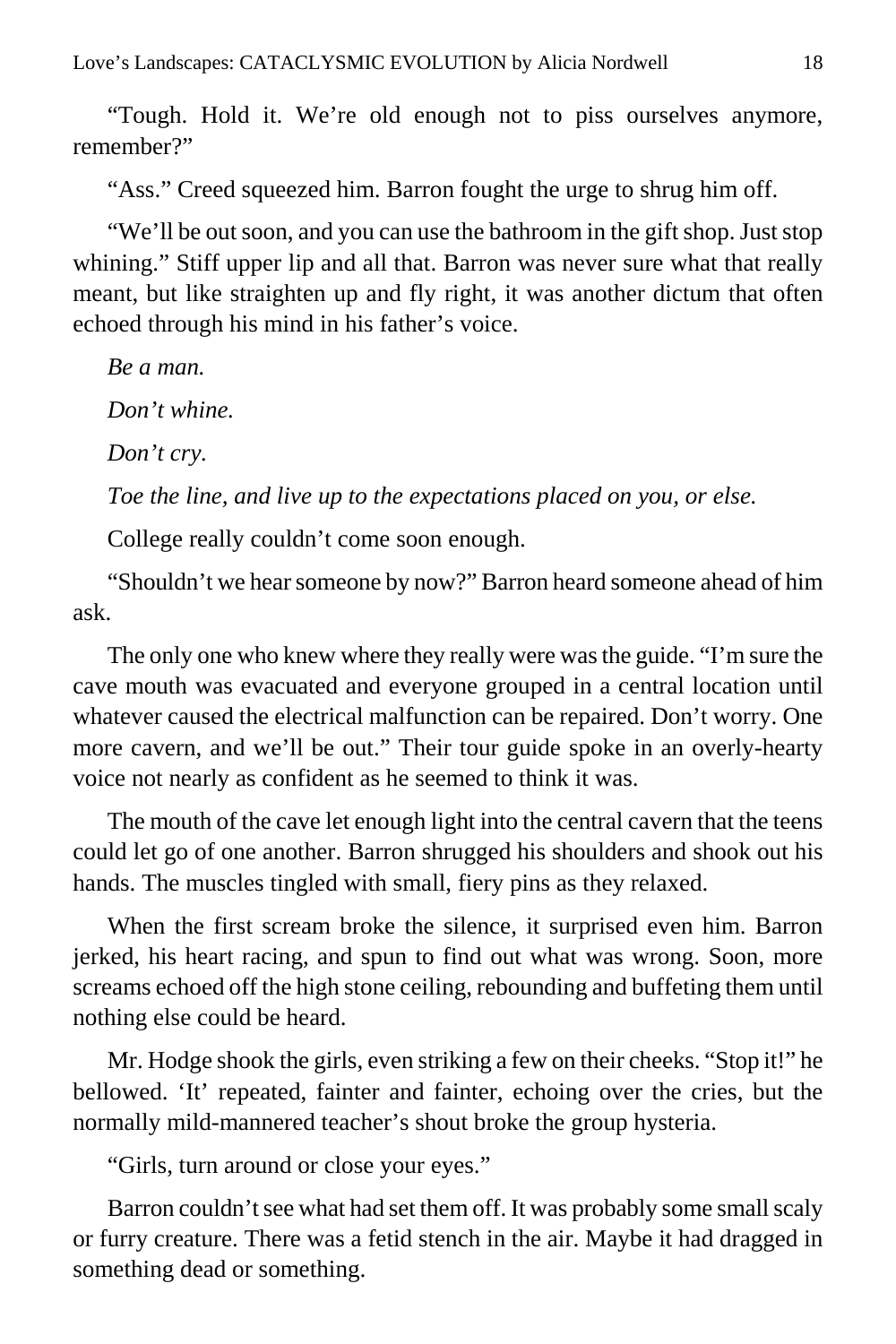He edged toward the area where Mr. Hodge and the guide argued in hushed voices. Others were moving away, making it easier to get close.

Bodies lay near the mouth of the cave. The reek of shit filled the air when a small breeze swirled the dust near the stairs leading out. There were at least ten, their bodies contorted and collapsed on the steps and to the sides, like they fell off the small slope up to the parking lot.

"Holy fuck," Barron whispered. He gagged, covering his mouth and nose with one hand. What the hell happened? The breakfast shake he'd had before he left home threatened to come back up, and he was glad they'd missed lunch. From the sounds behind him, others weren't able to hold onto the contents of their stomachs. The sick odor of bile set off even more people. The cries and demands to have someone tell them what happened barely filtered through his shock.

"Everyone, I need your attention." Barron turned his head slowly from the dead men and women, the first he'd ever seen, to Mr. Hodge. "Students!" he snapped. "I know this is horrific." He swallowed hard. "I don't know what happened, and I can't explain it. We need to move back, away from the bodies, while Mr. Brasher checks in with the park management and finds out what's going on."

"I want to go home," Abbe whimpered. She clung to her twin sister who had tears streaming down her face.

"We'll get back to the school and notify all your parents as soon as we can. Right now my scanner's still not working and neither is Mr. Brasher's communication device. I need everyone to stay together, in a group, for just a little bit longer." He started to usher the students toward the dim shadows at the back of the big cavern, near the grouping of rocks many younger kids used to climb on and sit.

Barron sank down to the floor when they stopped. The bodies were out of sight, but not out of mind. He could still see their pale faces. It hadn't been a peaceful death, whatever had happened. Their eyes and mouths had been locked open, a rictus of pain and death stamped over their face. One man's arm had stuck up in the air, the fingers curled. Barron's stomach churned at the memory.

He swallowed convulsively to stop from gagging until the urge passed.

"What does that?" He wiped his hands over his mouth, unsure of the answer and not really wanting to know. He didn't say it, but Barron wanted to go home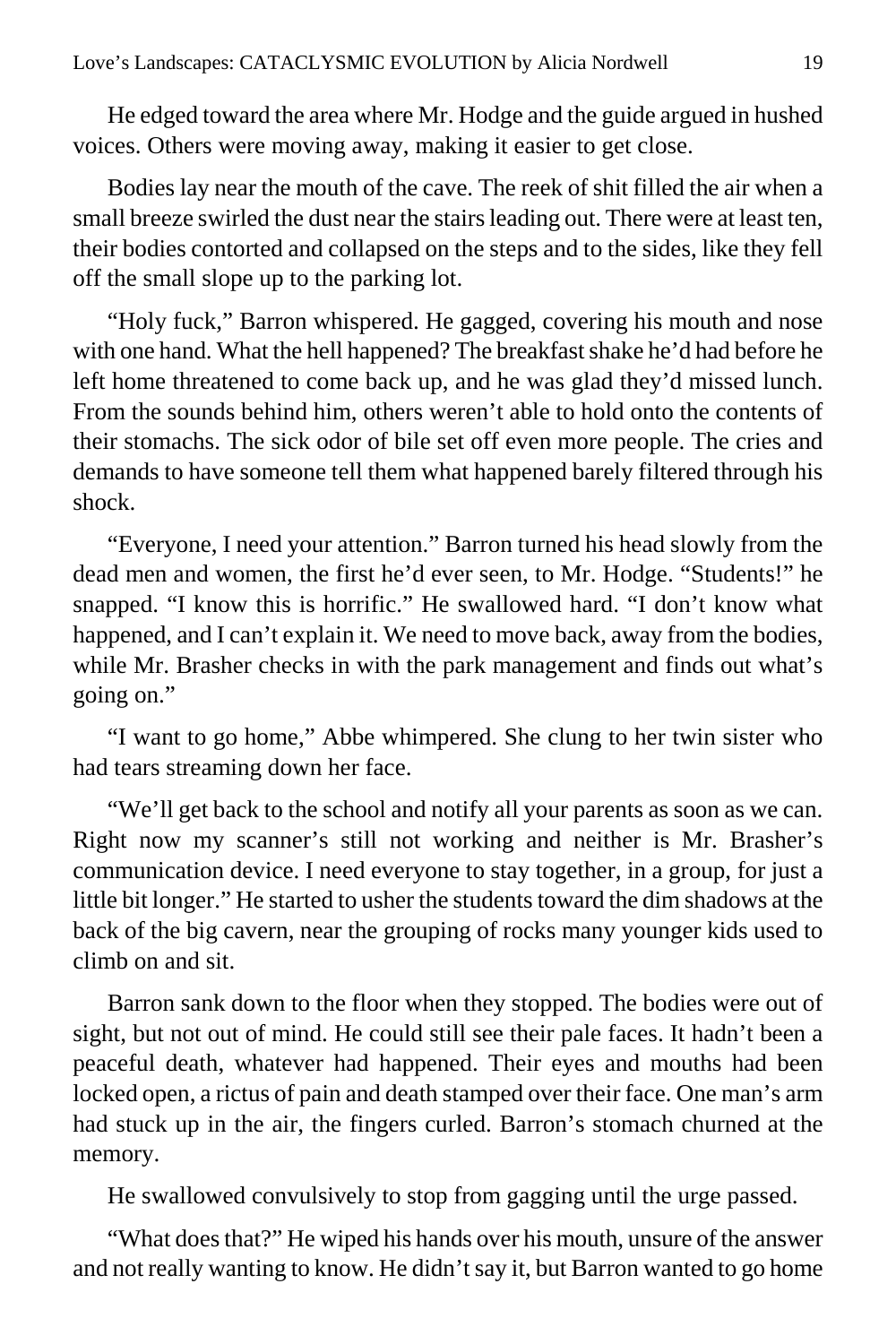too. His friends huddled around him, close enough to touch, but not really touching. None of them replied.

Ages seemed to pass before they heard footsteps hurrying toward them. The tour guide's light beam played over the group. Barron shielded his eyes from the spotlight, but wasn't fast enough. Afterburner images, little round circles, floated in front of him.

"Damn." He rubbed his eyes.

Mr. Hodge's mouth dropped open when the other man began gesticulating wildly. He shook his head. Mr. Brasher took a step back. He shook his head.

"—can go out and see for yourself if you don't believe me."

What? What could he go see? What in the hell was going on?

Barron watched. He was used to listening to what wasn't said, knowing how to judge a mood by the details. When his dad came in with rigid shoulders, taking deep breaths, Barron knew it was time to disappear.

But the tour guide wasn't angry.

He was scared. Really scared.

"What the hell happened?" William asked.

Thavin pointed a shaking finger at the area just out of sight where the bodies had fallen. "I saw one of those guys on our way in. H-He had kids with him."

Creed's usual smile was gone. He shook his head. "My guess would be an attack. Like a bomb. Something knocked out everything electrical. The lights are off and so are the fans." He pointed at the air duct fans which weren't quietly forcing fresh air into the caves. "We should get satellite service here, but my com is dead too. I mean, it's on, but it's not connecting to anything."

Barron's dad had his communicator, the consequence of not getting the grade he was expected to achieve on his trig test. The CD was locked in his desk drawer. "Maybe it was something chemical."

Some girl overheard them. "A chemical bomb?" she shrieked. "Mr. Hodge, Mr. Hodge!" She jumped up and ran to their teacher. "What's going on? Are we going to die?"

"Trielle, calm down." Mr. Hodge put his hands on her shoulders. "You need to slow your breathing down before you hyperventilate."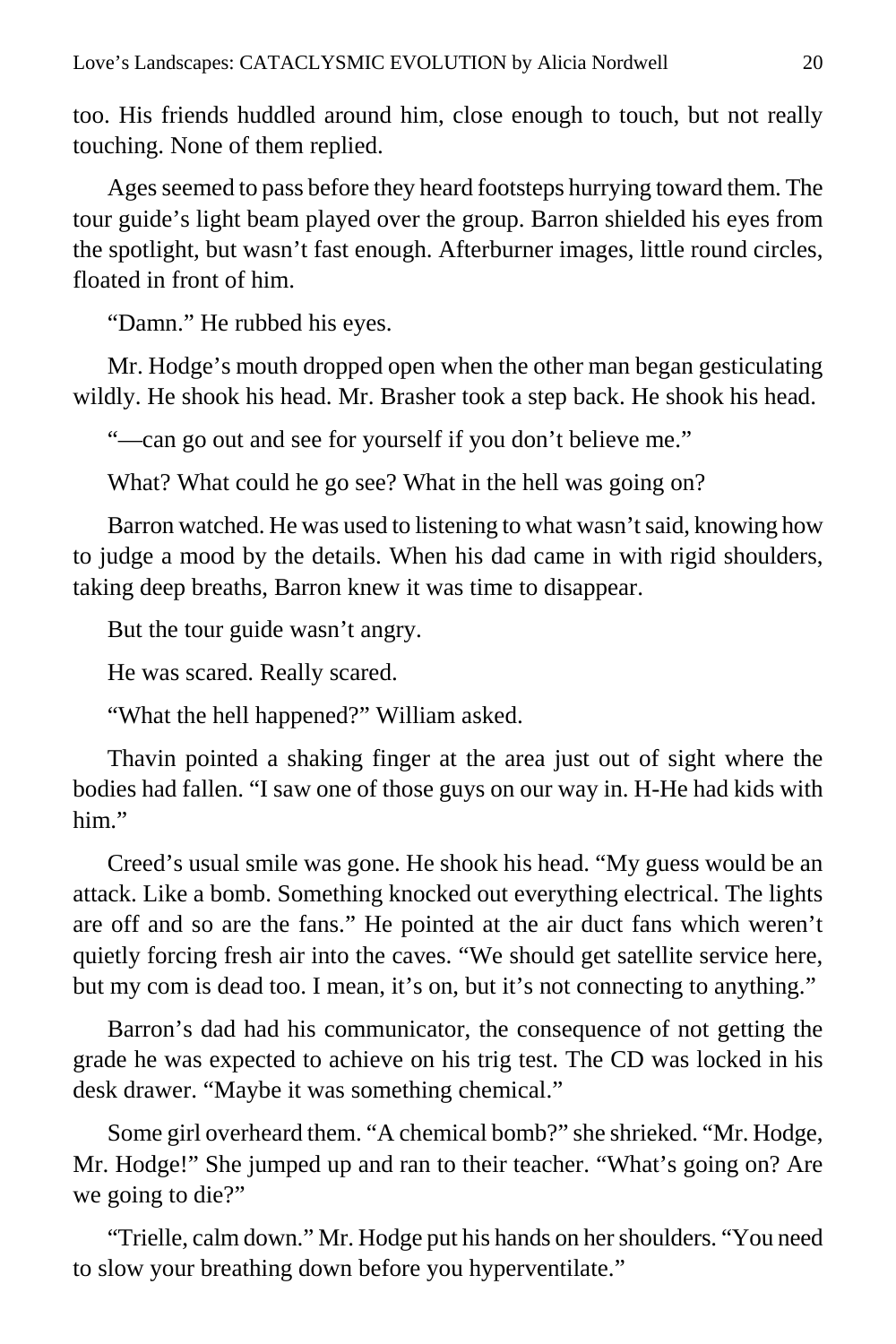She wasn't listening, and other people were catching her hysteria. Frankly, Barron was surprised it hadn't happened sooner. Half the guys were crying too!

"Listen to me, everyone. We can't help these people. Mr. Brasher is coming with us, and we're going to go back to the school. You're all going to line up and get on the bus. I want everyone back in the exact same seats they sat in on the way here. Make sure your seat mate is here. This is not the time to fuck around, people.

"On the bus. Now."

Everyone stood up and began to shuffle to the cave entrance. Some of the girls let out sobs as they edged around the fallen bodies, but they kept moving. After so many hours in the dark, the sunlight was intense. Barron's eyes watered. He shaded them with one hand.

There were a few cars on the road, stopped at random spots, but he didn't want to see inside them. What kind of bomb could do this, could kill so many people so quickly? There were kids outside on the small play structure near the picnic tables.

After that, Barron tried his best not to see anything.

He was afraid to breathe or touch anything, but they had no choice. Barron hadn't prayed in years, but as he made his way down the aisle of the bus to the back seat, he sent a fervent prayer to whatever entity might be listening to protect them all.

With no electricity, the bus was on full manual. Mr. Hodge forced the doors shut and sat in the folded seat in front of the controls. Never, in all the years Barron had been in school, had anyone actually had to drive the bus. They'd had drills, of course, but he never expected it to actually happen.

Could Mr. Hodge even drive something as big as this? He clenched the back of the seat in front of him and wished for a seat belt as the teacher actually pushed a button to turn the bus on using the back-up independent power system.

It didn't work. Mr. Hodge smacked his hand on the panel. "Damn it!"

What the fuck else was going to go wrong? They lived an hour, by vehicle, away from the park. It'd take forever to walk. What if whatever had actually happened were to happen again? Apparently anyone in the open had been a sitting duck.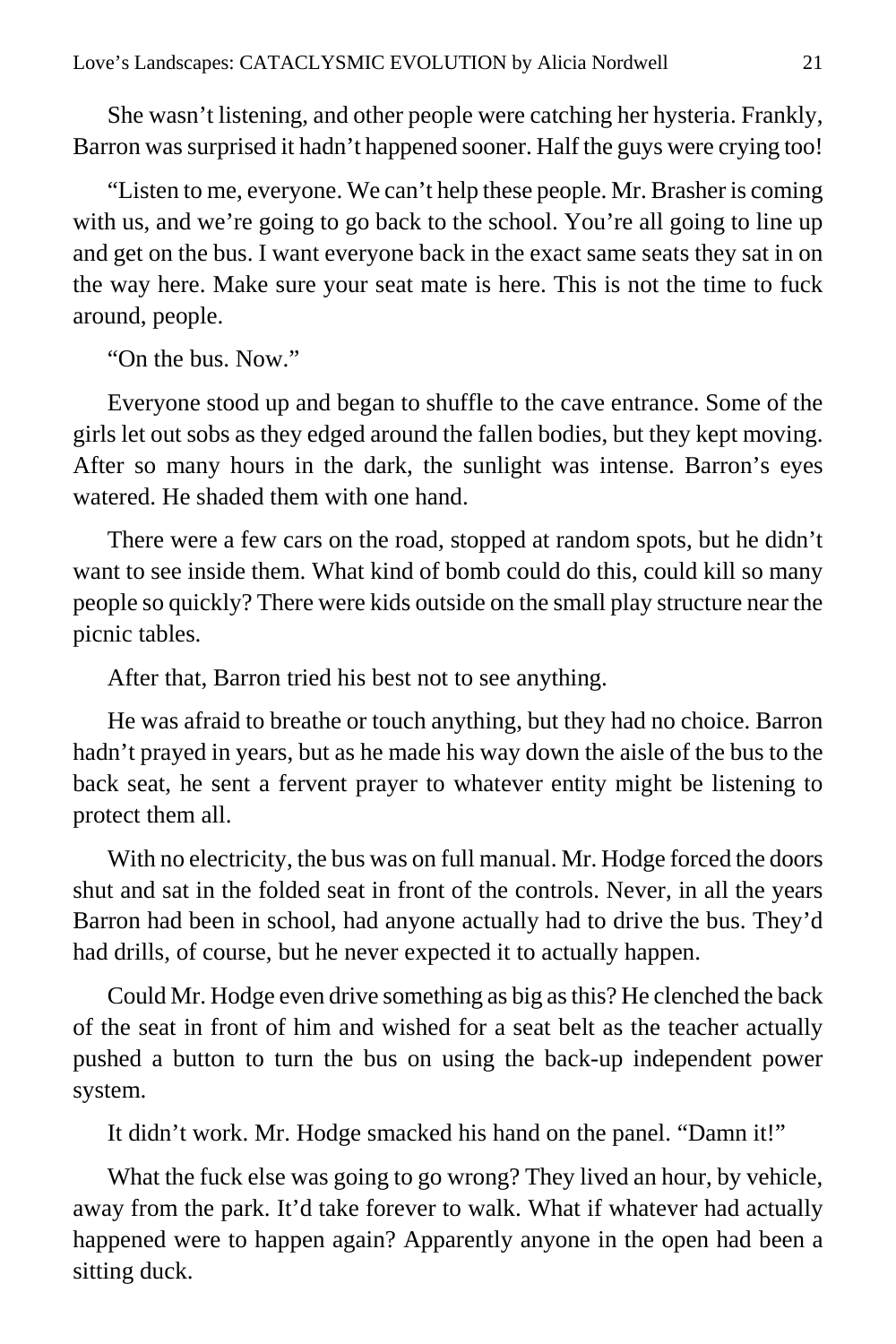"No, wait. Blue button, three times, prime the system to switch to gas manual, then the green button." The eerie silence on the bus magnified Mr. Hodge's tense mutters. He followed his own directions, and the bus finally rumbled to life.

Now they had to make it back. Some people talked once Mr. Hodge managed to get them out of the parking lot and onto the highway, their hushed whispers barely audible over the incredibly loud engine. They couldn't go very fast, even on the highway. Cars were all over, like they'd died just as surely as the people Barron occasionally caught glimpses of.

He tried to face forward and not look. By the time they approached Mission Flats, the sun was nearing the horizon. Barron should've been starving, but his stomach was twisted in knots. The town was just as bad as everywhere else.

There were a few people outside the police station. Mr. Hodge stopped the bus. "Everyone stay in your seats. I know you're all anxious to get home and find your families, but I can't let you off this bus until we know more. I'm going to go inside. Mr. Brasher is going to stay with you. Sit tight, and don't panic."

Mr. Hodge quickly jumped out of the bus and then shut the doors from the outside. He trotted over to the young couple standing outside the station. Everyone watched, but the windows wouldn't go down, and they couldn't tell what they were saying.

They gestured toward the station. Mr. Hodge looked back at them. He held up one hand and then folded all but one finger down. He disappeared inside the police station then.

"Do you think our parents will be at school?" William asked. He huddled in his seat, with his arms wrapped around his chest like he was cold, even though the air on the bus was stifling in the early evening warmth.

"Could be. They survived." Thavin tilted his head toward the shaking people standing beside their car.

After a few minutes, Mr. Hodge finally reemerged from the station. An officer was with him.

"That's Harvey." William stood up, pounding on the window. "Harvey!" His older brother had been given a name even more unfortunate than William's. His brother looked up. A look of relief lightened the suddenly aged features.

Harvey jumped up the steps. William stumbled as fast as he could down the center aisle of the bus. They crashed together, arms wrapped tight around each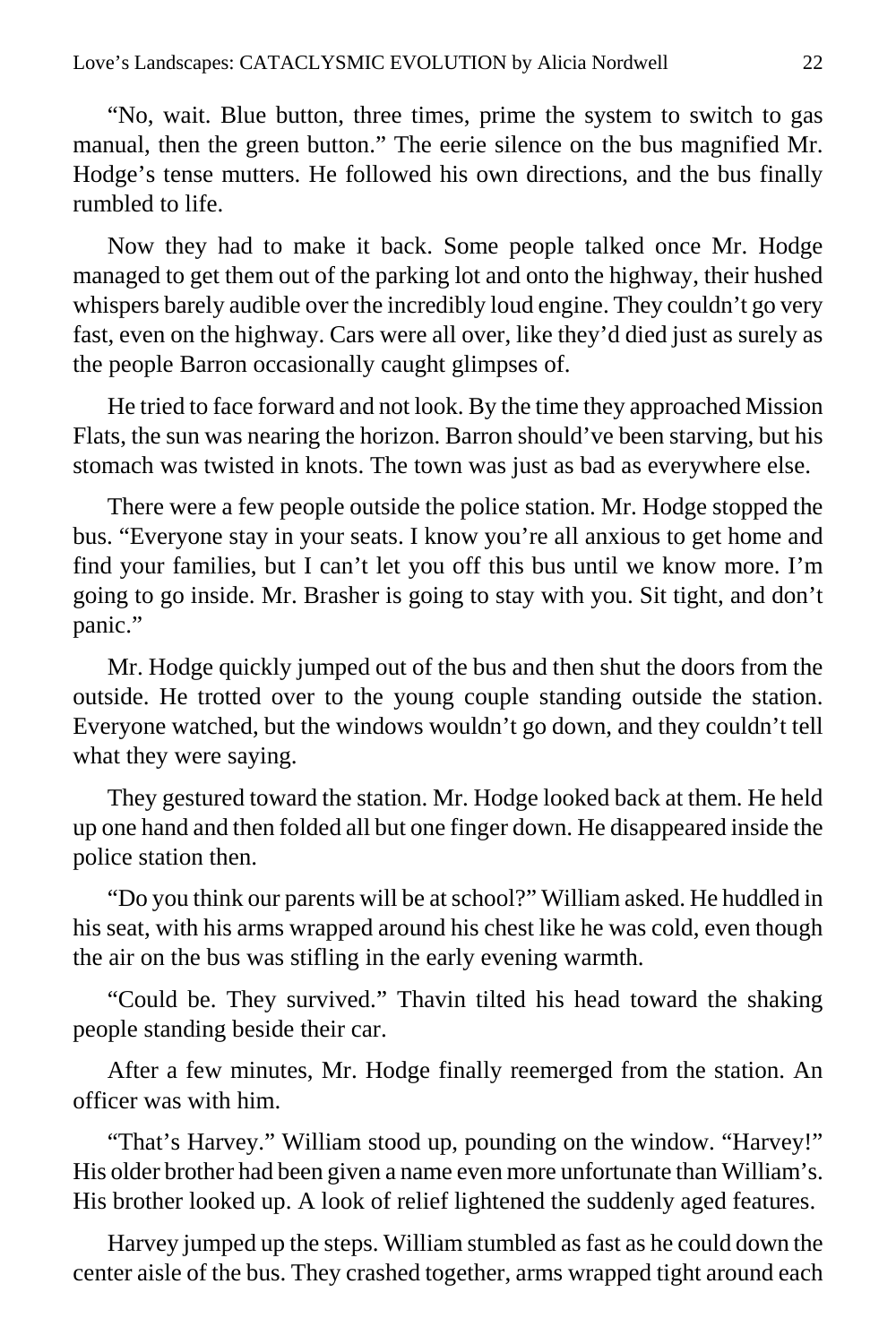other. Harvey pushed William back, peered into his face, and then pulled him close again.

Not a word was said as everyone watched. Barron wondered where his dad and mom were. Everyone else was probably thinking the same thing. Mr. Hodge stood silently at the front of the bus, his mouth a grim white line.

"Thank God you're okay."

"Harvey." William was shaking almost uncontrollably. "What happened?"

Harvey hadn't been a cop long enough to see much, and it showed in the fear Barron could hear in his voice. "We don't know. Not yet. A lot of people died all over, though. Everyone outside was affected almost immediately, and a lot of other people…" Harvey looked up, scanning the bus. Shocked silence met his words.

Not even the girls were screaming. The tears he could see streaming down the faces of so many of his classmates fell silently, as if any response would mean what Harvey said was real and actually happening.

Barron wished William's brother would stop talking. He wanted to clap his hands over his ears and not listen, but he was just as numb as everyone else. It was too much to deal with for anyone, even him.

Of course he wasn't done. Harvey swallowed hard, then went on in a thick voice. "I'm sorry, but I don't have all the answers. The most we can figure is there was some sort of attack. The machinery in the basement went crazy at the station, then everything went dead. I was stuck in the evidence locker for over two hours. By the time someone came into the station looking for help and found me, people were already sick. Some were dying or already dead.

"The planetary satellite system seems to be down. Most electrical devices are shot. So far, less than twenty adults and a handful of little kids have been found. Those who are healthy and capable are going around the town, door to door, to find survivors. We have to help each other or more people could die."

Harvey took a deep breath. "I know you're high school kids. I know you're scared too, but… I need some volunteers."

\*\*\*\*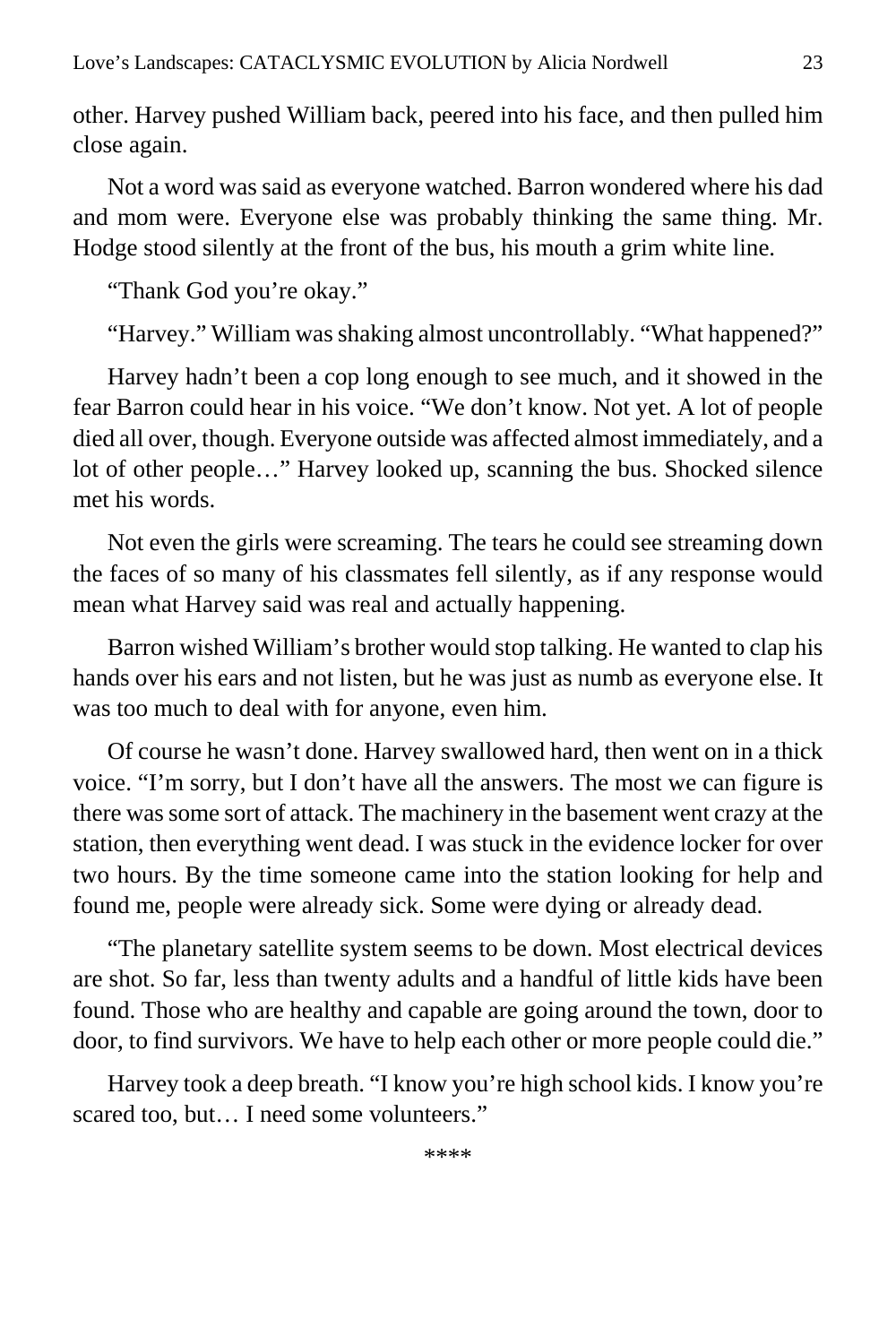#### **Chapter Three**

<span id="page-23-0"></span>"I found three kids in a treehouse today. The stink was awful, even from the ground." William dropped onto the cot beside Creed. He rubbed the back of his neck, then winced. The skin was already pink, and rapidly turning red. "How did we get used to this shit so fast?"

"Necessity."

That word was beginning to have an evil overtone to Barron. They should all be living it up, planning a graduation party to end all parties… instead they were searching houses for dead people.

"That why you got burned?" Creed picked at peeling skin on the back of his hands. He was sitting on his cot, next to Barron's.

"Yeah."

Barron got up and went to the locker room. He wet a washcloth and twisted out most of the water. It dripped on the gym floor as he headed back to the cots. Coach would've had a fit… before. "Here." He wrung out the last of the chilled water on the reddened skin, and then draped the folded rectangle across William's neck.

"Ooh." William hunched his shoulders and shivered. "It took less than three minutes out in the sun. I mean, the treehouse wasn't up very high."

"That's why we have the covers over our hats. Keep it on from now on." Barron sank down on his cot. He lay flat, propping his head up on his arms. There were windows near the roof, covered with mesh to keep them from breaking. Even with the windows, the light in the gym was dim.

The backup power grids were spotty, and the light of the sun didn't penetrate the dirty brown clouds blocking the sky, even at noon. The UV rays did, though, and too many people had been burned before they realized the problem. Barron had spent the second half of the week lying on his stomach to avoid the pain of a burn he got *through* his T-shirt.

It took forever for him to find a comfortable position on his back that didn't irritate the sensitive skin still healing from his exposure. Barron had never had such a bad burn before, and he hoped to never have one again.

William shook his head. "I couldn't keep it on and get up in the treehouse. I had to check."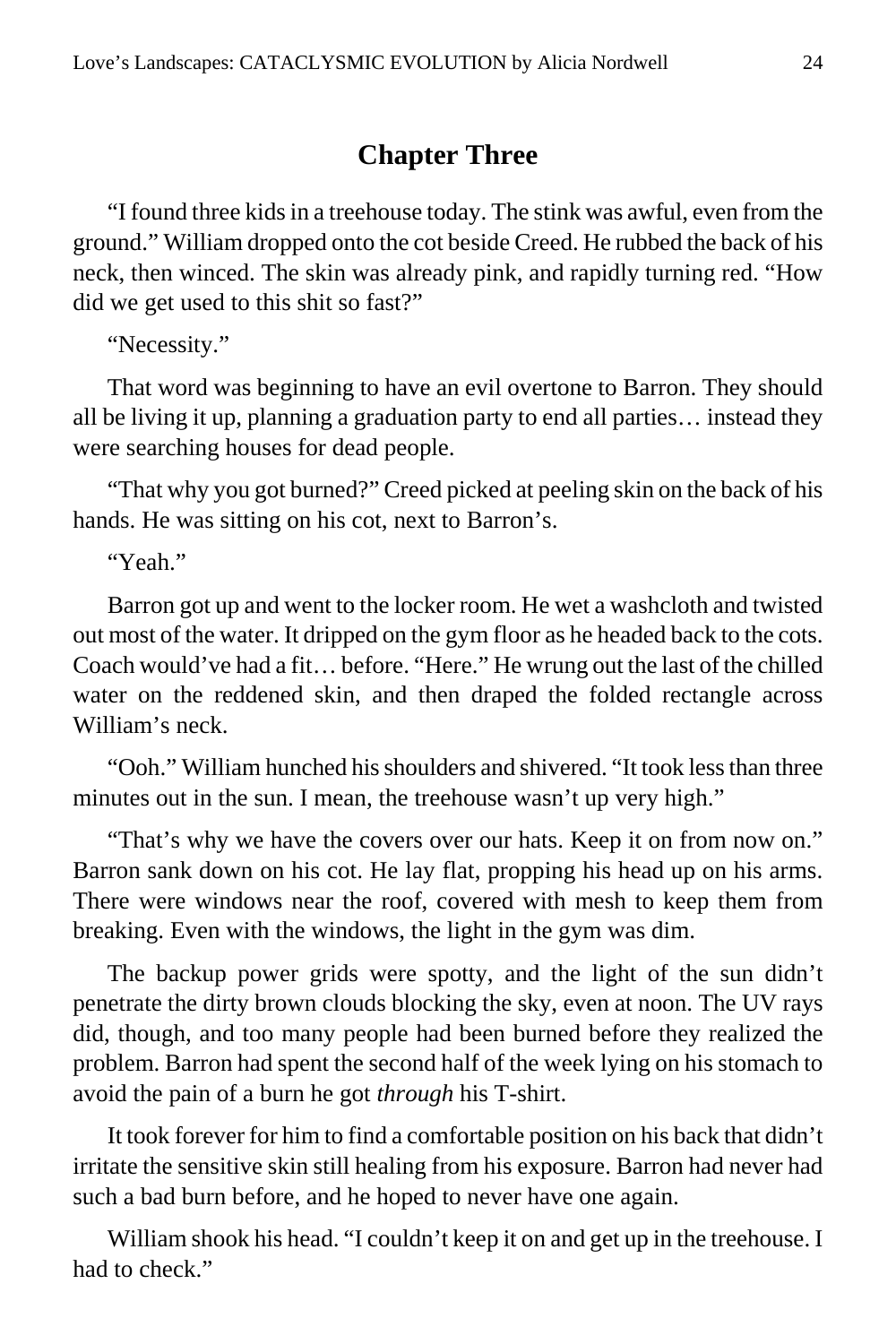He'd ask why, but he already knew the answer. Barron closed his eyes. Anyone not in a thick concrete basement or building, far from windows, had died. Most within hours. They were the lucky ones. The ones who weren't lucky raved wildly, screaming in pain, before they collapsed.

Most of the folks dying like that were already gone. Finding the decomposing bodies, bloated and reeking in the late spring heat, wasn't any better.

But what else were they going to do? No one wanted to assume and miss a survivor. They had to check anywhere a person might have been.

They'd cleared the cars first. Coach found Barron's mom in hers near the bulk goods store. His dad had died where he spent much of his life—in his office.

Mr. Hodge had organized pallets for his class and any other kids found alive. There were just a few. Not nearly enough had made it, outside the senior class members out of town on their field trip. The first night Barron went home despite Mr. Hodge urging him to stay. He needed time to himself, to come to terms with the fact that he'd lost his parents in one day.

No more micromanagement. No more demands to shape up or else. No more hugs and no more knowledge that, for all their faults, his parents wanted the best for him. The silence in the big house was enough to drive him crazy. He'd retreated to his room when the sun went down. He lit a camping lantern they'd had in the garage and huddled under his favorite blue quilt.

The silence was too complete. No fan whirring from the computer. No TV. No cars humming past on the road. It was that quiet, coupled with the stress of wondering if whatever it was that killed everyone would come back when he was all alone, that drove Barron out of his bed.

He packed a backpack and kept it in his gym locker. Clothes, a few pictures, his favorite Brogherd novel—the author's first, a signed edition Barron kept under his bed—plus all the cash his father had tucked in the family safe filled the pockets. He already had his parents' wedding rings, but he'd grabbed his grandparents' rings as well.

Then he'd walked back to the school. The darkness was absolute, all the streetlights out. His lantern only lit up a small circle around him, but he'd made it. William and Creed were already set up in cots next to each other. William's brother Harvey slept at the station in case someone needed help, but he wanted William to stay at the school. Thavin still had his older sister; he was staying at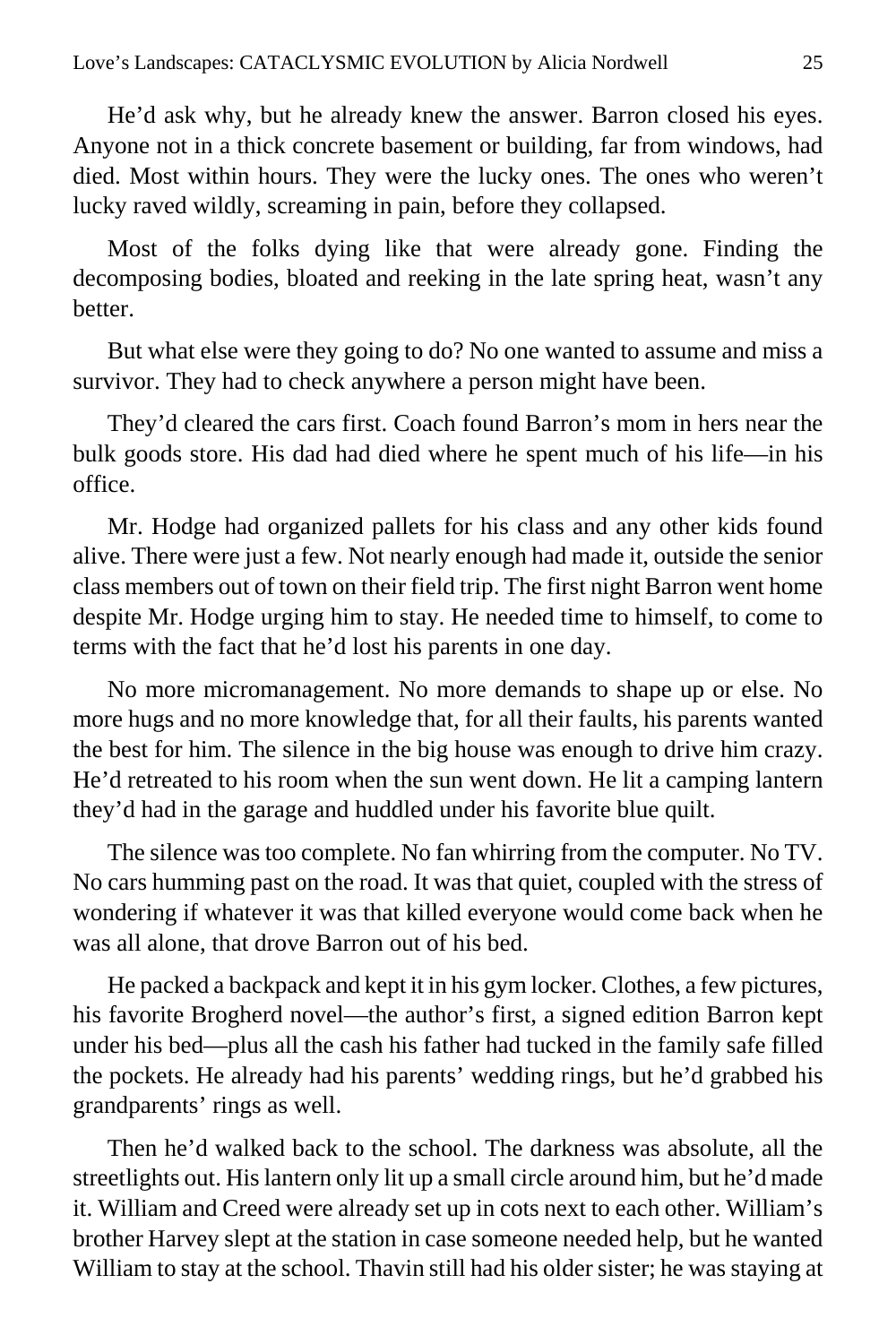her apartment by the community college at night to protect her. During the day, they all searched. It was that or sit in the gym doing nothing and helping no one.

Without any answers.

With the grid completely wiped out, there was no news over the television or radio. Mr. Hodge led their small group, watching over his kids, as he called them. He made sure they got food, and he chivvied all the boys into taking a shower—even though the water was cold. It was better than living with the stink.

After the first day of moving dead bodies, no one had argued about showering.

"Hey"—William kicked the leg on his cot—"I heard you found a kid."

Barron closed his eyes. The little girl's mom must not have been inside when whatever it was hit. She'd made it back in, but sometime after that she died on the floor of the bathroom. Marya had been on the counter when he came in, rummaging in the cupboard for another box of cereal.

She shrieked when she first saw him, screaming about strangers. She'd chucked a dirty cup at him, and he'd had to dodge the plastic missile. It'd been hell to get her to trust him enough to come down off the counter, but once she did…

Her little pink backpack had smacked against his back as he walked her to the school. He'd packed her some clothes, then grabbed a picture of her and her mom and a fuzzy unicorn blanket to cover her while he got her out of there before a reclamation crew came back. She'd insisted on carrying a lop-eared stuffed bunny clenched in one arm. The blanket had to be over them both, and the extra layer killed Barron in the late evening heat, but it kept her safe.

Her other arm clung to the back of his shirt as he hustled them both to the school and out of danger from the sun.

"Yeah, I did."

"That's it, that's all you have to say?"

Barron sighed. "Her name is Marya. She's three, I think." She never shut up. He kinda liked that about her. It was like white noise to cover up the silence he'd grown to hate. All he had to do was say uh huh, then smile, and she beamed. Eventually, she conked out with the other preschooler staying in the kindergarten room.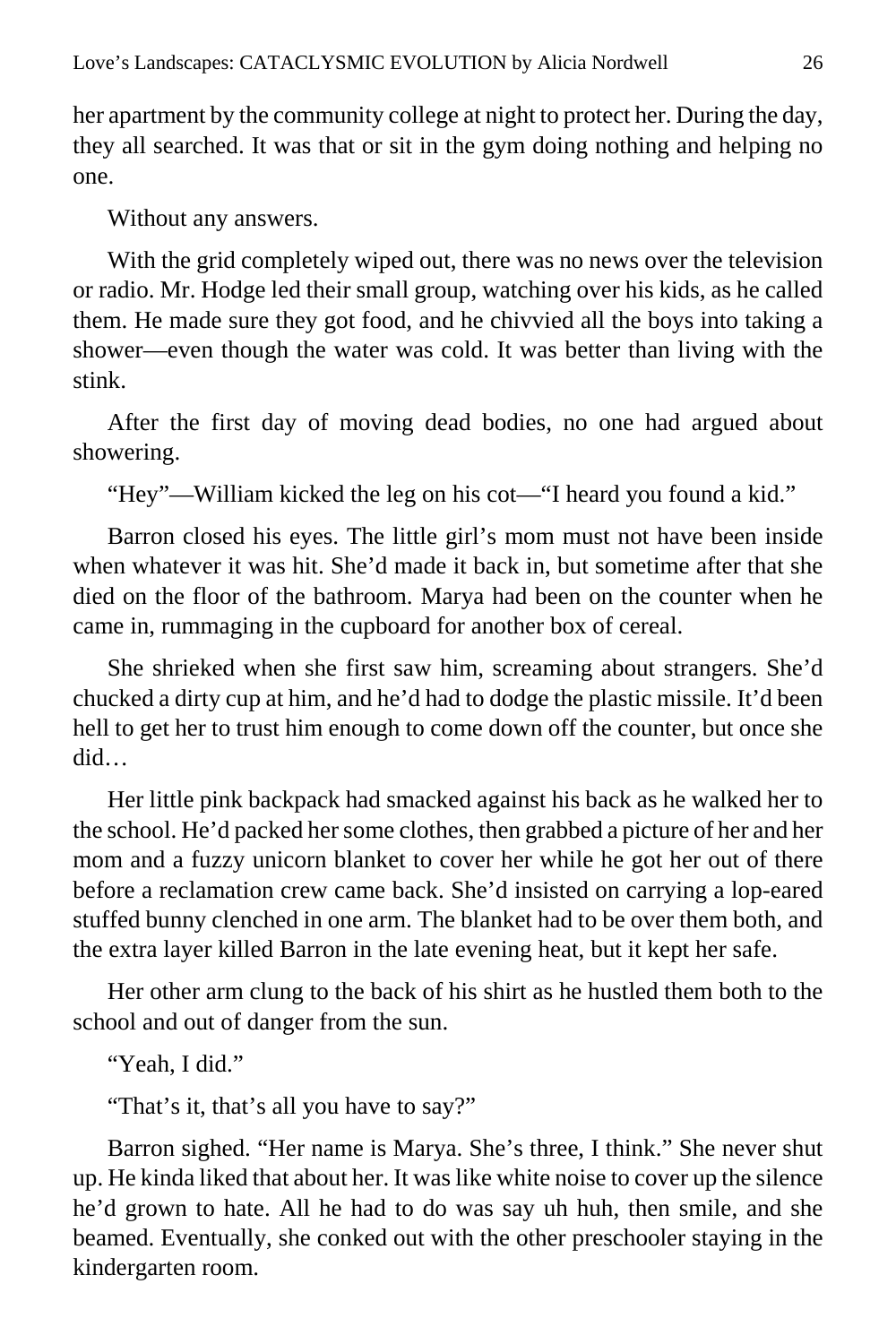"You going back out this afternoon?" Creed asked.

"Of course." First he needed a nap. Barron could sleep with the noise of the other people in the gym. The footsteps, squeaking shoes, and creaks of the cheap cots lulled him to sleep. He only woke up twice from the nightmares.

After the second, a real doozy of a mind trip as William called them, Barron sat up. Thavin lifted his head off his pillow, blinking sleepily. "You okay?" He'd arrived sometime while Barron slept.

"Fine."

They didn't ask each other about the dreams themselves anymore. They all knew what horrors they held. Barron sighed. He'd watched far too many zombie movies before… whatever had happened. The uncertainty of what exactly went wrong ate at him. It always seemed like everyone knew what went wrong when the world was coming to an end in movies, but they didn't know shit.

In Barron's dreams, the people he found were trying to eat him. Getting back to sleep after the corpse of Marya's mom latched on to his ankle, trying to get to the little girl he held in his arms, had felt so real. He didn't get any more sleep before it was time to go back out. He grabbed a sandwich, just some peanut butter slapped between two slices of limp bread, and a bottle of water for his backpack. He checked his map. His assigned section was highlighted in red, and it was filled with far too many little x marks.

It was still hot outside. The cloth hanging on his hat helped cover his face and neck from damage. That, along with the UV fishing shirts and gloves, kept him safe from being burned again as he walked house to house looking for survivors and marking the location of bodies on his map. His sunglasses were the kind that wrapped around, but they didn't keep the sweat from dripping into his eyes and making them sting.

He was exhausted by the end of his second shift, dragging his feet as he walked back to the school along Main Street. He'd nearly finished his latest quadrant, but it took him out to the edge of town. Walking took so much longer than driving; he'd never spent so long on his feet. All he had time to do was look for survivors, eat, and sleep. He barely had the energy to talk to his friends. After just a week, it felt like this new reality had been going on forever, with no end in sight.

When he got back to the school, the parking lot was lit up. Not by the streetlights, but from the headlights of cars. Camouflage Humvees filled three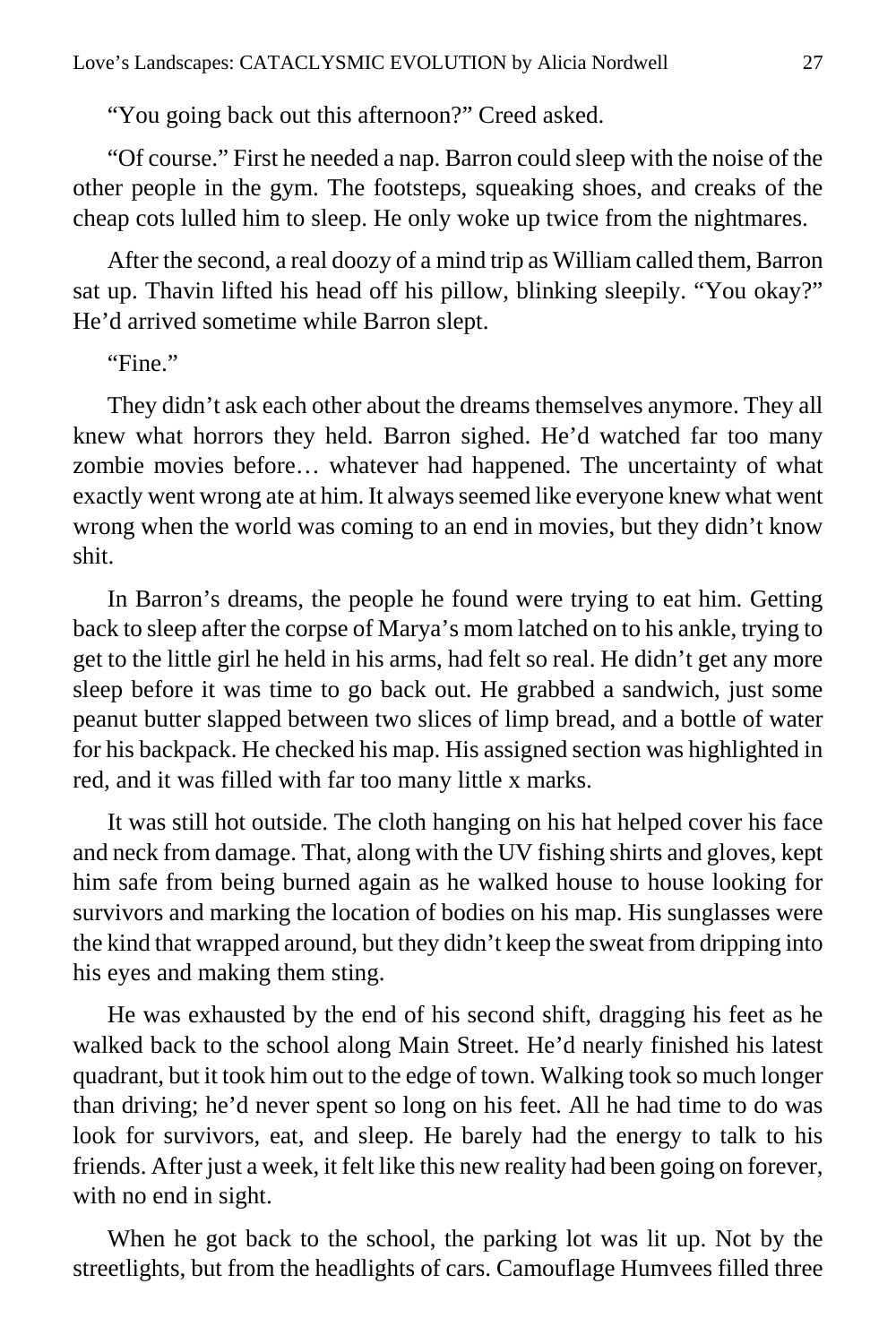spots next to the gym entrance and a large truck was alongside the short wall around the corner. Barron hurried inside to check in with Mr. Hodge and Harvey. He'd finished his quadrant and needed a new one. When he made it to the coach's office, two guys in green fatigues stood outside the door.

"You can't go in, son," one said when Barron approached.

"I have to check in," Barron protested. He crossed his arms over his chest.

The other soldier produced a slip of paper and a pencil. "I have a list of volunteers here. Name?"

"Barron Pernell."

"Got you." The soldier ticked off a mark next to his name. "Your teacher said for all you boys to clean up and hit your racks."

Did Mr. Hodge really expect them to just ignore the soldier's appearance? They were supposed to shower and sleep, like the prospect of some explanation for the deaths all around them didn't haunt them all?

Barron sneered. "Whatever." He knew he wouldn't get anything out of the two guys standing *outside* the door, anyway.

The other kids staying in the gym were huddled in small clusters throughout the room. Sweat trickled down Barron's back as he peeled off his UV layers and hung them up, along with the ridiculous head covering that made him feel like he was a woman from the Middle East.

"Barron!" Thavin came bounding over with Creed and William behind him. "Did you see them?"

"The soldiers?" Barron flapped his shirt, trying to get some air moving, to dry the sweat dripping down his spine.

"Well, duh." William rolled his eyes.

His friends had changed, they all had, but some things stayed the same. William still liked his weird old sayings. Barron shook his head at the goofy teen, but he smiled too. "Yeah, I saw them."

"Do you think they know what caused all this?"

"Probably. There's that big base about four hours west of here, remember? They probably had all sorts of equipment monitoring, just in case. Not like they're going to come running to tell us, though. We're just kids."

Creed was quieter than usual. "Do you guys still think this was a bomb?"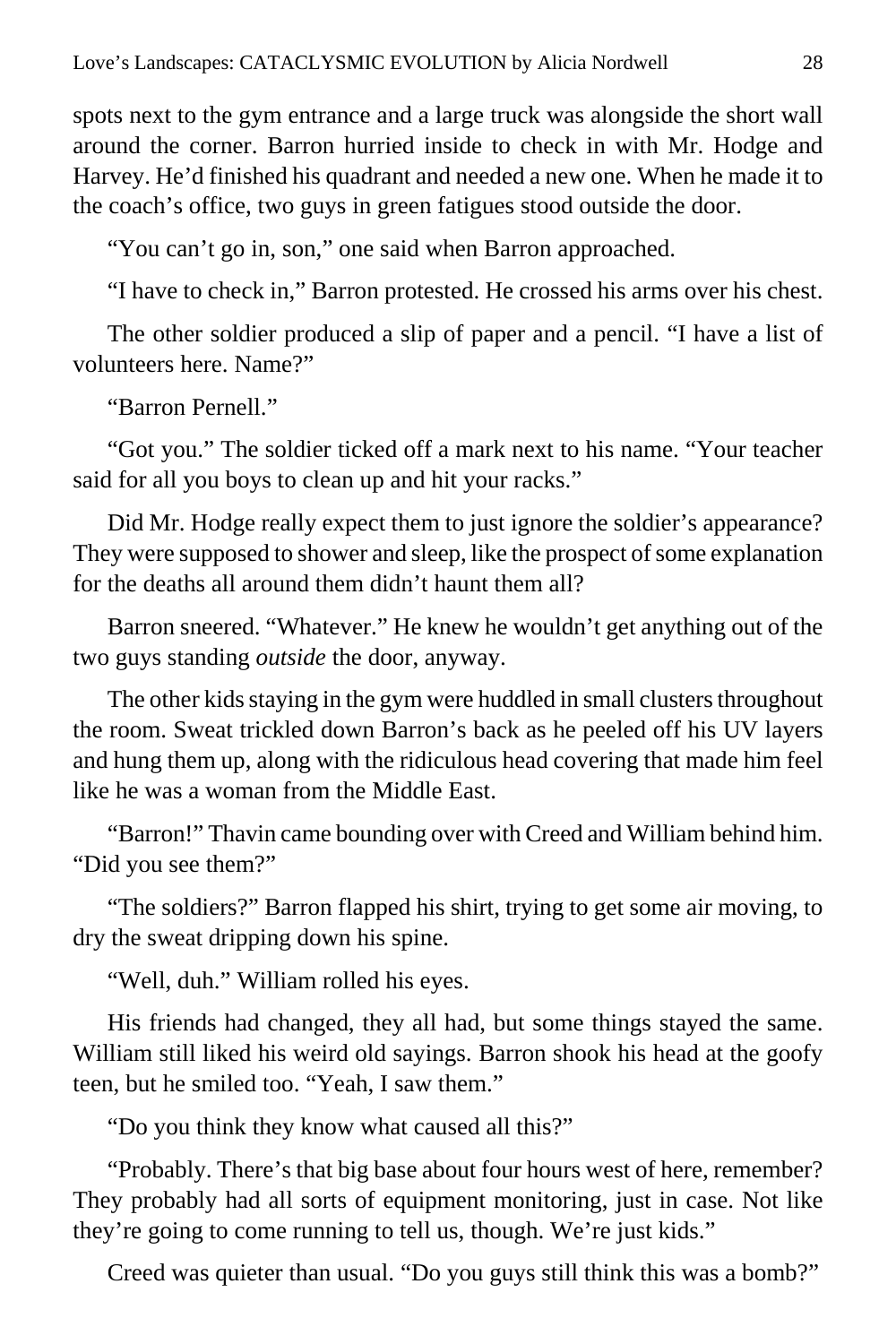Barron raised an eyebrow. "What else could it have been?"

"Actually, a lot." Thavin rubbed his hands together. "I've been looking some stuff up, at night. The doors to the college historical library don't lock, with the school shut down and all, so I've been sneaking books out for research. It takes forever doing things the old way. Creed and I were talking about how this sickness spread, and how the power went out right when it first started."

"So, what was it?" William asked.

"I don't know. No, really, I don't," he said when William scoffed. "But I do know I can't find a single description of any bomb or chemical weapon that could kill people like this, yet be completely harmless in hours."

"Plus the sky." Creed looked up, like he could see the murky atmosphere through the ceiling. "That's not normal." The blue sky and puffy white clouds they'd stood under before they went to the Doestrin caves were gone, replaced by a brown layer blanketing the sky as far as they could see.

"You're right. A bomb doesn't fit." Barron fought off a yawn, but it won. It was so big, and so long, that his eyes watered. "But you don't have any answers. I don't have any answers. We're certainly not getting any out of them"—he pointed over his shoulder with one thumb—"until they're damn good and ready to tell us. I'm gonna go shower."

Maybe getting cleaned up and crashing on his cot wouldn't be quite so difficult after all. Barron could barely keep his eyes open. He braced himself with one hand on the cold tiles, letting the water beat down on his head. It didn't help.

After a few seconds, the water began to feel like icy needles on his skin, so he rinsed and got out. At least his dad's insistence that he keep his hair short had been good for something. Three minutes in and out was all it took to finish cleaning off the dust and sweat from another long day tagging bodies.

Tomorrow they'd finish checking the town, and then they'd haul more bodies and dig more graves. The survivors had all looked for their families first, along with the victims who'd fallen in public. That day had been horrific, for all of them. A strange numbness fell over him when he looked for bodies, but another day like that… He tried not to think about it.

That didn't stop the dreams. This time his friends threw Barron into a grave. He couldn't move, couldn't speak, as his body slumped limp over his parents' rotting corpses. He couldn't breathe, couldn't beg them to stop like he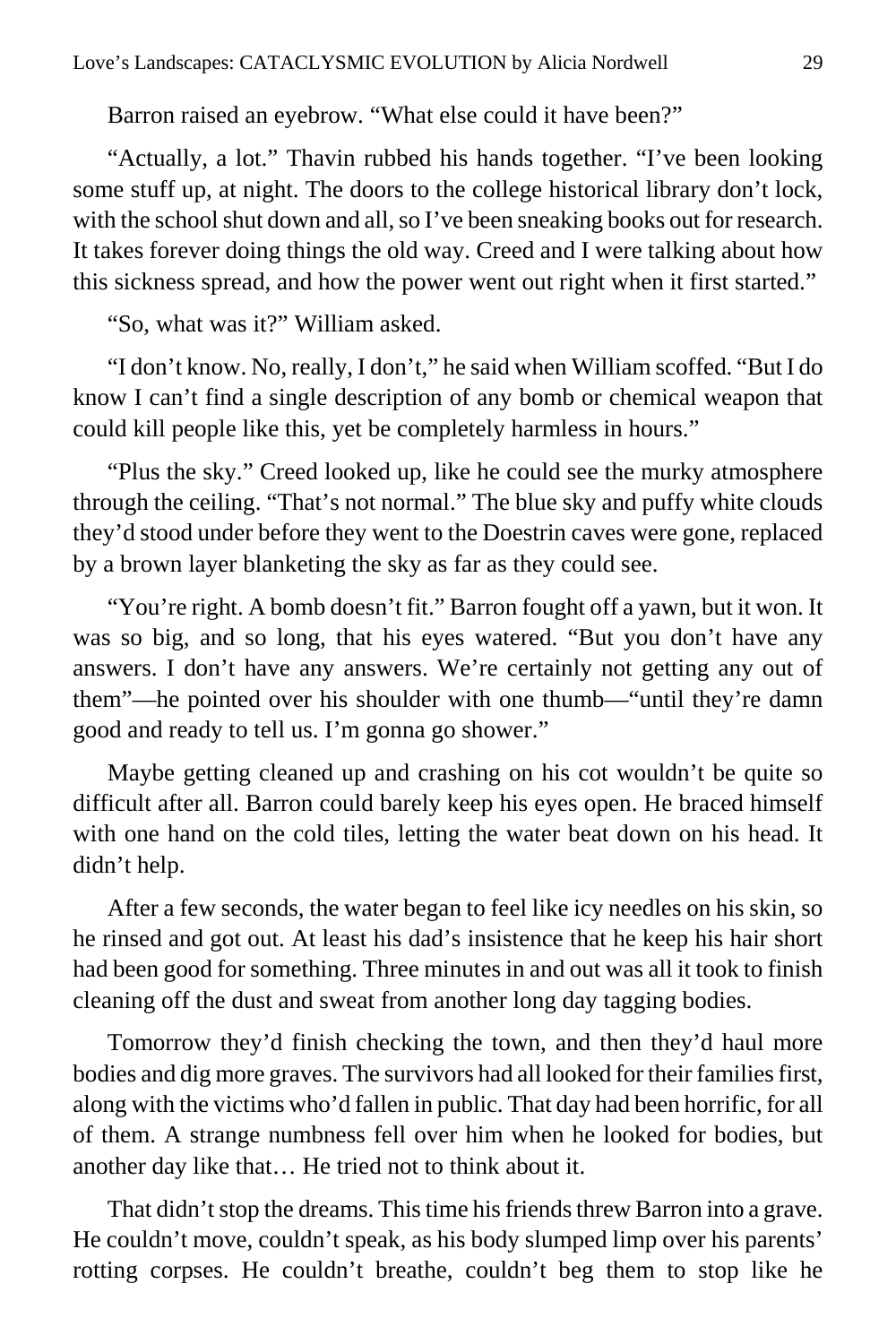desperately needed, no matter how hard he tried. Then they began to cover him with dirt. It fell into his open mouth, clogging his throat, and he couldn't get it out.

"Shit!" Barron's shout was garbled. He spit out the corner of his sweatsoaked pillow, pushing it off the cot onto the floor. He flipped over in his cot and swiped one arm over his damp face. It wasn't tears. His parents were already buried, and his friends would never do that to him. Concentrating on the small sounds of the teens sleeping all round him, Barron did his best to slow his breathing.

He'd give anything to shut his brain off. His whole body ached for rest, but his mind wouldn't let him. Everyone else was in the same boat. How long would it be until one of them snapped?

The black depths of the night were slow to fade. Desperate for a distraction, Barron got up and began to roam the school. The brick building was laid out like a square with a courtyard in the center. With the sun still below the horizon, Barron could safely go outside in his shorts and tank top.

Barron picked a wilting rose off one of the bushes beside the double doors to the cafeteria. Dew coated the picnic tables and benches. He sat down anyway, shivering at the contrast of the cool droplets against his sweaty skin. He slumped against the table, propping his cheek against one fist.

He shook the flower, top down, over the table. Drying petals flew all over. A few stubborn central petals clung to the bud, but he plucked them off, just tore them away from the stem until nothing was left of the red rose but a pile of pieces.

"What are you doing out here?" a man barked. "Identify yourself."

Barron jumped. He smacked against the leg under the picnic table and grunted. His knee throbbed. He was probably going to have a pretty bruise; he'd managed to find the end of the screw.

"Fuck that hurts. What's your problem?" Barron spun sideways on the bench. He glared at the soldier behind him.

"Why are you out here?" the soldier asked again. He fingered his rifle but didn't point it at Barron. That was probably something of a minor miracle; the guy looked barely older than Barron himself, and he was definitely spooked.

"I couldn't sleep." Barron bit the words out, still rubbing his knee. No way would he tell the guy why he couldn't sleep. "In case you haven't noticed, this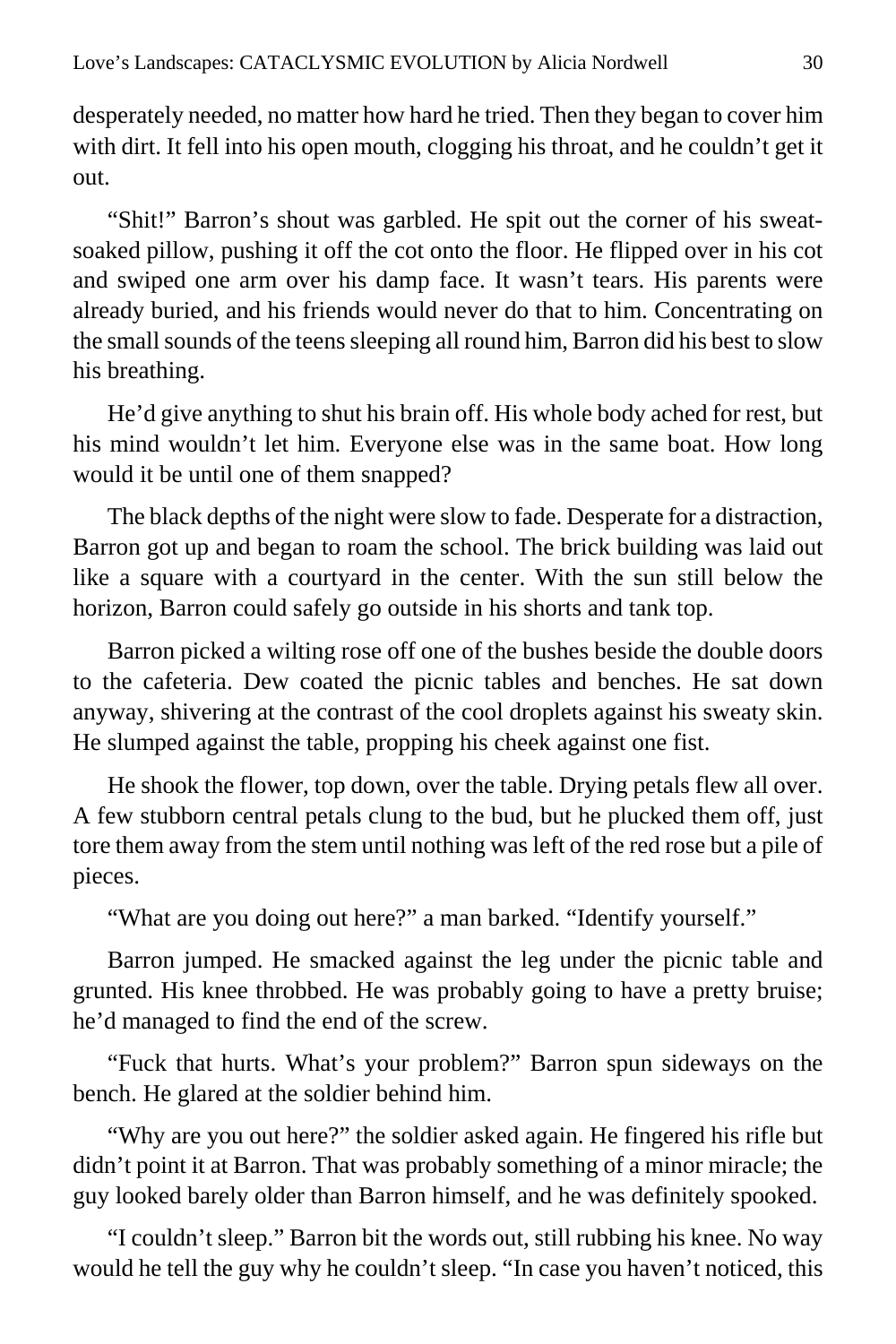isn't a military base. I live here. I woke up early, so I decided to come out here so I wouldn't wake anyone up. Now go away." He turned his back on the soldier, expecting him to leave.

"We all get them." The gun made a solid thunk as he set it down on top of the picnic table near the pile of ruined flower parts. "Bad dreams."

Barron snorted. "What do you know about it?"

"Plenty. I was about to ship out after basic training. Got a unit and everything. Some of the guys had seen action before, and they had nightmares. One guy told me it was a burden we bore to protect our people."

"Yeah, well, I'm not a soldier."

The soldier dropped one hand on Barron's shoulder. "You might not wear a military uniform, but you're protecting your people just the same."

\*\*\*\*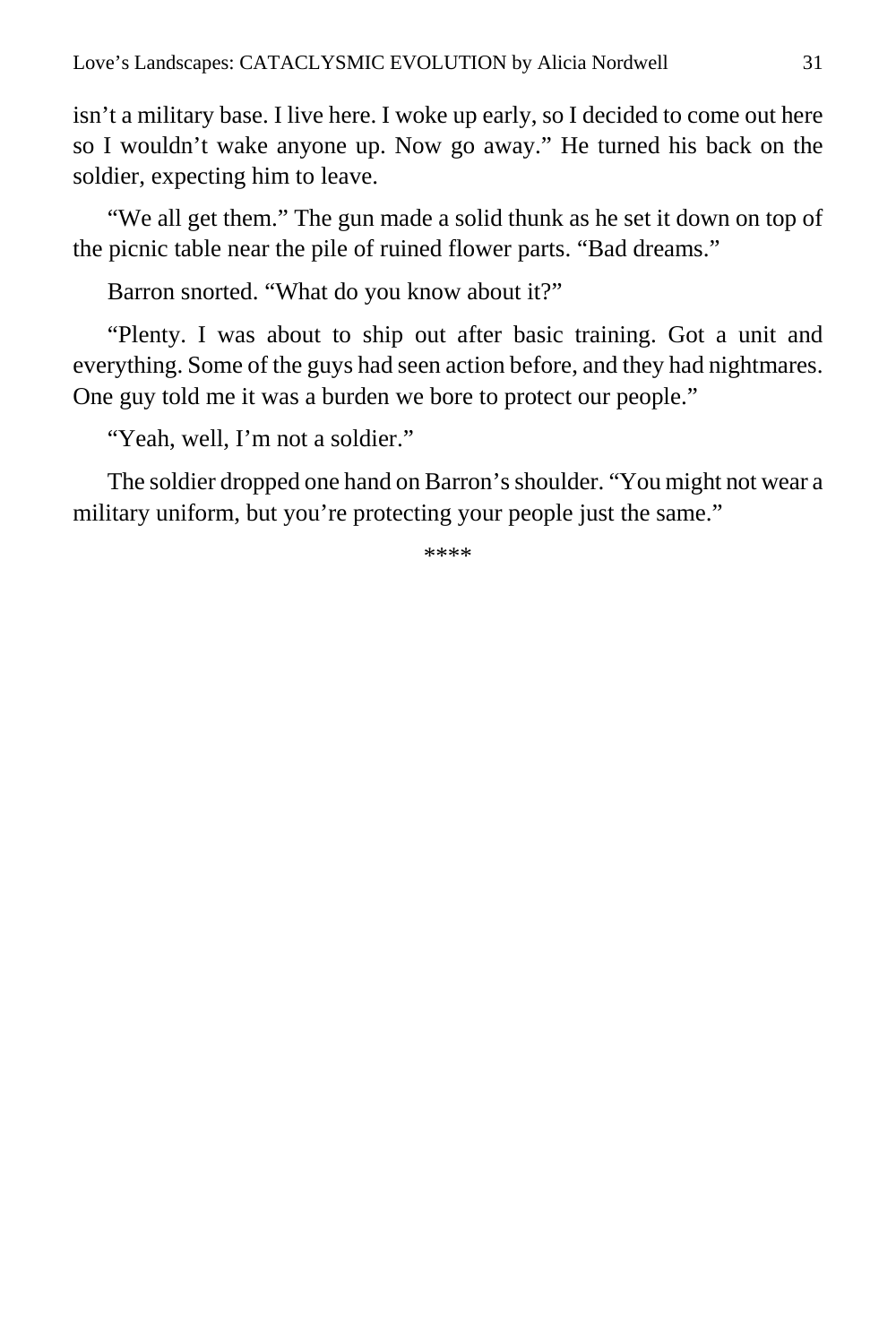#### **Chapter Four**

<span id="page-31-0"></span>None of them were issued new quadrants the next day. They all got a new group assignment.

And no answers.

Barron spent two days tracking down every bit of metal that could be scrapped and piling it into a huge trailer. The soldiers took over the body detail. He felt almost guilty at the surge of relief when he found out he didn't need to dig any more graves and watch dirt cover people he'd known for most of his life. He needed a break from the new reality; they all did.

The only teenager not scrapping metal was the new kid. Barron had forgotten all about him until he showed up… in a uniform. His long hair was fastened at his neck. He ran around doing things for the soldiers; most of them treated him like a kid brother.

It made sense when Revi ran after an older man, yelling, "Dad!"

He was a military brat. Barron never would've figured it, not with the hair and bracelets. Barron had too much to do, and was far too exhausted, to worry about one random guy he barely had time to notice. Maybe before he would've continued to go out of his way to give Revi a hard time, but Barron had far too much to do trying to survive to indulge in petty animosity toward the girly boy.

Dawn on the third day brought a whole new ballgame. Two girls had tried to go out and burned right through their UV coverings. All their sunblock measures, and they didn't protect them for even a minute.

"I'm telling you, our ozone is gone. That's the only thing that can explain all this!" Thavin kicked his backpack. "I just can't figure out *why*. I've read twenty books, all with different possible originating events. What I wouldn't give for even a basic reader right now."

Barron twisted around on his cot and balled his pillow up under his head. "What kinda things?"

"Global warming—that was a big thing like eighty years ago, apparently but it's not a problem now, with the new air scrubbers. Massive volcano eruption, except there'd have been some sign of it beforehand, I figure. Chemical bombs seeding the upper stratosphere to ruin the chemical balance―"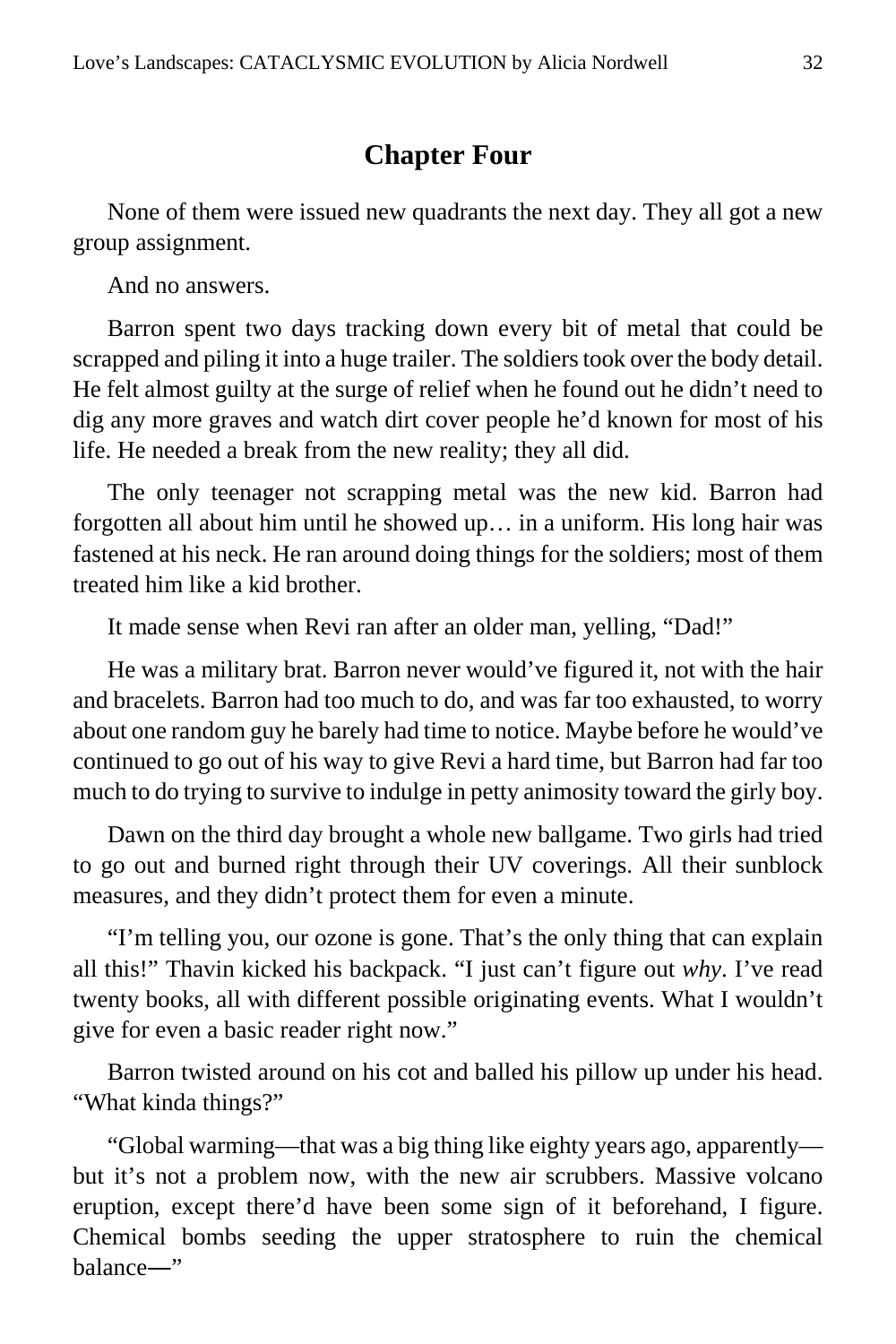"Could that have caused the sickness?" William asked.

"I don't know. Nothing seems to fit."

His frustration was palpable. Thavin was the smart one, the one who'd been going to college on a full blown academic scholarship on a fast track doctorate program. But he was operating outside of everything they'd ever known. Long before they'd entered school, paper books were replaced by readers, and online libraries were searchable with a flick of the eye.

"What do you think's gonna happen now?" Creed asked. He'd grown very quiet and barely spoke after his last shift. He asked the question they were all thinking, though. They couldn't go find scrap metal during the day. The bodies were all buried.

William, Thavin, and Creed all watched him, like he still had all the answers. Barron didn't know shit about what was going on.

"Mr. Hodge, Harvey, and the military guys have been pretty tight for days now. Something's going on. They just aren't telling us shit. You hear anything, William?"

The normally chatty teen shook his head. "Harvey told me to stay here. I might as well not have a brother still living," he said bitterly.

"Hey." Barron swung his legs over the edge of his cot and sat up. He reached for William, tugging on his shoulder to avoid his still tender neck. "You still have him. He's trying to keep us all alive, whatever that takes. You know he loves you."

William shrugged.

"Besides, you have us." Barron squeezed his friend's shoulder. "It doesn't matter what else happens, we'll face it together, all four of us. Just like we always have."

"Yeah." Creed crouched between Barron and William's cots, and Thavin leaned sideways and bumped William's other shoulder. For a second they were all touching, communicating without saying a word.

Their little bromance knot broke up, not because someone noticed them, but because no one was looking at them, no one at all.

Mr. Hodge stood behind the guy Revi had run after. Harvey stood beside him. There was a line of military grunts behind them.

"What's going on?" Creed asked.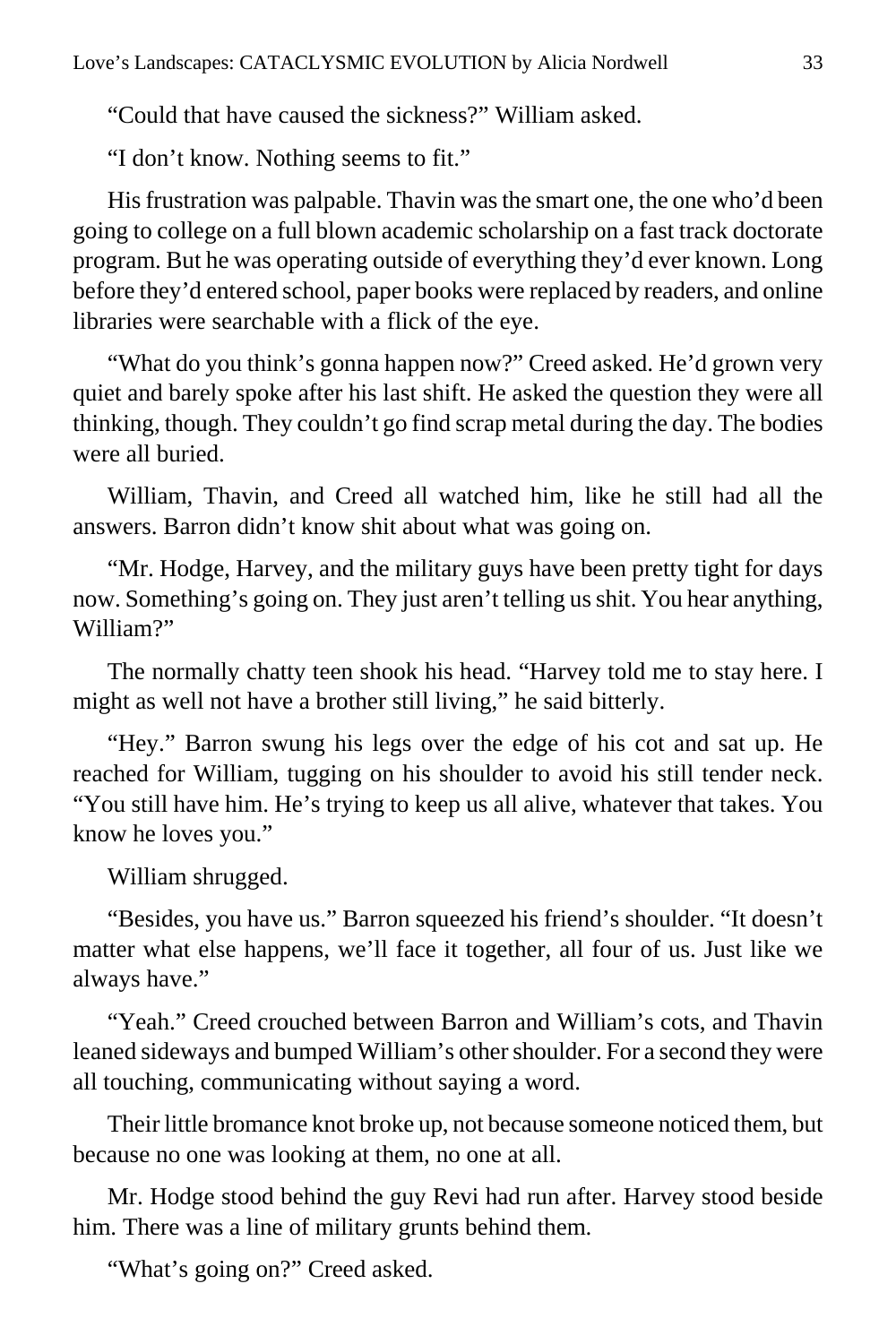Barron shook his head. "Dunno."

"Can we have your attention?" The adults in the room moved forward but most of the teens stayed where they were, grouped with their friends.

"My name is Lieutenant Colonel Porter. I was stationed at the Markez base three hundred miles west of here. I'm sure everyone has questions, but I have few answers. The base was working on establishing communication outside the area, but we were sent out prior to that being accomplished.

"We do know every town was hit the same way. Whatever the event was that claimed the lives of so many, and damaged the basic infrastructure of our country, seems to be widespread. Our climate has been affected. Going out during the daylight hours is no longer feasible. I'm afraid there's nothing more we can do for those who haven't already been saved. It's been too long, and if they haven't been protected from the sun by now—they're dead."

Scattered protests came from the small group of adults. He said what no one wanted to admit.

The colonel overrode them. "I know this is hard, but we must be pragmatic in these times. We need the metal and other circuitry. I have my orders to retrieve these materials, and assist as many survivors as possible to relocate to Markez base."

"What if we don't want to go?" Mr. Vass used to run the bowling alley. He'd been down in the ball return area under the lanes when the power went out. He'd gotten stuck down there when the electronic lock froze. "My family has lived here since the turn of the century."

Mr. Hodge stepped forward. "What kind of life will you have here? Something has gone seriously wrong in the world. We can't hide from that and pretend life goes on as usual."

A woman from the middle of the group spoke up. "I buried my husband and my sons." Her voice broke, but she went on. "How does anyone hide from that?"

"I'm not saying anyone is ignoring their loss." Mr. Hodge took a deep breath. "But what Harvey and I haven't been telling everyone is big."

The kids began whispering.

"I knew it!" Thavin said.

"Shh." Barron hushed him. He wanted to hear.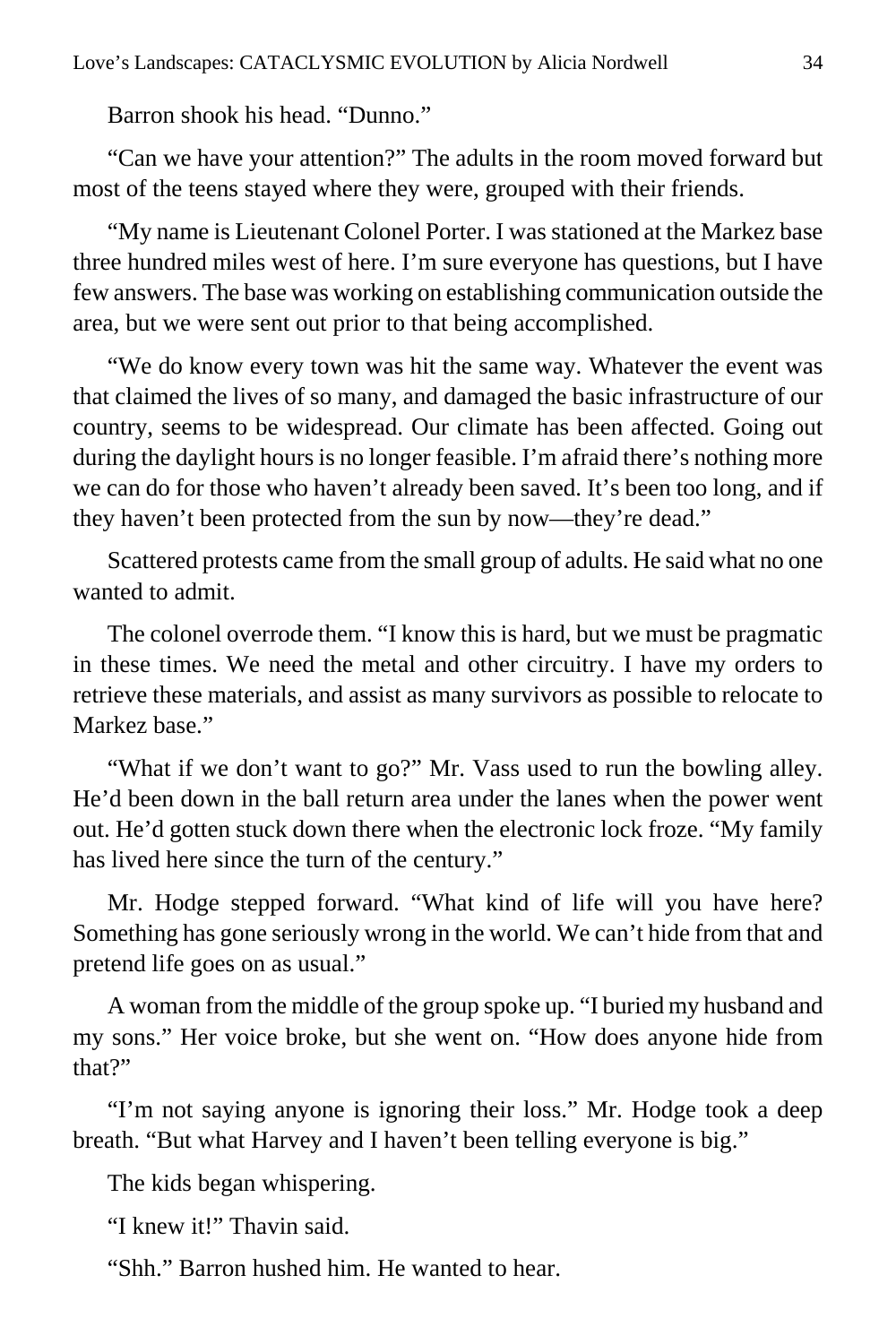"Fresh water stores are running out. The reclamation plant is shut down, and there's about a week's supply of dry rations. We won't survive here on our own. We're not equipped. They are at the base. No one will be forced to go… but if you stay, you'll probably die."

Silence fell over the gym. Mr. Vass slumped down in his chair, covering his face. His shoulders shook. A woman began to cry and another hushed her, rubbing her back.

The twins, Abbe and Hazea, clung to each other.

Barron couldn't believe things were that bad, and yet they hadn't told anyone. What right did they have to hide the truth from people?

"When are they leaving?" Barron had stood up and spoken before he even realized he was going to. "How long do we have to decide?"

"We were leaving tomorrow morning, but the situation with the sun has complicated matters. We have to go back tonight."

"So… hours. You expect everyone to pack up and move their entire lives… in a few hours?"

"We can spare two hours after sundown when it'll be safe to leave the school to gather up any stragglers not here. After that, we'll move out and head back to Markez. I know this is hard"—Lt. Colonel Porter looked grim—"but other towns have faced this same decision."

"We have three buses available. We have to limit everyone to one bag. Harvey will help ferry people out to their homes in the outlying areas in the buses to gather any belongings they haven't already packed."

Barron sank down on his cot. He already had everything he needed, but…

"We're going to go, aren't we?" Creed asked. He looked scared.

"I don't plan to die in this town." Barron sat up straight. "I don't know what's going to happen to us, but we can't stay here."

"I gotta talk to my sister." Thavin twisted his hands together. "She's not here. We can't leave without her."

"They won't bail on anyone," William assured him. "You need to calm down. You heard Mr. Hodge. He and Harvey will help everyone after dark. We'll get her. I'll go with you. I have a bag already packed."

"Did you know this was going to happen?" Creed glared at William. "And you didn't tell us?"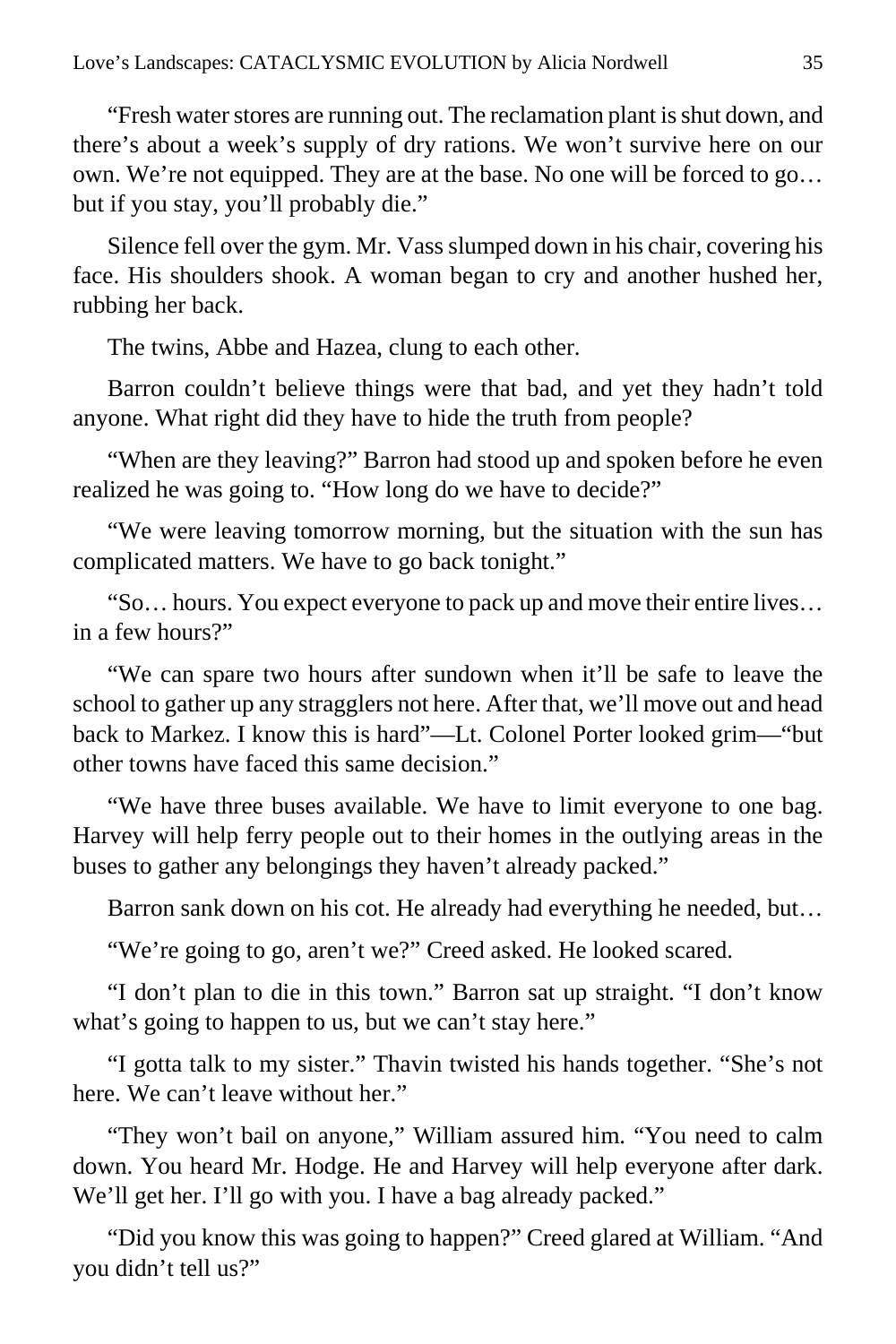"No!" William protested. "I just… I got what I needed before. I didn't want to go back home more than once."

"You know he would've told us if he knew, Creed." Barron shook his head. "I have all my stuff, too."

Hushed arguments broke out all over the gym. Barron sipped his bottle of water over dinner, conscious now of how precarious their society really was.

"Mr. Hodge?" Barron went up to the beleaguered teacher when he finally spied the man alone—probably for the first time since the announcement.

"Yes, Barron?" Mr. Hodge sounded weary. He rubbed his forehead.

"I don't need to go back to my place. I thought, if the people watching over the nursery kids needed to go, I could stay with the little kids."

Mr. Hodge eyed him. "You're sure?"

He nodded. "I am. I don't know if anyone checked, but I packed some mementos for Marya, the little girl I found, too. I don't know about the other kids, but I made sure she had some stuff that was her mom's."

Barron blinked when Mr. Hodge rested a hand on his shoulder. "You're a good guy, Barron. I know you haven't always acted like one, but I always knew inside you cared for people, other than your friends."

That was corny. Barron felt his face flush. "It was common sense," he protested. "She won't remember her—I didn't want her to grow up without something." He might not have the best memories of his parents, but he had them. Barron knew exactly where he came from and who his family had been. He couldn't imagine growing up without that comfort. He'd never tell anyone, but his heart ached for Marya.

She was innocent.

"Well I'm glad you volunteered because Jenn does need someone to take over for her tonight. The little ones should be asleep soon, but if you can just make sure they stay in the kindergarten room and don't go wandering off if they wake up, I'd appreciate it."

"I can do that"

Barron told the guys he was going to stay at the school, and headed to the makeshift nursery. Jenn, a woman he didn't know very well who'd worked at the post office, was waiting inside the open doorway.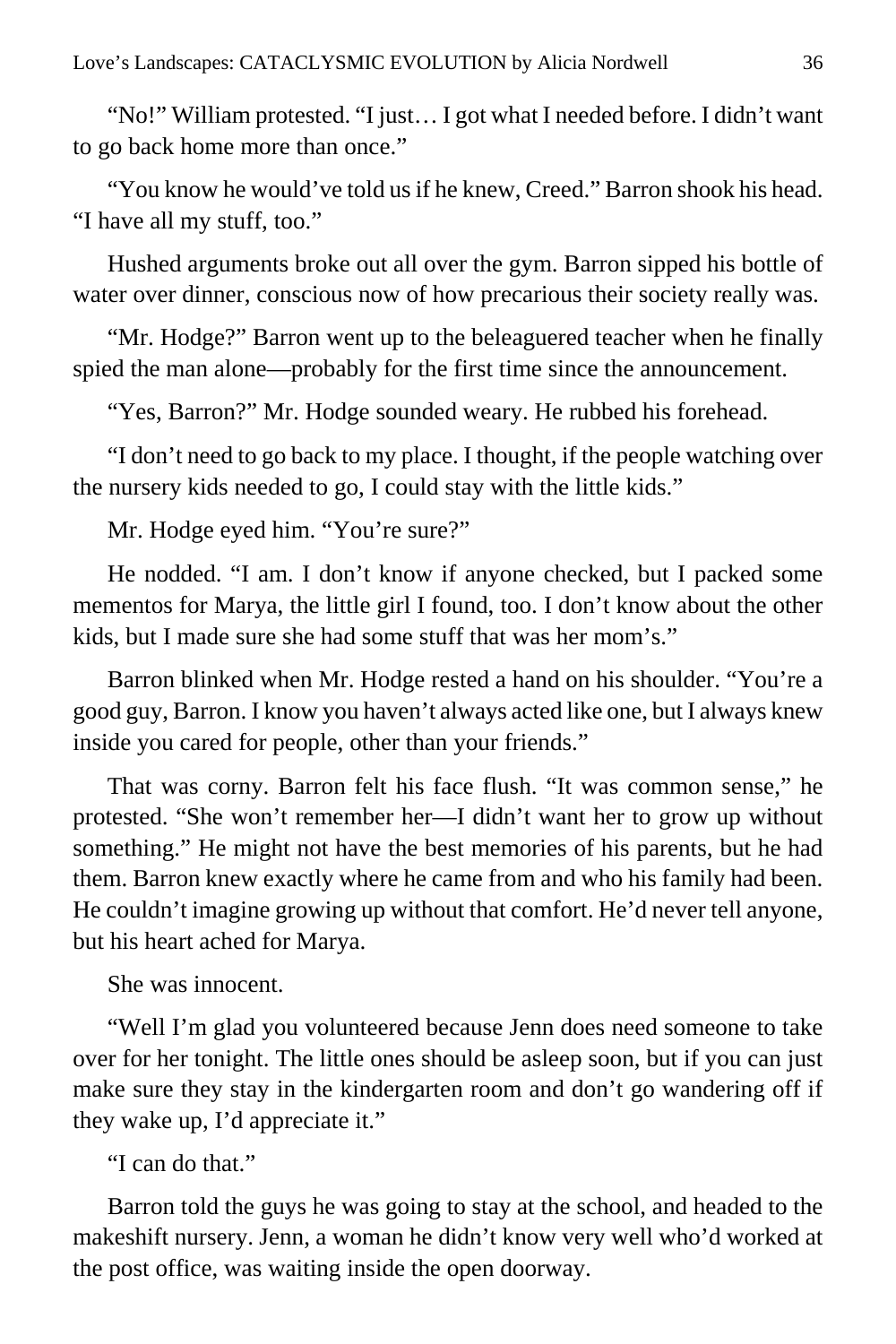"They're all asleep," she whispered. "But Marya and Polluck might wake up to go to the bathroom. Just help them out the best you can, okay?"

"Got it." Barron had never helped a little kid go to the bathroom. He wasn't really sure he would know what to do, but it couldn't be that difficult. He'd been a little boy once.

It was dark in the kindergarten room. The only light came in the windows from the moon over the trees. Barron sat in one of the tiny plastic chairs and leaned his head against the wall.

How in the hell had the world come to this?

This was not supposed to be his life.

"Gotta go pee." The high, piping voice coming out of the dark startled him.

"Ow." Barron rubbed the back of his head. A little kid was standing in front of him when he opened his eyes.

"I need the potty."

"Marya?"

"Now," she whined. There was a little light in the bathroom. Barron flicked it on and the cold, white light made more shadows than anything else, but it was enough to make out the toilet. "I need help."

Marya pushed down her pants, but needed help getting on the toilet. Barron's face felt like it was on fire when he lifted the little girl and helped her balance when she swayed sleepily. She held up her free hand. "Tissue, please."

Barron passed her a small handful.

"All done?" Barron lifted her off the toilet and steadied her when she nodded. She pulled up her own PJ pants, thankfully. "Back to bed, okay?"

"I want Mama to kiss night." Marya looked up at him, like he could make that happen.

"I'm so sorry, sweetie. I can't get your momma." Her lip wobbled, and Barron's heart broke. He swooped her up and squeezed her tight. Her little body was so light in his arms, so tiny. He was an adult and had the ability to at least understand what was going on… if only they knew, but what about her?

Damn it. His throat burned, and he couldn't speak. She laid her head down on his shoulder and wrapped one arm loosely around his neck. Barron rocked Marya until her little sniffles faded and her body went heavy against him.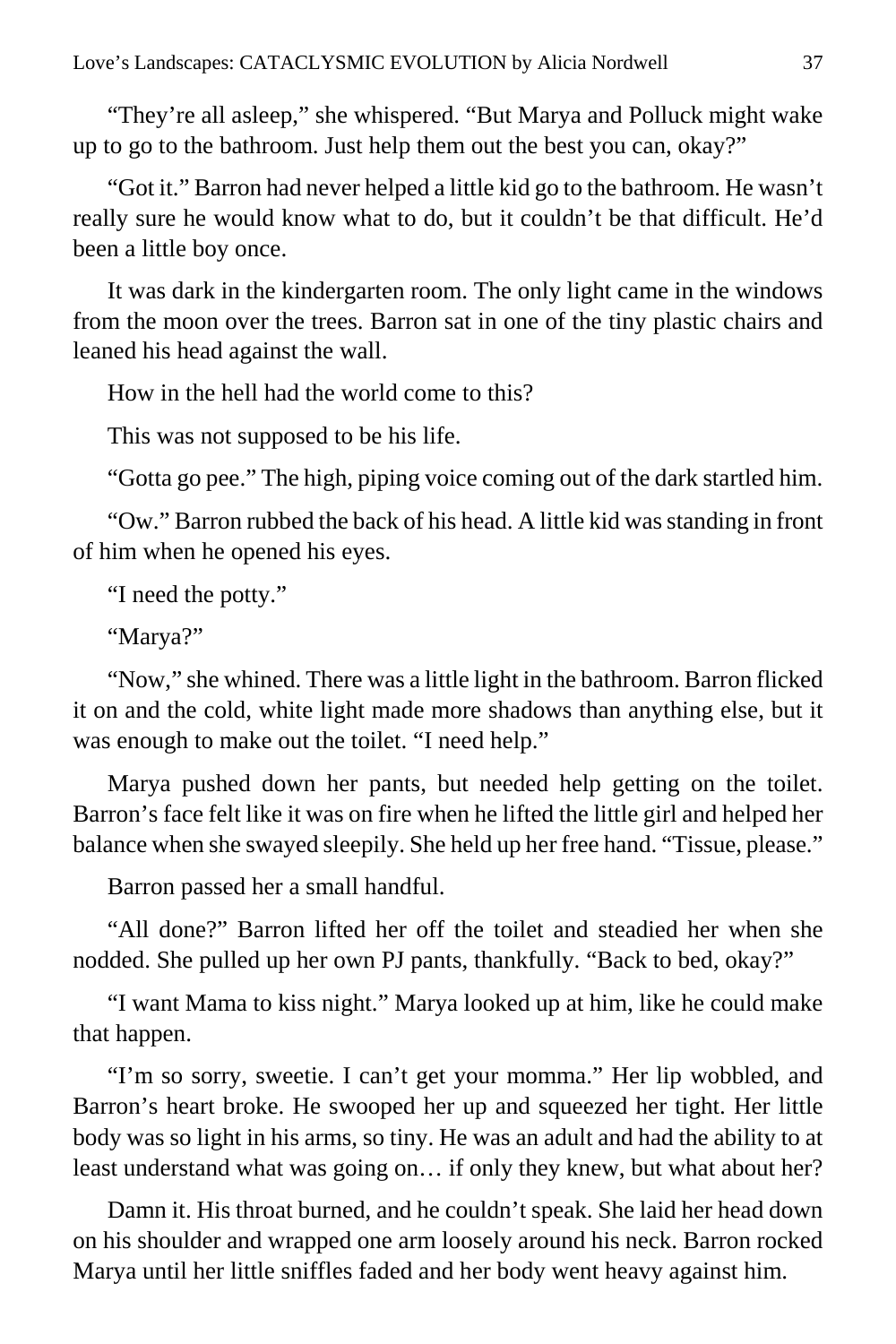He put her back to bed and sat back down in the little chair. He buried his head in his hands and fought off the fear and anger swamping him. It wasn't fair—not for any of them. His dad's voice still floated in his head, demanding to know when he was ever promised life would be fair. Barron clutched the short strands of his hair and tugged. The pain helped block out the voice in his head, but for how long?

When Jenn came back, she had a few more adults with her to move the kids. Barron went back to his cot and grabbed his packed bag, ready to go on his cot. One by one they filed out of the gym for the last time. They'd sat around all day, but the stress of leaving for the unknown pressed down on all of them.

No one on the buses spoke. Barron found himself at the back, his friends around him, once again. This time they weren't heading for any cave. And they wouldn't be coming back.

Watching the streets fall behind them was the last thing Barron wanted to do. He closed his eyes and rested his head against the seat.

Tomorrow was a brand new day.

\*\*\*\*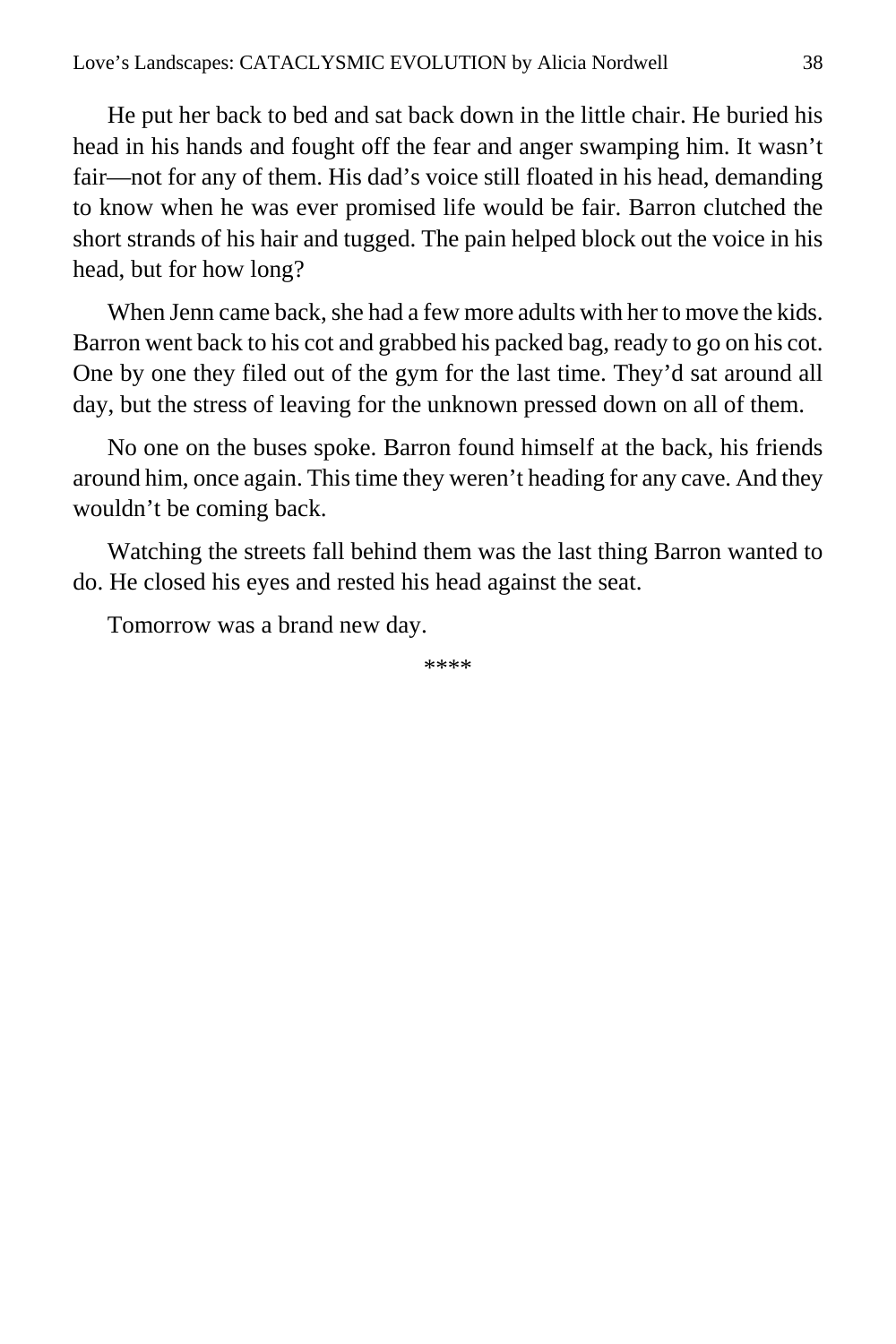## **Chapter Five**

Barron wiped the sweat off his forehead with the back of his arm. He'd never worked so hard—not even looking for supplies and survivors. Of course, he wasn't likely to come across any dead bodies here.

The metal scavenged from all the towns was dumped into a giant pile and had to be separated. By hand. Even more barbaric, by the time they were done moving the metal into the giant underground bunker each night, they barely had enough time to wash… in the lake.

He whistled to get his crew's attention. He had Creed, Thavin, and William, plus several other guys from his class he'd never really been on more than nodding terms with. He also had four guys from Winchester. They mostly kept town people together in the bunk areas but the crews were mixed. Probably to foster cooperation, or some other such crap.

"Time for our au natural soak and dinner." The sun would be up within the hour. The fast approaching summer didn't leave much nighttime, but they'd worked hard and almost finished the sorting. A soldier stood outside the bunker. He marked off Barron's group chits.

Some people had protested contributing to the group effort to stay alive. They didn't work, they didn't get a chit. They didn't get a chit, they didn't get food or water. There was a lot of shock and grumbling, but no one outright rebelled. Where would they go? The surrounding countryside had been stripped clean by the military crew, so there was no way a human would survive a single hour once the sun rose.

The martial discipline wasn't hard for Barron to accept. He'd lived with his father's version most of his life. Do what was expected of you and keep your trap shut. He could do it. William needed more reining in, but his friend had far fewer jokes to tell than before.

There wasn't much to laugh about.

Mess Hall was full with late shifters shoveling in their rations. MREs. Yum. Barron shuddered at the idea of eating reconstituted mac and cheese yet again, but when he was handed the mud brown packet he kept his mouth shut.

"Oh yuck, powdered cheese again. These things are from the stone ages," Creed complained.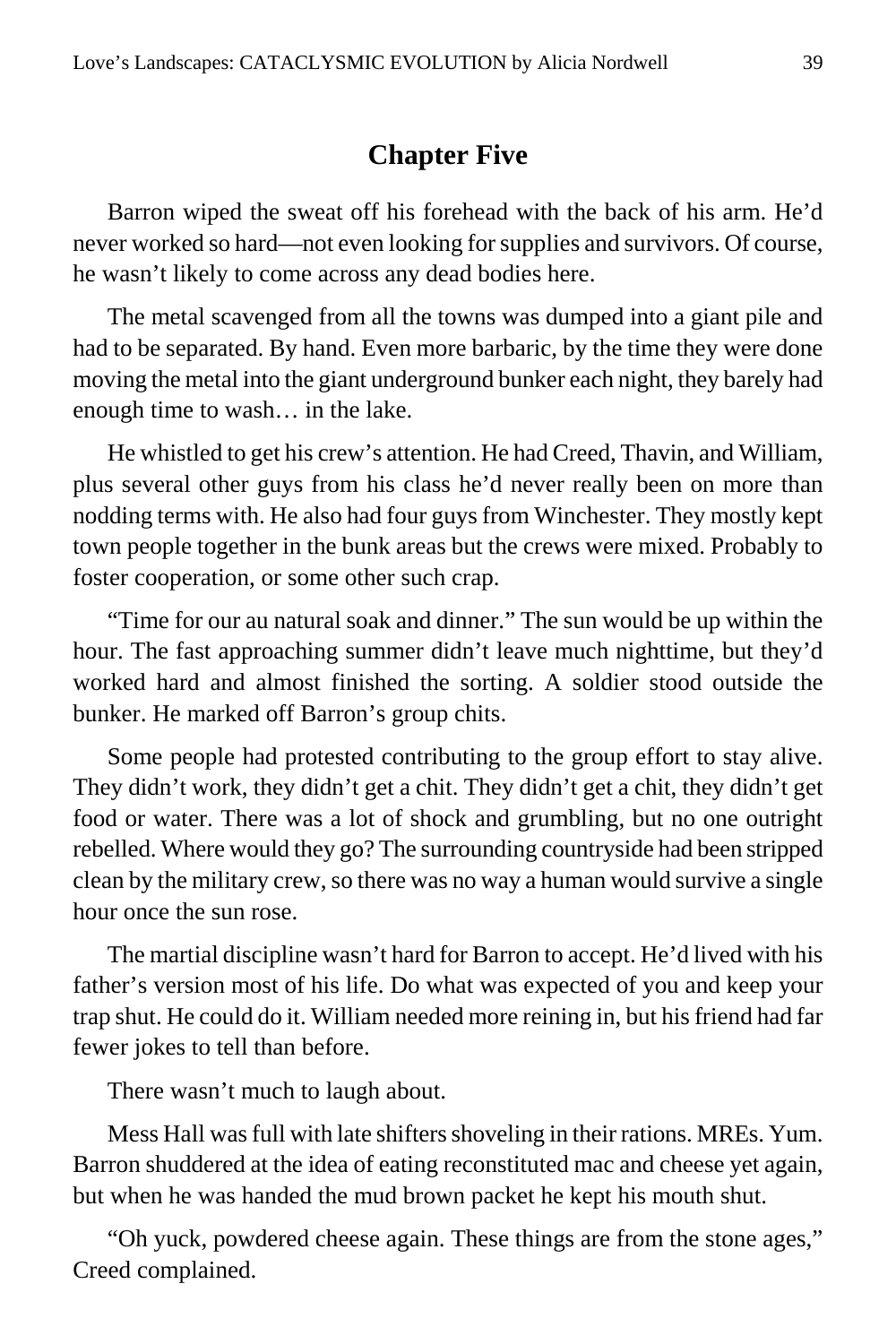Barron elbowed him in the ribs. "Eat it." He took another bite out of the packet and tried not to taste it.

"I'd kill for something fresh."

Barron swallowed. "There is nothing fresh. Did you see those trees by the lake? Dead. All the plants are gone. I'm just glad there weren't any fish in that lake."

Small animals died in droves.

Thavin opened his mouth, but Barron scowled at him. "Just eat it and stop bitching."

"No, it's not that." Thavin stared out the double doors. Barron looked over his shoulder. A steady stream of people filled the hall—all headed toward the huge bunker hanger. "What do you think's going on?"

"I don't know." Barron shoveled the last few bites of his pasta down, then grabbed his bottle of water. "Let's go see."

The crowd gathered around a man standing on top of a Humvee. He was leaning down, speaking to someone on the ground. He waved a hand, then nodded.

Barron could see the shiny emblem on his collar when he stood, reflecting the makeshift lights set up around him. Someone important then.

"I hope most of you can hear me," the man shouted. "My name is General Keene. This is my base. I know life has been very hard in the last month, with few answers as to what happened on the seventh of May, or why.

"We've discovered a way to communicate with other bases. It's beyond archaic, but the military has the equipment for Morse code. We've learned this wasn't just our area, or state, or even country. The entire Western Hemisphere experienced the light event that knocked out our power."

"Was it a bomb?" someone shouted.

"Will there be more?"

"People, people,"—the general held up his hands—"please listen, and I'll tell you everything I know."

"Yeah right." Thavin snorted.

"Shut it," Barron snapped.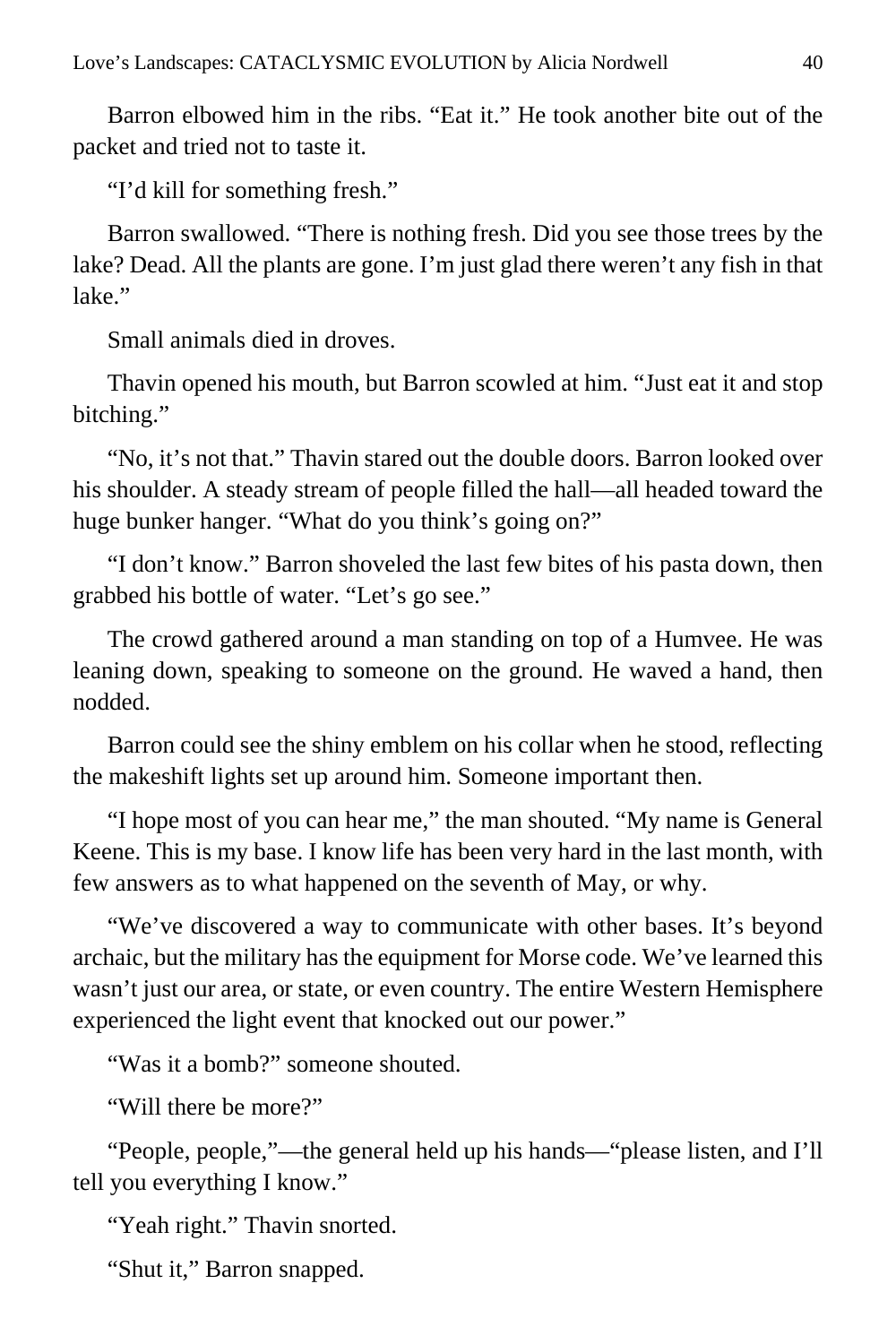"The light was not a bomb, or an attack on the West from the East. They're starting to experience the same environmental die-offs we're seeing here, on a larger scale too. Our real answers came when we received a broadcast by the Joint Space Venture. Orbiting craft and sensors showed a burst of gamma radiation of deep space origin."

Dead silence greeted his words. Barron wasn't the only one confused, apparently, but Thavin must have understood where the general was going because he swayed on his feet, reaching out for William's shoulder blindly.

"The scientists postulate that a star collapsed, and when it did, it emitted a ray of gamma radiation capable of traveling at unprecedented speeds… and Earth was in its path. This is an extinction level event, people. Life on Earth as we know it will cease to exist very soon."

Soldiers began wading into the crowd, trying to calm the shouts, screams, and panicked sobbing. Barron could barely feel the ground beneath his feet. Nothing felt real, not the bodies pressed around him, or—most of all—the news the general so bluntly stated.

"Citizens, please calm down!" General Keene roared. "There's more!"

"What the hell is wrong with you?" a man in the front shouted. He shook a fist at the soldier in front him trying to get to him to be quiet. "No I will not quiet down. How can you expect us to be calm when you said we're going to die?"

"I said life on Earth was going to end… I didn't say we plan on sticking around for it." General Keene's shout finally made its way through enough of the crowd. Panic was replaced by confusion. "The gamma radiation has already begun a life cycle die off. Any humans exposed to the ray died within moments, or hours, depending on the amount of shielding. Half the ozone layer on Earth has disappeared, and the brown clouds now blocking the sun don't actually block the harmful UV and UVB rays—hence the extreme damage to anyone exposed to the light. In short, the surface of the Earth will soon be unlivable."

Barron shook his head. He didn't mean—

"This base was built around the manufacturing center for deep space craft. A carefully picked colony plant—the first ever—was going to be sent to a habitable planet found by the JSV. Now that colony ship is going to be a life raft. Our life raft."

Barron had never considered military service or space travel. They'd all heard of the colony slated to leave in the next two years, but it seemed like such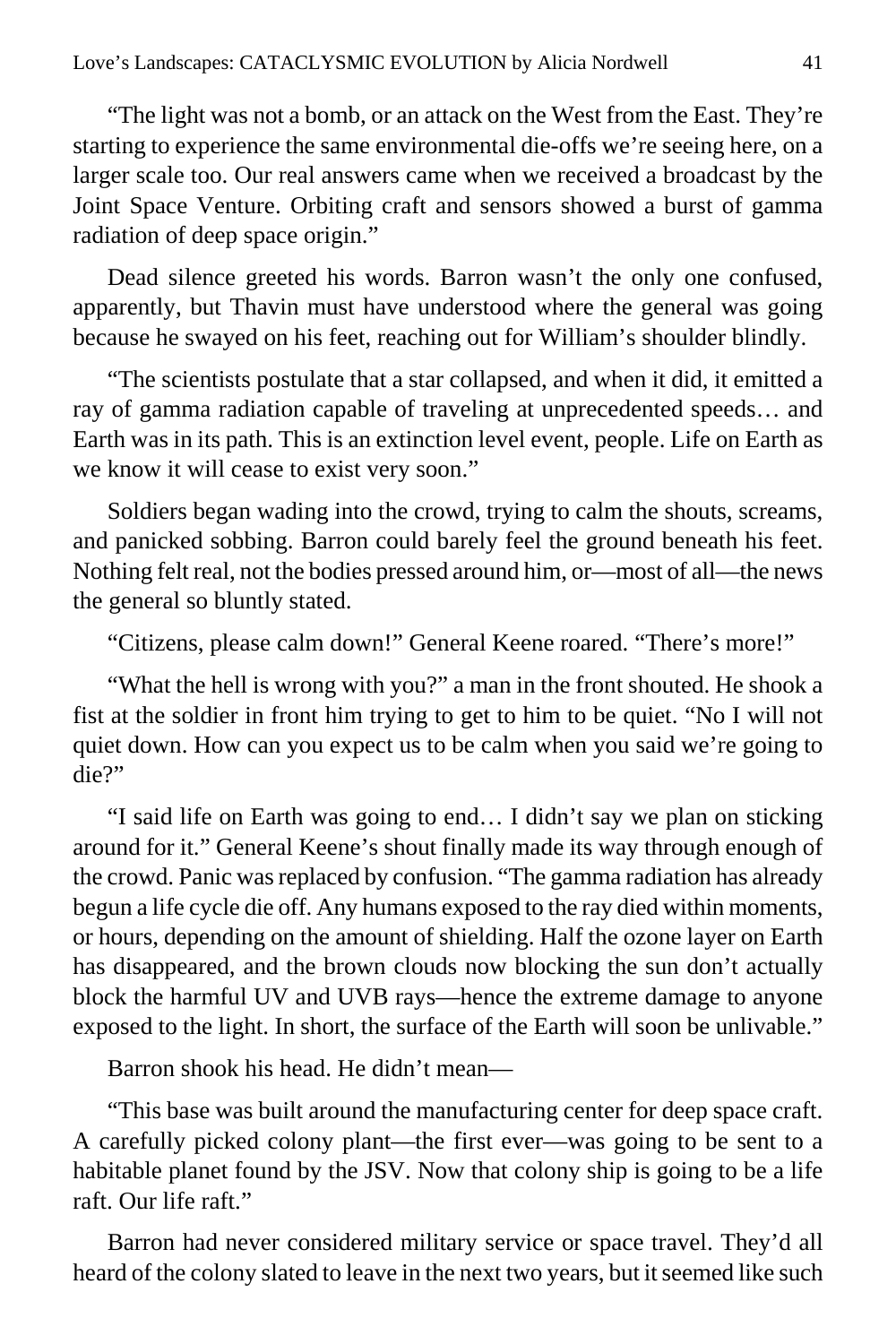a far off event. He'd not paid much attention, but he knew the details shared had been vague.

"How will any of us survive long enough to reach another habitable planet?" A woman cradled a baby against her hip. "Will my son even see it?"

"Are you talking about cryosleep? I heard the last mission went horribly wrong, and no one survived."

The general placed his hands behind his back. "Under ordinary circumstances, this information would not have been shared until the colony was successfully entrenched on Paradise. The most classified secret in this project was the new fold technology engines. With a special anti-matter field, we'll be able to shrink space, in essence, in front of the ship. This will allow space travel at an unprecedented speed. For it to work, though, the hull must be formed with an interlocking carbon nanotube coating, filled with fluid to block radiation from space and stand up to the pressures of the space folding."

"The metal," William whispered.

"Your efforts to bring the materials we need, and the work done over the last few weeks, means we've nearly completed the ship. Fortunately, the computer systems were not yet operational and the gamma ray didn't fry them like most of the other operating tech in the hemisphere. Another week and the entire CI would have been a smoking ruin. But that didn't happen, and we're going to make it. We number in the hundreds now, but we've sent out the call to anyone who can make it under the cover of darkness to congregate here. We will leave no one behind if they can make it."

"What about supplies? What about water and food? How will there be enough?" Barron recognized Mr. Hodge's voice. After leaving their homes because there was no way to survive without supplies, it was something many of them had to be privately wondering.

"Not all the metal, plastics, and other fabric gathered are intended for the ship hull. Another classified secret is a large scale replicator that can break down objects to their basic molecules and then reassemble them into needed items—like food, clothing, and other necessities.

"Obviously, there will be some reduction in raw molecules over time, but with vigilant recycling, it'll last a long time, certainly long enough to set up the colony and begin to appropriate material to replace our stocks. Now, I will attempt to answer questions—if they are presented in a calm fashion."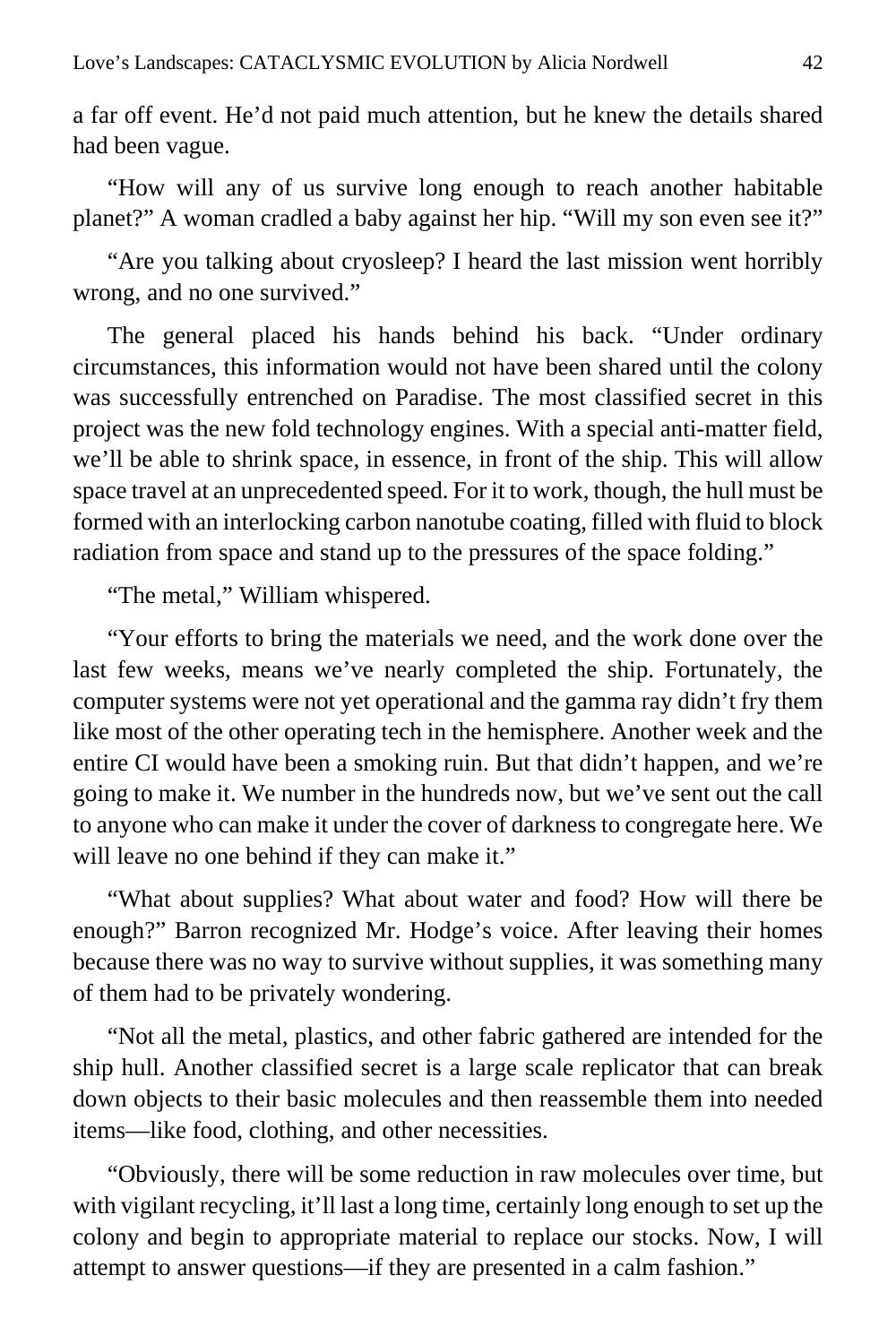"You claim to not know about the gamma thingy. But, if that's true, how come this ship is so conveniently prepared?"

"Do you really believe that, if we knew this was coming, we'd send a mission to a new planet filled with civilians?" the general scoffed. "No."

"Earth has been doomed for far longer than the month since the UV gamma radiation ray. Scientists have studied the world, and there were signs for decades that we've been wavering on a knifepoint with destruction of humankind on either side. Anyone could know that; it was recently beamed through the news feeds, in fact."

"No," he said, shaking his head. "This is not some grand conspiracy. Life doesn't work out like that. This is a goddamned tragedy for the human race. One that just might spell extinction for all of us, if we're not careful." The general kept talking, but Barron wasn't really listening.

Space.

A new planet.

"We're gonna be aliens," William said. He grinned and ran a hand through his curling hair. "I wonder what it'll be like."

"Different." Thavin looked up at the ceiling of the hanger, as if he could see beyond it to the disappearing stars. "I read a lot of science fiction stories. People always try to relate to the new planet like it's just a new part of their own, with some strange plants and creatures. But the truth… it could be anything. Probably way different than anything we could dream up."

"Come on, let's get some sleep. I'm sure we're all going to be swamped with things to do until they shove us in their tin can spaceship." Barron was wiped out and longed for the oblivion of sleep.

In the ten days that followed, Barron found out just how right he was. He knew why basic soldiers were called grunts after that. His group saw more of the ship than most, ferrying around supplies, carting tools and crates, and passing messages.

It was a big ship, but there were a lot of people coming to get on it. Thousands had already come, with more arriving each night. They were crammed into the base anywhere it was safe—a lot of the space was underground. Thankfully the ship was in a separate chamber built into the side of the mountain. He had no idea how in the hell they planned to get it out to launch.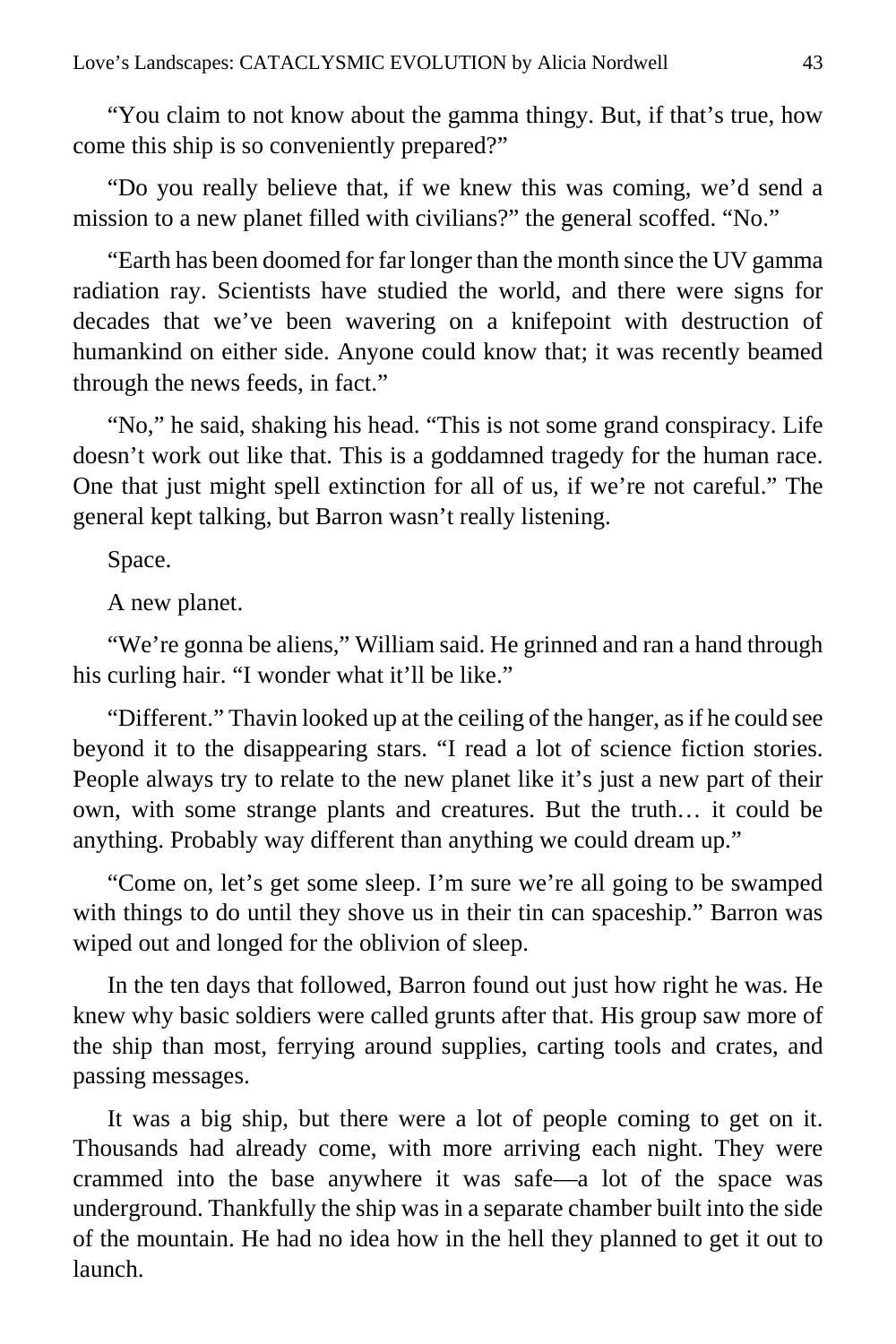No one would tell him either. Like it would really matter, when they were all leaving Earth for good in the floating tin can anyway. Barron wasn't good trapped indoors. He liked staying busy, seeing and doing new things.

How was he going to manage a space flight?

Barron tried not to think about it too much. He couldn't change it. He just had to live with it. He knew how to do that better than most.

The exodus into the ship began two weeks after General Keene's revelations. Barron made sure his stuff was all secured in his bag, and settled it firmly on his back. They were loading folks on the ship by town. His was one of the first in the order.

The hanger was a zoo by the time he got there.

"Where were you hiding?" Mr. Hodge asked when Barron slid through a knot of people to check in with him. Each town had a head who would liaison with the ship staff. Before everyone crashed, exhausted from prepping for launch manually, the chain of command was shared in a last announcement. General Keene introduced the ship captain, the man who held all their lives in his hands.

Captain DeLeon was a lean man, Hispanic, with grizzled hair and a face that would likely crack if he ever smiled. Barron was more than willing to stay away from the man and the hulking security staff, but he wasn't hiding.

"Just getting my stuff," he told Mr. Hodge.

"Well your friends already checked in. We'll head over to the ship as soon as the sun goes down far enough. We have to move before the light completely fades, so make sure you stay under the UV shaded walkway rigged up. It's not big, so stay in line."

Barron snorted. Graduation would've come and gone the night before, and here he was, still walking in lines and checking in with the teacher. "Got it, Mr. Hodge."

There were about thirty people from his town in a clump by the door. The sunset couldn't break the cloud cover, but the light was fading. There was a nice breeze occasionally gusting in through the door, bringing the smell of hot dust and concrete.

He missed the scent of green things, but Barron closed his eyes and tried to memorize the feeling of the warm air caressing his face and ruffling his hair.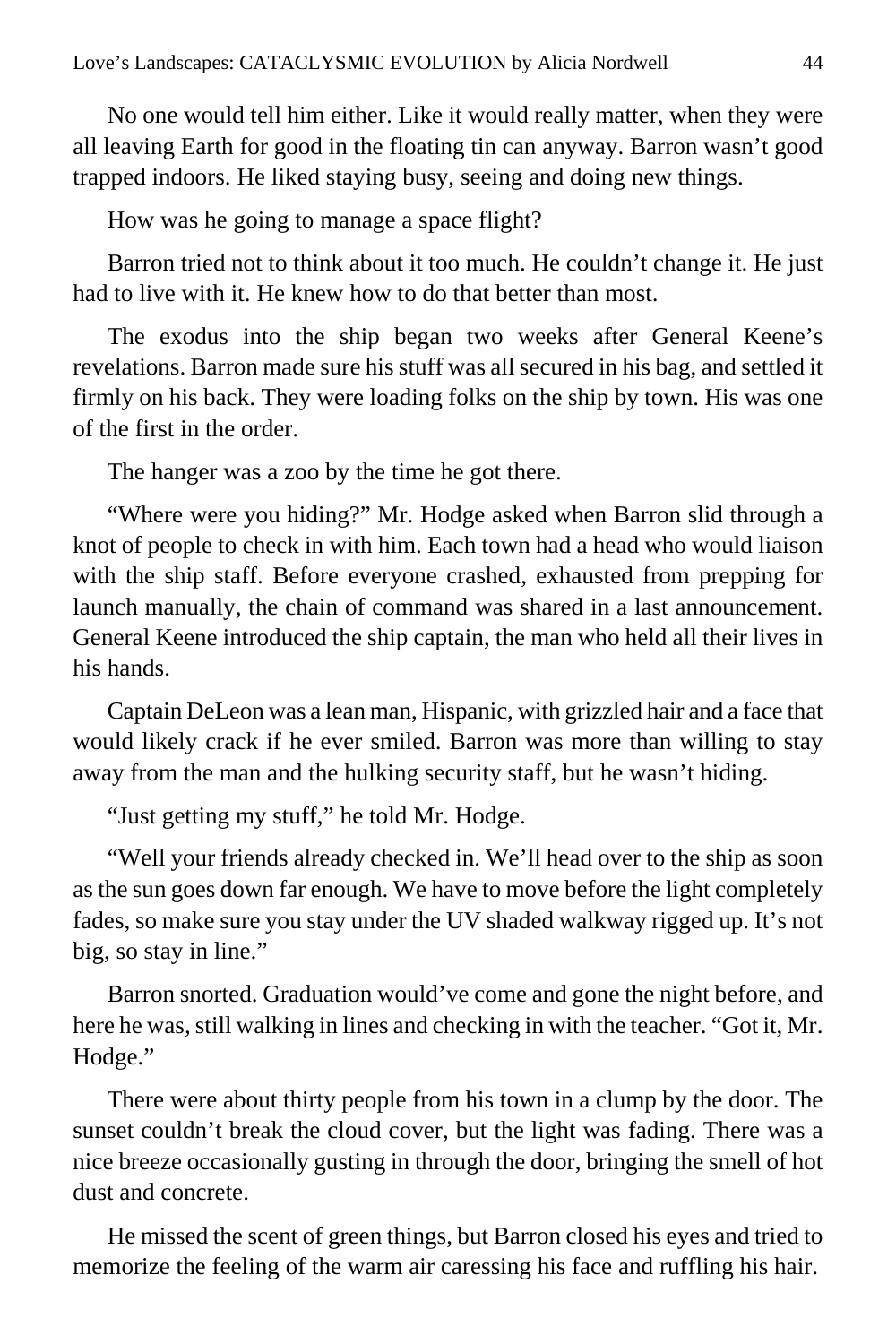"All right, everyone. One last time. Single file, stay in line, and don't move from under the UV shade. We're in D section on the third level on the ship. Each room sleeps eight. We split based on gender." Not a single couple had made it through the gamma radiation.

"Let's go."

Barron shuffled along in the middle of the group, just behind the kids and Jenn. Dread coiled in the pit of his stomach. He was consigning himself to a tin tube. Well, not tin—a carbon-nano-filled-with-funky-fluids—tube.

"Bunny!"

"Marya!"

The cries startled Barron out of his funk. Jenn stood at the edge of the shade, one arm reaching for the little girl racing out into the sun. Barron dropped his bag and yanked off his windbreaker, running after Marya who began shrieking as she tried to find her stuffed bunny.

He scooped Marya up, covering her with the jacket. She flailed, knocking off his hat and exposing his face to the sun.

"Bunny! Bunny!" she sobbed.

"Barron, get back under the shade!"

Barron squinted, trying to see through the tears streaming down his face. It felt like the skin was peeling off his arms, neck and face. Her pink bunny was rolling away. He lunged for it. He stumbled but managed to grab one of its ears.

Marya was still crying and squirming, but Barron managed to hold onto her and the bunny and scramble back for the waiting crowd under the shade. He stumbled, unable to see anything but bright-white light, and fell to his knees.

Barron whimpered when they dragged him under the shade. His entire body felt like it was on fire. Someone took Marya and the bunny, and then grabbed his hands.

Agony from the touch lanced up his arms. He screamed, jerking away. It felt like his skin tore off in their grip, exposing his nerve endings to the biting air.

"We have to pick you up, Barron. I'm sorry."

Barron shook his head. "Don't touch me!"

"You can't just lay here, we have to get you to the med bay."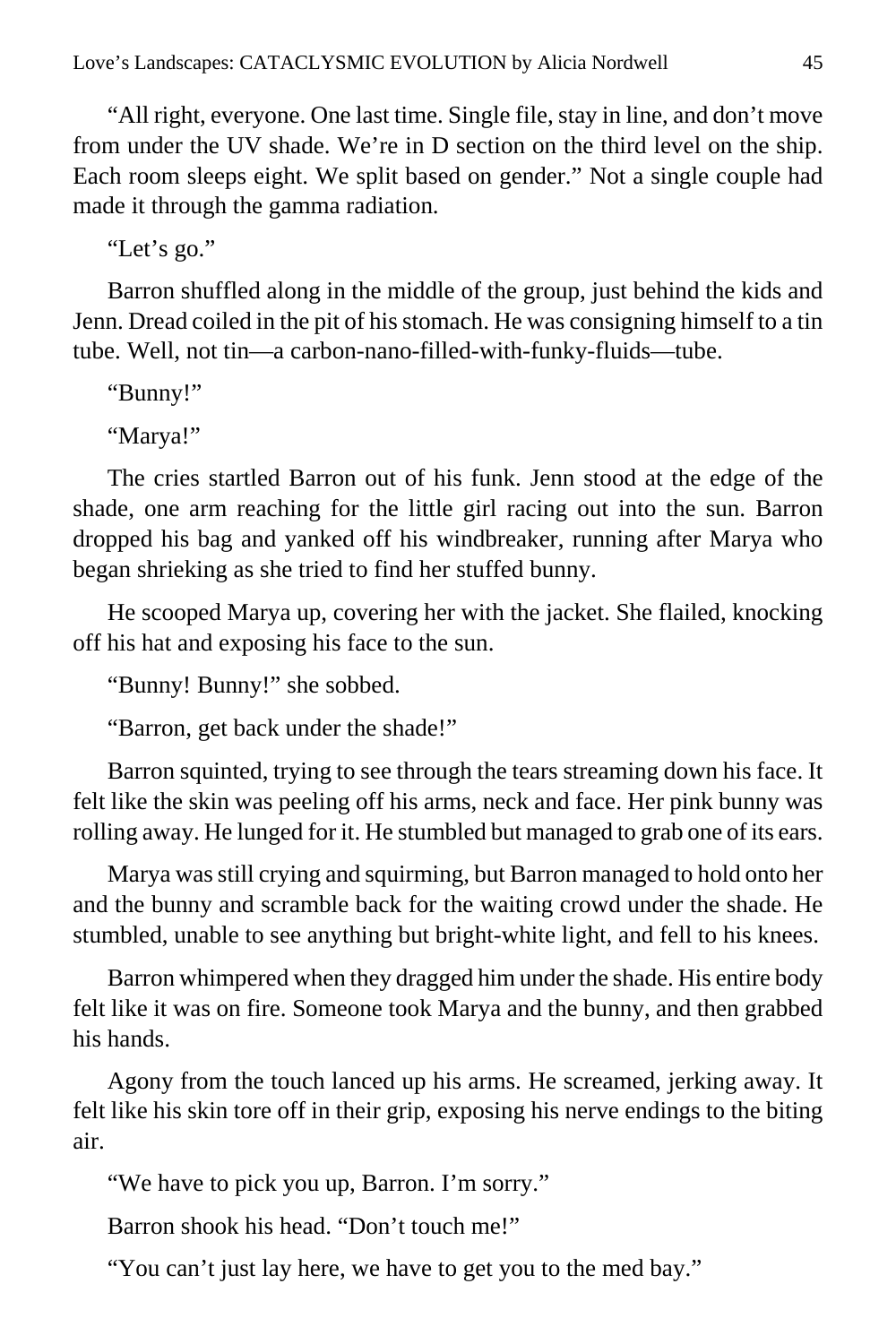"No," he moaned. His protests didn't stop them from reaching for him. Hands lifted him under his shoulders and along his sides and legs. They didn't touch his bare skin, but it was too much.

The pain overwhelmed him. He wanted to scream, but he couldn't breathe. Dying shouldn't hurt this much.

\*\*\*\*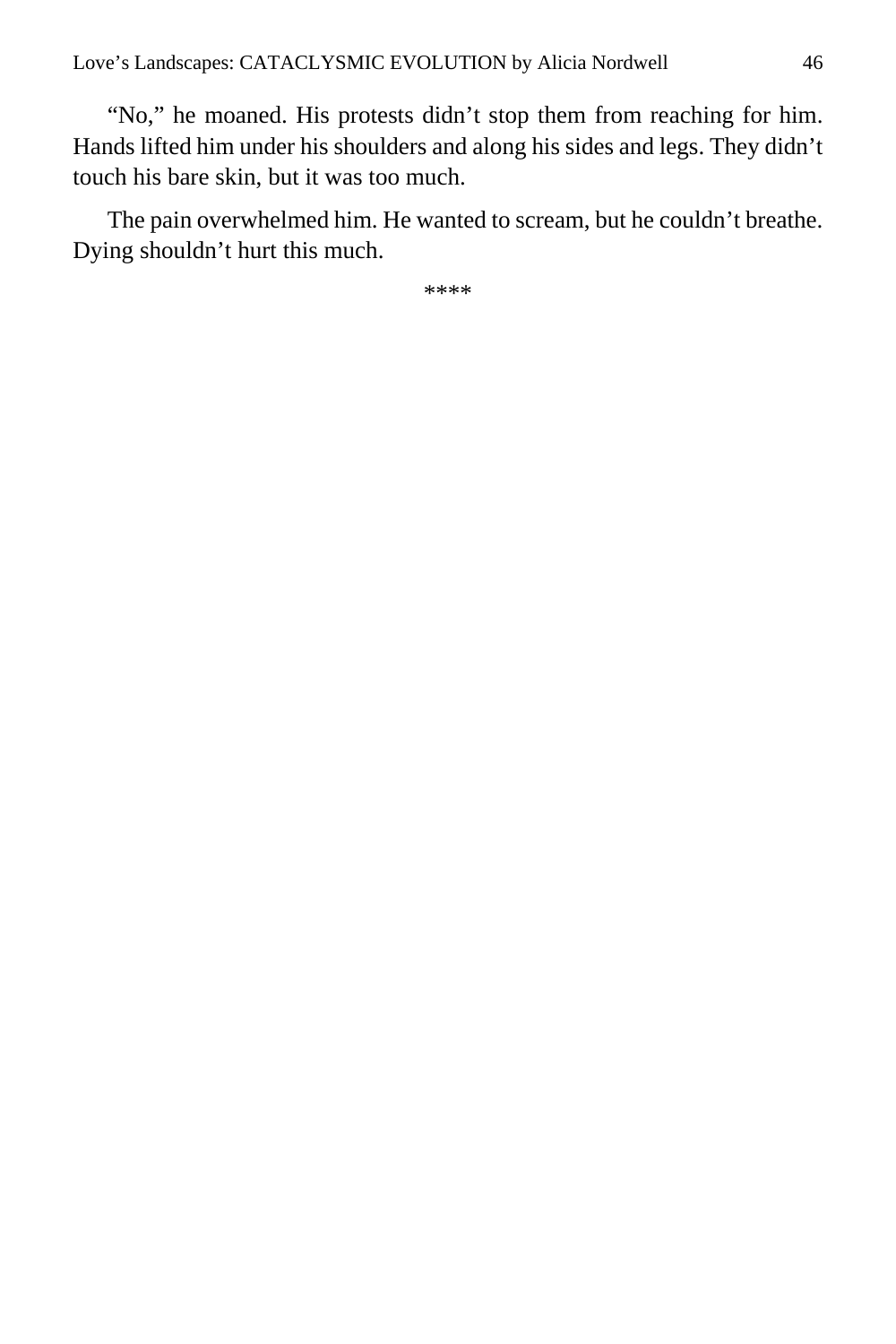## **Chapter Six**

"We need to get him stabilized."

"The tank won't work on his eyes."

"Either we worry about those now and risk him dying from infection, or we worry about them later and save his life at the expense of his short-term sight. This is my ward. Do as I say."

Barron could hear them speaking, he even understood them, but it was like a layer of cloth separated him from the rest of the world. Bright white cloth that surrounded him, painful in its purity. Someone blocked it, trading the light for dark, and he sighed in relief.

The disassociation between his mind and his body was ripped away the second he was moved again. This time Barron didn't lose consciousness, though he wished he had, as he slid into a tingling fluid. Chills raced up and down his spine, and shivers wracked him. It felt as if his skin split in uneven cracks all along his limbs with every shake.

He moaned.

"He needs more meds."

"No. His body is already in shock. More pain meds could push him over the edge. Get him in the tank and let the fluid do its job."

Barron wished the people arguing over him would just shut up. He really wished he could tell them that, too, but it was all he could do to hold in the screams as more of his body was lowered into the stinging fluid.

He didn't want to go in the tank. The tank hurt. Barron tried to pull away from the grip on his arms, but he couldn't break the hold. He just slid into the tank faster. Barron's panic rose as the fluid seeped into his ears and began to cover his face. How was he going to breathe? Were they drowning him?

The fluid echoed with his gasps for air. There was no scent to it as it lapped at his nose and then closed over it.

Trying to hold his breath was futile. Barron gasped… and air filled his lungs. He wasn't breathing the fluid. His heart began to slow from a frantic drum beat to a slower pace. The tingles began to spread and join until his whole body might've been vibrating for all he knew. It felt like it.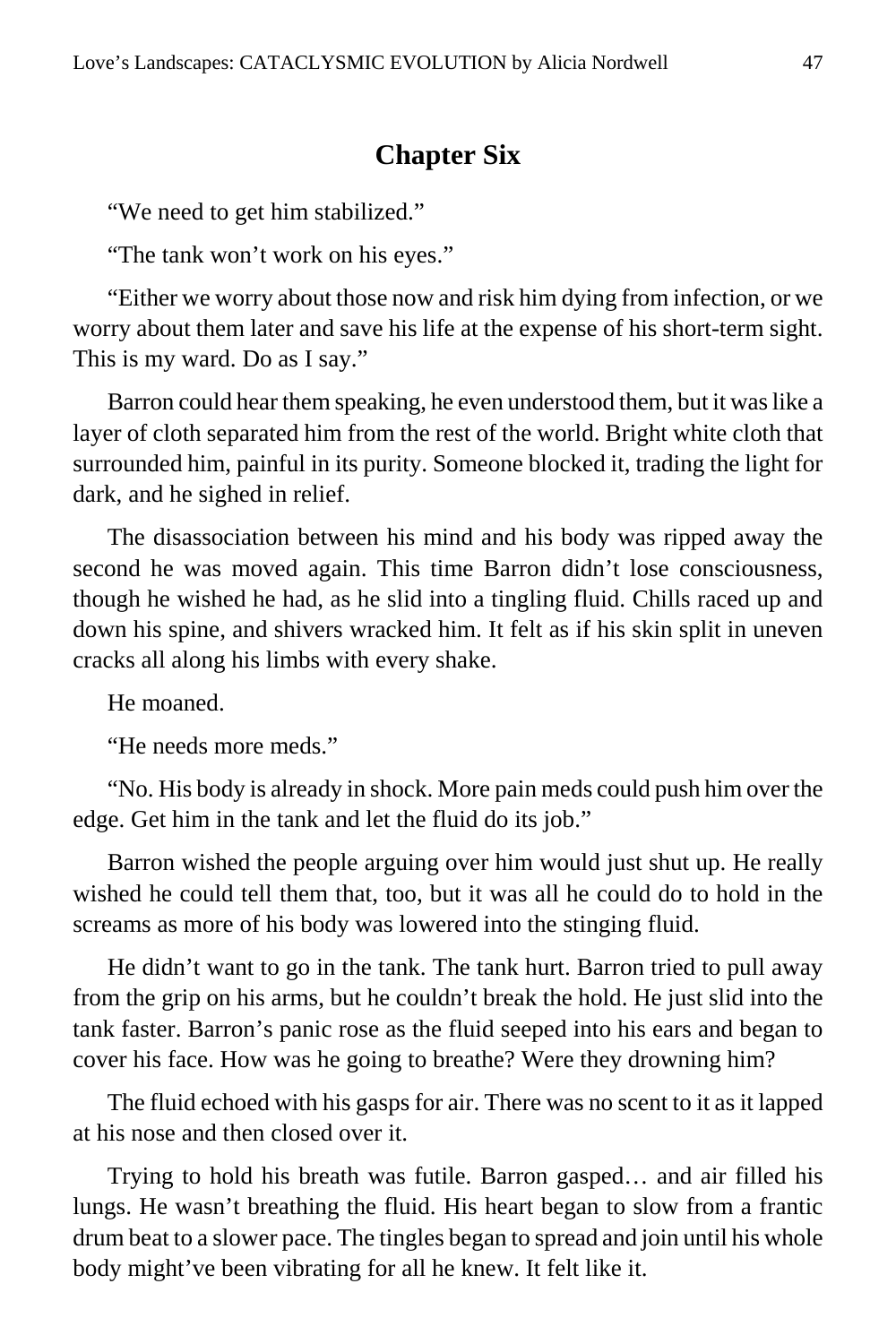Garbled voices spoke around the tank, but he couldn't understand them anymore. Exhaustion dragged at Barron's limbs. He let go of the almost subconscious tension in his muscles and let the fluid in the tank cradle him.

It felt good. The pain was gone or maybe it was just hidden. Barron didn't really care.

He was so tired.

So tired.

Barron jerked when a hand reached into the tank and touched his face. At regular intervals, someone kept doing that—touching his mouth—and it was fucking pissing him off.

"Leave me alone!" he snapped. Except, he didn't. There was something in his mouth he hadn't even felt before. It was round and hard and covered his lips, dipping between them to invade his mouth. "What the fuck?"

That came out garbled too.

Barron reached for his mouth, but the goo in the tank was too viscous. He couldn't reach through it to his mouth—he could barely move at all.

The next time Barron woke the hands weren't touching his face, they were tugging on his shoulders. Barron kicked his legs and dislodged one hand from an ankle. His feeble struggles didn't stop them. Why wouldn't they let him sleep? He wanted to sleep.

"Hey, calm down, young man. We're taking you out of the tank; if you struggle, we could drop you."

His skin felt far too tender to take a drop on the floor. Barron fell still, other than a fine tremor he couldn't stop. The anticipation of agony when they placed him on a soft surface consumed him, but it didn't hurt.

Thank God it didn't hurt.

"C-c-cold," he said through clenched teeth. Air flowed over his body. Did they have him in some sort of freezer? All he could see was a pale blur.

"Just a minute."

Barron heard a beep, and then warm air enveloped him. "Ahh."

"Here." A rough cloth settled over his body up to his armpits. "There, now you won't get cold."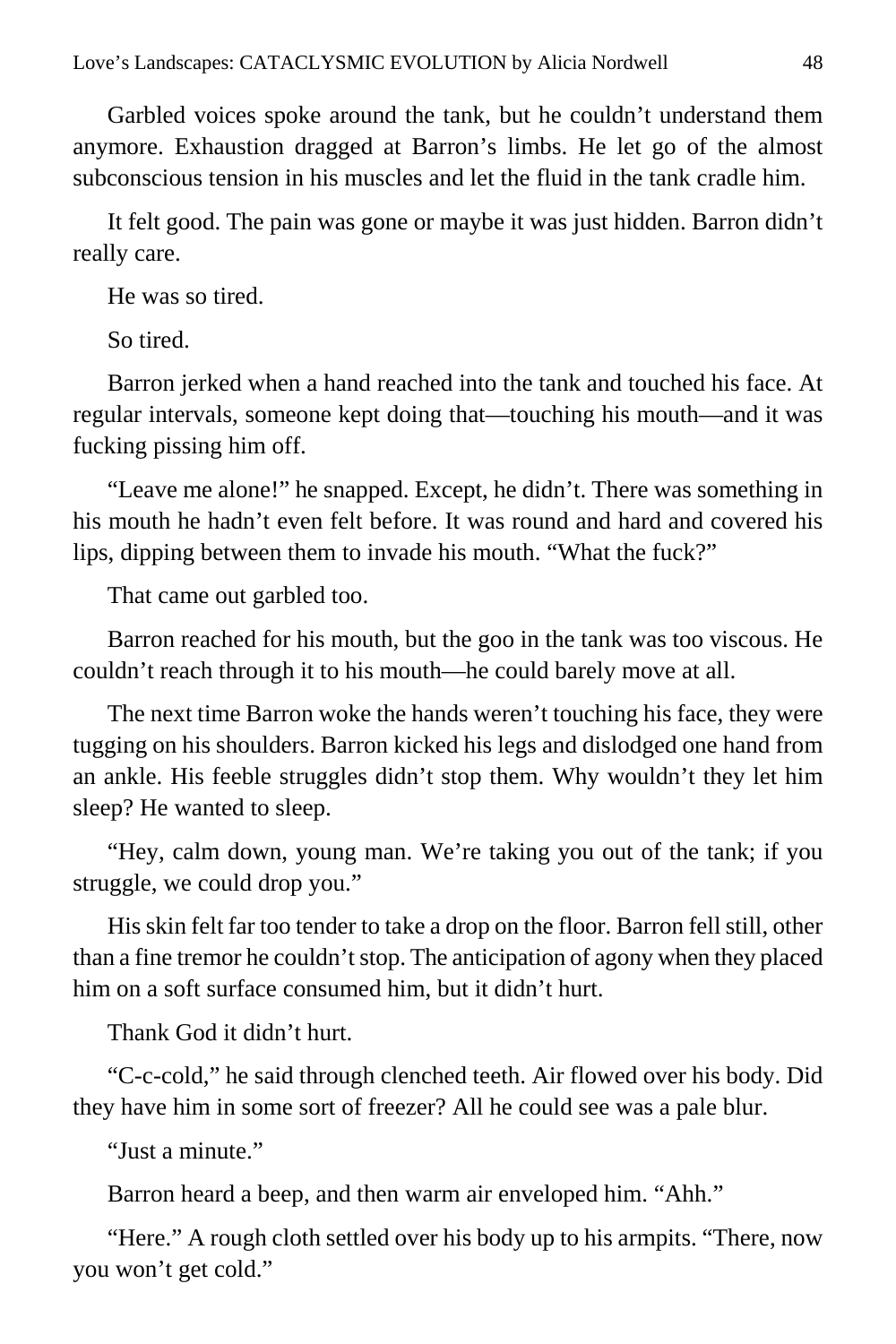The cloth was scratchy. It irritated his ribs and nipples with every breath. "What did you put over my eyes?" Barron reached up to touch his face. Someone grabbed his hand.

"Please don't do that."

"Who are you? What's going on?"

Another voice spoke on the other side of the bed. A woman. "My name is Dr. Aya Samuels. The other person is one of my medics, Nolu. We've been caring for you after you were involved in an incident on your way to the ship. Do you remember?"

A bunny. A little girl with her hair in a ribbon… "Marya! Was she hurt? Is she okay?" Barron reached for the doctor with one hand. "Please tell me."

"Calm down." Dr. Samuels grabbed his hand and gently rested it back on the bed. "Your body took a lot of damage, and you went into shock. You need to remain calm and try not to stress yourself."

Why was she avoiding his questions? "Where is Marya?"

"She was here. She had a severe sunburn on her hands and face, but you had her covered up in seconds, which helped protect her from the amount of damage you received. I treated her and sent her back to your ship quarters with her caretaker—and her bunny. She was going on and on about B saving her bunny. I guess B is you."

Barron nodded. He sank into the pillows and let go of the doctor's hand. "Thank you," he whispered. Marya was okay. Barron closed his eyes. They were sore from straining to see the doctor.

"You're welcome." Dr. Samuels patted his hand.

"You, on the other hand, were out in the sun for about twenty seconds without protection. You sustained severe burns over most of your face, back, and arms, with minor burns on your stomach and legs. The tank healed most of the superficial skin damage, and we were able to rehydrate you while you were in there as well.

"Unfortunately, the damage to your skin was not the worst injury you sustained. Marya knocked off your sunglasses, leaving your eyes unprotected. The eyes are far more delicate tissue than the dermis layer of your body… one I'm unable to heal with the tank. I'm sorry, Barron, but until we get to the new planet and I can set up a full clinic, I can't fix your eyes."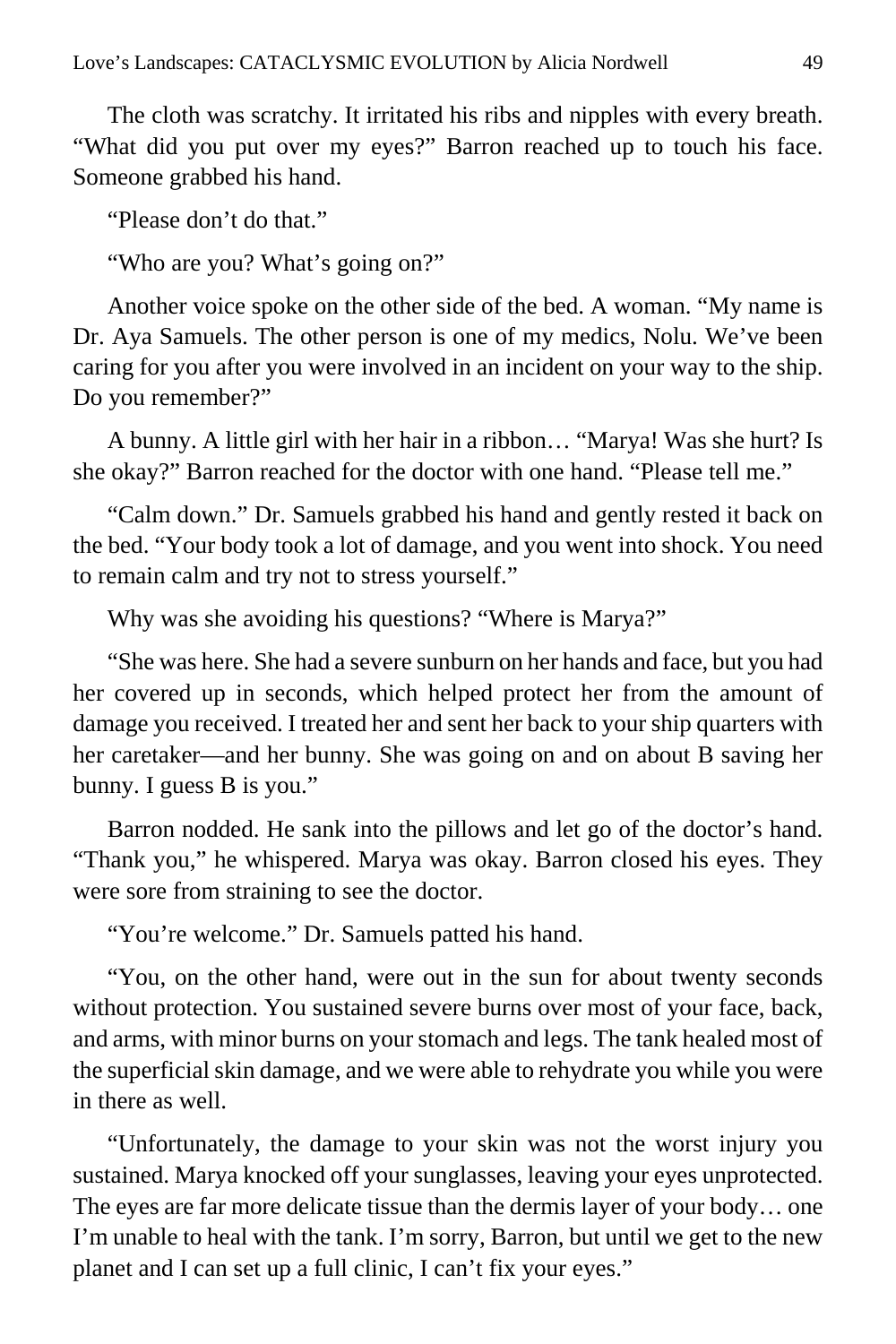"Fix my eyes? What happened to them? I remember the stinging, and them watering so bad I couldn't see. What happened to my eyes?" Barron reached for his face again, jerking his arm away when the doctor tried to stop him.

He slid his fingers up his cheeks, expecting to find some type of healing goop over his eyes, but they were dry. He opened his eyes, but the milky clouds were still there.

"Barron, remember what I said about staying calm. Nolu!"

"How do I stay calm? I can't see. *I can't see*!" Barron shook his head. "This can't be happening. I can't be blind. No one goes blind anymore!"

A hiss and a cold sting bit Barron high on his neck. "What the—"

"When you wake up, we'll talk some more." The doctor's voice came to him through a long tunnel, echoing distantly.

Huh. Just like in the cave, when the whole world came to a crashing halt.

"Barron?"

"Mphm." Barron didn't want to wake up. He couldn't remember why in his sleepy haze, but he remembered he didn't want to wake up. "Ngh." He grabbed the blanket before it could be yanked off the bed.

Ouch. It hurt to move his hands, like his skin was tight.

"Barron, you must wake up now. We're about to take off."

"Okay. See you later." He yawned and shoved the pillow under his head better. It was flat. He hated that. He'd have to ask his mom to get him a new one. He ignored his parents' whispers.

"Dr. Samuels said get him up." A cold, wet cloth smacked Barron in the face.

"What the hell?" Barron jerked upright. He blinked repeatedly. It didn't help. "Oh, damn." He wasn't at home. His parents weren't bugging him to get his ass up for school before they left for work. "What?"

"Hello, Barron. I'm Nolu, if you don't remember me from before. We need to get you back to your bunk. The ship's going to take off soon, and for the twenty hours we'll be in-system everyone is confined to quarters. Dr. Samuels says rest is best for you. She contacted your group leader, a Mr. Hodge, and he said your friends were anxious to see you."

"Okay."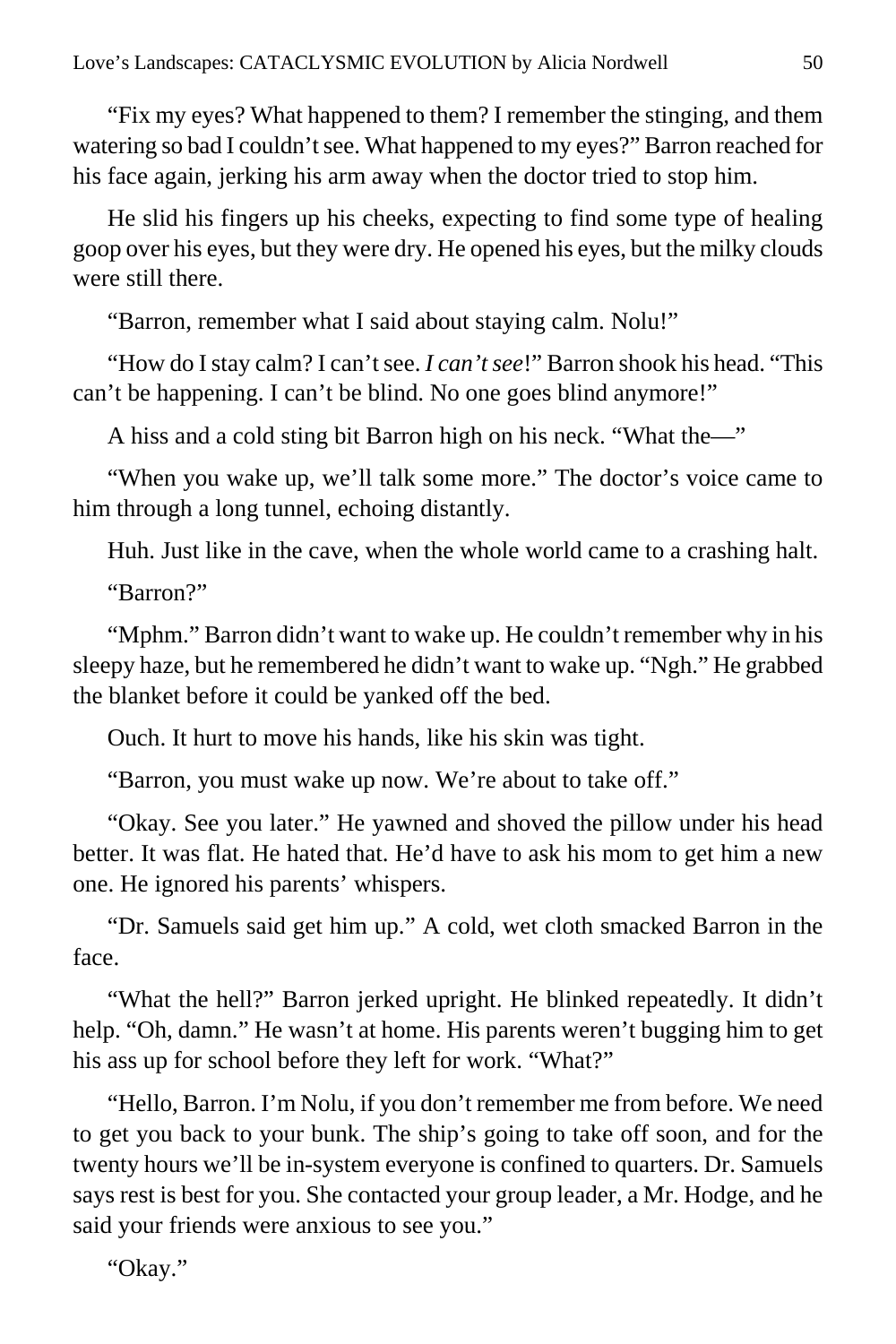Barron reached down to push aside the blanket. Only then did he realize he was stark naked. He couldn't see her, but he'd heard a female voice. No way was he flashing his dangly bits. "Can I get something to put on? And some privacy?"

"Oh, right, sorry. I have a pair of pants and a shirt right here. Mejia stepped out."

Barron fumbled with the cloth, trying to figure out how to put them on. He grit his teeth.

"Here. Feel for the waist, then slide your hand around the band until you feel the ties. That's the front." Nolu guided Barron's hand by the wrist. Barron nodded curtly. He grabbed the sides of the waistband and pulled it up and over his legs, then stood up, pulling the pants up all the way. Standing was more challenging than he thought it would be.

Unable to really see anything more than light, and a faint shadow that had to be Nolu, he had a hard time staying balanced. "Does the doctor think my sight might come back on its own?" Barron grabbed the bed, then slid his free hand over the top, looking for the shirt.

"You might see some improvement." He coughed. "I'm sorry."

"For what?" Damn it, the guy was an idiot. He couldn't even explain anything without sounding like he had no fucking idea what to say. "Just say it."

"You damaged the cornea, as well as your retina. Injuries like that don't spontaneously heal." Nolu sounded regretful, but he didn't sugarcoat the matter. Barron appreciated the lack of bullshit. He might be hesitant, but…

Barron snorted. No wonder why the guy apologized. Seeing anything in the near future wasn't happening. "Thank you." He found the shirt and spread it out, checking the openings. Sleeve, sleeve, neck, bottom. It didn't seem to matter which side was front or back, so he slipped it over his head. He'd stumbled into his clothes with his eyes closed before school enough to know how to get a damn shirt on—sight or no sight.

At least it was comfortable.

A single claxon warning echoed through the ship. "I'm sorry I can't give you more time to get used to this, but we have to go. Mejia," Nolu called.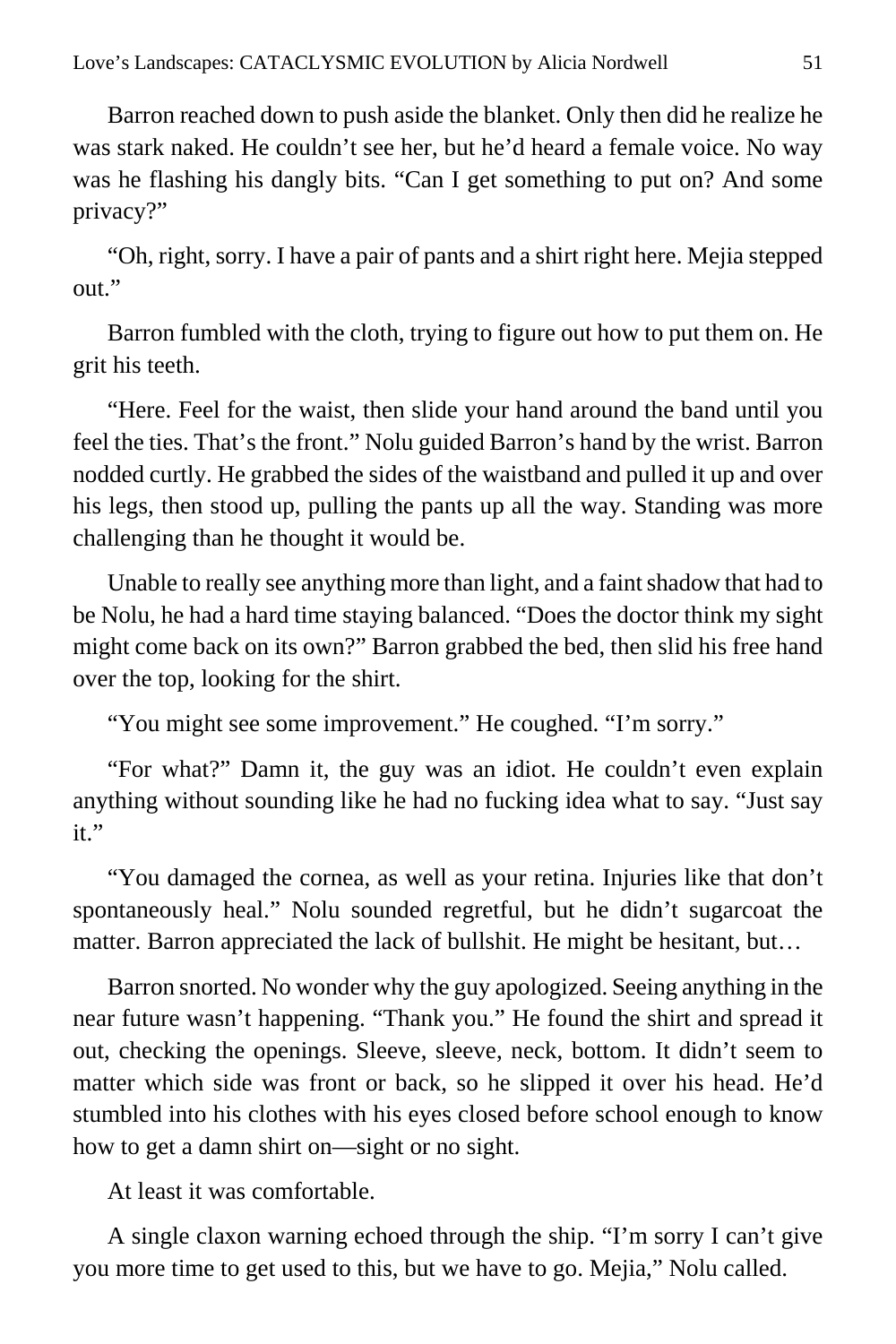The door slid open with a hiss. "I'm going to take one arm, and she's going to take the other. We'll have you walk between us. We won't let anything happen to you."

Like a damned invalid, Barron was forced to lean on the two medics. He was woozy, and without his eyesight, he'd never make it. He knew the D section on the third level was just four levels down from the med ward, almost directly in fact.

But he'd never find his way around the ship like this. "Just walk normally," Mejia said.

Normal walking did not involve holding on to two strangers like a damn cripple and praying he didn't fall into anything. Barron grunted and closed his eyes. The strange effect from the light made him dizzy; he kept straining to make things out, too. His head began to hurt, a steady throb in his temples.

"Keeping your eyes closed is a good idea. I think your glasses were lost, but you can requisition a new pair when we're done with the launch and in-system travel. They might help reduce the white glare."

"Thanks," Barron muttered. The trip down the magnetic lift was silent. The quiet broke as soon as they entered D section.

"Barron!" William reached him first, pushing the female medic away and taking her place.

"Oh my God, man, you're okay! They said you would be, but…"

"You looked like you'd been barbequed man." Barron frowned. Now he had an image of himself on a platter with a fruit in his mouth or something.

"Creed! Shut up," Thavin hissed.

"But he looks fine now, perfectly normal—other than a little pale."

"Christ on a cracker, Creed, *shut up*." William's hand tightened on Barron's arm.

"Okay, okay, fine. Shutting up."

"We're glad you're back, Barron." Barron swung his head around toward Mr. Hodge's voice.

"Thanks," Barron muttered.

"Boys, Barron should be in his bunk—Doctor's orders—and so should you—Captain's orders. The ship will launch soon."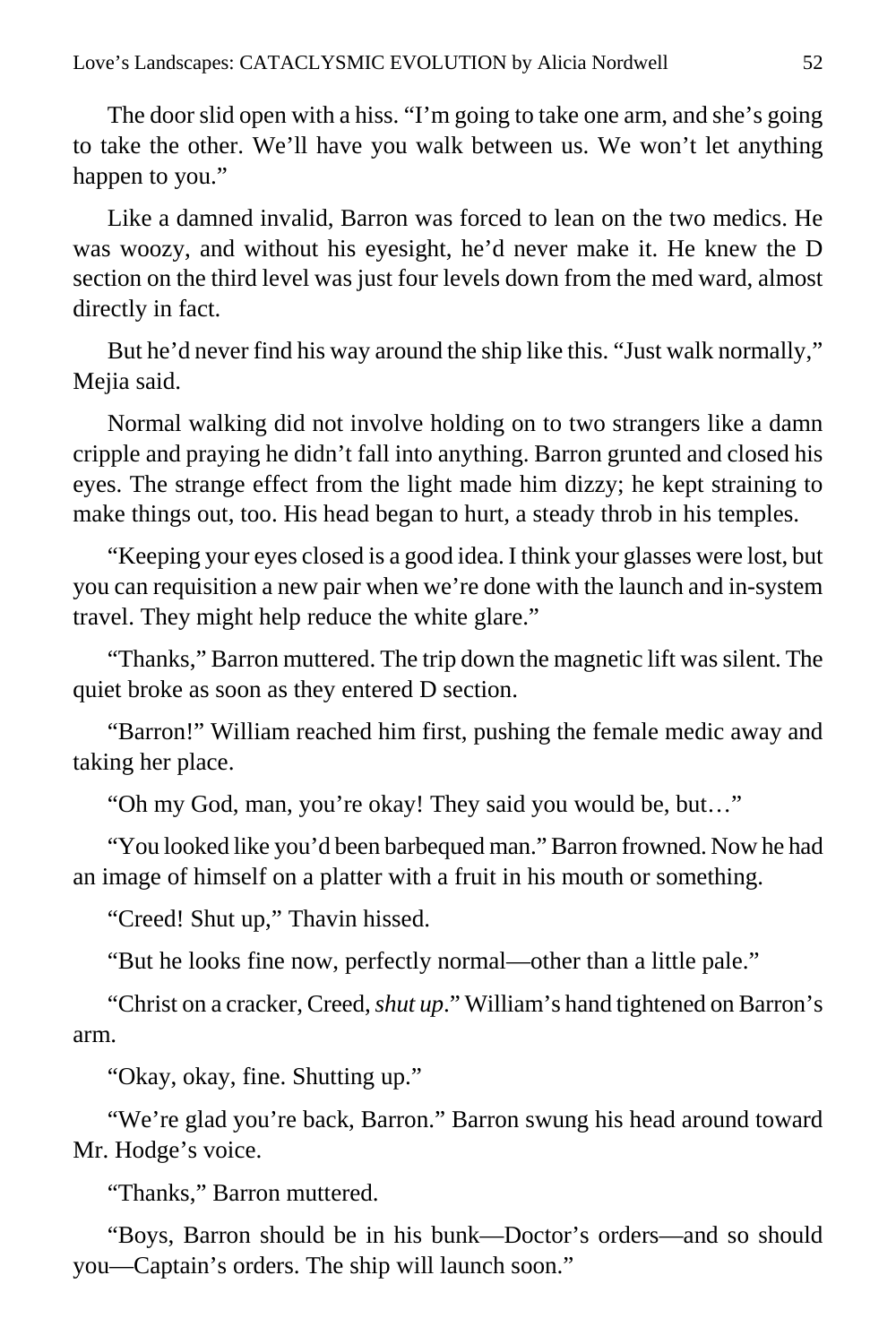"Yes, sir. C'mon, we'll get you all set up." Thavin took Nolu's spot. Barron swallowed, trying to get rid of the bitter taste in his mouth.

Barron's stuff had been shifted to a bottom bunk, apparently. He went to climb in and smacked his head on the bottom of the bunk above him.

"Ow! Shit." He rubbed at his forehead.

"Oh, stellar job guys. Let him get hurt again, why don't you?" Creed snorted. "How about, 'duck your head, Barron, there's a metal beam here'?"

"Bugger—"

"That's enough," Barron snapped. His head hurt, his skin still felt like it was stretched too tight over his body, and everyone was probably staring right at him. "Just get out of the way." He shook off his friends and slid his hand along the bottom of the bunk, feeling a number etched in the metal at the corner, then reached down to find his mattress. He could crawl into his own bed, damn it.

"Get in your bunks like Mr. Hodge said." Barron rolled over, finding his pillow and then the small buttons on the headboard. Which one was it again?

"Hey," he said quietly. "Which button's for the stasis field?"

"Third from the left." The answer sounded like it came from the bunk across from Barron. He squinted, trying to see who was talking, but he didn't recognize the harsh whisper. All he could see was a shadow.

"Thanks."

The guy rolled over. "Whatever."

What was his problem?

Barron pressed the third button and the stasis field activated down by his feet, slowly moving up toward his head. Before it could reach him, he settled back into the bed. The stasis fields would be shut off when they reached space.

Until then, Barron would nap. It's not like he had anything else to do.

Napping was pretty much all he did for the next three days. He got up for meals, but he hated the fact that someone had to guide him there, help him figure out where his food was. Even then, he spilled half of it. He started asking for blended meals, like a toothless old person. Then he had to sit there and wait for someone who had the time to take him back to D section.

Screw it, Barron was tired of fucking waiting around. The cafeteria was empty. Thavin had to run down to Security, but he said he'd be back in a few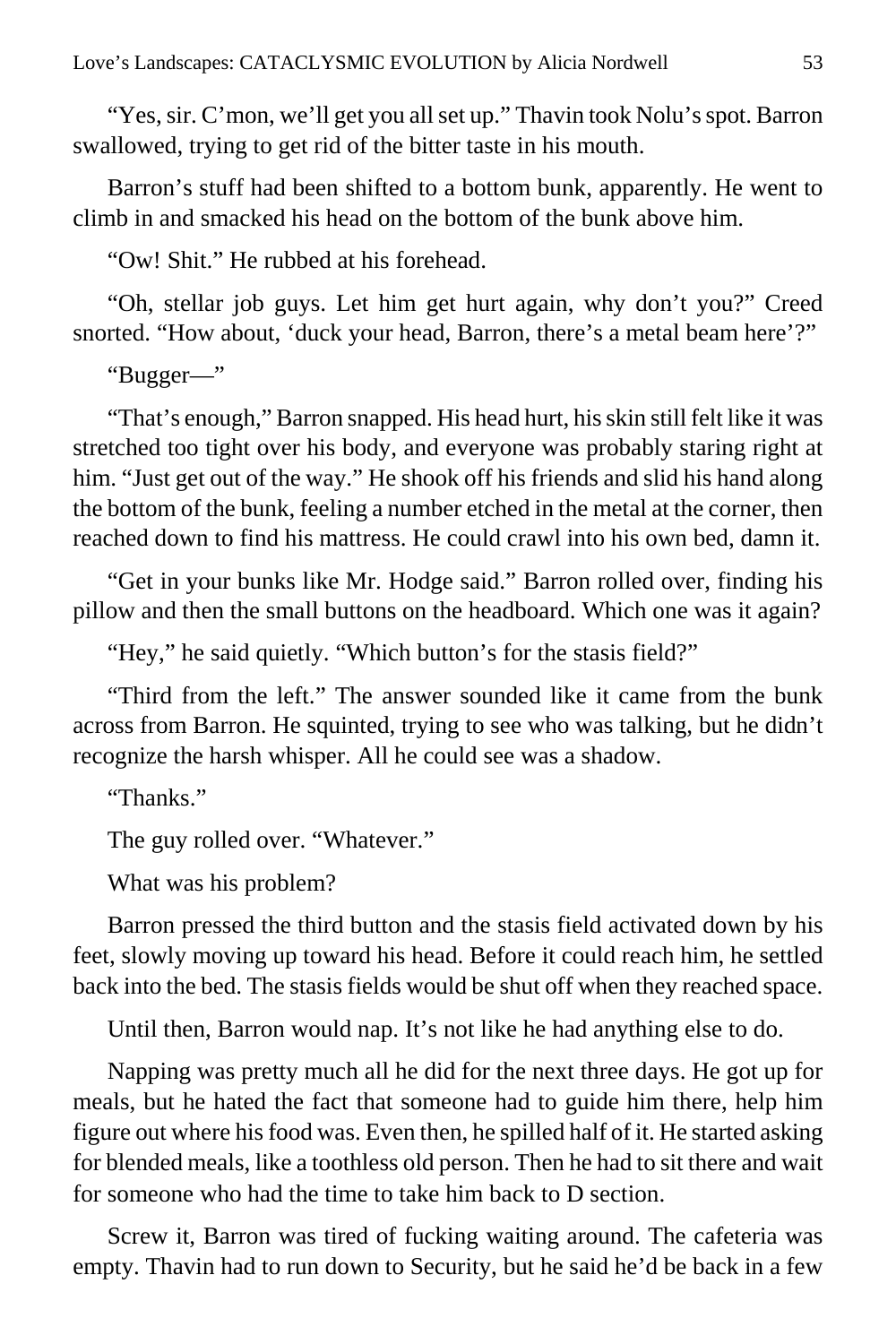minutes. He could make it down two straight corridors. Of course he smacked his shins against three chairs.

All in all, Barron was feeling very bitter, except for when Marya would climb up in his bed. He always sat up, letting her squirm around on his lap as she jabbered on. He didn't regret running after her, he just wished…

" $\Omega$ W!"

He stumbled and fell. The metal grate on the floor sliced into his palms and skinned his knees.

"Whoops. I'm so clumsy."

Barron clenched his teeth together. Why hadn't he expected this? He'd heard the whispers and knew what they were probably saying.

*Weak.*

*Victim.*

*Worthless.*

*Annoying burden.*

He couldn't even avoid a twerp trying to get back at him. Barron knew exactly who tripped him.

"Revi Porter!"

Barron jerked back against the wall.

"Front and center, young man. Now."

Someone else was in the corridor with them.

"Did I just see you just trip Mr. Pernell?"

"Yes, sir." Revi's drawl made it sound like he said, 'suh'. "But Dad—"

Shit, it was Revi's dad, the lieutenant colonel. "No buts. You committed assault on a fellow survivor. A young man who was severely injured, and could've died, after he selflessly ran after a little girl—one he'd already saved once before. Yet you felt it was acceptable to knock someone down who is unable to protect himself.

"Maybe you need to spend some time helping Mr. Pernell about his daily routine, so you can make up for your disgraceful behavior."

Barron cringed. Why not put a sign on his back that said, 'useless cripple'. He slid a hand across the floor, looking for his glasses. He didn't like anyone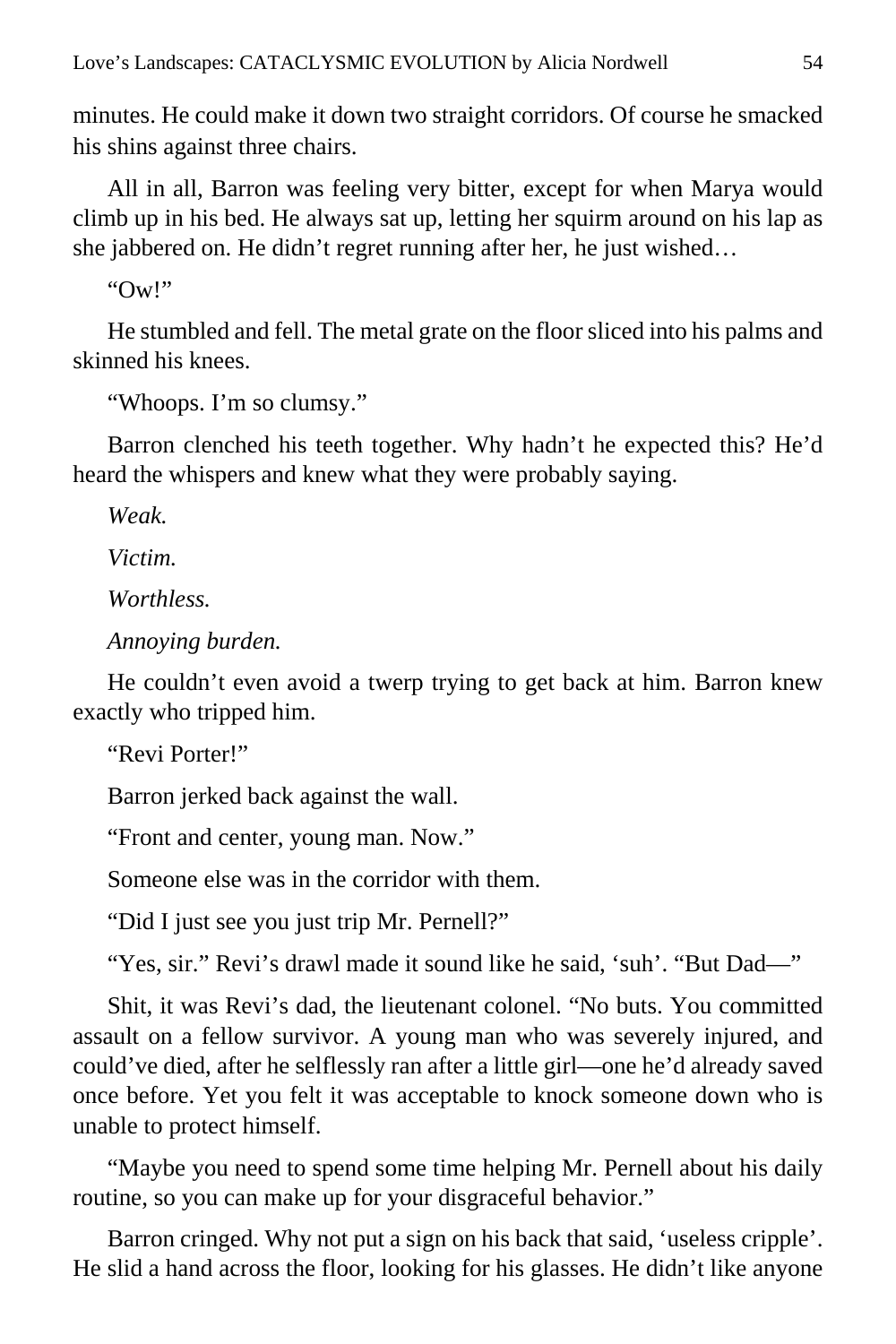seeing his eyes—not after several people had gasped when he looked toward them. And the voices were always aimed at his chest, like just looking at him made people uncomfortable.

Finally, he found his glasses and slipped them on.

"I'm fine." It was time to stop this whole thing before it got even more humiliating. "It was an accident."

"Are you trying to tell me I'm wrong? That I didn't see what was clearly visible?"

Barron snapped. "Yeah, maybe you're as blind as me. I said I'm fine, and it was an accident."

"He did the exact same thing to me the first day we met, Dad. He's a disrespectful ass, clearly, because he didn't understand what you meant at all."

"I don't fucking care what he meant, or what he says. I don't want you helping me. Just stay the hell away from me." Barron lost count of how many steps he'd taken. He'd have to feel the letter plates on the sections. "I don't need anyone."

Barron was done relying on other people. He could manage on his own. It wasn't forever; just until they got to the new planet and Dr. Samuels could fix his eyes. He took a few steps forward and then his hand reached open air. He stumbled sideways and slammed into the edge of the door.

He grunted, biting his lip.

"Oh yeah, smooth," Revi taunted him.

"Son!" Lt. Colonel Porter had a bark on him just like Barron's dad had before he died. But Porter wasn't his dad, and Barron didn't need to listen to the overbearing jerk.

"Sorry, Dad."

"Apologize to him, not me."

Even though it clearly galled him, Revi apologized. "Sorry, Barron."

"Whatever. I don't accept your apology, just like I don't accept his opinion that I need your help."

"That, Mr. Pernell, is clearly untrue. Further, whether or not you care what I meant previously, I've spoken. As an officer on this ship, I can dictate the responsibilities of the civilians on board. You, Mr. Pernell, will have an aide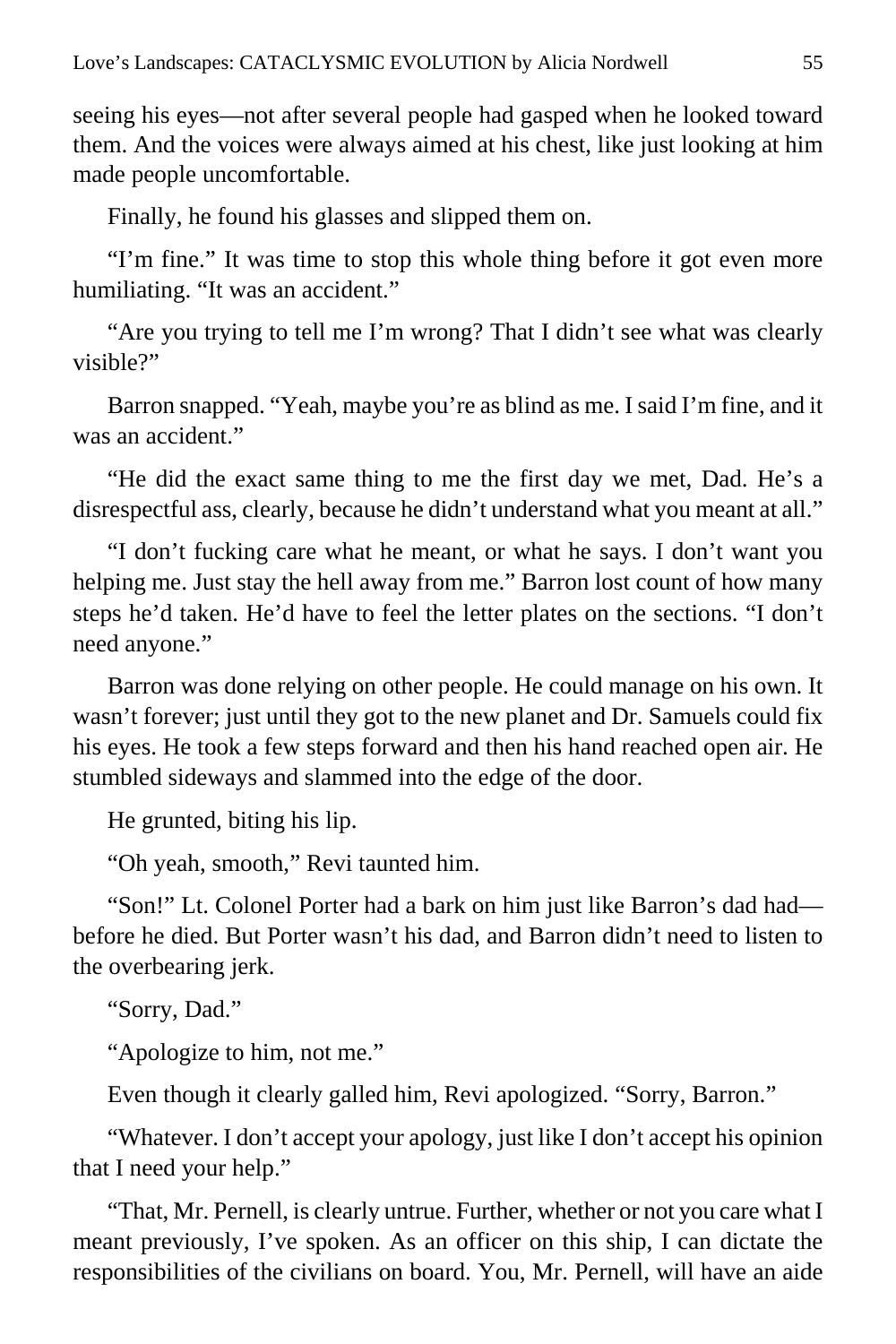until such time as your eyesight can be restored. Revi will assist you during your waking hours. This is not up for debate. Am I understood?"

"Yes, sir." Revi sounded as furious as Barron felt.

\*\*\*\*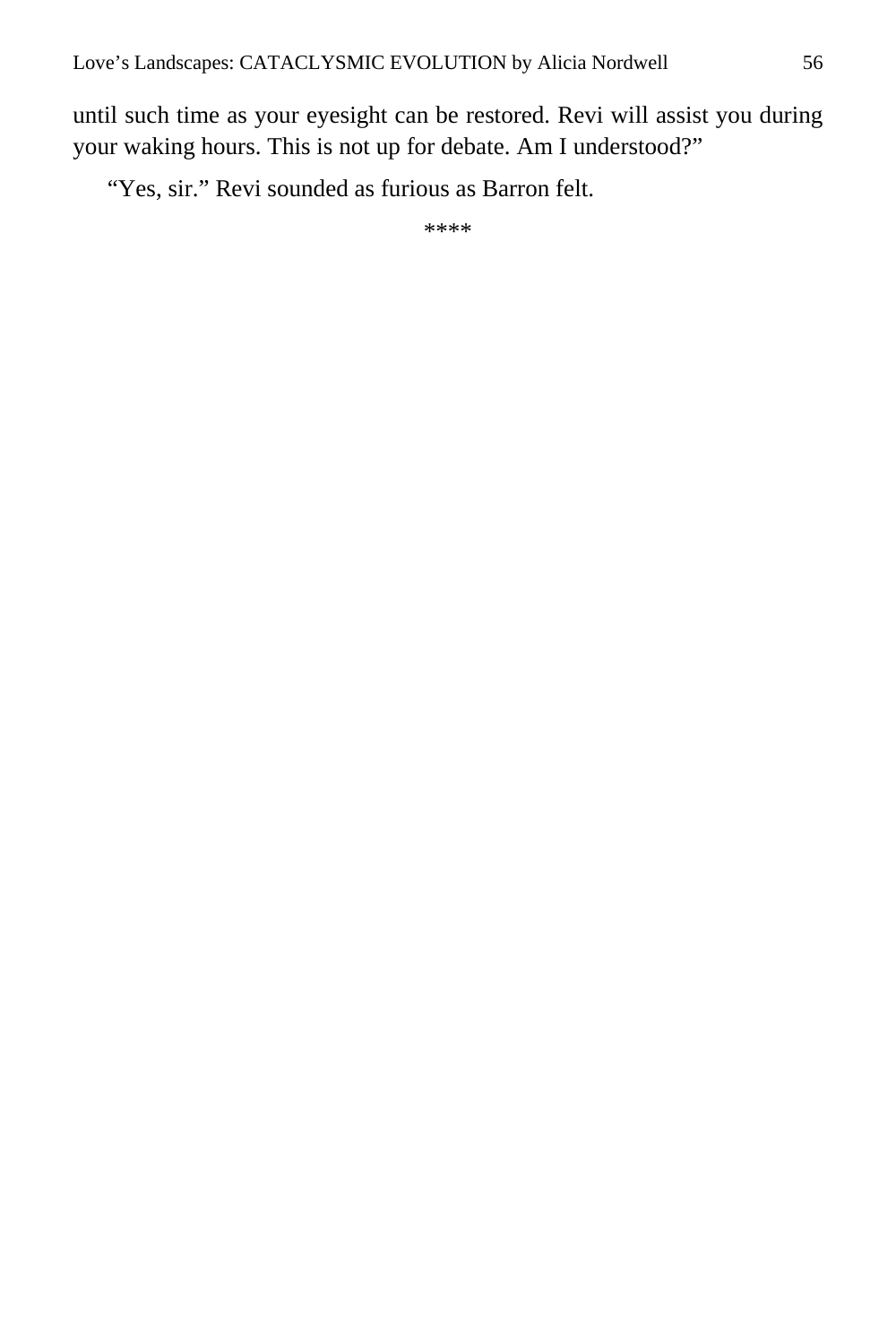## **Chapter Seven**

"Dinner."

"Fuck off." Barron wasn't that hungry. Certainly not hungry enough to be seen with Revi. At lunch he'd expected one of his friends to come get him. Creed had come to his bunk and whispered the news they'd been ordered *ordered*—not to help him.

That was Revi's job, and his dad wouldn't let anyone else do it. Creed apologized profusely, but Barron knew it wasn't his fault. It was the Porters', both of them.

Well fuck if he was going to allow it.

"If you don't go eat, I can't go eat."

"Sucks to be you." That was one of William's favorite lines.

"Hell no. No way." His bed jerked. Revi must have kicked it, judging by the cursing and hopping thuds he could hear. That slow drawl got stronger when Revi got pissed.

Barron snickered.

"I'm not going hungry because you feel like being your usual asshole self."

"You don't know me." Barron turned onto his side. Revi's dad had moved fast sticking them together—the ass was in the bunk next to his now. "I'm busy. Go away."

"I know everything I need to about you. You're an overbearing bully who isn't worth a hill of beans without his friends backing him up. And you're just acting lazy. *Now*. *Get*. *Up*."

"No."

Annoying little twerp, meet immovable object. Barron knew Revi couldn't make him get up, and he wouldn't dare touch him again. Barron let his whining fade into the background. He didn't really have anything on his mind. If he could've, he would have read his one precious book. He couldn't even enjoy his favorite Brogherd novel.

What he wouldn't give to get lost in a horror story that went away when he tapped the off button. Why didn't life have an off button? Well, it did… but he wasn't willing to push it.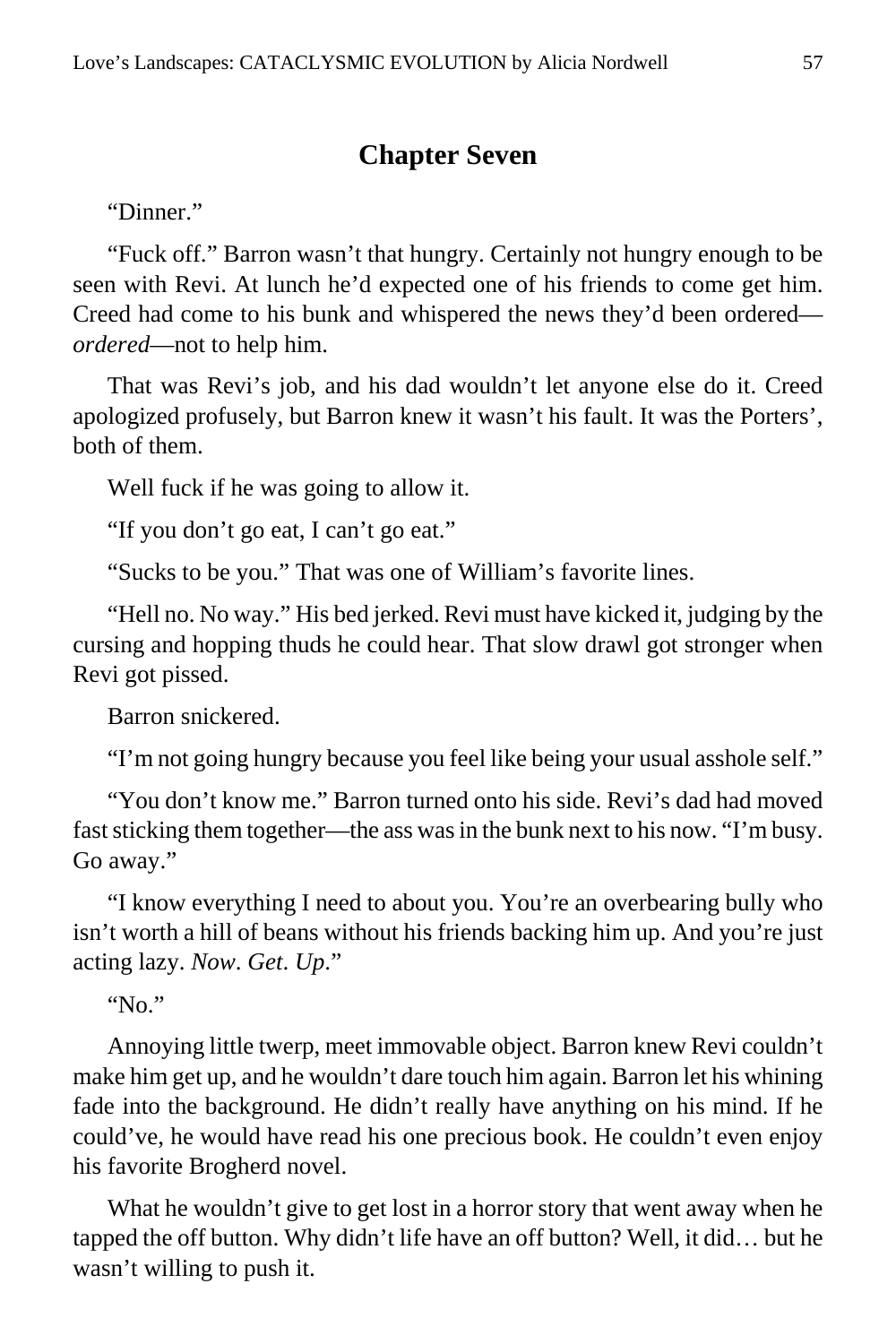Barron fell asleep. He woke a few times when everyone came in from work before leaving in groups to go eat, but he didn't feel like talking. Everyone knew about Revi being saddled with him, the lazy cripple, so why shouldn't he go with it?

D section was quiet when Barron finally woke. The dormitory-style room housed everyone from his hometown and then some. He'd been in and out of the dorms when they packed the ship. Over half of them were empty.

So many people had died. Barron still saw them in his dreams.

Thinking about it would bring on nightmares. He sighed. He couldn't go back to sleep. He heard a lot of snoring, but no one was talking or walking around. A way to tell time would be really nice, but Barron figured it must be the middle of the night.

The perfect time for a snack. Barron slid his hand into his pocket. His chit was still there. Good. Barron sat up, and his bed creaked. He froze and listened.

Nothing.

Two steps to the end of his bunk. One more to make sure he was in the center of the corridor. Turn. He had to go thirty steps to the door. He slid his foot forward just above the floor. One. Another. Two.

By the time he got close to thirty the tension made his muscles tremble. He held up one hand so he wouldn't run into the wall with his face. Thavin had suggested he try orienting by counting steps, and it was working, but the uncertainty of not knowing what was around him rattled his nerves. What if someone dropped something? He wouldn't see what everyone else could avoid. Plus, he probably looked stupid, shuffling around with his arm out.

Barron breathed a silent sigh of relief when he made it to the smooth metal exit from D section to the corridor. The door opened soundlessly. The corridor was silent in a way the room full of sleeping people hadn't been. Barron could feel a hum through the floor, vibrating into his feet. Maybe it was from the engine turning the sections around the core, creating the artificial gravity they all needed to keep from floating up to the ceiling.

He imagined it could also be the engine, something they'd been told about but never seen. He'd gotten close enough to the engine bay to see the two gigantic soldiers armed to the teeth standing outside the access door. Like they needed weapons with all their genetic modifications.

The idea they were going to shrink space… it boggled his mind. Barron was a bit of a math whiz, though he didn't really share it around school, but he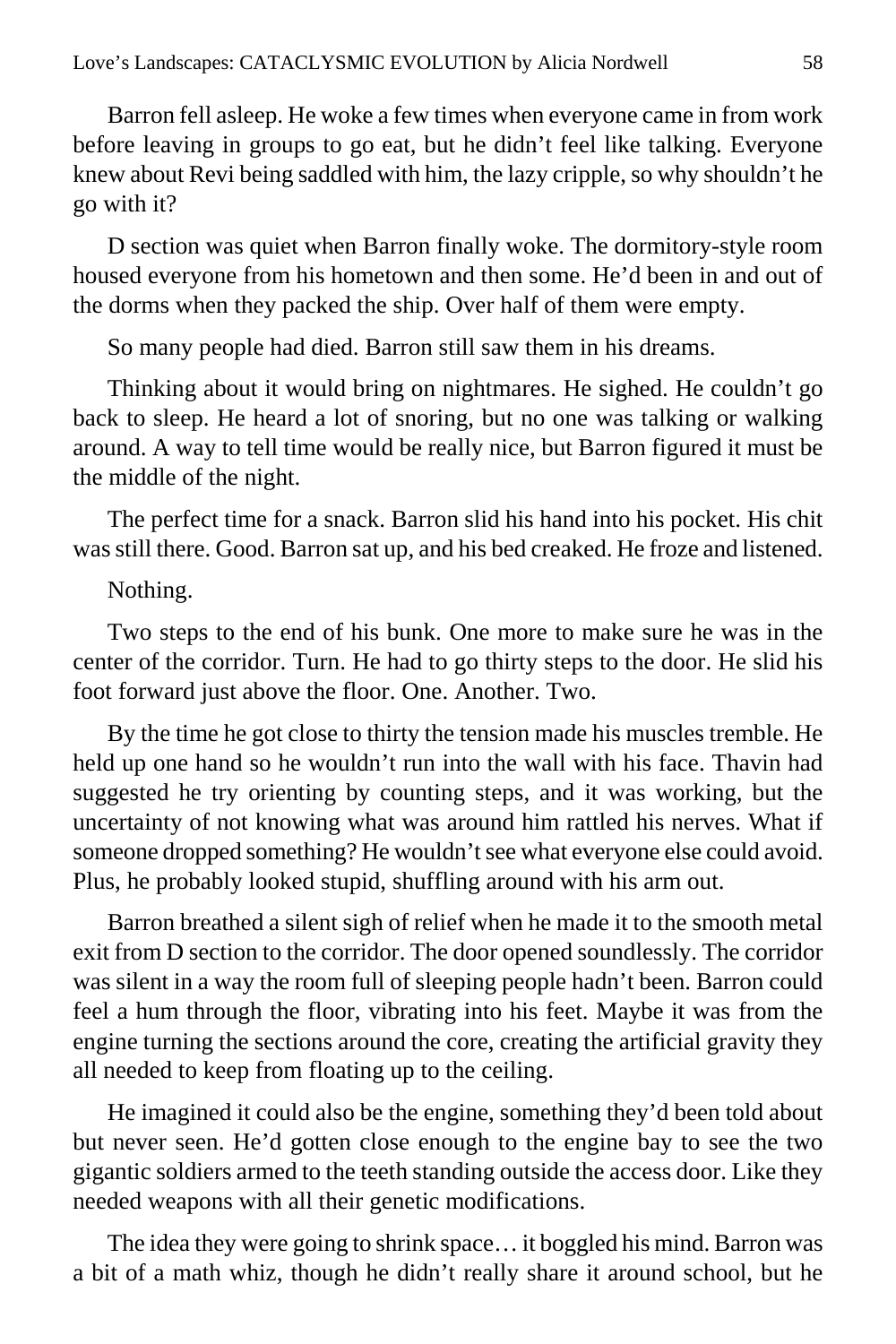couldn't imagine the computations needed to figure the amount of power needed to create the field around the front of the ship they'd need to move through space faster than the speed of light.

Barron jumped when the door slid shut behind him. Damn things were on a timer at night so they'd stay shut if someone forgot to turn off the proximity sensor. He'd been lost in the strange sensation of the ship itself and nearly got his heels chopped off. He had to pay attention. Now that he wasn't worried about physical objects in his path, Barron set out. Three smooth metal doorways—all shut—broke up the textured bands waist high along the wall. He slowed, searching for the last door. The cafeteria served processed foods made from the raw molecules broken down from the collected scrap.

It was kinda weird if he thought about it. His burger might have once been someone's car door or bicycle. He couldn't tell the difference between the replicated food and what he remembered eating, though. It smelled the same, too.

He could smell tomatoes and garlic in the hall. He had to be close to the cafeteria. Barron slid his hand along the door and felt the seam in the middle. Double doors. He'd definitely found the cafeteria.

Spaghetti with his lack of sight would be a disaster, but Barron knew they kept ready-made snacks and other foods on hand. He groped his way through the cafeteria, trying not to bang into any tables or chairs. They'd had lunch in there every day when they helped load the ship; he remembered where the cold storage was, along the right-hand wall.

He managed to knock over a chair and kick a table leg so hard he could've sworn his toe audibly popped—and was probably broken—by the time he felt the smooth doors with their sleek handles. Below those were cabinets.

Barron opened one storage unit and began sliding his hand over the shelves inside. He was looking for a triangle package… Aha! He'd found it. His stomach grumbled. Barron slid to the floor, crossing his legs. He opened the sealed top of the package of food and grinned when he took a big whiff. He'd found a ham sandwich—or a toaster masquerading as a ham sandwich—but he didn't care. It was so good.

Wolfing down two took less than five minutes. Barron barely chewed, just shoved it in his mouth. He'd acted like he wasn't hungry, but all it had taken was one bite for his stomach to prove him wrong. If he admitted it—and he never would—he'd been starving. Ramping Revi's temper up until his accent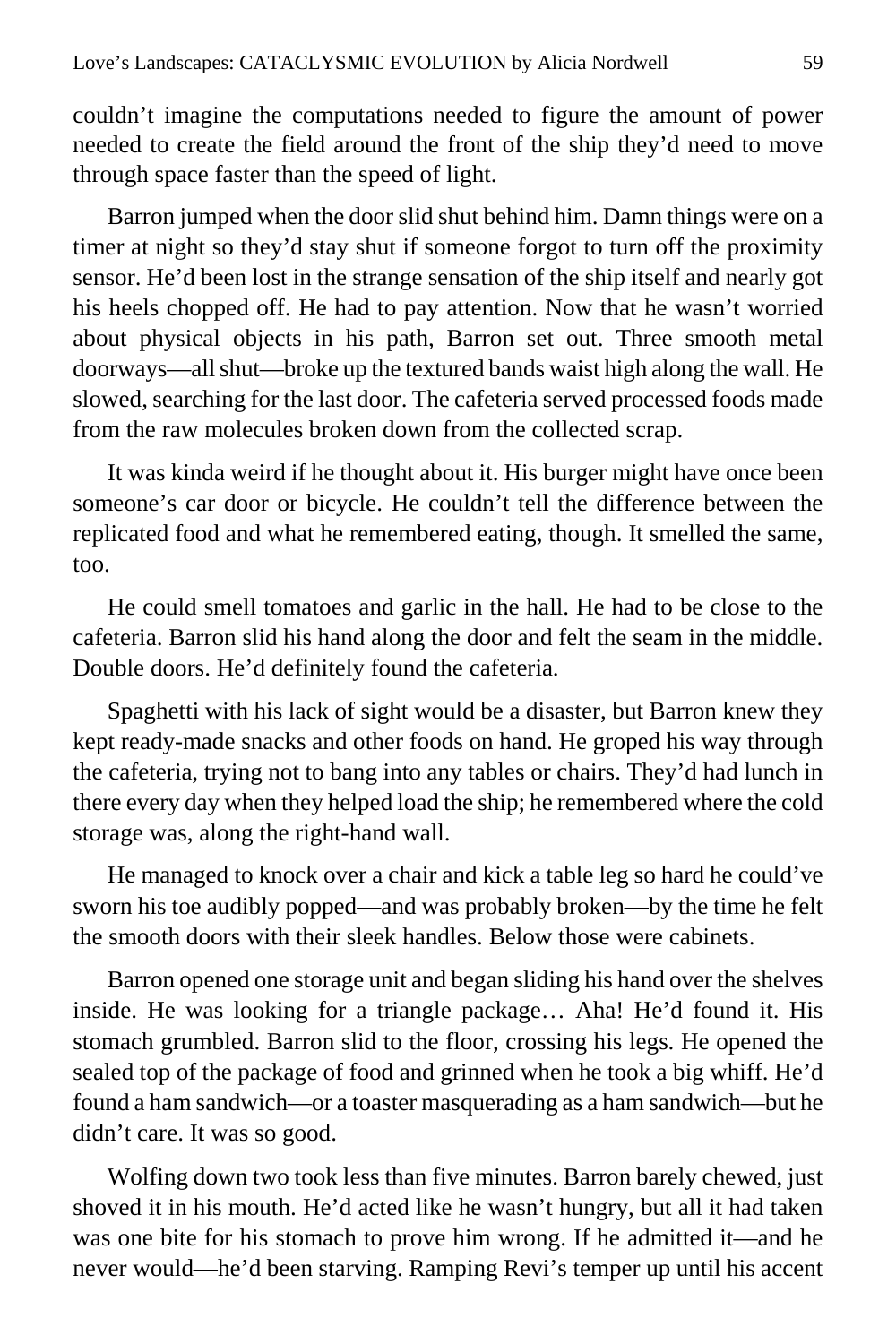thickened, and he was ready to blow, was too much fun. He should get something to stash in his pillow.

That took longer. Barron didn't want something easily crushed, like crackers, or anything in a lot of packaging that would leave any evidence behind he couldn't get rid of without getting busted. He picked up packages, investigating different foods in the cupboards, then carefully set them exactly where he found them until he finally found an apple. He didn't really like the seeds, but he could eat pretty much all of it.

And wouldn't that piss off Mr. Southern High-and-Mighty of the long, curly hair?

Barron grinned. He palmed a second apple, and then slid the cupboard shut. He tossed the packages from his sandwiches in the recycler. Armed with his snacks, he made his way back to D section, reversing his direction and counting his steps. The apples went into the pockets of his loose jacket so he could walk with his right hand brushing along the wall.

In far less time than he expected, Barron made it back to D section. Barron actually traced the section plaque twice, just to make sure. Now his stomach was sated, he was beginning to get tired again. Barron crept quiet as a mouse through the corridor to his bunk, counting the steps exactly in reverse.

It worked.

He didn't need Revi, and he was going to prove it.

The next morning he yanked his blanket over his head when everyone got up. Everyone but him. Barron snickered into his pillow as Revi raged at him. The smooth lumps in his pillow reassured Barron he, at least, wouldn't go hungry.

Apparently he'd pushed his new guide past his limit. Revi started smacking him in the head with a pillow.

"Get up, get up, *get up*!"

Barron rolled over, shoving his blanket down. He stared toward the side of the bed where Revi stood, breathing hard, and said, "You have to be kidding me. A pillow? What are you, ten? A girl? That's it, you're a girl aren't you? Shoulda known with that hair."

"*You* have to be kidding *me*," Revi mocked him. "Is that what all this has been about? My hair? You don't like me because you think my hair is girly?"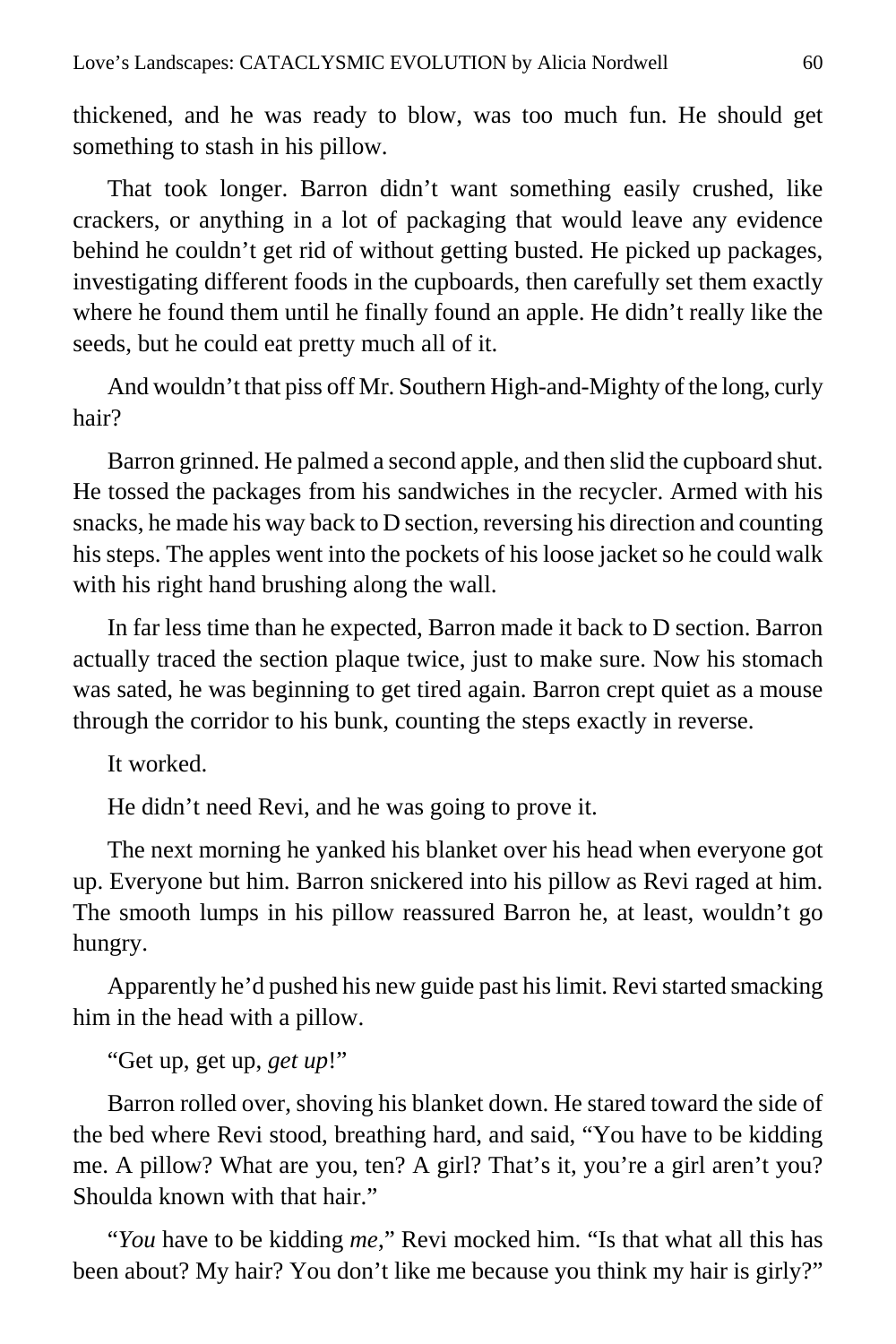Barron didn't answer him.

"That's it, isn't it! Now who's ten? Didn't your parents teach you better than to judge a person by their appearance?"

Baron swung his legs over the side of the bed and sat up. He pushed off the thin mattress and stood up, facing Revi. "My dad taught me to look and act like a man, not a girl." He flexed his hands into fists, grinding his teeth. "Even blind I'm more of a man than you'll be on your best day, girly boy."

"Well this girly boy is going to knock some sense into your blind ass."

Barron targeted the sound of Revi's voice and jabbed. His fist was swept aside by a block, and Barron barely managed to protect his face. His left arm throbbed from the punch he'd taken in return.

Revi didn't say anything else, but Barron heard the slide of his feet on the floor to his left, away from the bunks and toward the center of the room. He turned with the sound and stepped forward—straight into a kick to his gut.

"Ugh," Barron grunted, bending into the blow. He swung but the edge of his fist barely glanced Revi's body. His teeth clacked together from a sharp blow that felt like it came from an elbow. The iron tang of blood filled his mouth from the tip of his tongue. He'd damn near bit it off.

That was it. Barron couldn't exchange blows with someone who could freaking kick like that. He couldn't see them coming to duck under or step back, and he was going to get his ass kicked if he didn't do something else. He had to get an advantage… and he knew just how to do that.

The next blow smacked into his jaw again, but Barron let it rock his head sideways, going with the strike instead of against it. Then he lunged, wrapping his arms around Revi's slim body with one shoulder into his ribs. They struck the floor, and Barron grinned fiercely at the choking sound Revi made when he landed on top of him.

Wrestling he could do.

Or he thought he could. "Son of a bitch." Revi was as slippery as a water weed. All that hair would've been a great handle, but he couldn't feel it loose like he'd always seen it before. "Did your mommy do your hair for you? Make you all pretty?"

They rolled around, grappling with each other, trying to get on top and stay there. "Was not," Revi gasped. He slammed his head against Barron's mouth, battering his lips against his teeth.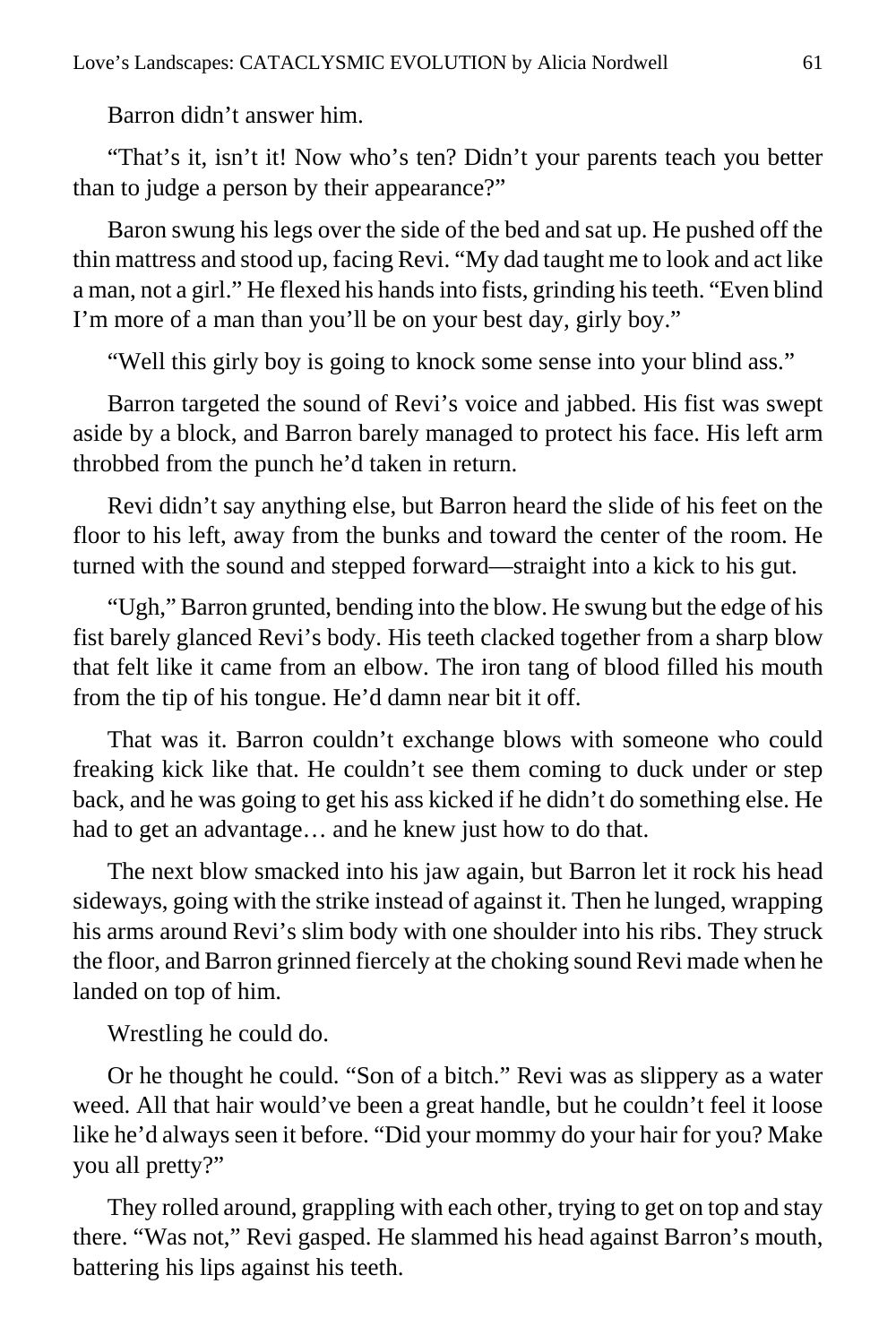"What?" They hammered at each other, with their elbows and shoulders. Barron's whole torso was throbbing. If Revi thought he could distract him… Barron spit out the blood in his mouth. He felt Revi's legs fold, and quickly spun them, flipping his opponent face down with one twist of his hips. He locked his ankles around Revi's legs and spread them, using his weight and height to stay on top. He wound one arm under Revi's shoulder and against the back of Revi's head, trapping his arm and smashing his face into the floor.

"*My mom*"—Revi's voice was garbled, but Barron understood him—"*was not a bitch*, *you bastard*." He shuddered, and then went limp.

Oh shit.

The frustrated rage that drove Barron since… well, since forever, faded just enough for his conscience to begin screaming at him. Barron hadn't liked his parents alive, but he still missed them. Even though he'd longed to be on his own, he'd never expected it to happen like it had, with the entire world going tits up. He'd been holding on to a stereotype, one he knew was wrong and hated since he turned twelve—when his dad caught him trying to do his hair with some glitter gel for a party—just because he felt like such an unfeeling traitor.

Because, in the depths of his heart, he was relieved his dad was gone. He didn't have to be a carbon copy of the man who'd raised him, not anymore.

So why was he still trying to hurt someone who was different, just because his dad would've approved? No one deserved to be in the amount of pain he'd heard in Revi's voice.

He'd loved his mom. No one could sound like that if they hadn't had their heart ripped out by loss.

And Barron made it worse.

He scrambled away from Revi until he slammed into a bed. Barron pulled his knees up. He swiped one hand across his mouth, smearing warm liquid probably blood—over the back of his hand.

Damn it. Damn the whole fucking world, and the ship, and Lt. Porter. Damn his brain for getting logical when all Barron wanted to do was take out his pain and fear on someone else. But he couldn't do it. He didn't want to be that guy. He hadn't wanted to be a bully.

Saying sorry wasn't something he was used to doing. Barron had to do something. What if Revi started crying? Barron hated that shit.

He slid one hand along the bunk. The numbers etched into the bottom corner of the bunk were wrong. Odds, when his was even. He was across the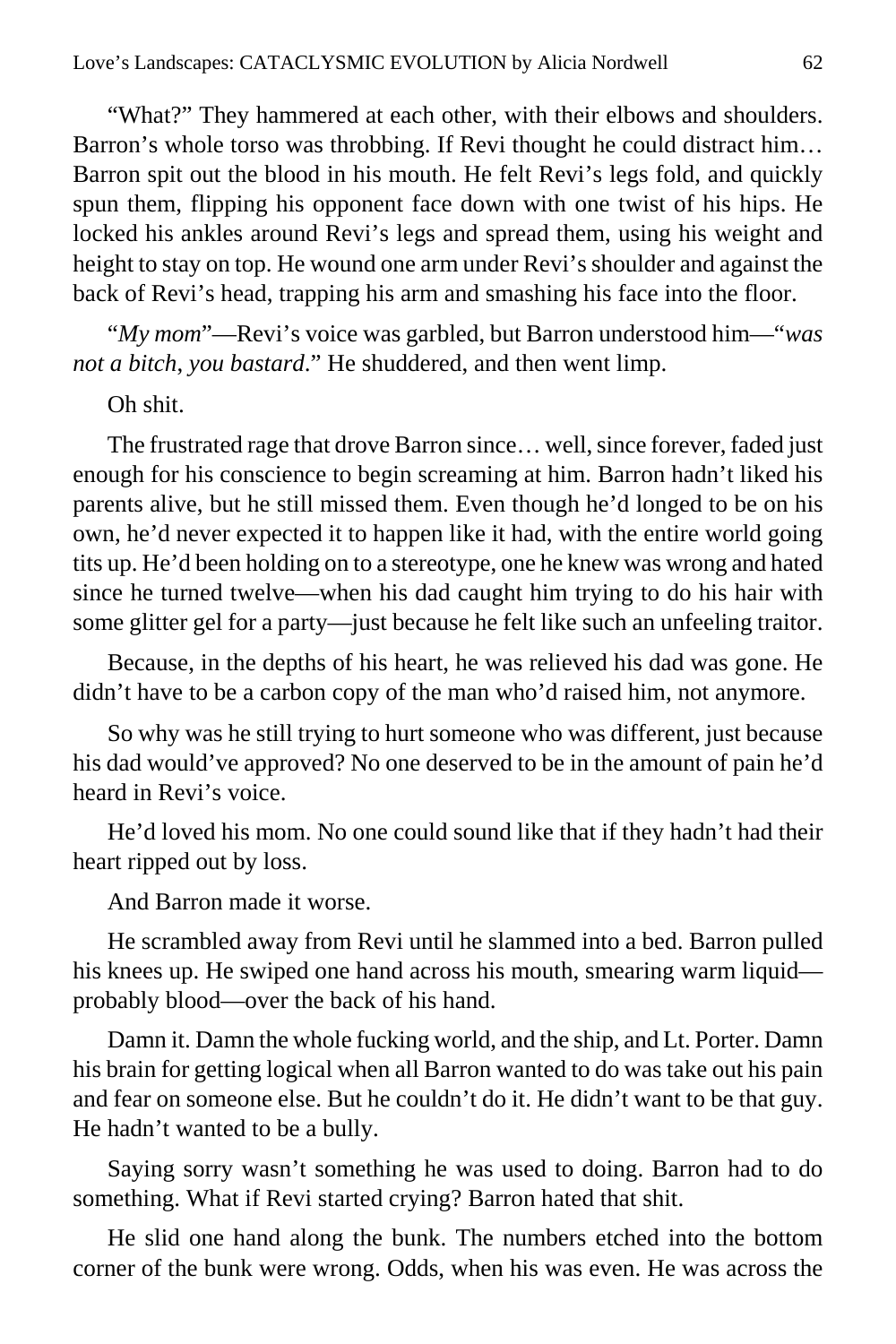corridor from his bed. He was sixteen. Barron stood up, groaning as the muscles in his shoulders, back, and stomach flexed.

Black and blue bruises were probably already forming all over his body. He shuffled down, away from the harsh sound of Revi's breathing. He stretched out his hand, unsure of the space and unwilling to smack his face into anything again.

He had to backtrack to his left because he'd swung too wide, but finally he found his bunk. He grabbed his pillow and reached into the pillow case, pulling out the apples he'd stashed there. He took a few steps to the end of the bed, then held one out.

"Here."

Silence.

"Hey. I said here."

"What?" Revi's voice was still muffled. Was he crying or was his face still against the floor?

"Take the damn apple." Barron shook his hand. "Just… take it."

"Why?" Revi's voice got clearer. "What'd you do to it?"

"Nothing. You said you were fucking hungry. Take the damn apple, or I'm dropping it. You can eat it off the floor."

If Barron was Revi, he'd get a cheap shot in when he wasn't expecting it. Or he would have ten minutes ago. Whatever. But Revi plucked the apple out of his hand, not touching him, and didn't hit him either.

Revi didn't start eating it. Barron still held the other apple, but his mouth fucking hurt. He wasn't sure he could take a bite without dislodging some teeth that had to be loose after the last head-butt. He licked his lip, wincing when his tongue slid over the split on the bottom.

The apple made a crunching sound when Revi bit into it.

"You're a pretty good fighter," Barron said quietly. He shuffled backward and sat on his bunk. Barron rolled his apple between his palms, looking down. He wondered what color it was. His stomach was still flipping around.

Maybe it was a good thing he couldn't eat.

It was too quiet. Revi hadn't taken another bite. Barron was relying on his other senses more and more. The less he tried to see and the more he tried to hear and feel, the easier it was to get a sense for what was around him.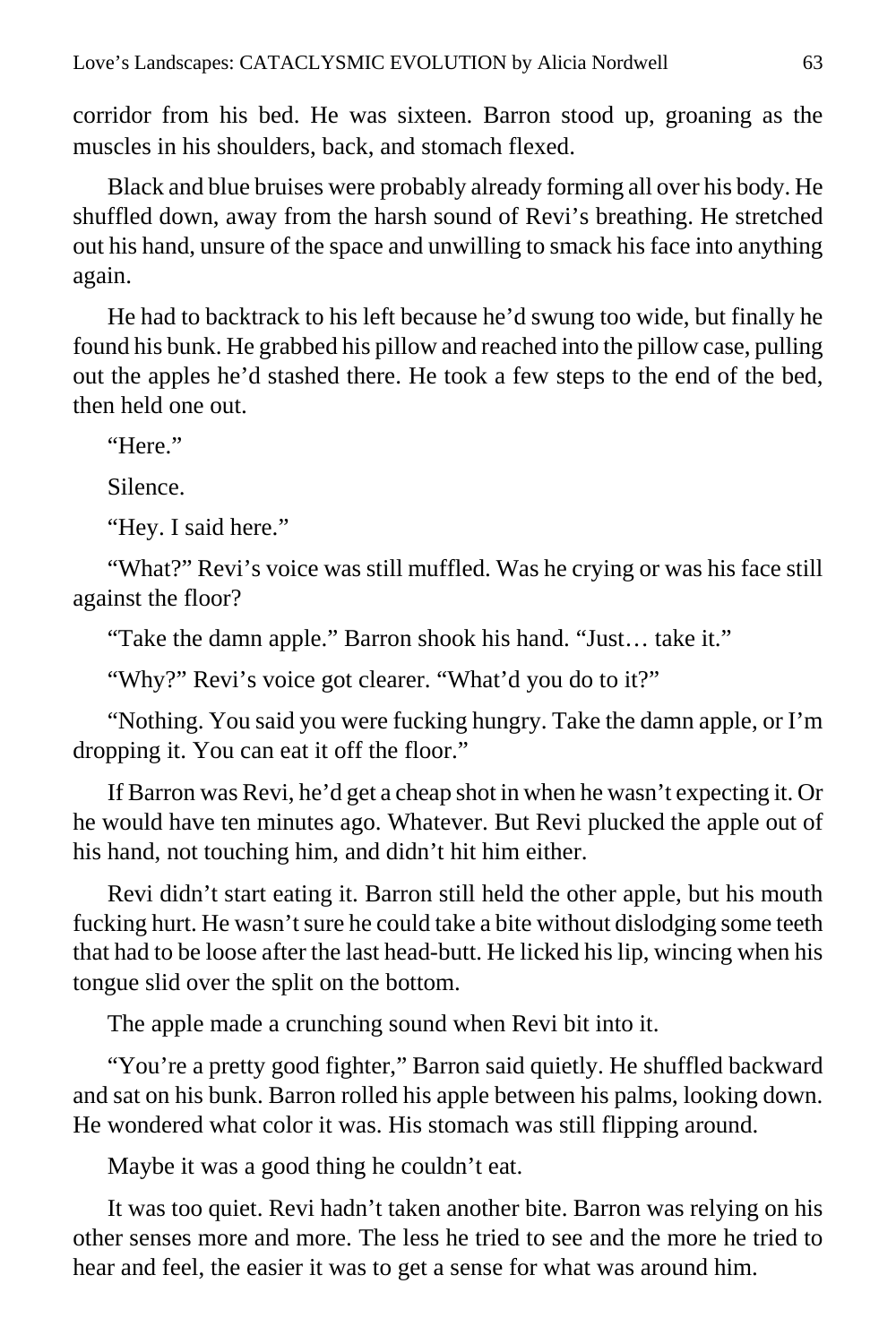And right then it felt like he was being stared at.

By Revi Porter.

Who'd just beat the crap out of him—and maybe knocked a little sense into his head at the same time. Barron was so tired of the act.

"Where'd you get the apple? One of your friends sneak them in for you?"

Barron shook his head. "I got up after everyone was asleep last night and ate some sandwiches in the cafeteria. I brought the apples back myself."

"No way." Revi snorted. "You're blind."

"Doesn't mean I'm weak," Barron snapped. His temper flared. "I don't need you, you know, no matter what your dad thinks. I'm fine on my own." He didn't need his friends to lead him around either. Barron would damn well learn to deal with his nearly non-existent life until his eyes healed on their own or could be fixed.

"What happens when we get to the new planet? What then, huh?"

"Then Dr. Samuels fixes my eyes, and I do whatever I have to do." He could maybe help build the habitats. He was good with his hands.

"What if she can't?" Revi asked quietly. Most of the belligerence in his tone faded.

"She will." Barron couldn't think otherwise… but the words of the general about people dying from exposure kept flashing in his head. He wasn't going to die, the tank saw to that, but *what if* the damage was too bad. Could they make him new eyes?

Or would he be stuck in a blinding fog of light forever?

"Sorry."

Barron didn't know what to do with that. What was Revi sorry for? Taunting him? Hitting him? Making him think about what would happen if he never saw again?

Was it payback for making him think about his mom?

Or maybe he was just… sorry.

Barron let out a big sigh. "Yeah. Sorry."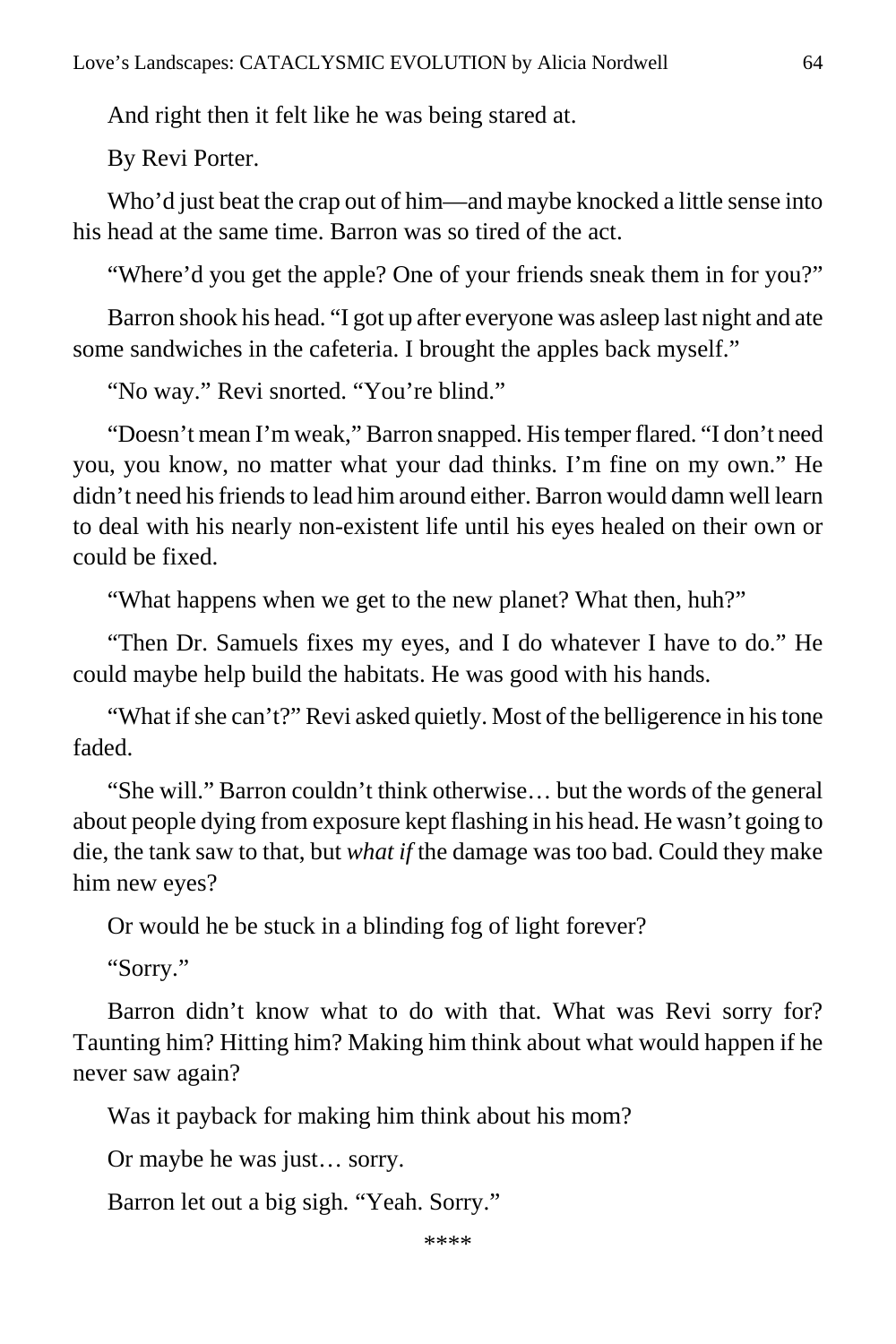## **Chapter Eight**

"Are you going to get up for lunch?"

Barron turned his head toward Revi, but didn't sit up as he considered the question. His face hurt, and chewing would probably make his jaw throb worse, but earlier his stomach had growled loud enough to hear over the sound of the little kids leaving after their morning naps. He and Revi had been lucky to not get busted for fighting—Jenn had brought them back into the dormitory from the nursery to nap a few minutes after they'd come to an uneasy truce.

At least it'd broken the awkward silence between them. Barron sat up and reached for his shoes. Revi's bed creaked. "Don't."

Barron didn't know if he was going to try to help him, but he didn't want Revi to.

"Don't what?" Revi had moved, but he was standing too far away to be reaching for Barron's shoes.

"Nothing," Barron muttered. He grabbed his tennis shoes where they were tucked under his bunk and shoved his feet into them. "Can we sit next to my friends? I won't sit next to the girls. No fucking way."

"So it's not just my girly hair you hate, but actual girls too?" Revi sounded amused.

"They're shrill and talk too much. Not to mention, they're annoying as hell."

"Jeez, Pernell, is there anyone you don't hate?"

"My friends." Barron stood up. He crossed his arms over his chest. "I've known them since we started school as kids."

"Fine. We'll sit by your friends."

Barron started counting steps. He made the turn into the center corridor between the dormitory bunks. "Where the hell are you?" He hadn't heard Revi move.

"Behind you."

Good. No way did he want to look like Revi was leading him around or something. He walked toward the door, pretending confidence he didn't feel.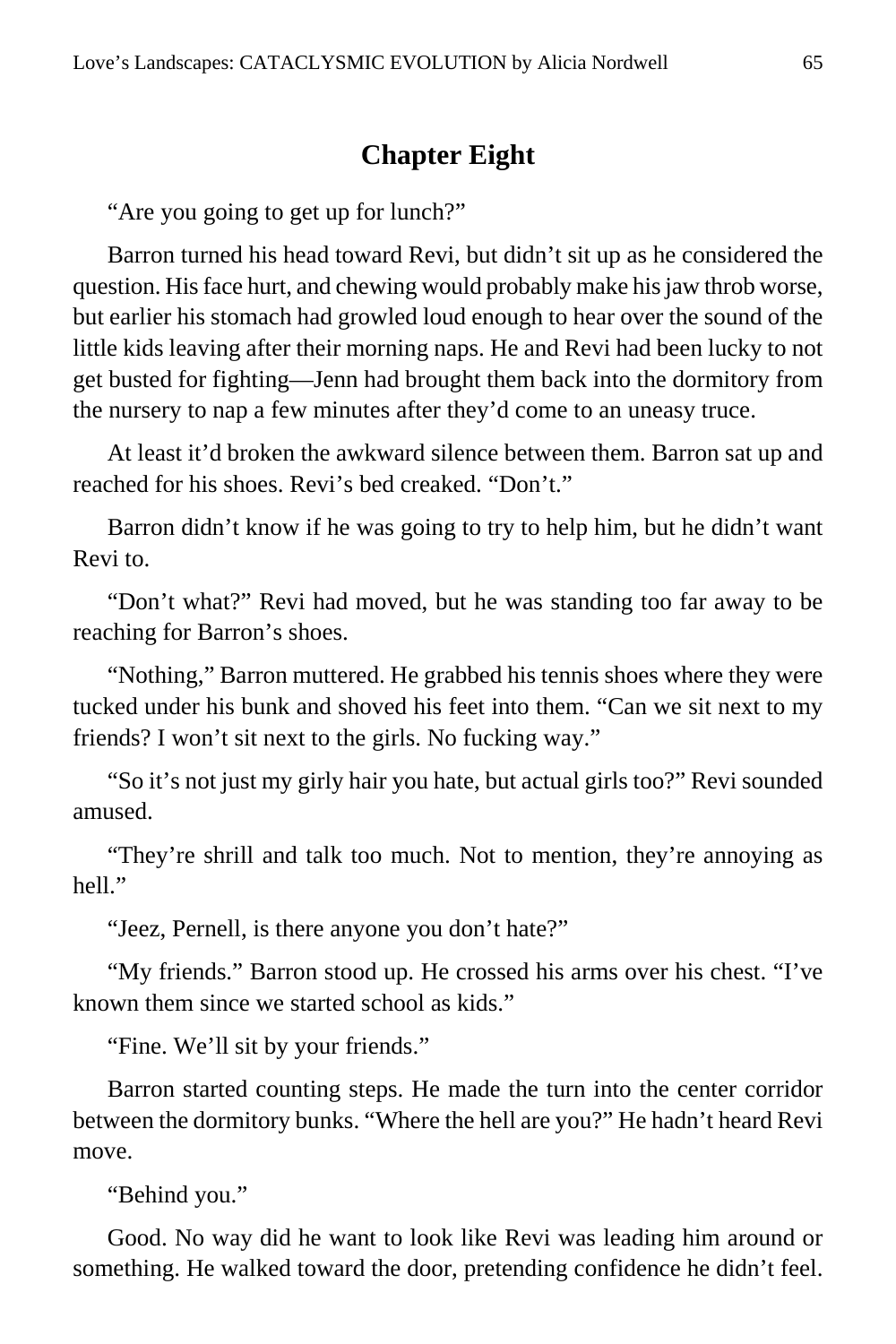He knew how many steps it was. He'd made it the night before while everyone slept. He could do it now.

Twenty-nine. Barron put up his hand and the door was literally right in front of him. He'd barely avoided smacking into it. The door slid open when he touched it.

The humming in the corridor was muted. He couldn't feel it in his feet. People moving around. He could hear their steps and snatches of conversations. Barron turned, a little hesitant. He knew which way to go, but crashing into someone would be embarrassing. Revi would probably laugh. Barron would've… before.

"Everyone's on the other side of the corridor, leaving the cafeteria to head back to work." The living quarters were on several rings orbiting the center ship area. People were heading to the lift or to use the central no-grav tube.

Made it easier for him, at least. He walked, trailing his hand along the wall. He didn't want to miss the doors by miscounting again. The hall fell silent. There must've been a lull in the eating schedule.

The cafeteria doors slid open as they approached with a quiet snick. Even after just a few days, Barron was noticing a lot more sounds around him than he'd ever heard before. The buzz of everyone talking in the cafeteria was a dull roar as their voices blended together. He'd once walked into a flock of birds and set them off, squawking, and it was almost that bad.

He paused before going in.

"The line is on our right. Maybe nine of your steps." Revi's voice came from right behind Barron's shoulder. He was close, almost touching. That let him speak quietly so Barron could hear him but no one else could. They joined the line. Revi actually pulled him back a little before he bumped into the last person before them.

"Thanks." Barron casually slid his hands along the bar at the counter tray area. It was empty. He reached up to the counter above the slide and picked up a tray.

"Pizza, sub sandwich, or salad?" a woman asked.

Oh, pizza. Warm and cheesy. "What kind of pizza?"

"Three cheese or pepperoni." Okay, so they weren't exactly original in the topping choices, but Barron wasn't going to complain. He didn't want another sandwich, and no way was he eating rabbit food.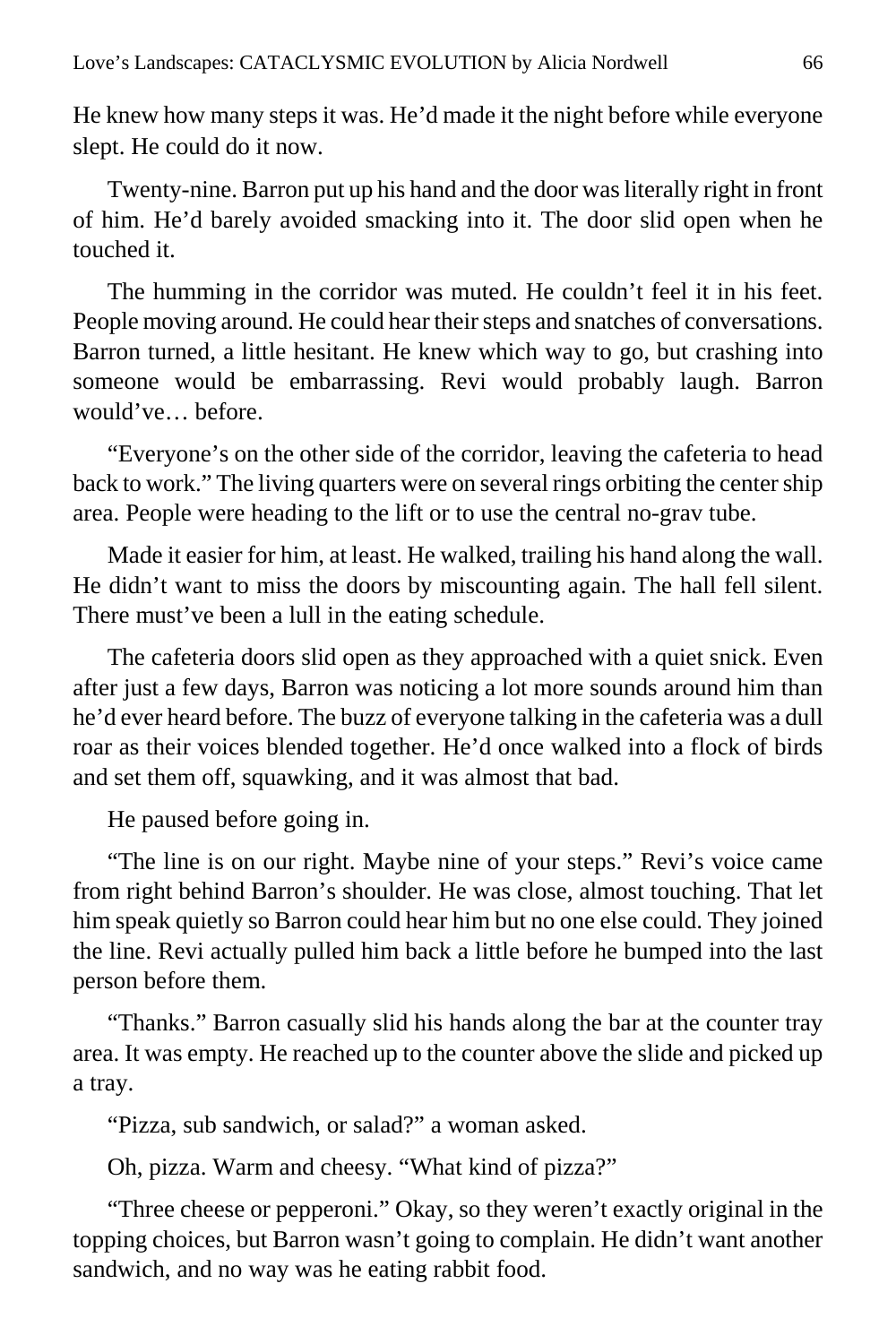"One of each." His mouth watered. He was really hungry and could smell the doughy crust and cheese, along with the sharp tang of tomato sauce. A vibration between his hands let him know the plate with his pizza had been set down on his tray. "Thanks."

"Cheese only, please."

Barron didn't wait for Revi. He slid down the line slowly. When the back of his hand hit another tray he stopped.

"Drink?"

"Milk, please."

"Milk?" Revi sounded amused.

"It's good with pizza. I like milk. Made me big and strong. Obviously you didn't drink enough of it growing up."

"Uh huh. Your size had nothing to do with your genetics and everything to do with nutrition." Barron could almost hear Revi roll his eyes.

"Well, I'd say yes if I were still acting like an ass, but I'd be lying. Genetics for an average, white male dictate about eighty percent of a person's height, with another twenty percent influenced by environmental factors like nutrition and lifestyle. Lack of protein and Vitamins  $A \& D$ , like milk and meat—Mr. No Pepperoni—are two of the main nutritional contributors to growth, or lack of it. So yeah, I drink milk."

"Holy shit. You're a geek." Revi's voice rose.

His face heated at Revi's audible shock. "I'm not stupid, no. But I am *not* a geek."

Revi didn't say anything else. They finished getting their food. Barron paused after he picked up his tray.

"It's pretty busy in here. Let me lead you."

Barron ground his teeth. "No." Just… no.

"Do you know where your friends are?"

"No. And since your dad said they couldn't help me, they can't exactly come and get me so I will know, either. But you're still not leading me around."

"Shit. Why did you have to mention him?" Revi muttered. "He's here, and he's looking right at us."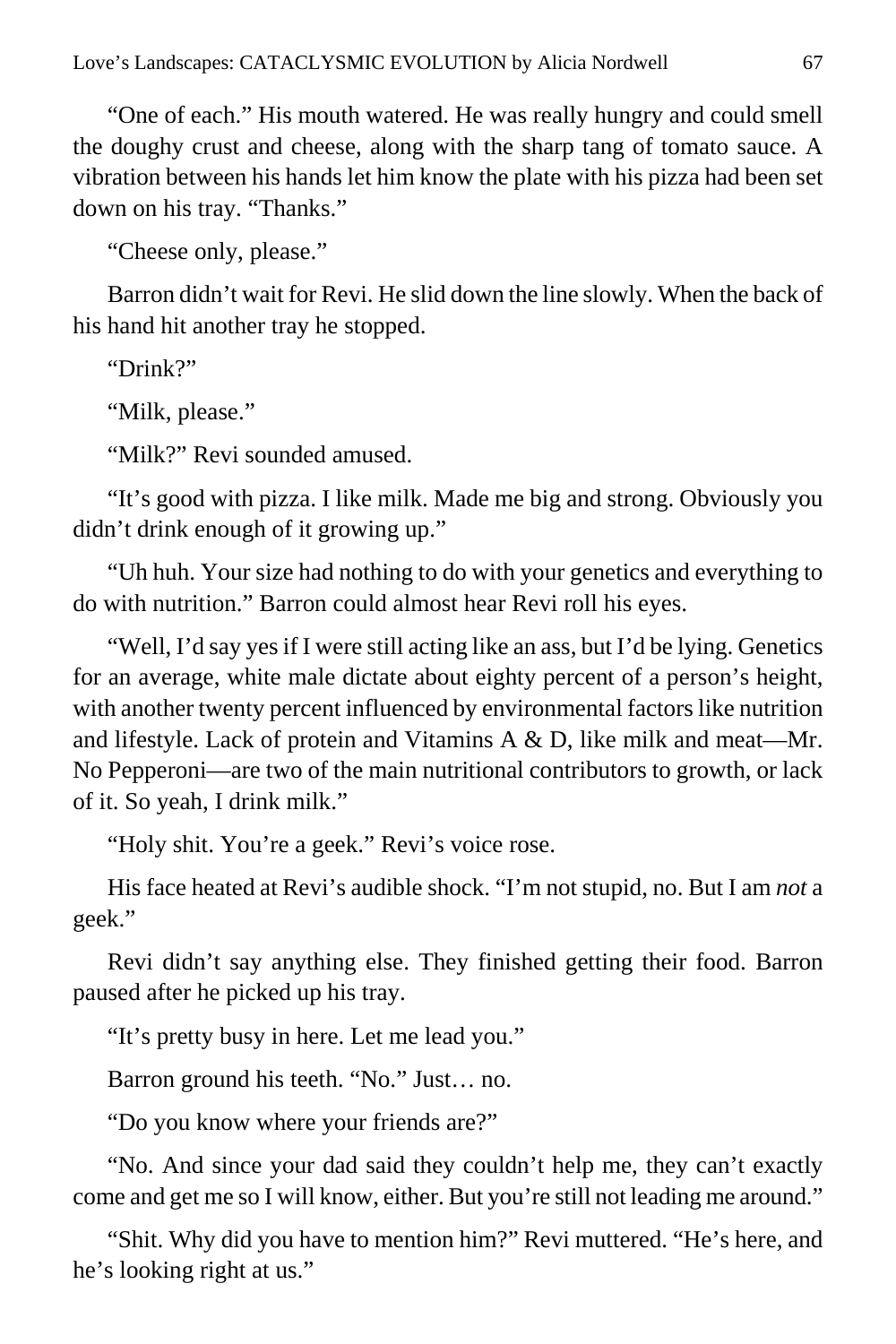"Well, let's stop standing here." Barron suppressed his urge to snarl and scowl.

"Fine, but if something happens it's your fault—not mine. Turn left, then walk about six steps and make a right." Revi was right behind him again.

Barron tightened his fingers around the tray. He hated this. Not being able to see, depending on someone else to guide him around like a baby. Revi wasn't touching him, but his breath puffed against the sensitive hair at the base of his neck, and Barron almost swore he could feel the heat from Revi's body along his back.

It was almost as bad as it would've been if Revi took his hand. Barron tried to suppress the thoughts chasing circles around in his brain. He had to pay attention. He counted and turned, taking deep breaths through his nose.

"Not so much, turn a little left or you'll bump into the end of a table with a bunch of the dreaded girls at it. They might think you want to sit with them— God forbid!"

"Oh, shut up."

Revi snickered. "Wuss. Afraid of a few girls."

"Do you think, if I turned around right now, tripped over nothing, and dumped my food all over you that your dad would buy it was an accident?"

"Do you want him to come over here? *You* shut up," Revi hissed. "Your friends are at a table about twenty steps straight ahead."

When they got close, William called out to him, "Hey Barron!"

"Hey." Barron winced when his legs hit the bench attached to the table. " $\Omega_W$ "

"Be careful! Here, let us help you." Someone took his tray and then grabbed his arm.

"Damn it, guys, if you take my tray I don't know where it is. And I can sit down on my own. *Someone* didn't tell me we were at the table."

"I said twenty steps."

He had. Barron made a face. "I lost count when William distracted me."

"Sounds like that hurt." A tray smacked down on the table beside him, and the bench shook.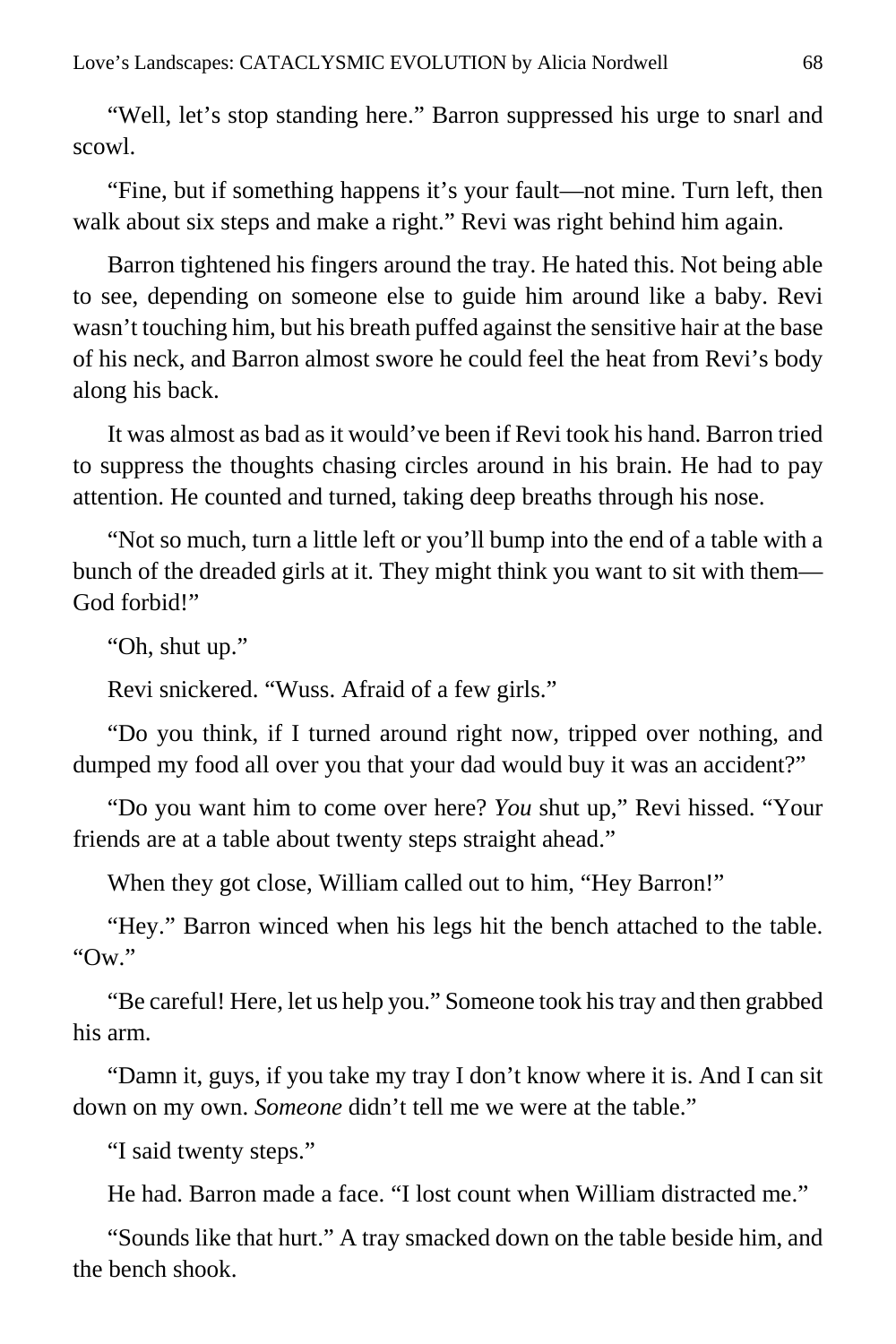"Dude. You're an asshole," Creed snapped. "Why don't you go somewhere else? Like out an airlock or something."

"Lay off, guys. I'm stuck with him, so no airlock treatment tonight." Barron was kinda starting to enjoy the verbal sparring with Revi. He was a real smart ass.

"Here." Thavin grabbed Barron's hand and put his milk in it. "I stuck a straw into it."

"Damn it." Barron put the milk down. "You know, I think I actually like Revi's guiding me around. He tells me where stuff is, and he doesn't move me around like a doll."

No one spoke.

"I'm blind. Temporarily. I'm not incapable."

"We're just trying to help," Thavin said.

Barron sighed. "I know, I know. I just… I don't like needing it." It was a lot less awkward having a stranger helping him than his friends, now that he'd actually let Revi. Besides, he didn't get his feelings hurt when Barron acted like an ass, he just flipped him shit right back. "Sorry."

"You should be." Creed bumped his shoulder. "You're lazing about, and we're all working our butts off."

Barron groped the table, finding his tray and the plate. "I'd rather be working," he muttered. He took a bite of pizza and groaned. He was so hungry. No more skipping meals.

They were all quiet as they shoveled food in like they hadn't eaten in weeks, instead of hours. Barron tried not to make a mess. Good thing they gave him extra napkins, because he wasn't sure he was successful.

Someone burped.

"Gross," Revi said.

"Hey, better out than in." William snickered. "Who knows what end it might come out then?"

"You're a pig," Thavin said.

"Yep." He clearly didn't care. Barron snorted. He never had.

"Bet I can burp louder than you." Creed tried but failed.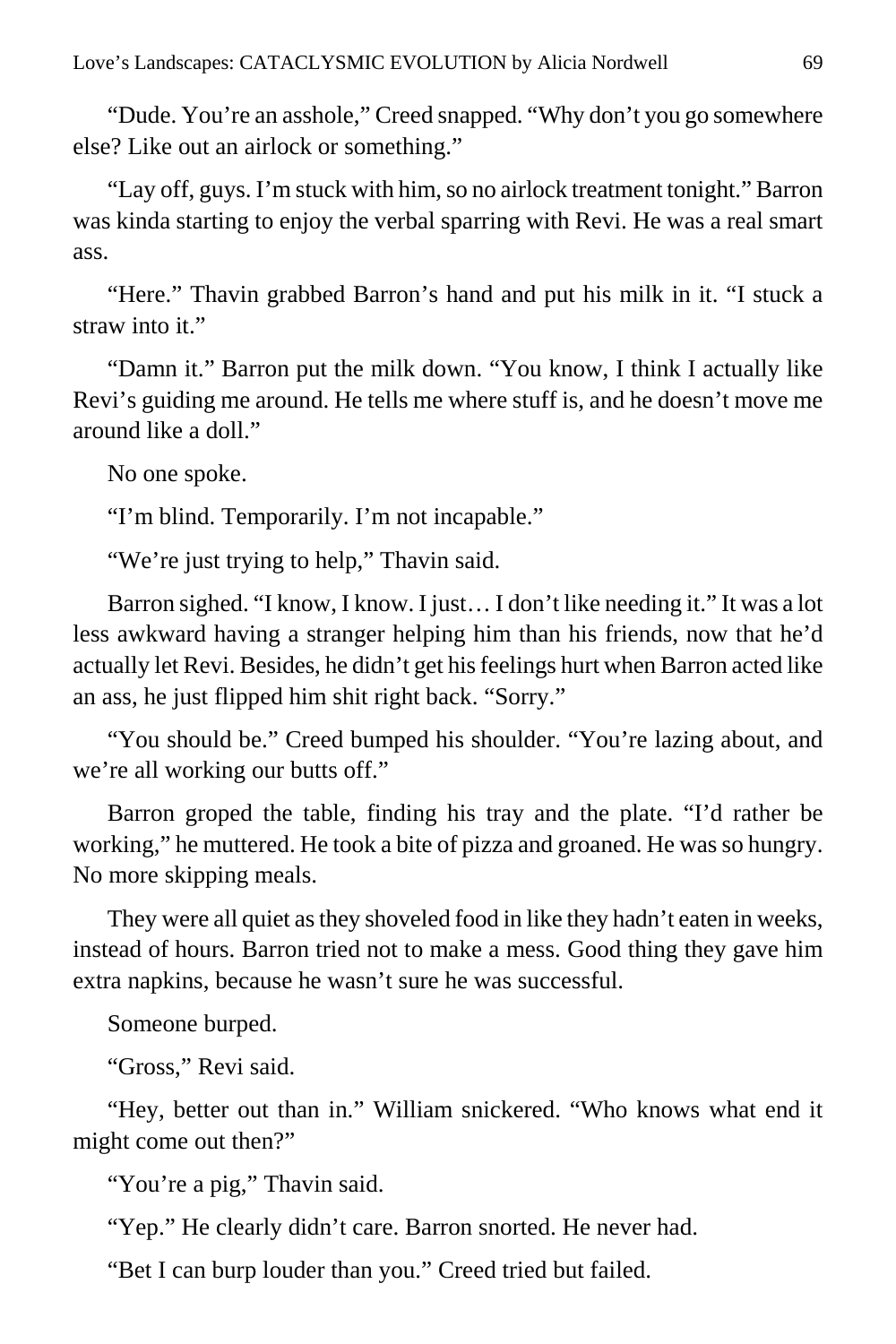"Heathens! I'm surrounded by heathens!"

Barron ignored them as he started his second slice of pizza. He began to eat the pepperoni off first.

"You have weird friends," Revi said.

He did, but they were his friends and had been since they were little. "Yeah, so?"

"Nothing. Just saying."

"You two are getting along now?" William asked. "So we shouldn't replace his shampoo with dye or anything?"

"Where in the hell did you get dye?" Barron wanted to know.

"I cannot give up my sources," Creed intoned. "Confidentiality and all that."

"Dye, pfft. I got some of that instant hair gel the girls use on their legs."

"No shit?"

Barron had to stop them before Revi ended up bald or looking like he had doll hair.

"Yes, we're getting along now, so no, do not make him bald or turn his hair whatever color you found." It was probably bright purple or green or something. Barron shook his head. "I was an ass for a stupid reason. I shouldn't have tripped Revi that day at the caves." Looking back, it wasn't funny. He knew why he'd really done it, even if he still didn't want to admit it.

"Yeah, well, he tripped you too. We all heard about it. And you're blind!" Thavin snapped.

"I am not blind! I just… temporarily can't see. And—"

"Shh!" Barron couldn't tell who was hushing him. "What?" he asked.

"Some military bigwig is coming over here, and he looks pissed."

"Fuck, it's my dad." Revi shoved a napkin in Barron's hand. "Wipe your face; you have sauce on your cheek."

Barron scrubbed, then winced. Damn it, his face still hurt.

"Mr. Pernell. Revi."

"Sir," Revi said. Barron stared up toward the voice. Revi's dad was standing off to his left, maybe at the edge of the table. He did not sound happy.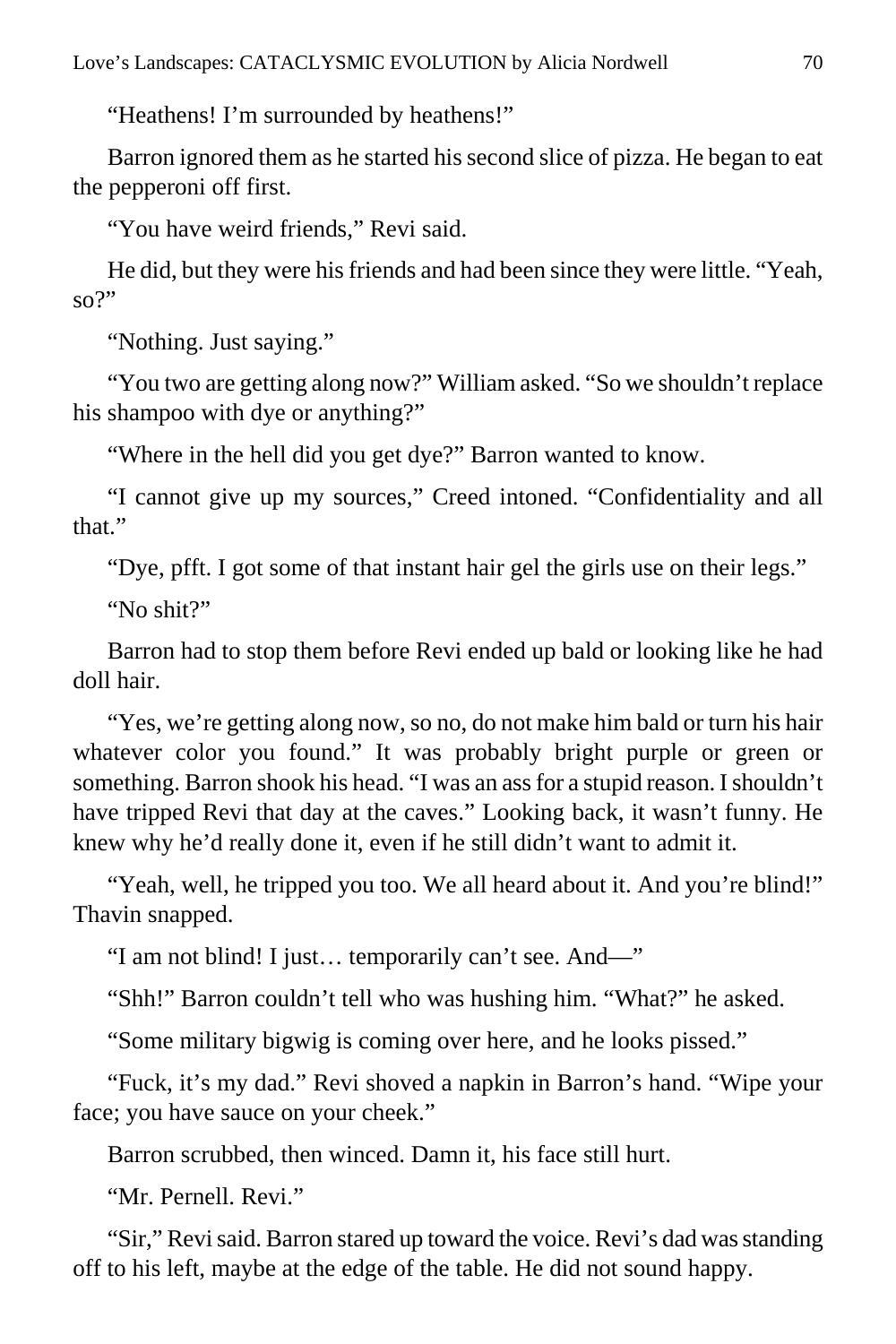"Care to explain yourselves?" Oh no. That tone of voice didn't fly with Barron.

"We're eating lunch." Barron waved a hand over the table. "Pretty sure that's what's going on, but I can't exactly be sure. Or are we not allowed to have lunch with my friends?" If the ass tried to tell him who he could and couldn't hang out with, Barron was going to blow a gasket.

Revi elbowed him.

"Ow."

"Something wrong, Mr. Pernell? Perhaps one of those bruises is throbbing."

More like his ribs. "Nah, those are fine."

" $R$ evi?"

"I'm fine, Dad."

"So the two of you show up with battered faces and expect me to believe… what, exactly? Nothing happened? I told you before—"

"Revi had to help me out. Well, he's doing that. We're here, aren't we? I'm eating lunch, he's eating lunch, and no one's on the floor—here at least. We had a bit of a tangle earlier figuring out how to make this 'helping me out' thing work. It was an accident."

"A tangle? And did any of you see this?"

"No," chorused Barron's friends.

"We *told* you, and I'm saying it again. We're fine." Barron crossed his arms over his chest. His dad was dead. Revi might have to answer to his dad, but Barron didn't. He stared obstinately forward, waiting.

"We were alone, sir," Revi said. "It was just an accident in the dormitory. That's why we missed breakfast."

Guess Revi wasn't such a daddy's boy. Or maybe he didn't want to get into trouble.

"If that's what really happened…"

Barron wasn't going to crack. He hoped Revi didn't either. Silence reigned at their small table.

"Fine. But don't let any more 'tangles' happen. Since you two seem to be fine, and you've shown you can manage together, I'm putting you to work. We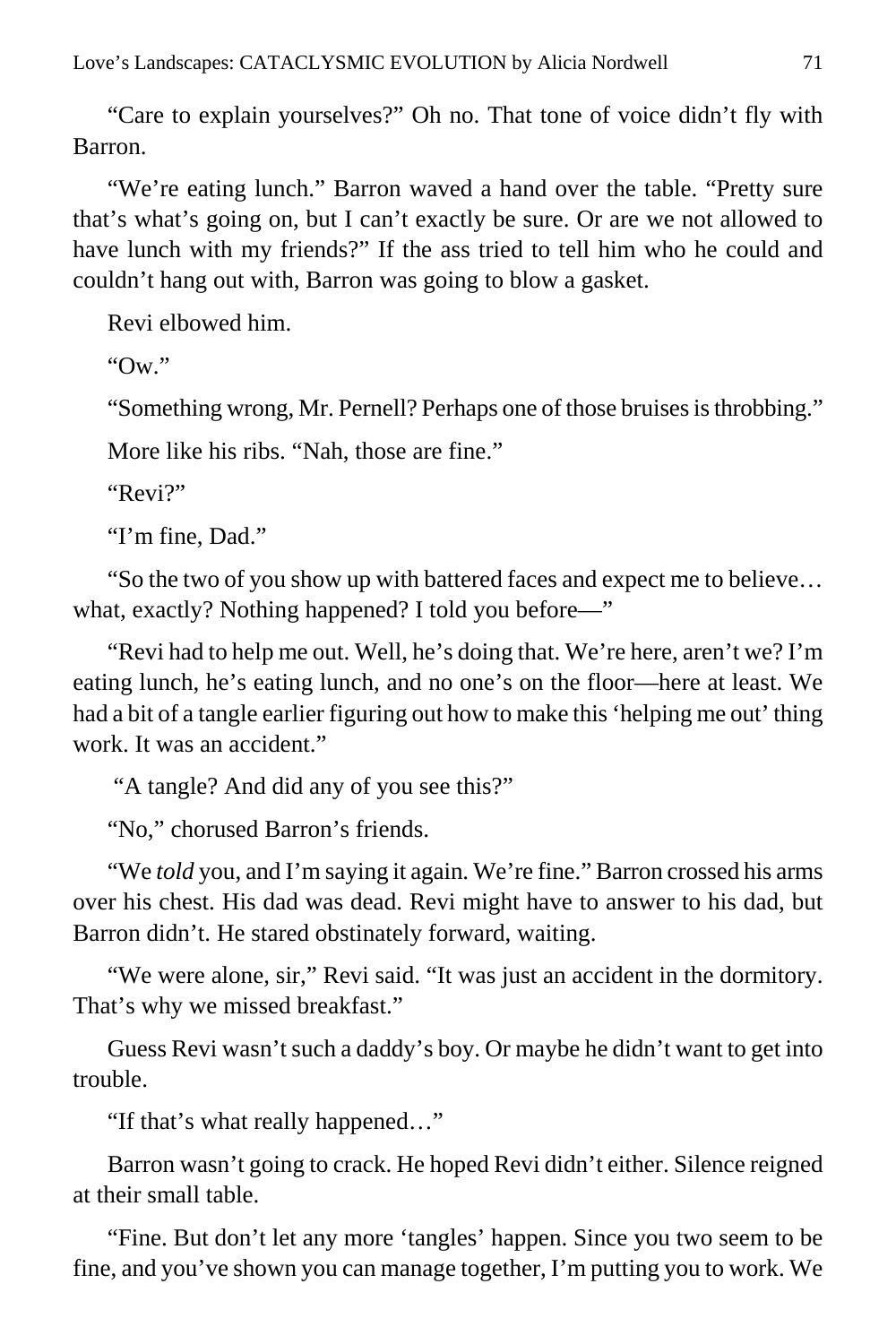should be planet-side in a week. Until the habitats can be set up, all nonemergency medical care will be on hold. I'm putting you in charge of sorting materials for the housing units. You still have two good hands, Mr. Pernell, and the more work you do now, the sooner you get to see later."

What a douche. Barron narrowed his eyes. Work or don't have his eyes fixed… basically a threat. "Yes, sir." Revi sighed.

Barron wasn't that upset about the work, just the asshole's way of telling him what to do. He'd been going crazy in his bunk. He knew they were being punished, though, and that pissed him off. "Whatever."

Revi's dad must have been a drill sergeant at one time. He barked, "Report at 0600 tomorrow. You can get oriented to the housing hold before breakfast when the workroom is empty. Since you didn't seem to mind missing breakfast today, it shouldn't bother you to miss it tomorrow either."

Damn, Revi's dad was a hard-ass. Barron scowled. Who did he think he was? Barron ground his teeth together on the response he wanted to give. He waited until he heard the heavy stomp of boots on the metal floor fade away. He wouldn't forget that sound again.

"*That's your dad*?" Creed whispered. "Oh, my god, that must suck."

"Tell me about it. Why do you think Mom and I moved four hours from the base he worked at?"

A buzzer went off.

"Lunch is over. Gotta head back to work," Thavin said.

"You'll be back for dinner, right?" William asked.

If they had to miss breakfast the next day? "Definitely." Barron began to make plans while his friends got up. Creed took his tray for him. Barron made sure to thank him to make up for his crankiness earlier.

"I can't believe you talked to my dad like that," Revi said.

Barron shrugged. "Why not? I'm not in the military, and I'm not his kid. He has rank, and shit's all fucked up right now... but I've had enough with my life being dictated to me. My dad was like that. Always on my case and telling me what to do, how to act, how my friends had to act. I don't have to take it anymore, and I won't. A new world means things are going to change."

He took a deep breath. "I'm going to change."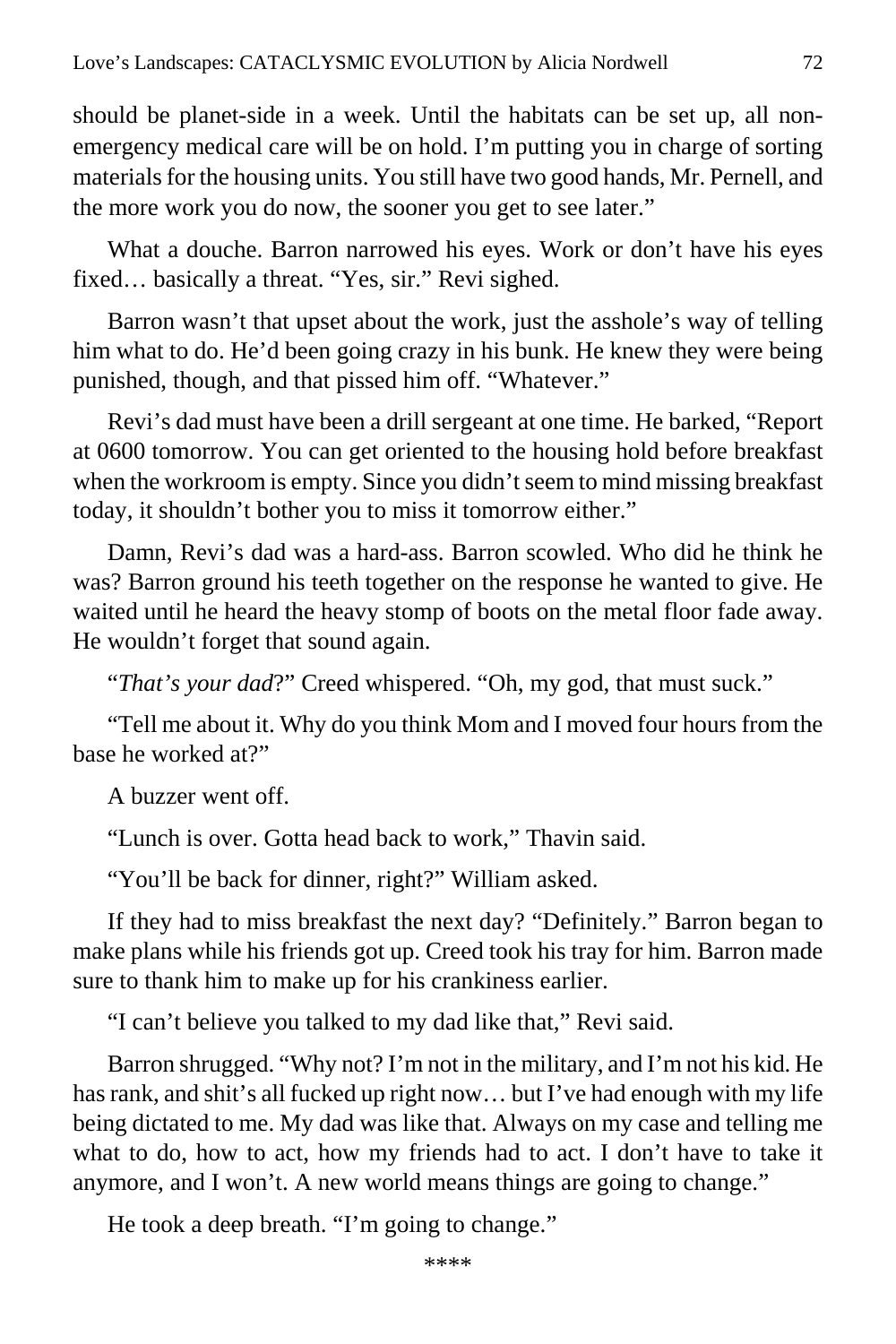# **Chapter Nine**

When they first met, Barron couldn't have imagined he'd laugh and shove Revi unless he was knocking him down or taunting him. Becoming friends? Never.

But he'd spent every waking moment of the last few days with Revi, and they got along pretty well, actually. Revi's accent always got heavier whenever Barron was driving him nuts, and he poked and prodded in return to try and set Barron off.

His dad, Lt. Colonel Ass, popped up far too regularly. He hovered over them. Revi acted just like Barron had before he lost his parents. Well, most of the time.

"So he's the reason for the hair and stuff?" Barron gestured over his shoulder with one thumb. Revi's dad was stomping away after he bossed them around some more. Barron replied with the word 'whatever' whenever he could.

The man really hated that word, so Barron loved it.

"No. I like how I look." Revi paused. "Okay, I do like how much it bugs him that I refuse to cut my hair." They laughed. Revi slammed another box on the table in front of them. "Screws this time."

Barron cursed. He couldn't feel the differences in the screw with gloves on, but the threads chewed up the tips of his fingers when he sorted them. Vegging on his bunk didn't seem so bad anymore.

They sorted through that box, and three more after lunch. Barron shoved his glasses off his nose. He was sweating, and the nose pieces were irritating him. They usually got a break, but they were pushing hard. This was the last day before they dropped in-system of their new home world.

"Why don't you take those off?"

"My eyes…" Barron shrugged.

"They don't bug me."

Taking off his glasses showed off his eyes, which always started people whispering. Like he couldn't hear them say his name. He didn't care what they were whispering about—saying he got what he deserved, or fawning over him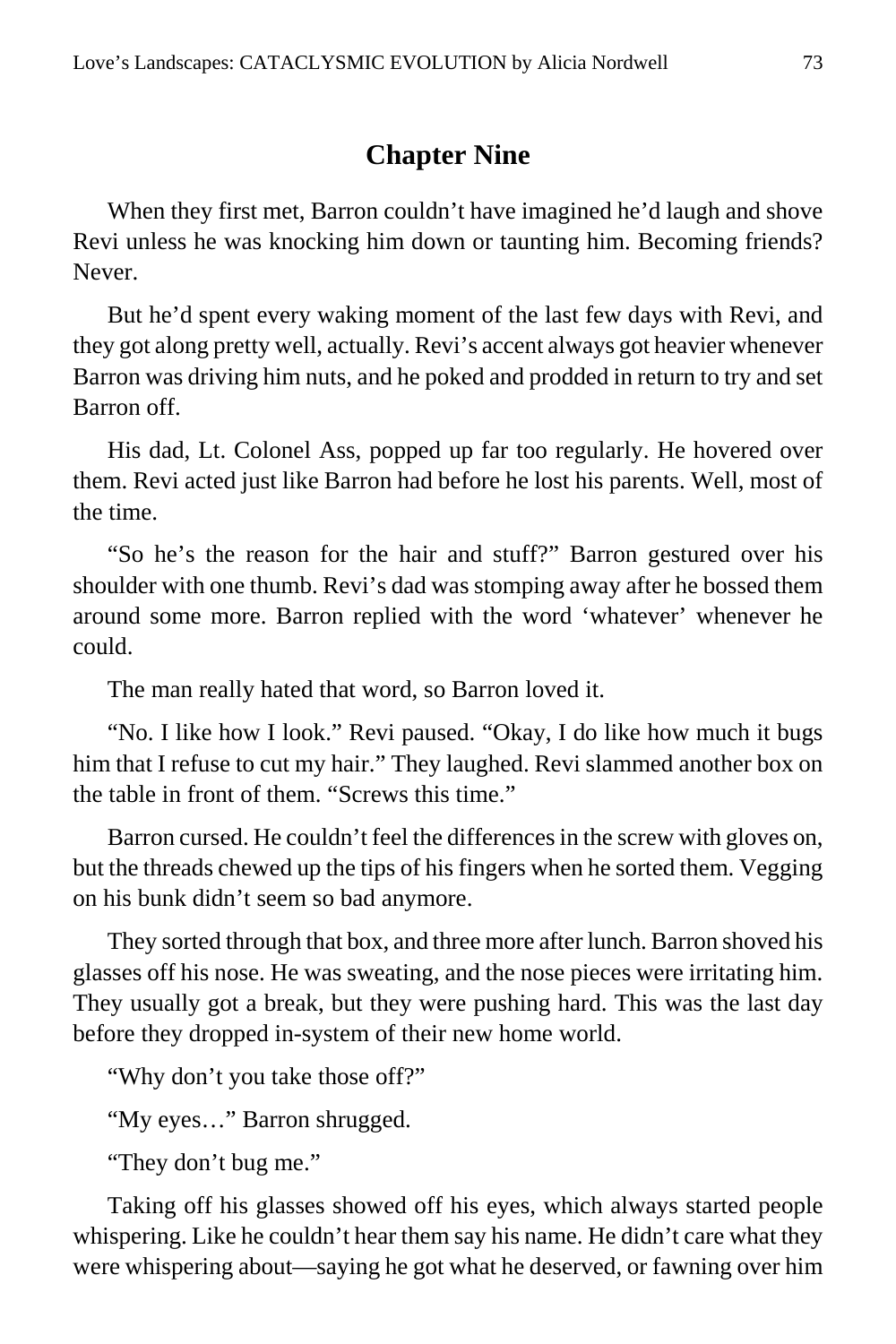for saving a little girl at the cost of his sight, and nearly his life. Barron hated it. Working together in the holds, Revi didn't have anyone to whisper to about Barron's eyes, though.

He was just Barron.

Ex-bully, not-quite-reformed jerk when he wanted to be… the guy who snapped at his friends and got surly when people tried to help him. He wasn't good for anything but the most menial of tasks. Separating out different sized screws was getting fucking old. Revi seemed to be the only one who—

"Shit!"

"What?"

"Something in that fucking box just cut the shit out of my hand."

"You're bleeding!" Revi grabbed his wrist.

"Yeah, kinda what I just said." Barron fought the urge to yank it back. His palm burned. He tried to keep it still, but his fingers twitched. "Is there something *in* my hand?" he said through his gritted teeth. He didn't want to touch it, but it felt like there was something in there.

"Uh-huh." Revi's hand shook.

Barron hissed. "That fucking hurts. Stop moving."

"I'm not trying to. There's a-a piece of metal through your hand. Like all the way."

Okay. Revi was good at a lot of things. Clearly, he was not good with medical emergencies. Blood was pooling in Barron's palm. He could feel it dripping down the side and hitting the floor.

"Is there a cloth or something around?"

"Uh…"

"Revi. Find me something to wrap around my hand. I don't care what it is."

Barron cradled his hand when Revi let go. "Here. We can use my shirt." He helped wrap it around Barron's hand.

"Medical." Barron panted. The thing in his hand felt like a heated spike. He couldn't seem to make his fingers stop twitching, and every heartbeat felt like a giant fist squeezing his hand. "Now."

"Right. Right! Let's go."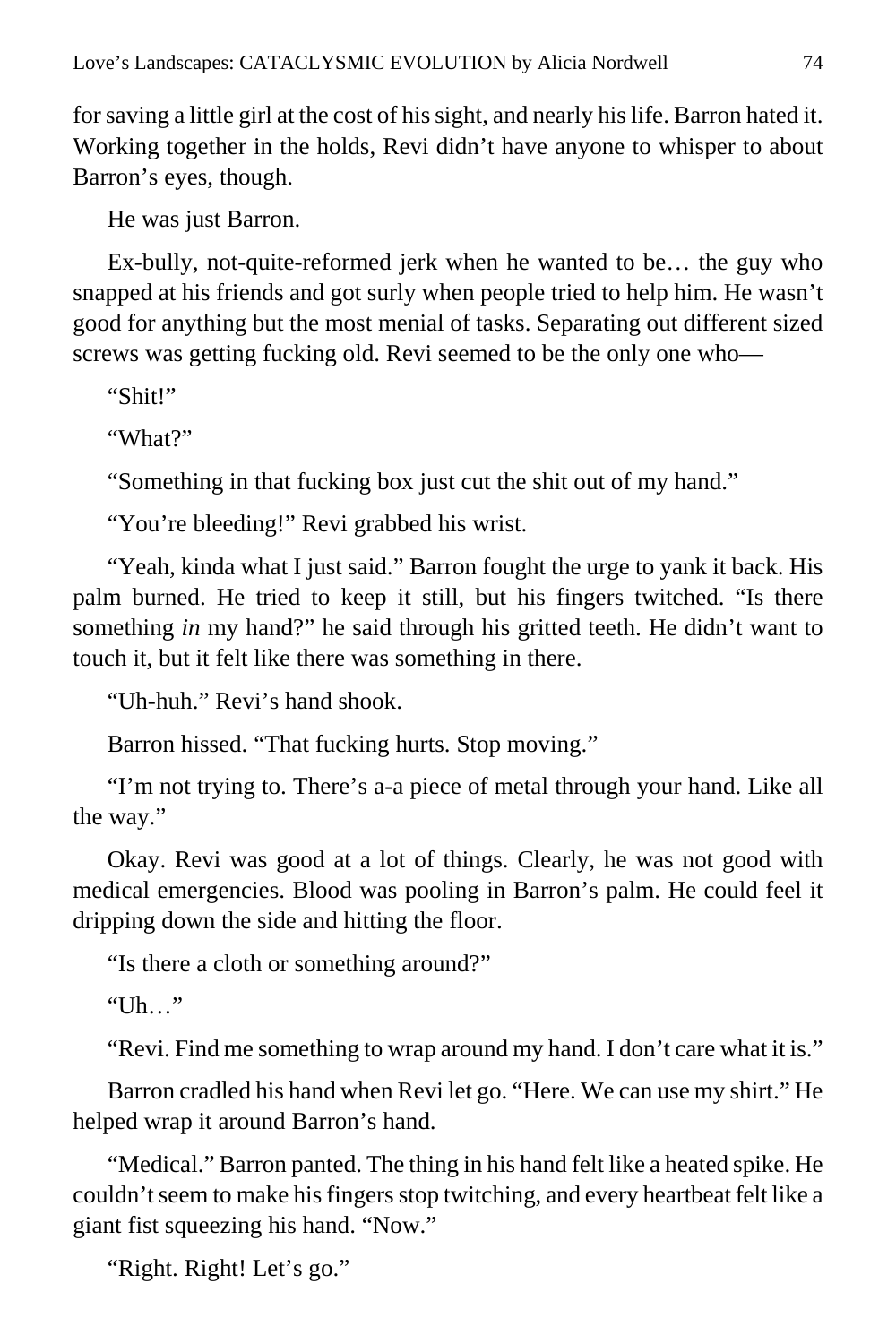Barron waited. Revi started to walk away. "Revi?"

"What? Why aren't you coming?"

"I don't know if I'm up to counting steps."

"Oh, shit. Yeah. Sorry." He hurried back and touched Barron's good arm, still cradling his palm, now swathed in Revi's shirt. "Um, how do you…?"

"Just hold on to my elbow and help guide me." Revi helped Barron to his feet and led him away from their work table area.

"You can talk to me." Barron focused on walking. When he'd gotten burned getting Marya out of the light, it'd been over fast. Even driving some jagged piece of metal through his hand didn't begin to approach that pain, but damn, it hurt.

"About what?"

"I don't know, Revi, just anything. Fuck!" Did he have to think of everything?

"Um, have you heard about Paradise?"

Barron grunted. "Stupid fucking name for a planet. Could it be more cliché?"

Revi slid closer to him. "Door."

Bare skin. Revi's side was pressed against Barron's arm. He was shirtless.

Touching him.

If only it wasn't because Barron was a cripple who needed help walking because he'd just stabbed the shit out of himself.

"…it's like some sorta lover's landscape or something."

"Huh?"

Revi pulled him to a stop. "Are you going into shock? There's a lot of blood on that shirt."

"What? No. Just, keep going. I was thinking."

He snorted. "Only you would be thinking at a time like this. I was saying Paradise is some sorta tropical wonderland. Near Earth standards for just about everything. It's perfect for us."

Barron had striven for perfection every single day of his life. "There's no such thing as perfect."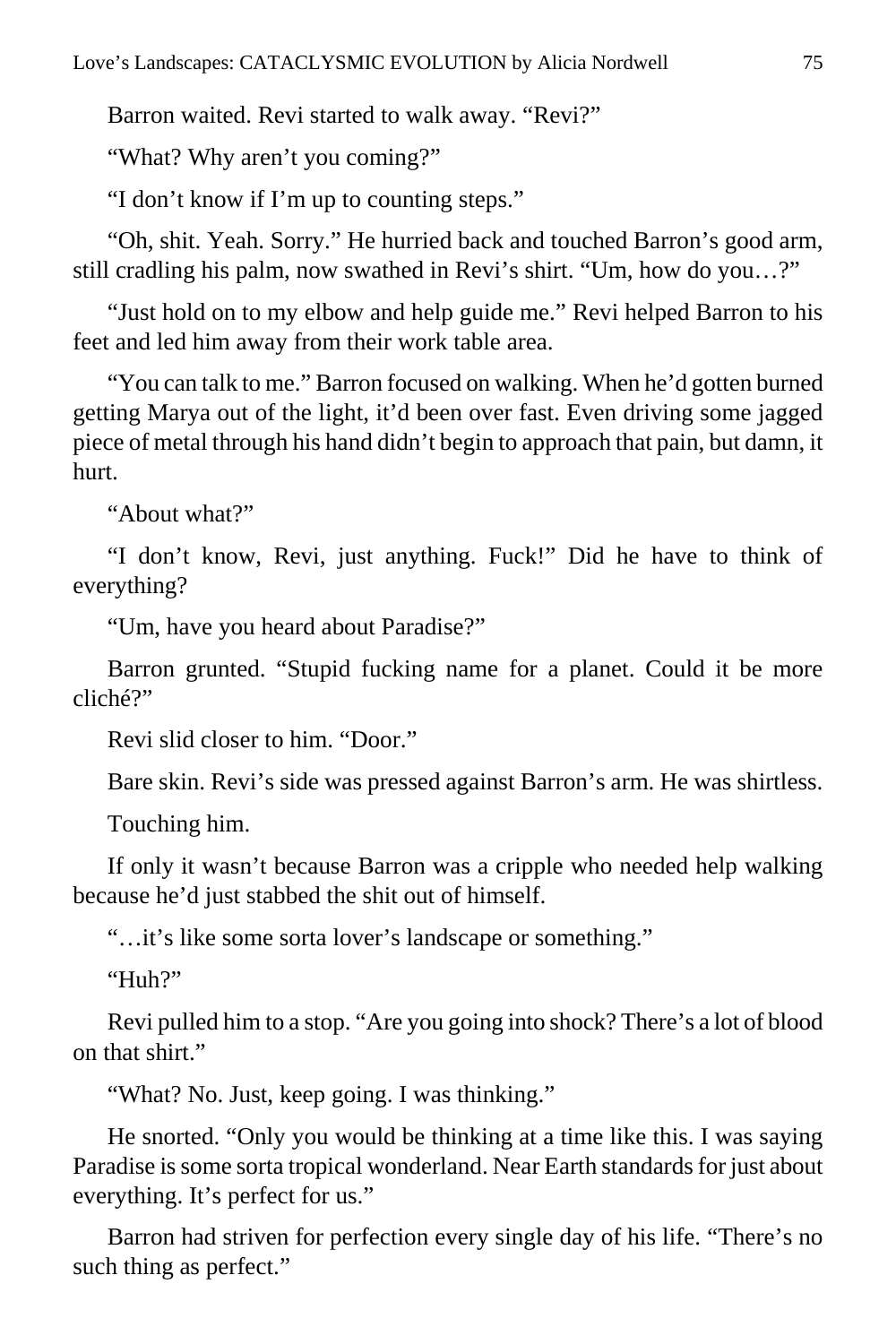Revi shrugged, his arm bumping Barron's shoulder and jostling his right arm. Barron hissed.

"Sorry. Let's take the no-grav." The tube in the center of the ship, where it didn't rotate and had no gravity. It was a quick way to travel between levels.

Revi stepped in front of him. "Let me do all the work, okay?"

When Barron nodded, Revi stepped behind him. He held onto one arm and slid his other one around Barron's waist. "God, you're big."

"Thick, not big." Big made it sound like he was fat.

"You just have to argue with me, don't you?"

Since he'd stopped fighting his attraction to Revi, the feelings that had flared up the first time he saw his wavy hair and casual, arrogant walk as he strolled through the school, were back—stronger than ever. He didn't have to worry about his dad. There was no one to disapprove if Barron didn't date a strong, conservative man who liked sports and plotting to take over the world one business at a time.

But even if he'd admitted Revi was exactly his type to himself, he had no idea how to even begin to approach Revi. He liked to think they were friends.

Maybe when he got his eyes fixed.

The drop into freefall in the no-grav lift startled him. "Whoa."

"It's okay. I can see the entrance to the medical level. I've got you." Revi squeezed him in his arms. No one had hugged Barron close like that, full body, since he was little. In the weightless environment of the no-grav, the only thing he could feel, beyond the sensation of air brushing past his face, was Revi's body against his.

Barron liked it.

Too much.

"We're here." Barron let Revi reel them in with the level's tow line. Mass and momentum still mattered.

The medical wing was quiet—even quieter than the levels holding the materials for the new habitats where Revi and Barron had worked.

"Can I help you?"

"He got hurt."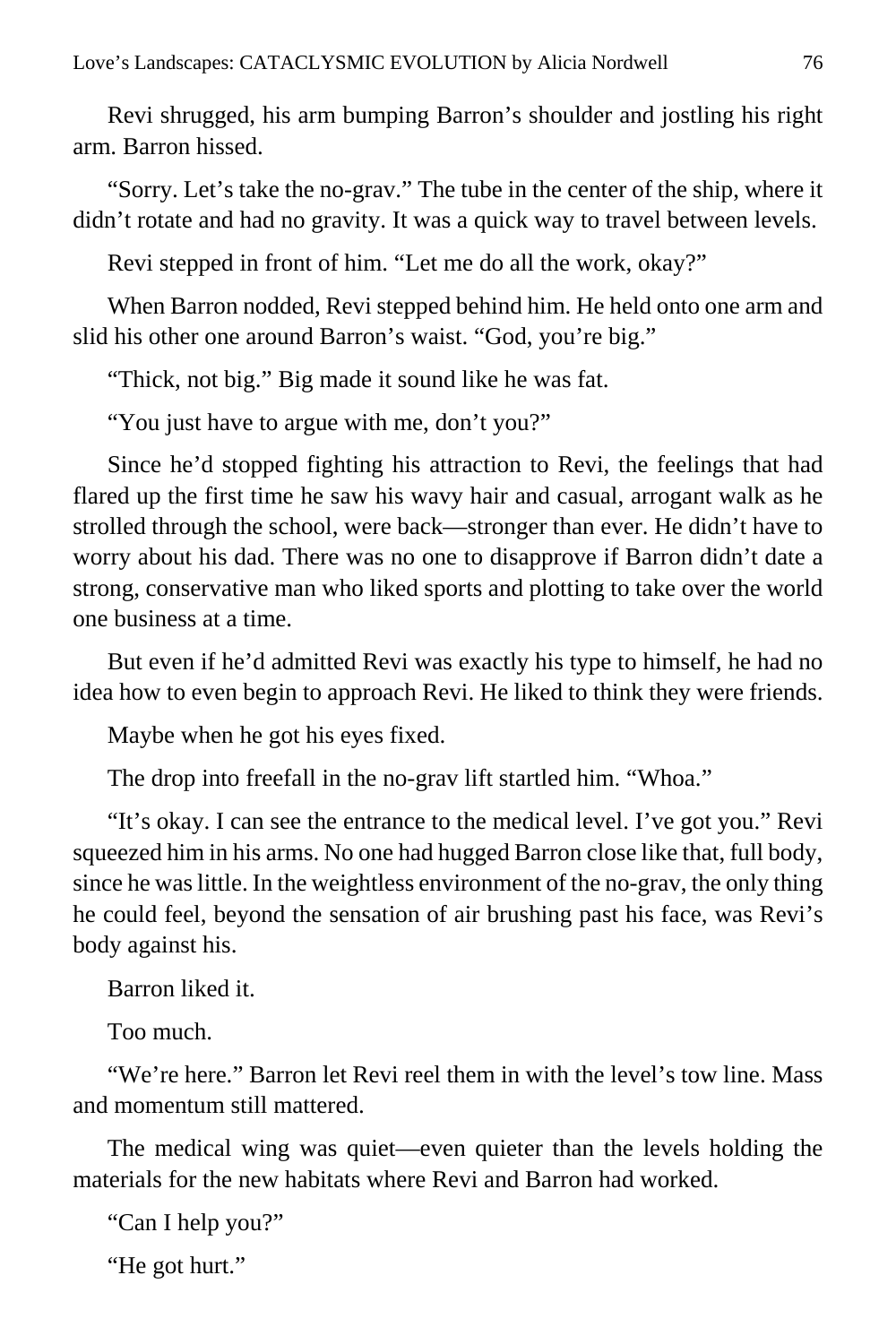"I can see that. You're kinda accident prone, aren't you, Barron?"

"Nolu?"

"Yeah. Guess you just had to come back and see us, didn't you?"

"Well, I can't have you forgetting about me. Out of sight, out of mind, right?"

Nolu chuckled. "Somehow I doubt you're easily forgotten."

Was the medic flirting with him? While Barron was standing there with a chunk of metal in his hand, and Revi, shirtless, next to him?

"Only crippled blind guy on board, huh?"

Revi dug his elbow into Barron's ribs. "You're more than that. You're the crippled, blind smartass on board."

"Ow. Shit, Revi. Really? Don't I hurt enough with this thing in my hand?"

"Sorry," Revi muttered. He rubbed Barron's side. "There. All better."

Barron swallowed. Hard.

Nolu chuckled. "All right. Let's take a look?"

The examining bench the medic made Barron sit on was hard. He could hear squeaking and something rattling. "Rest your arm up here." He guided Barron to slide his arm across a table in front of him. It shifted under his arm, and he froze.

"Ahh." Sweat beaded up on Barron's forehead.

"Let me get you something for that." Cold metal clicked over his right wrist, and Barron lost feeling in his hand completely. He sighed and slumped in relief from the absence of pain. "There, that should be better."

"It is."

"Okay. Time to take a peek." Barron couldn't feel him doing anything. It was oddly surreal, having a body part unfeeling, like it was gone and his wrist ended in mid-air. "Nice bandage you made here."

"We were working. It was cleaner than everything else." Revi was right beside Barron.

"Swift thinking."

"Actually"—Barron could hear Revi shuffle his feet against the textured floor—"Barron told me to get something to wrap up his hand with. I just stripped."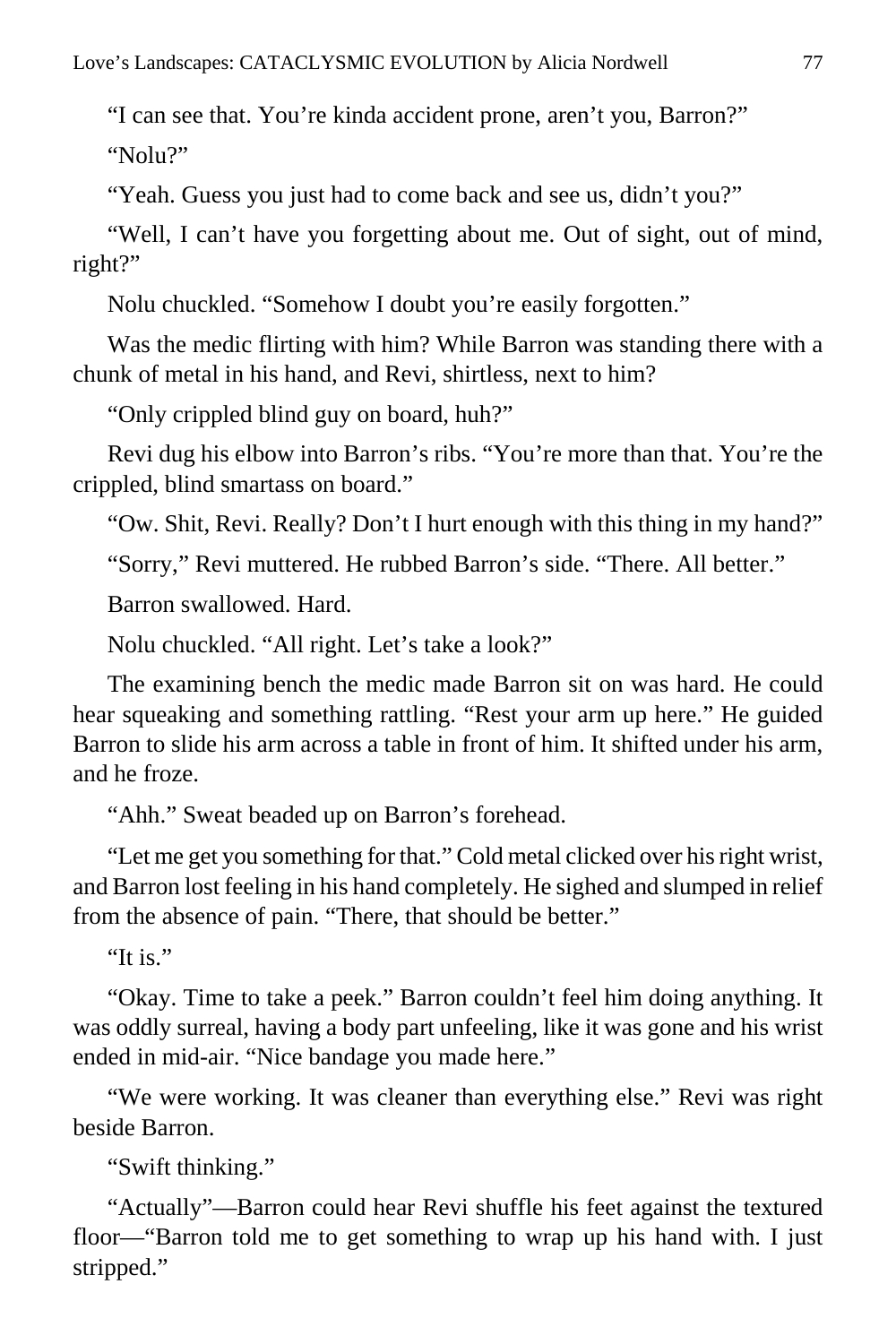Barron squeezed his eyes shut. Without anything to distract him, with the pain gone and no way to see Revi in person, all Barron could see in his mind were Revi's sharp hips jutting above his low cut jeans as he lounged against the fence. That small strip of flesh had teased Barron into losing control.

He'd pretended to trip Revi that day getting off the bus because Barron didn't like feminine guys. Really, he'd had to get him away before he gave into the urge to curl his hands around Revi's hips, slotting his thumbs right into those two dimples on his back, just above his ass, and sliding the tips of his fingers into the front of Revi's tight pants.

Shit, shit, shit. His pants weren't nearly loose enough to hide an erection. Barron tried to imagine what Nolu and Revi were looking at—his hand splayed out on the table with a shard of metal jabbing through the palm, blood oozing around it.

That helped some.

Nolu made a sound. "Looks like you did a number on yourself. I need to get Aya. She can determine if you've damaged the tendons running through your hand. Just wait here." Nolu walked away.

It was silent for a few minutes. "I'm sorry," Revi said.

"What?"

"I'm sorry. I should've checked that box."

Barron snorted. "You didn't stick it in there on purpose or anything, so why would it be your fault?"

"Still—"

"No. You help me around and stuff. You don't have to babysit me. Besides, I'll be able to see soon. So don't worry about it."

"Oh." Revi sounded off. "Okay. I get it. I'm just helping you around. Guide-dog-r-us, that's me, courtesy of my dad."

Damn it. Barron always said the wrong thing. "That's not what I meant."

Before he could explain, the doctor came in.

"What's this I hear about you damaging yourself again?" Dr. Samuels asked. "Who were you saving this time?"

"No one. Just doing my part—the crap I can do."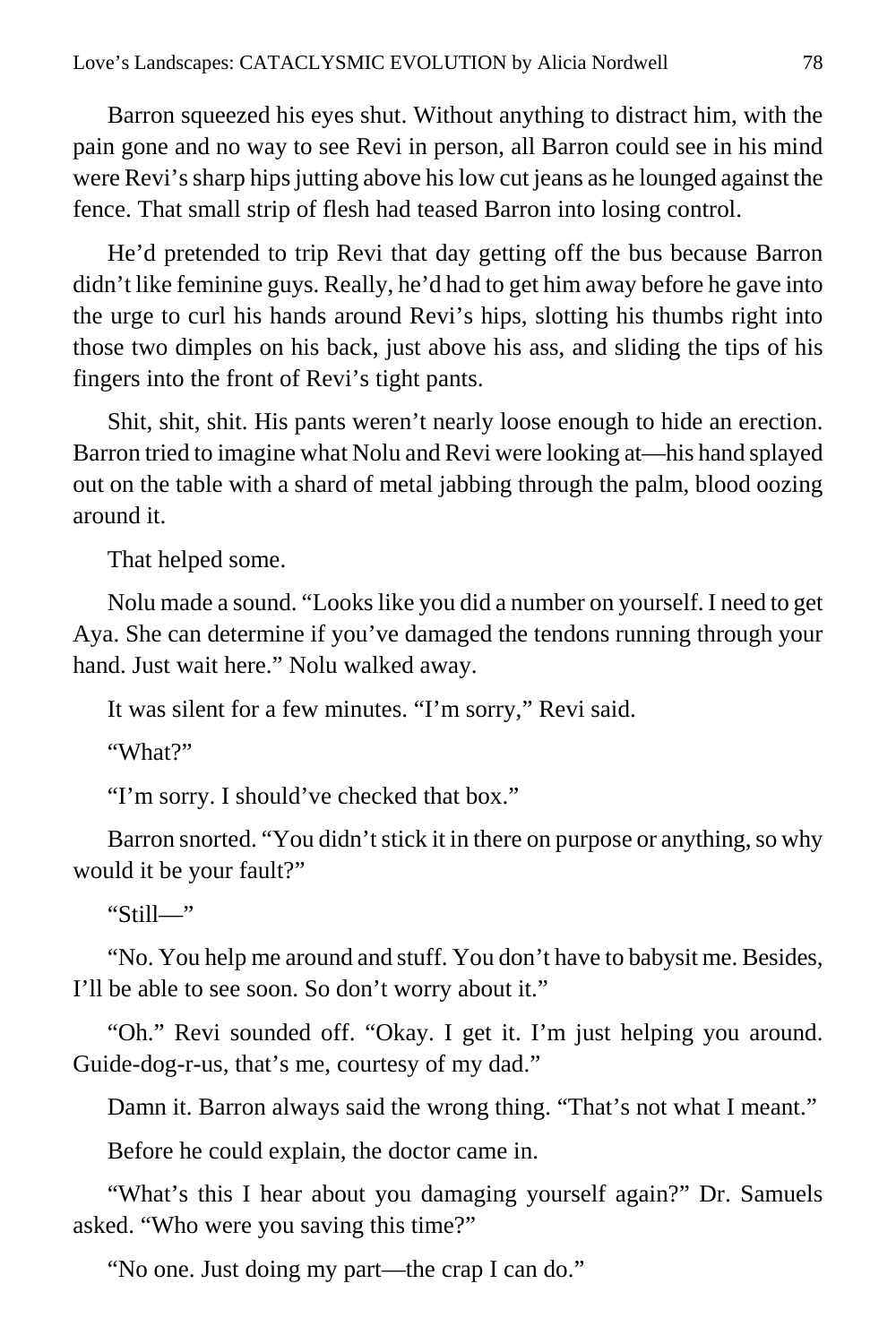"He reached into a box of screws he was sorting and jabbed this piece of metal through his palm," Revi explained.

"That's a lot of damage for reaching into a box." She sounded suspicious.

"I was angry."

"Maybe you shouldn't be sorting things out of boxes you can't see when you're angry."

Barron snorted, then laughed. "Yeah. That's one way to look at it. Of course, if I could actually *look* in the boxes, I never would've done it."

She sighed. "I'd hoped you'd regain some vision naturally. Unfortunately the damage was more severe than we originally thought. Once the new settlement is functioning, I want to try some new procedures."

"Procedures? I thought you could fix me." Barron's heart pounded. He couldn't live like this forever. He couldn't be blind.

"Hey, calm down. I'm sure I can help you. Take some breaths. Your hand is bleeding worse because your heart is racing." Dr. Aya covered the hand Barron could still feel. "Just take some deep breaths."

"I want to see." It was stronger than want. "*I need to see*." Barron wasn't going to lose his cool again, as much as he wanted to shout and rage at the doctor. At the whole unfair crapstorm that had become his life. The only thing that got him through each day was knowing that it was one day closer to the day he'd be normal again.

The room was silent for a moment. "I know. I promise, I will do my best." The doctor cleared her throat. "Okay, let's get you patched up. Nolu, why don't you get this other young man something to put on, seeing as he apparently gave up his shirt as a bandage."

"Sure. Why don't you come with me? We have some scrub tops in the locker room."

"You going to be okay?" Revi touched the back of his shoulder.

"I'm fine." He wasn't going to freak out.

"All right. I'll be right back."

A door opened and then shut. Barron was alone with Dr. Samuels. "I wanted to talk to you for a minute."

"Why?" Barron asked suspiciously. What other news did she have for him that could be so bad she'd need to send the others away?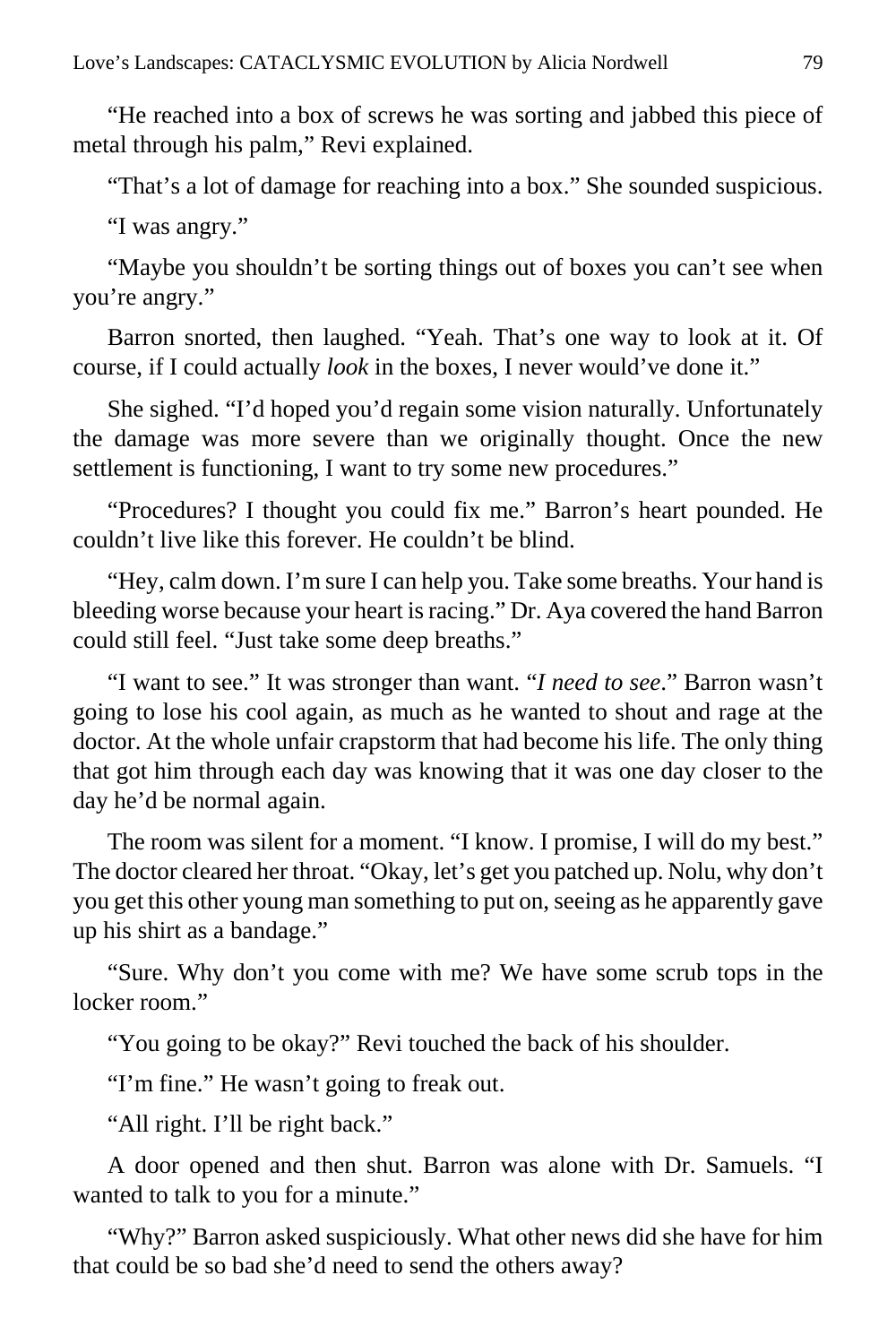"Your young man."

"He's not mine. His dad is making him help me as a punishment because we were acting stupid."

She scoffed. "He didn't hover beside you with his hands clenched together because he's forced to be here. When someone is hurt, the people who care for them hurt too. Don't shut him out. I think he needs you, just as much as you need him."

"He what?" Barron blinked.

"He cares about you. The way you are *now*. You can't see it, but I can. I just thought you should know. You don't have to see for it to be true," she said gently.

"Maybe I do." He couldn't even sort parts without screwing it up. What use would he be, even on a new planet?

The door slid open, and Barron stopped before Revi could overhear him saying something he didn't want him to know. Yet.

"So, this is a pretty bad puncture, but I've pulled out the metal and stimulated all your tendons. Your hand function seems to be fine, but this will hurt while the tissue regenerates. I can't do full treatments for something that isn't life-threatening, so you'll have to heal the old-fashioned way. I can numb it for a few days, but that means no more working."

"But we'll be in-system tomorrow. There will be a lot of work to do when we land on the planet," Barron protested.

"Tough. You can distract some of the kids with stories or something. You don't need to be doing manual labor." Dr. Samuels slid the band off his wrist, and Barron grunted. The pain was different, but it was still there. "I'll numb you up in a second. First, I need you to wiggle each finger. Tell me if the pain is more severe with any one digit."

Barron clenched his other hand into a fist in his lap, but he did what she asked. The pain stayed strong, throbbing like his heart rested in the palm of his hand, but it didn't get worse.

"Good, good." He heard a spray and then his hand went numb again, all through the palm, but he could still move it.

"I want you to keep the hand still, so I'm going to splint it. I don't want to seal the wound because that metal was pretty dirty. I've cleaned it, but if you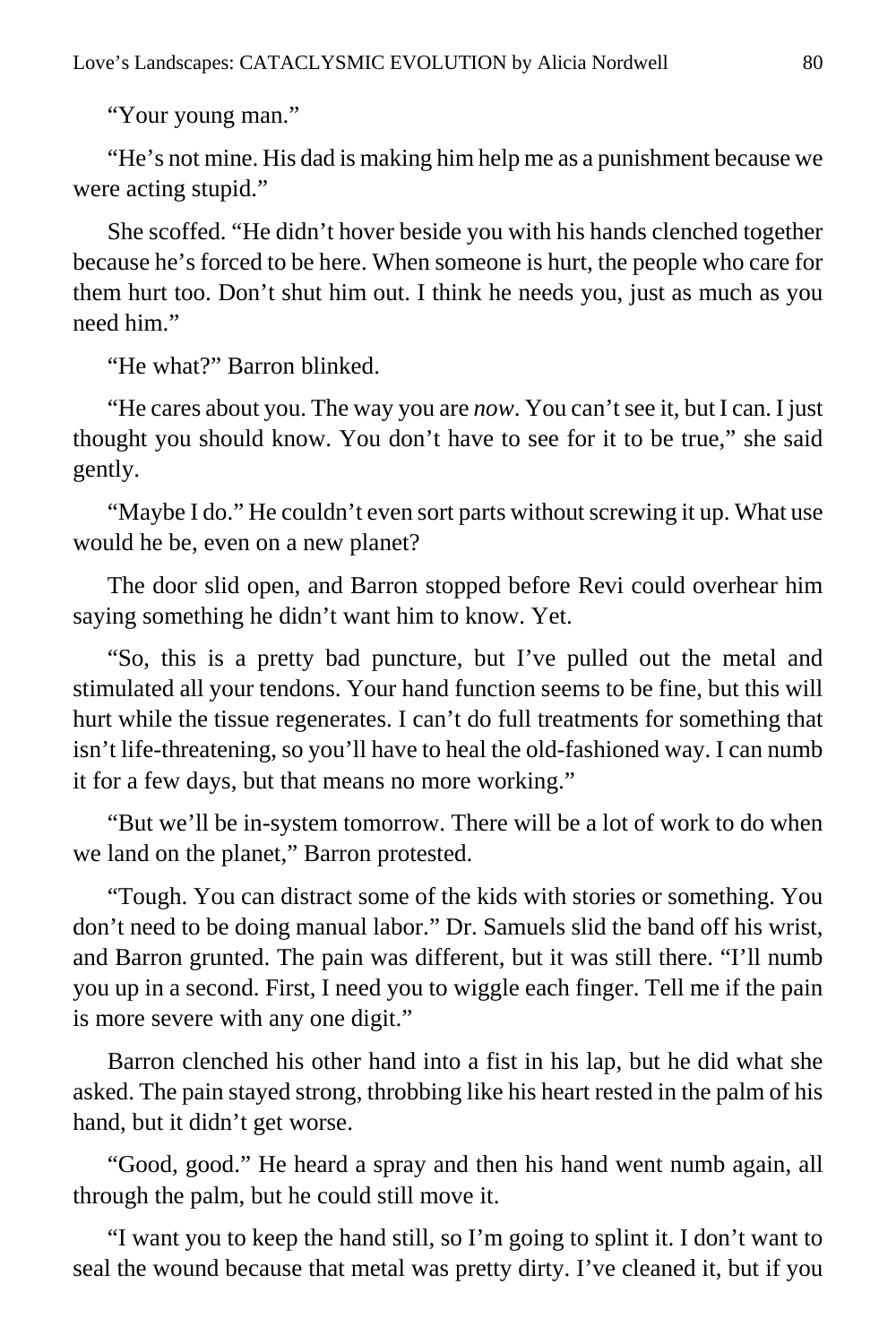develop an infection, I don't want to have to dissolve the faux tissue." She muttered under her breath, "Damn barbaric conditions."

She just finished wrapping his hand when an alarm went off. "That's the light-speed alert. We must be close to Paradise."

"We need to get back." Revi touched Barron's elbow. "We missed another meal"

"Good thing I've got snacks stashed."

Revi laughed. "Of course you do."

"You two go on now," Nolu said. "I'll clean up here, Aya."

"Thank you for fixing my hand," Barron said.

"You're welcome. We'll see you soon." Dr. Samuels patted his shoulder. "Think about what I said."

"All right." Barron slid off the table.

He certainly had a lot to think about.

\*\*\*\*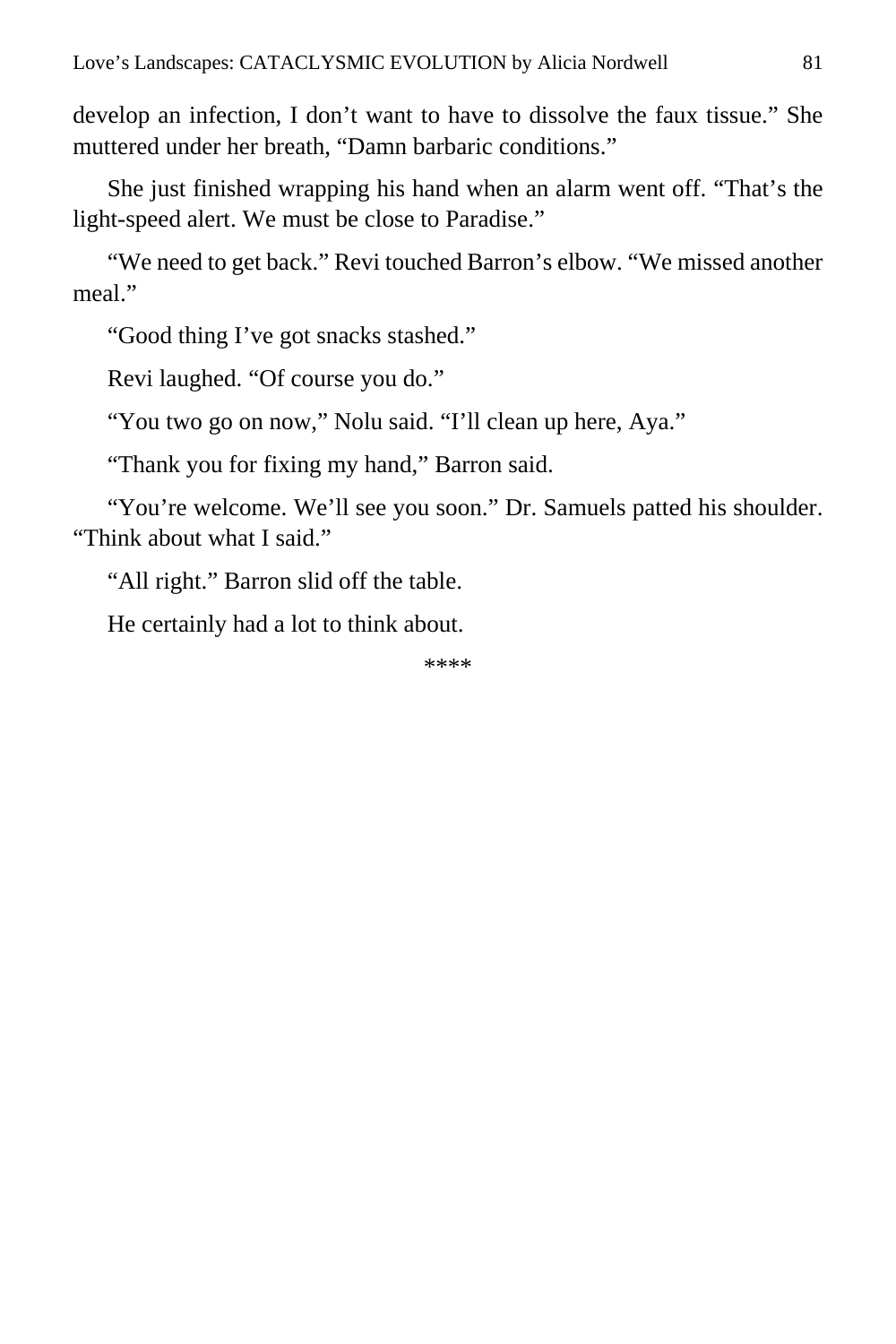# **Chapter Ten**

They'd reached Paradise, but things were not the idyllic scene Revi described it as. No one would tell them anything concrete, but everyone knew something was wrong. Barron discovered if he sat quietly in the lounge, people seemed not to see him any more than he could see them.

As if losing his eyesight meant his ears didn't work anymore either.

Idiots.

"Hey, ready to head back?" Revi entered the lounge where Barron had spent most of the day. He'd been ordered to finish the sorting, but he still came back every meal and got Barron. He put a hand on Barron's shoulder.

"Shh." He tugged Revi down onto the bench next to him. "They mentioned something about Paradise. Something about a golden locks or something."

"A golden lock? That doesn't make any sense?"

Barron shrugged. "I just overheard it; I didn't say it."

"Well it looks like they're leaving, anyway. Let's go talk to the guys." After the first day, Revi had fit in with the rest of Barron's friends, as if there'd always been a spot for him in the group.

They congregated on Revi and Barron's bunks. Barron shared what he'd overheard. There were enough people in the room to drown out their conversation, if they kept their voices down. He had to trust the others to keep an eye out for anyone paying too much attention to them.

"Really? Golden locks. That doesn't make any sense."

"Goldilocks!" Thavin had been lounging on Barron's bed behind him. He sat up. "That's why we're still traveling in-system. It makes sense now."

"Why don't you explain it to the rest of us?" Creed huffed.

"The Goldilocks Zone is like 'just right'. Like the old story? Not too close, not too far, but just right."

"I don't get it."

"I do," William said. "It's a story my grandma used to"—everyone groaned—"tell me. Little blond chickie goes into some bears' house in the woods while they're gone, and the mom and dad bears' stuff is always wrong, but the baby's stuff is just right. What does that mean for a planet, though?"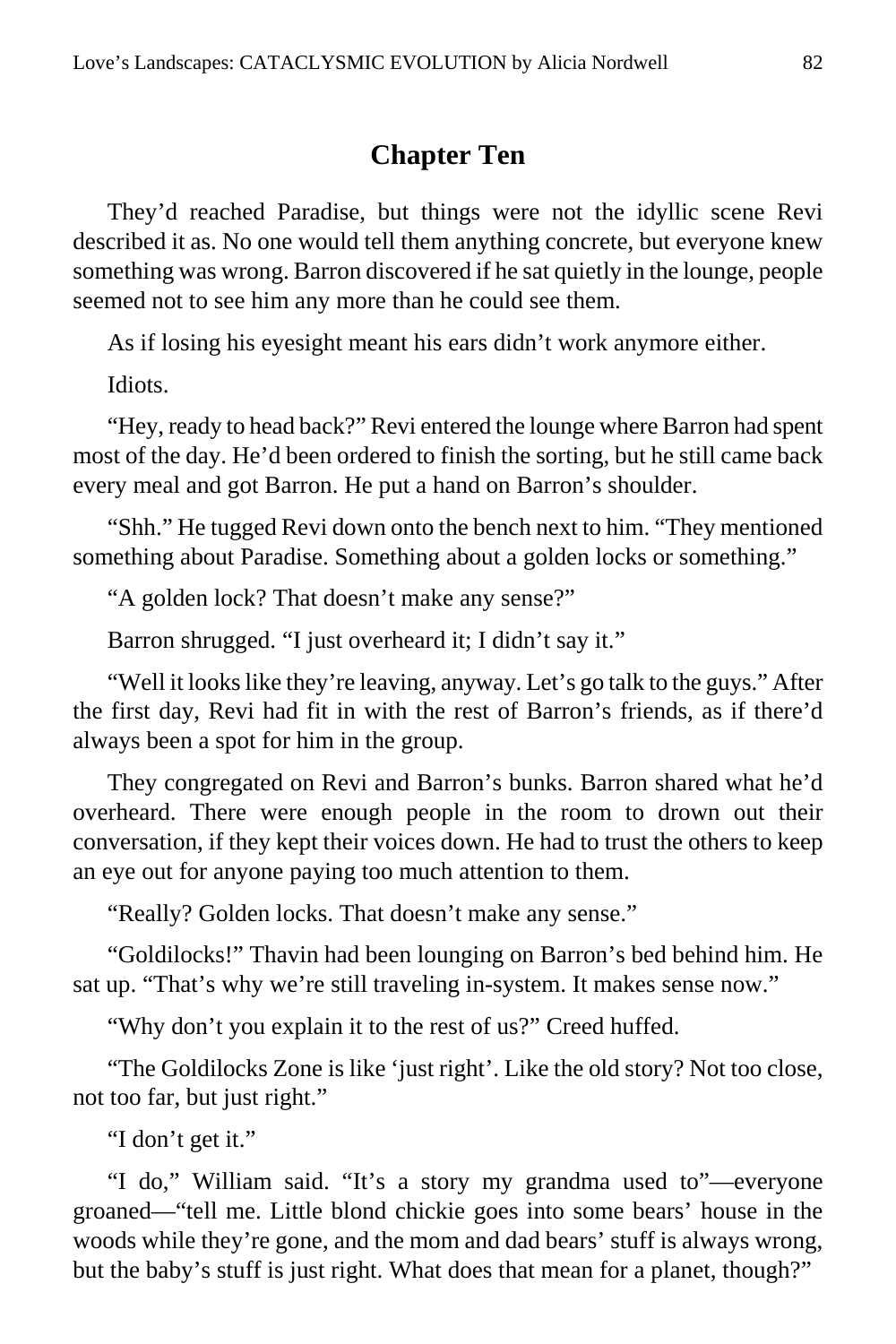"Planets in a solar system's Goldilocks Zone have a moderate temperature and liquid water. Essentially, the shit we need to survive."

Revi kept tapping his hands on his legs when he was thinking, which he seemed to do a lot. The sound drove Barron nuts. "So, Barron was right. Nothing's perfect, much less this tropical Paradise they keep telling us will take the place of Earth."

"An alien planet across the universe? Is that so surprising?" Creed snorted. "How old is the damn data? If this ship is the first one ever built with faster than light speed capabilities that means what they *think* they know about Paradise was—at best—years old. It could be decades old. Look how fast Earth died. Hundreds of millions of years, and it was ruined in seconds."

"Maybe the human race is destined to die," Barron muttered.

No one argued with him.

Tired after a long day, everyone drifted off to their own bunks. Barron hadn't done shit, so he rolled onto his stomach and fished around under his bunk for his backpack. Reaching inside, he fumbled through the clothes and albums until he felt the sleek cover of his favorite book. He pulled it out.

The letters were raised on the cover. Barron traced them. He'd give his right arm for a distraction. His hand was already useless anyway.

He snorted.

"What?"

"Nothing, just a thought." Barron opened his book and ruffled the pages, just to hear and feel them.

Revi's bunk squeaked. "What do you have there?"

"A book." Barron slid a finger back and forth across a page. Tiny little scratches marred the slick page.

"You mean, a real one? Paper?"

Barron nodded.

"Wow. What is it?"

"A novel by Erink Brogherd."

"Never heard of him. What's it about?" He sat on the edge of Barron's bed.

"Horror. Death, murder, mayhem. The usual gory thriller with a bit of mystery to find out who done it before they do you into the grave."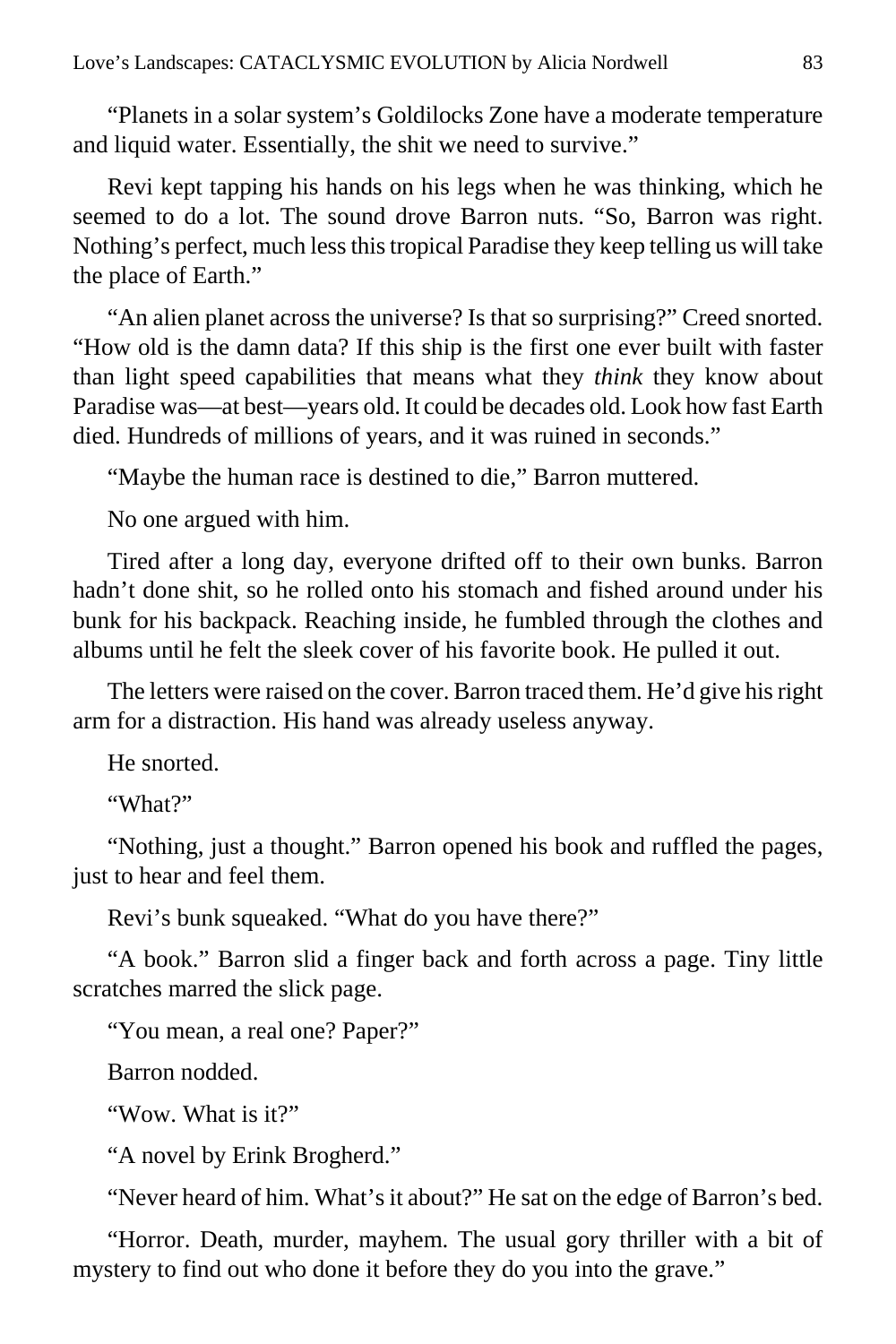"Why am I not surprised?" Revi chuckled. "Is it any good?"

Barron shrugged. "He's my favorite."

"Can I read it? I mean here, so you can listen, too?"

Revi wanted to read to him? Horror in a southern accent… that'd be new. "Sure."

"Scooch over so I can lie down." Revi pushed on Barron's shoulder.

He wanted to lie down? On the narrow bed Barron barely fit in? "This'll be interesting."

"Well, this way you can hear me, and we won't bug anyone else," Revi said. Barron rolled onto his side on the edge of the bed. He stuffed a pillow under his head. "Oh, let me get mine."

Barron leaned back when Revi crawled onto his bed so he wouldn't tip forward. He wobbled. "Whoa, be careful." Revi grabbed his arm and kept him from falling off.

"Thanks." Barron took a deep breath. He could smell the chemical scent of the shampoo and body wash in the ship shower, plus the scent of Revi's body underneath. It was just the lightest whiff of sweat and skin.

Good thing his sleep pants were loose. Revi's shoulder brushed against his chest and their feet tangled as he got comfortable. "Okay. So. No Surrender."

Barron settled in to listen. Revi's voice was a smooth drawl, just hard enough to understand he had to listen, but he'd read No Surrender at least five times. He knew it well enough to listen without having to work at it.

*"You're not like the others. You're special, one of a kind." The knife point was all he could see as it traced down Kith's cheek. "So beautiful." Silver flashed in the light of a single bulb dangling from the ceiling. "Not anymore." Cackles filled the room as…*

Barron blinked. His glasses were gone. He'd fallen asleep listening to Revi read aloud, but he was still on his side, and he wasn't alone. How long had he slept? Barron couldn't hear anyone moving around. It felt like night. Was Revi still reading?

Reaching out tentatively, Barron touched Revi's back.

"Mmm." The sleepy sound was muffled. Barron flattened his hand, soaking up the warmth of Revi's body.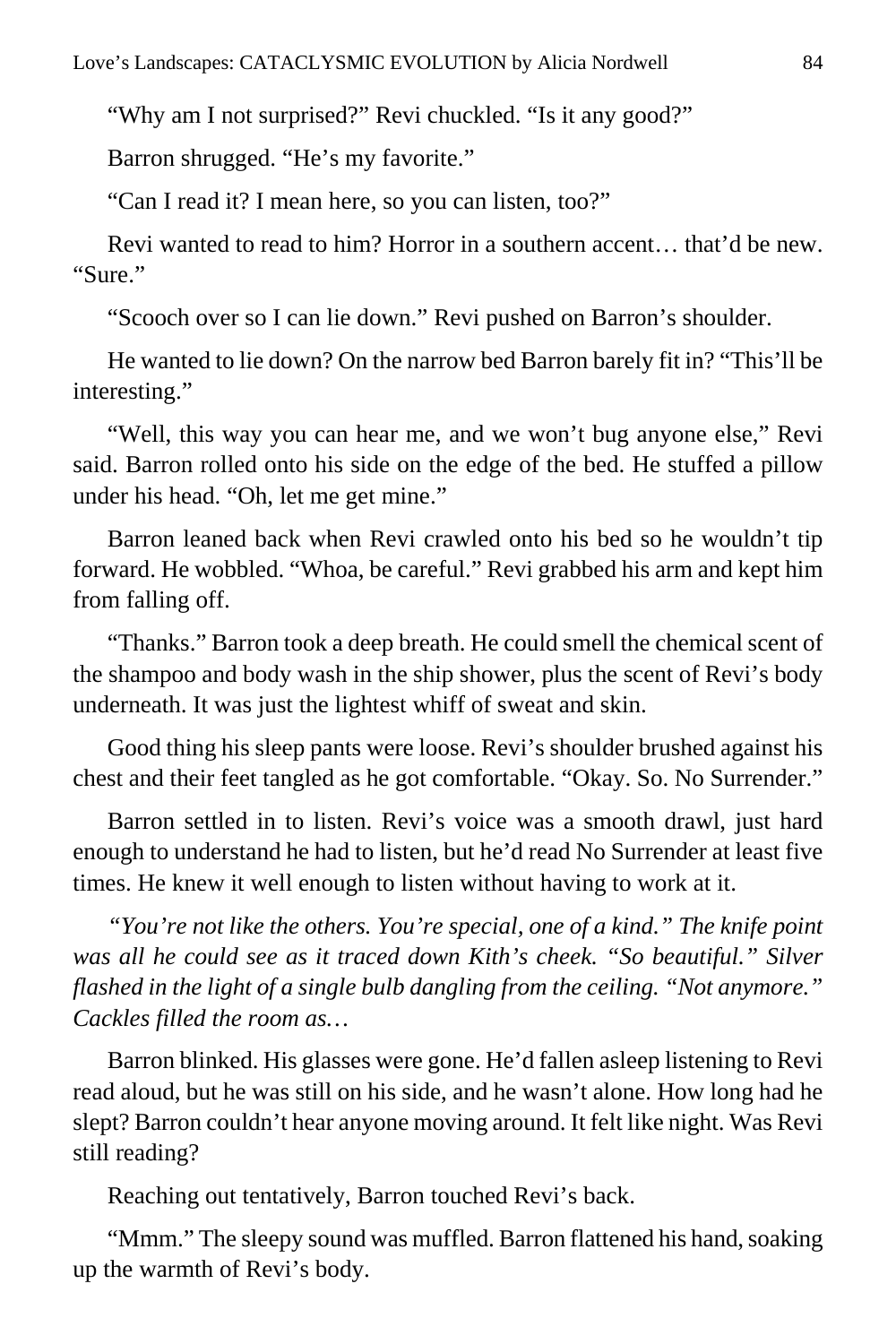He jerked his hand back when Revi shifted. He wiggled around and then slid against Barron, chest to chest. Revi slung an arm over Barron's side and snuggled against his shoulder. He sighed and went limp.

Holy hells.

There was no way his pants would hide what was going on down there. Thank God everyone was asleep. Barron tried to will his erection away, but with nearly head-to-toe contact between him and Revi… yeah, so wasn't happening. He grimaced and tried to relax anyway.

Who knew what the next day was going to bring? Probably a lot of shit from the guys, but Barron didn't really care. If Paradise wasn't sustainable, they were all going to die anyway.

He'd overheard whispers he hadn't dared share about the state of the engine when they dropped back to light speed.

There was nothing like global disaster followed by a potential death sentence floating through space to learn life was too damn short to worry about stupid shit. He was going to enjoy something Barron never thought he'd get to have.

He buried his face in Revi's soft hair and curled his arm around him. When he woke up, neither of them had moved. His arm was numb and his nose itched, but Barron was too happy to move. Faint sounds from the front of the room distracted him. That must've been what woke him up.

"…going down in…"

"…civilians last."

He could only pick up snatches of the conversation, but it looked like they'd arrived at Paradise, a full day later than expected. He wondered how far that was in terms of distance. He was distracted from the conversation when Revi's breath caught, and he froze.

In his distraction, Barron hadn't realized he was playing with Revi's hair until it slid through his fingers. "Hey," he said. Wow, raspy. He cleared his throat.

"Hey." Revi still hadn't moved away. He'd moved his head, but the edges of his curls still twisted around Barron's fingers. "I didn't mean to fall asleep here."

Here was his chance. Nothing ventured, nothing gained. Without his sight it was hard to know how Revi was reacting to waking up in his arms, but his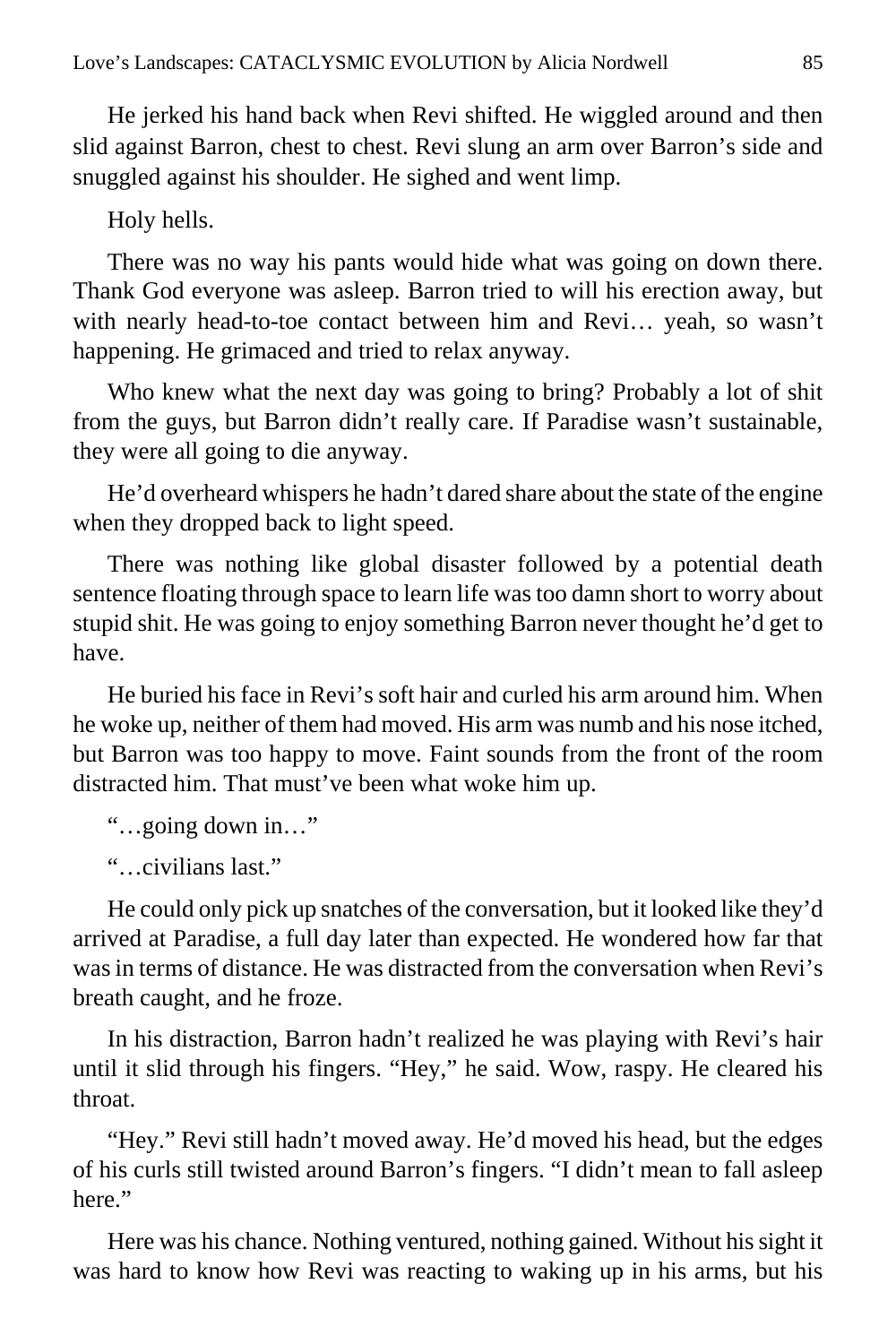voice was calm, and he hadn't jerked up and out of Barron's bed like it was on fire. Barron cleared his throat again.

"I didn't mind. I mean, I liked it." He closed his fingers around those curls, not tight, but enough Revi had to feel it. He wanted to lean down and kiss him, but how awkward would it be if he kissed his nose or something?

Or worse, if Revi didn't want to be kissed. Barron licked his lips. Maybe he should ask? But who did that?

"Revi," he whispered, "Can I—" He started to lean down, and apparently, Revi had the same thought. His forehead hit Revi in the nose.

"Ow!" Revi jerked back, then winced. Barron loosened his hold on Revi's hair.

"Sorry. Damn it. Just…" Barron clenched his jaw. If he could just see what the hell he was doing! He wanted to growl in frustration. "Sorry. My stupid eyes."

"I had my eyes closed. It's okay, don't worry about it."

Don't worry about the kiss? Or kissing in general? Was his awkward fumbling a complete turn-off or something—

Those soft pinks lips Barron couldn't keep out of his dreams landed on his as Revi took control, obliterating Barron's internal freak-out. Barron's fingers clenched tight again. He wasn't holding Revi's head still, he was holding on for dear life as they pressed together, lips to toes. Revi controlled the pressure, moving his hand to Barron's cheek and cupping it. He licked at the seam of Barron's lips and then sank his tongue inside.

No one had ever taken control as they touched him that way. Barron relaxed into the kiss and let Revi lead, touching and tasting, and then he sucked on Revi's tongue.

Revi pulled away with a gasp. "Damn."

"Damn what?" Barron asked. His heart raced, and he fought the urge to hold Revi tighter in case he tried to get up.

But no, Revi had kissed him.

"That was amazing."

Barron's face warmed. He relaxed. "Yeah."

"Too bad everyone's going to get up soon. I don't want to stop, but I don't think we should put on a show either. There are little kids in the room."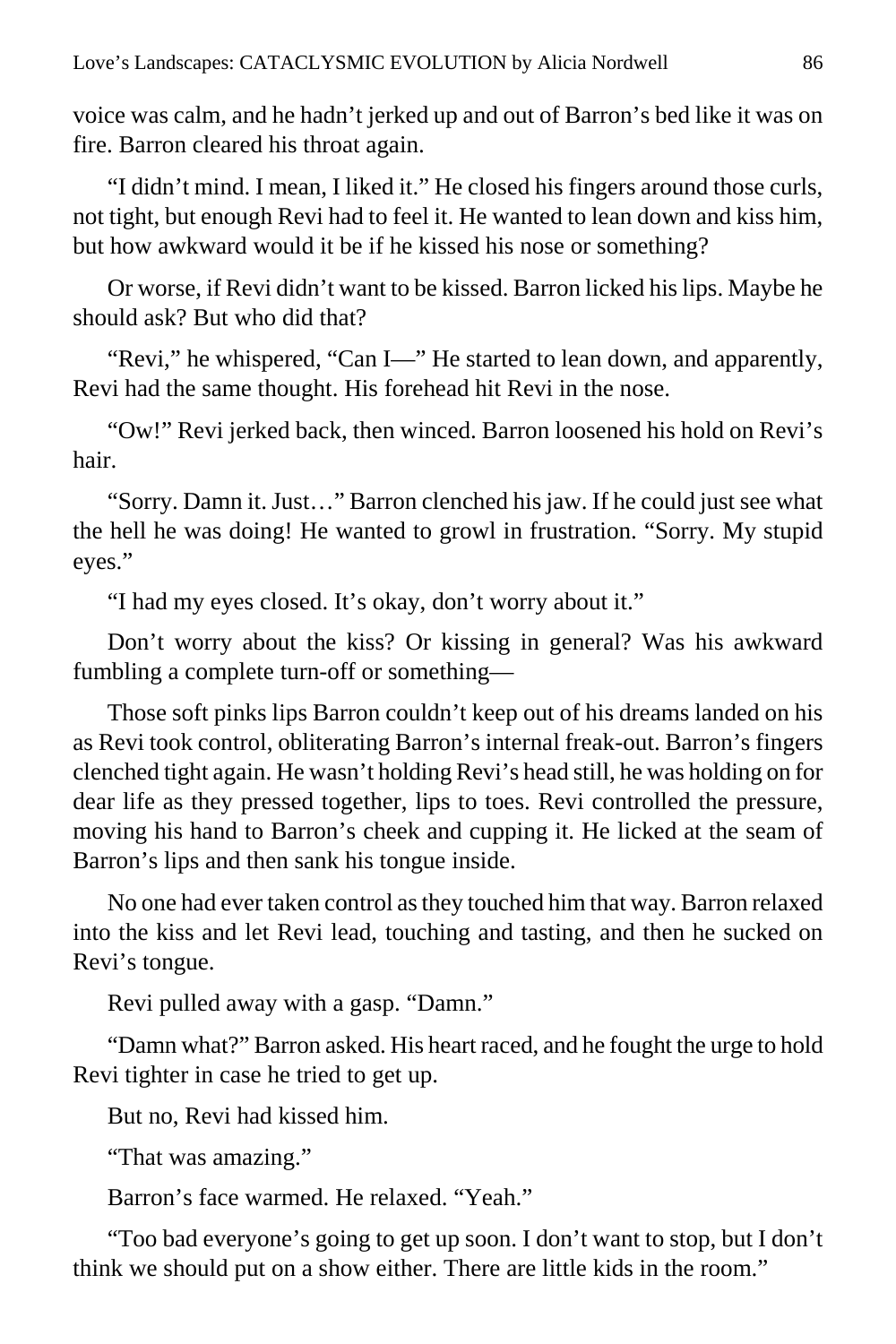His heart sped back up. "Do you… does that mean you want to get up?" He reluctantly slid his hand out of Revi's hair. After all the snarky comments he made about it, he loved having it wrapped around his fingers.

"No. Not if you want me to stay."

Barron nodded, unable to speak through the lump of pure relief in his throat.

The last bit of tension went out of Revi's body, and he rested his face against Barron's shoulder and neck. Barron smiled. He didn't have to see to know things were okay between them. He could feel it. His arm was still numb, but the rest of his body was so amped up, Barron didn't care.

"Well lookie here. The two of them finally quit dancing around each other."

"Uh-huh. And now they're doing the dance with no pants."

Barron growled, woken up by his friends' idiocy when he'd been having a very good dream. He tried to stretch, but then he remembered.

Not a dream.

"We have pants on," Revi said. His breath puffed against Barron's neck.

Barron shivered. His neck was very sensitive. Revi made a small noise and then blew deliberately across his neck and ear.

"Why are you guys… ugh… waking us up?" Holy shit. Barron had not expected this sort of thing from Revi. He was outgoing and funny, but there'd been a distinct space between them until Barron had shoved a piece of metal through his hand. There'd been a lot more touching since then.

It felt really good. Okay. There was no way Barron was standing up.

"There's an announcement in thirty minutes. We're supposed to go to the lounges on each level."

Barron shivered when Revi kissed his neck and then scooted back.

"Oh, my arm. Damn." His fingers tingled like crazy as the blood finally returned to his arm. Revi grabbed his palm and rubbed it. Barron groaned. "That's good."

"Would you two get a room?"

"Your grandparents taught you way too many stupid sayings, William," Thavin said.

"Whatever"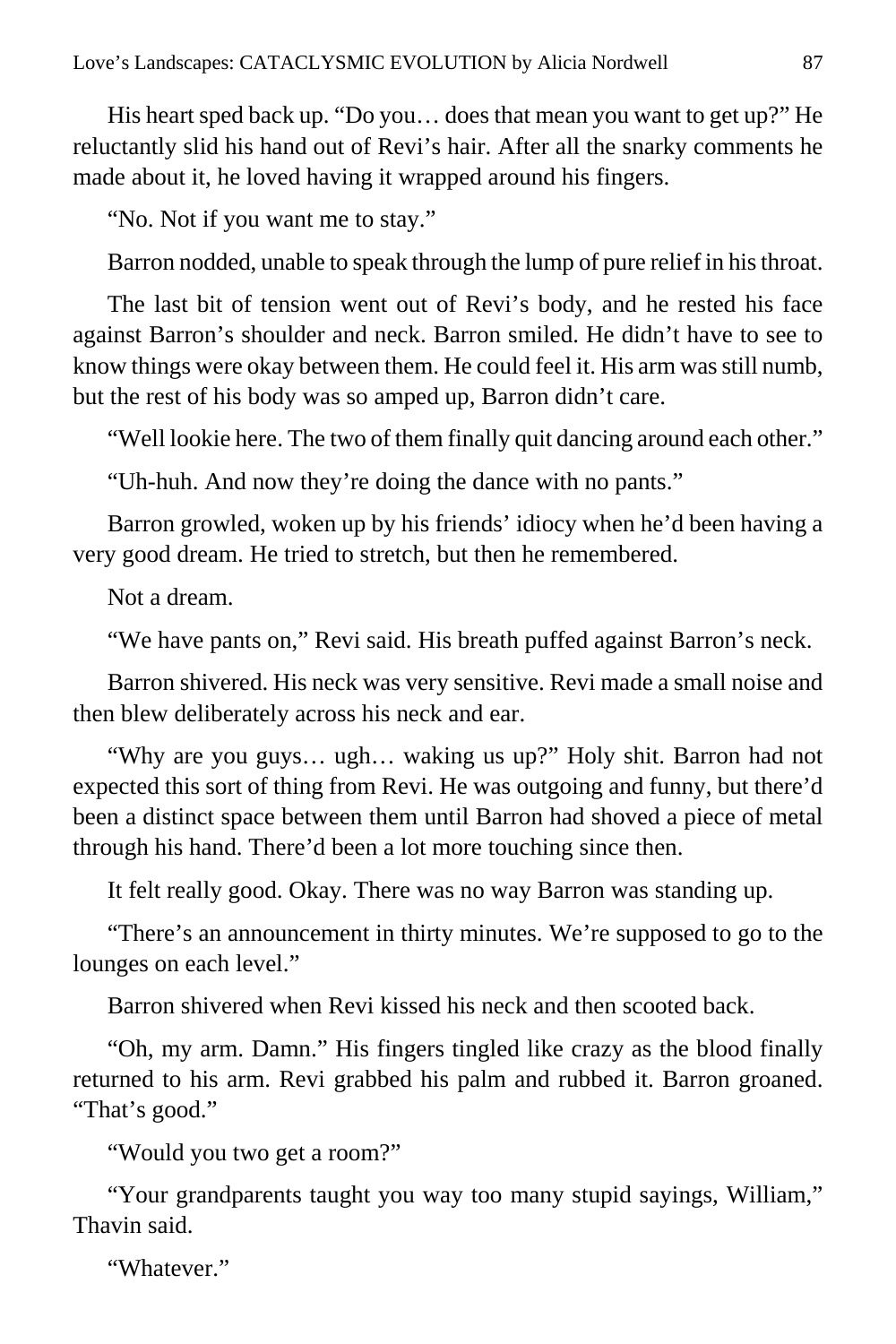Revi snickered.

"If you're going to get ready and get something to eat, you should get moving. Mr. Hodge wanted us to warn you two."

"I overheard him, last night. Or maybe early this morning." Barron remembered waking up and hearing talking. "We must have arrived at Paradise. I heard something about going down and civilians last. Maybe we're going to  $land$ "

"I bet they use shuttles. That way they can leave the ship in orbit. It takes a lot of fuel to liftoff. And if the planet isn't viable…"

That was a buzzkill. Barron sat up on the edge of his bed. "Can you hand me my glasses?" he asked Revi. He had no idea where they were.

"Sure." Revi didn't hand them to Barron; he slipped them on his face instead.

"Thanks."

"Wow, zero to one ten in a single night."

"Guys! Enough commentary. You did what Mr. Hodge asked. Now. Go. Away." They scattered. When Barron got irritated, they knew better than to stick around. "I'm gonna go get changed. I'll be back in a few minutes."

They grabbed breakfast and then headed down to the lounge. It was weird, holding hands, but it was a lot easier getting around. He didn't have to keep count. It was easier to pay attention to their surroundings, because he knew he could trust Revi not to let him smash into a wall or get snicked by a closing door.

The lounge was nearly silent when they got there. Barron sat on the floor and Revi sat beside him. They leaned against the wall near a lot of other teens, while the adults took the furniture. Revi leaned in close. "The little kids aren't here. That's probably a bad sign," he said in a low voice.

"Attention." The speakers crackled to life before Barron could respond. "This is Captain DeLeon. We have arrived at the planet dubbed Paradise. As rumors have been flying, I'm sure many of you know the mission parameters have changed. Paradise is no longer a green planet within a safe distance to the double suns of this solar system. Some cosmic event has pushed the planet beyond that distance.

"However, we do not have the resources at this time to locate and travel to another viable planet. We are currently scanning, and while temperature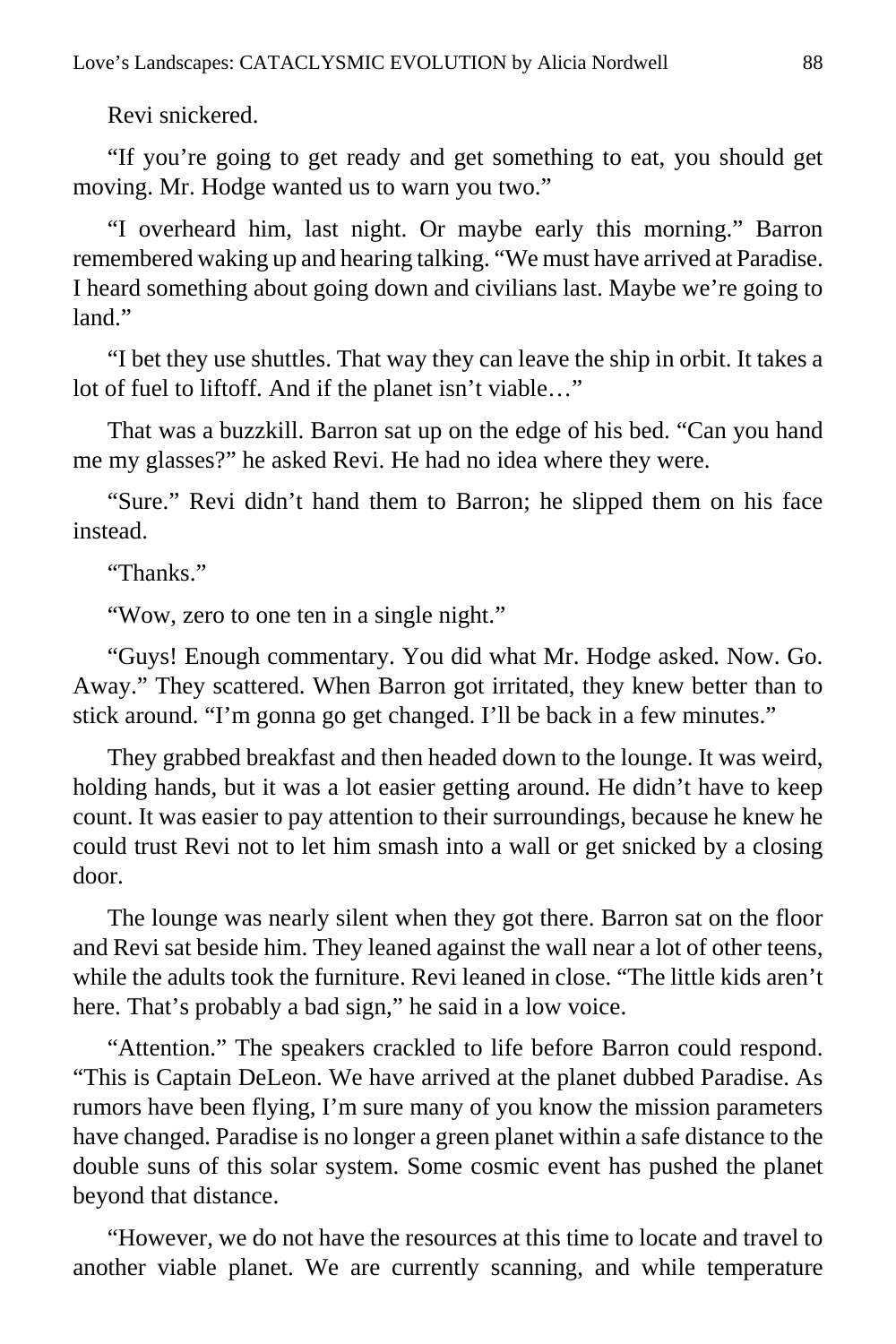averages are far colder than expected, there is a temperate region on each continent surrounding the aquatic regions. These are not frozen, as expected, and life forms have registered on the satellite scans taken over the last twentyfour hours."

Barron slumped against the wall. Cold, but livable.

Maybe the human race wasn't doomed after all.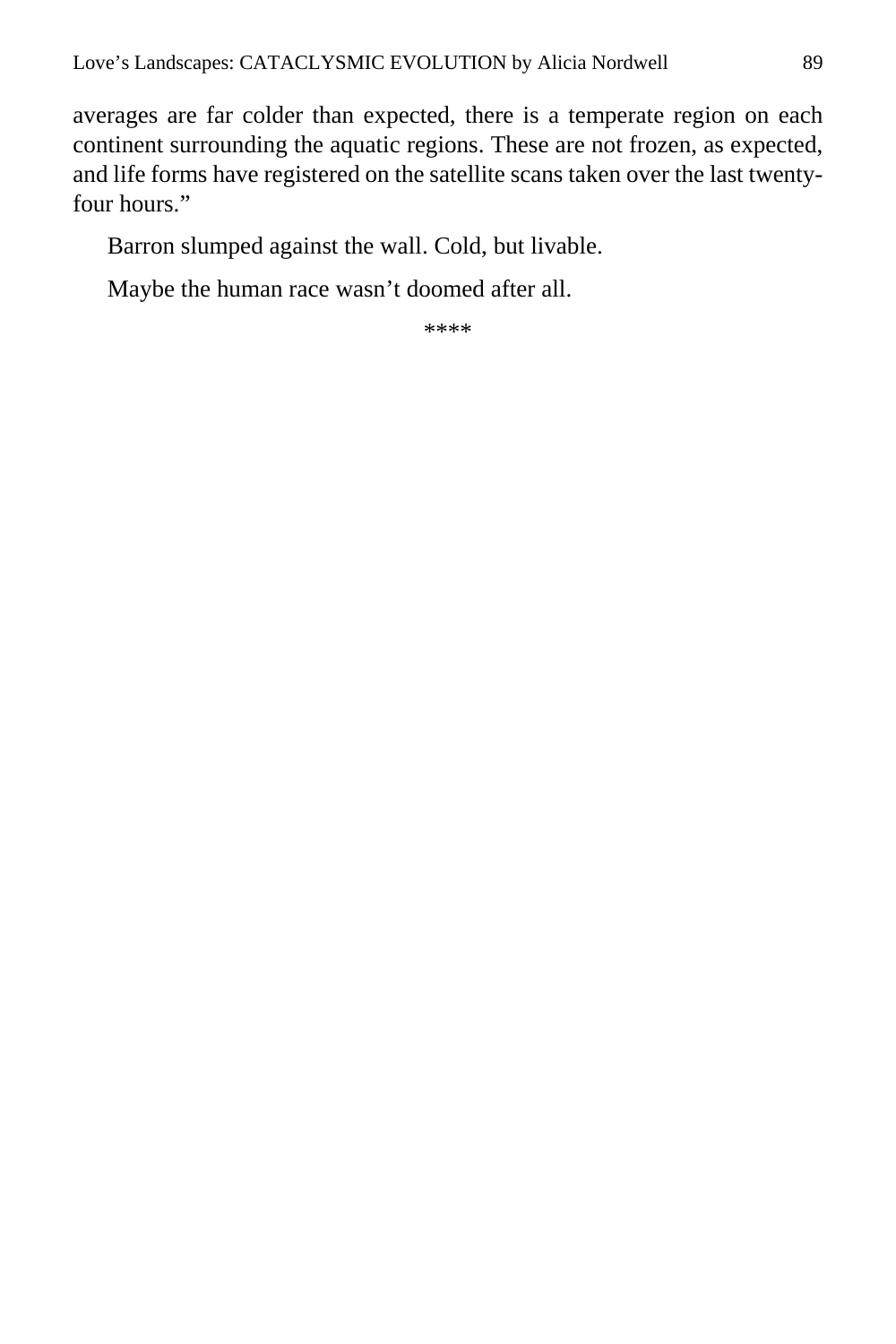# **Chapter Eleven**

"Did you get a jacket?" Barron asked Revi. He'd been helping hand out cold weather clothes they'd remade from turned in lightweight clothing people had packed. The ship's resources were strained, but no one had come prepared for cold. It was late spring, nearly summer, when they left Earth, and they'd headed for a tropical planet—or so they thought. Barron shook his head. Like expect the unexpected shouldn't have been drilled into all their heads.

"Not yet."

"Good." Barron pulled one out from under the counter where he was taking chits and scanning them into the computer. "I thought you might like this. It's black, I'm told." The coat was slim, but with the interlocked heat wave that would capture and hold Revi's body heat, regulating the temperature with a small control panel on the base of the front seal connection.

"It's really soft."

"Reminded me of your hair." Barron felt his face heat. He braced himself against the counter, fighting the urge to hide behind it.

Revi grabbed Barron's hand from the edge of the counter, forcing him to let go. "Relax. You're so tense. I like the jacket a lot. Thank you."

Barron smiled. "You're welcome."

"Here's my chit." He pressed it into Barron's hand. Barron scanned and handed it back after he heard the machine beep.

"I'll come back later and get you before dinner. Right now we're assembling parts of the habitat housing that will fit into the shuttles." Thavin had been right. The scientists and top military officials went down in shuttles to verify that living on the planet was feasible before beginning the process of building the habitats. "I need to talk to you. Alone."

That would be hard to manage. "We might have to skip dinner then."

"Maybe."

Working through the afternoon with a 'we need to talk' type of conversation hanging over him made Barron nervous. Talks were never a good thing.

Finally, he was able to shut down the scanner. He slid his hand around the counter as he walked to the front, then hopped up on the bare edge to wait. The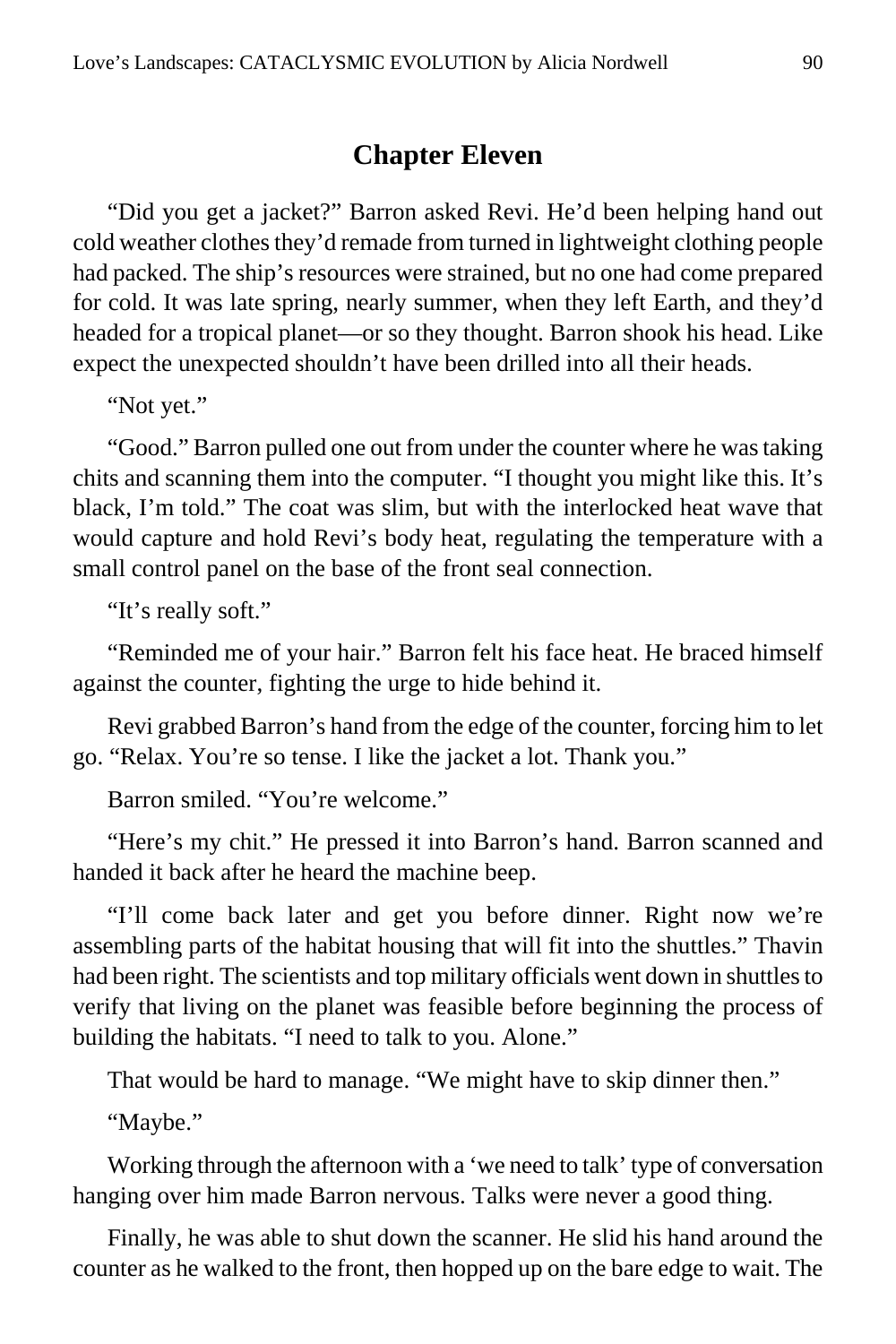lines had all disappeared, and other than the workers creating more clothing and gear and stowing it in the appropriate bins, it was quiet. Barron appreciated the feeling of space, and the solitude.

"Barron."

He jumped.

"Careful. Don't fall off."

Revi worried a little too much. Barron snorted and hopped off the counter. He'd felt the area in front and knew how high it was. He was fine. He was getting more comfortable in his inability to see, and that made his life easier physically, if not mentally.

He still struggled with Dr. Samuels' caution that his eyesight might not be repairable. He reached out his hand and held his breath until Revi took it. If their talk had anything to do with the kiss, and sleeping in the same bunk, surely Revi wouldn't hold his hand. He'd be back to guiding Barron by counting steps.

Right? Barron couldn't answer his own question. They headed back to D level. Everyone on their section was in the cafeteria or working, so they actually had some time alone.

"You're wearing the coat. Did you go down to the planet?" Barron asked.

"I did."

Why was he back? "I thought only military was going down. How'd you manage that?" He worked hard to keep any accusation out of his voice.

"My dad, of course. He tried to make me stay, but I reminded him that he'd paired us up. The captain's in charge, ultimately, and he insists that everyone have a partner for safety. Since my father paired us up through the disciplinary board, he couldn't get away with separating us."

Barron frowned.

"Why are you frowning? This is good. It means we stay together."

"It means you're stuck on the ship with me, instead of on a new planet getting to experience things firsthand." That's what it really meant. How long before Revi resented the burden Barron represented until his eyes were fixed?

*If* they got fixed. Barron tried to erase that thought as soon as it popped into his head, but it was too late. He'd tried so hard not to even think about it.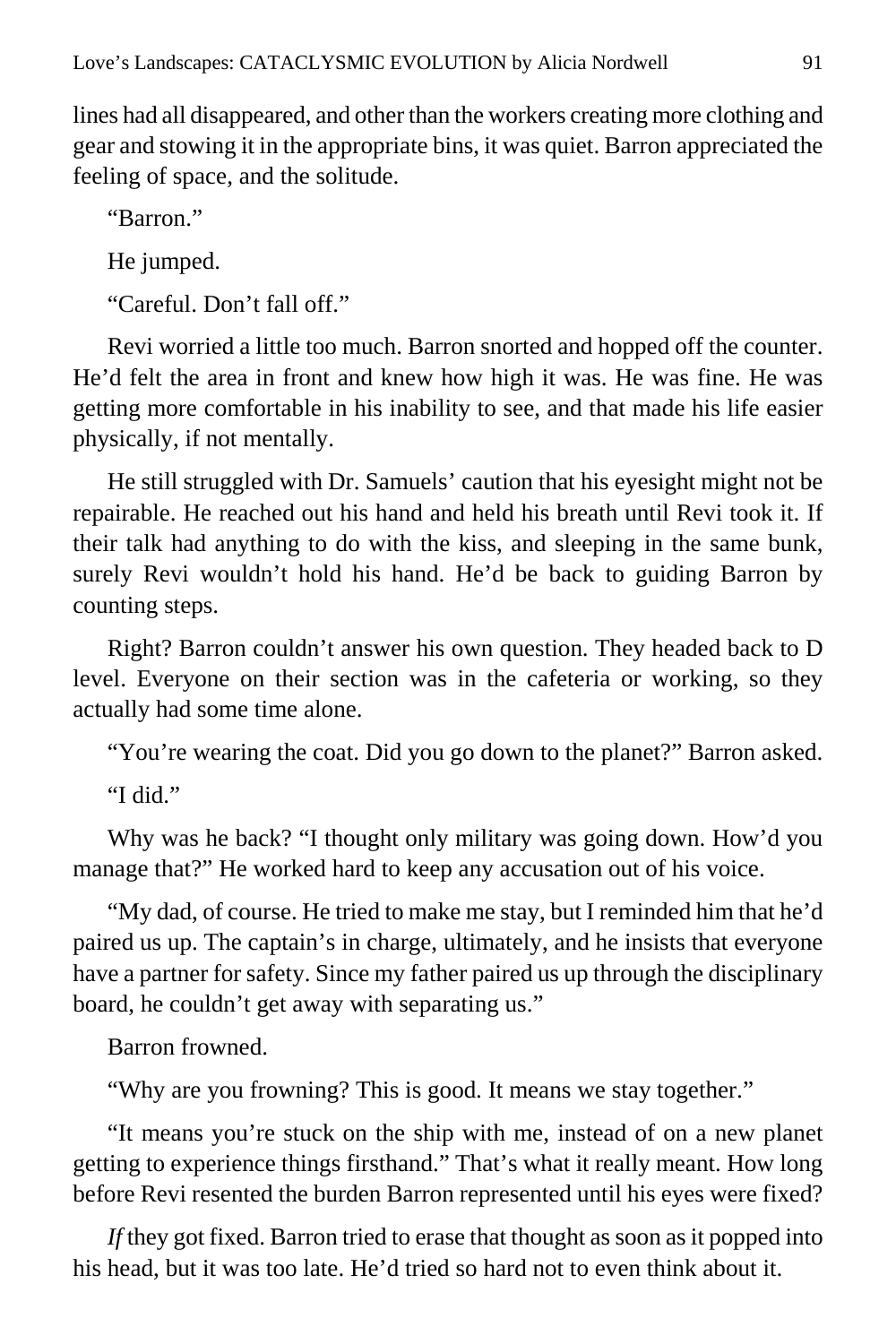"No, stupid, that's not what it means." Revi pounced and shoved him onto his back on his bunk. "It means to grab your stuff and the book. We go back down on the first shuttle in the morning."

Barron stared up toward his face. "Really?"

"Yup." Revi leaned forward and removed Barron's glasses. The light blinded him at first, but not completely like it had at first. He could make out the vague outline of a shadow, but the only place he saw Revi's face was in his memory. "Really, really."

Oh. Kissing Revi sent his heart racing. Barron bent his legs, and Revi settled between them, their lips never separating. Barron cradled Revi's face and thrust his tongue in Revi's mouth.

"Mmm." Revi wiggled closer. Their erections rubbed together. Barron grunted and thrust up, starting a rough rhythm. His feet slid on the smooth blanket.

Revi moaned and tore his mouth away. He pressed his head against the pillow next to Barron's head and panted. His breath tickled the short hair on Barron's neck.

"Damn!" Barron ran his hands down Revi's back and palmed his ass. Toned, just enough to grip in each hand… definitely as nice as he'd imagined.

"We're… We're gonna get busted." Revi ground down, rocking his hips. He wrapped an arm under Barron's and held onto his shoulder.

"Don't care." It'd been so long. Revi squeezed Barron's hip. Barron was primed and ready to erupt. He fought to hold off, but it was no use. "Gonna come."

Revi nodded. "Uh-huh." They ground together. Barron needed just a little more. He braced his feet against the mattress and thrust, pulling Revi down so hard it nearly hurt.

"Ugh." His breath caught, and his toes curled. Barron shot into his pants, his hips stuttering. Revi moaned, but kept moving.

"Close." Barron fought off the fog threatening to descend. He reached around inside Revi's pants and palmed his bare flesh. Hot and throbbing, Revi's slender prick was sticky and dripping.

He stroked down to the base, then slid his hand up to the head and squeezed.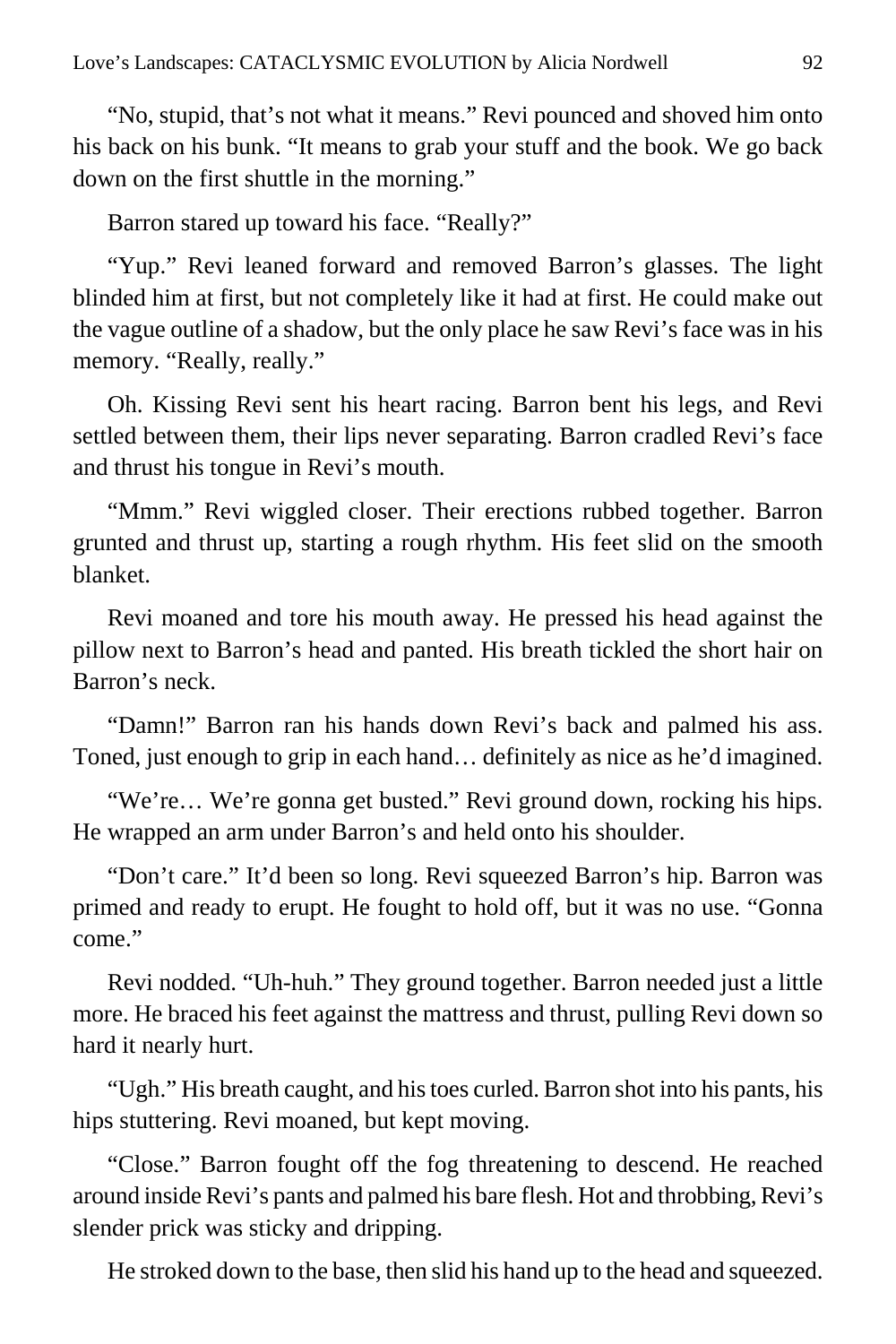"Fuck." Revi drew out the word. Hot cum spurted over Barron's hand. It made a huge mess. Barron grimaced and slid his hand out carefully, wiping it on his shirt.

Revi went limp on top of him. They rested, trying to catch their breath.

"So we're going to Paradise?"

"Weren't we just there?"

Barron snickered. "Oh, that's awful. You shouldn't make jokes."

"Stop laughing, you're jiggling me. I'm trying to relax here."

"I don't jiggle."

Revi poked Barron in the side. "Sure you do."

"Do not. And I'm not ticklish." Barron laughed when Revi growled. "Bet you are, though." Revi squirmed and tried to get away but Barron held him close, holding him down with one arm across his back and used the other to mercilessly tickle Revi's ribs and side.

Barron grunted when Revi flailed and smacked him in the head with his arm. "Ow!"

"Serves…" Revi panted. "Serves you right!"

"Okay, okay. Truce."

Revi dropped a firm kiss on Barron's lips. "Truce."

"Do that again." Barron hadn't been in a relationship in over a year. Having someone to touch, and be touched by, felt amazing.

"Mmm… no." Revi scooted back. "We should go clean up. Kissing you is the exact opposite of what I should do, unless we want everyone to know what we were doing."

"No way. Can you imagine the field day the guys would have with this? They were bad enough this morning when we hadn't come in our pants like pre-teens." Barron swung his legs over the side of the bed. He found his pack. "Pajamas?"

"Sounds good. I'm not very hungry."

"You sure?" Barron found a pair of sleep pants and a sleeveless shirt.

"Yeah"

Barron balled up his clothes in his clean hand. "Okay. Ready."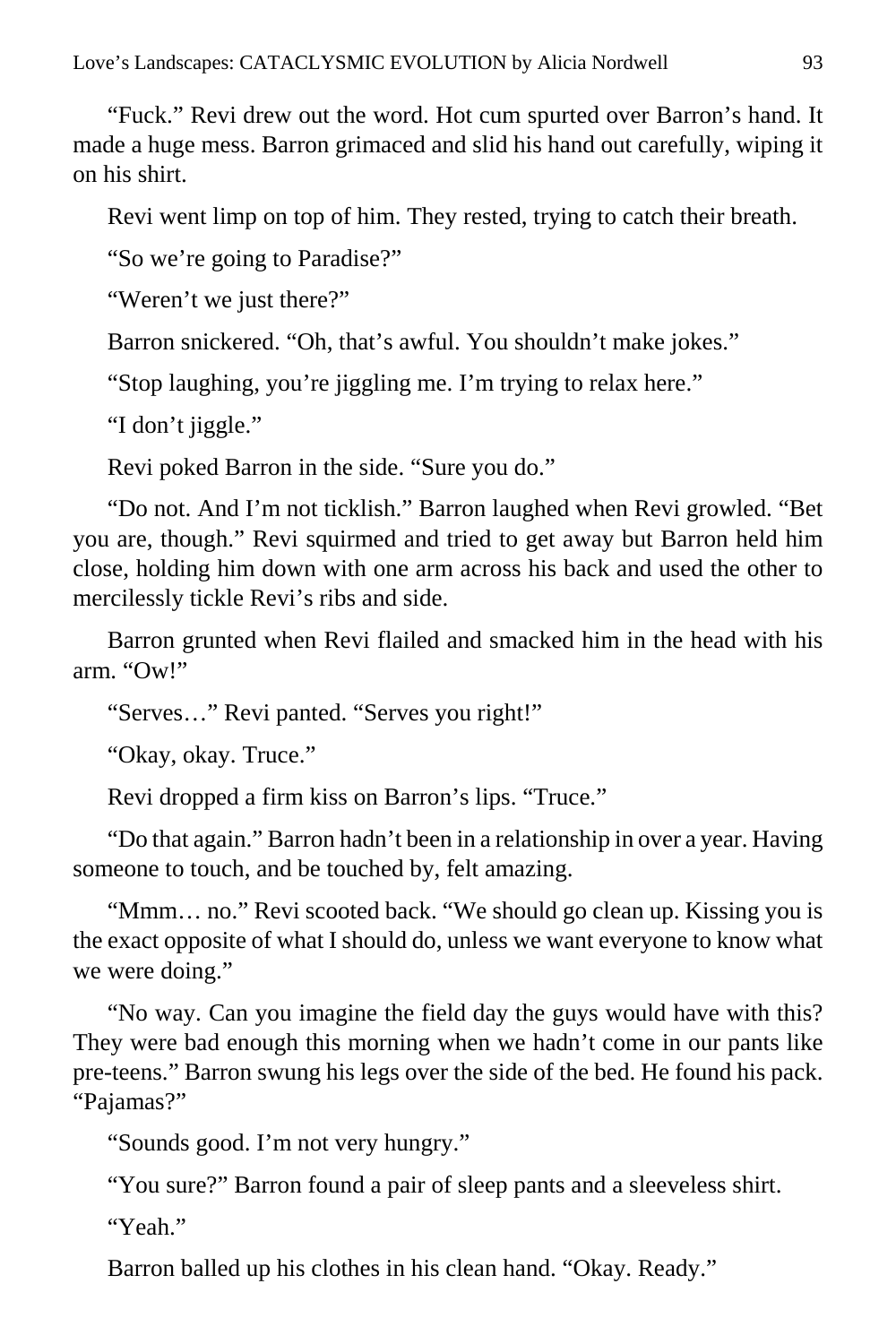They went into separate showers. Barron couldn't wait to see Revi, though he loved touching him too. Until then, a little privacy didn't hurt.

Good thing, too, because when they got out of the shower people were coming in.

"Hey, Barron, Revi. You guys missed dinner."

"Bet I know why."

"William, shut up." Barron refused to blush. He wouldn't blush. Creed, Thavin, and William started laughing.

He was so blushing.

"Go do whatever. Just stop bugging me." Barron didn't need to see them. He could hear William just on his left. He cuffed him on the shoulder. "Jeez, William, cackle much? Let's go," he said to Revi.

They went over to the bunks. Barron had dumped his clothes in the cycler in the bathroom to get them clean. He didn't bother folding them, just shoved them into his pack. He checked everything else. It was all still there, so he was ready to go to Paradise. "You wanna read?"

"I could do that."

Barron settled on the bed, holding No Surrender. "Before you start, why don't you tell me about Paradise? You haven't mentioned it at all."

Revi climbed in beside him. He didn't leave space between them this time, curling in close from the start. "It's cold. There's nothing living on the surface. Literally… nothing. Where we landed was rock, loose soil, and more rock as far as I could see."

"So utter desolation." Barron sighed. "Can we survive there, do you think?"

He didn't say anything.

"Revi?"

"I don't know. At least it's a planet. The air isn't toxic, though there's a really weird smell. I could hear the water moving, but the wind was whipping like crazy. Kinda spooky, the way it was whistling. Everyone going down will be issued glasses to cover their eyes to keep the dust out. The air was full of it."

At least his sunglasses wouldn't be so out of place. "So you didn't see any plants?"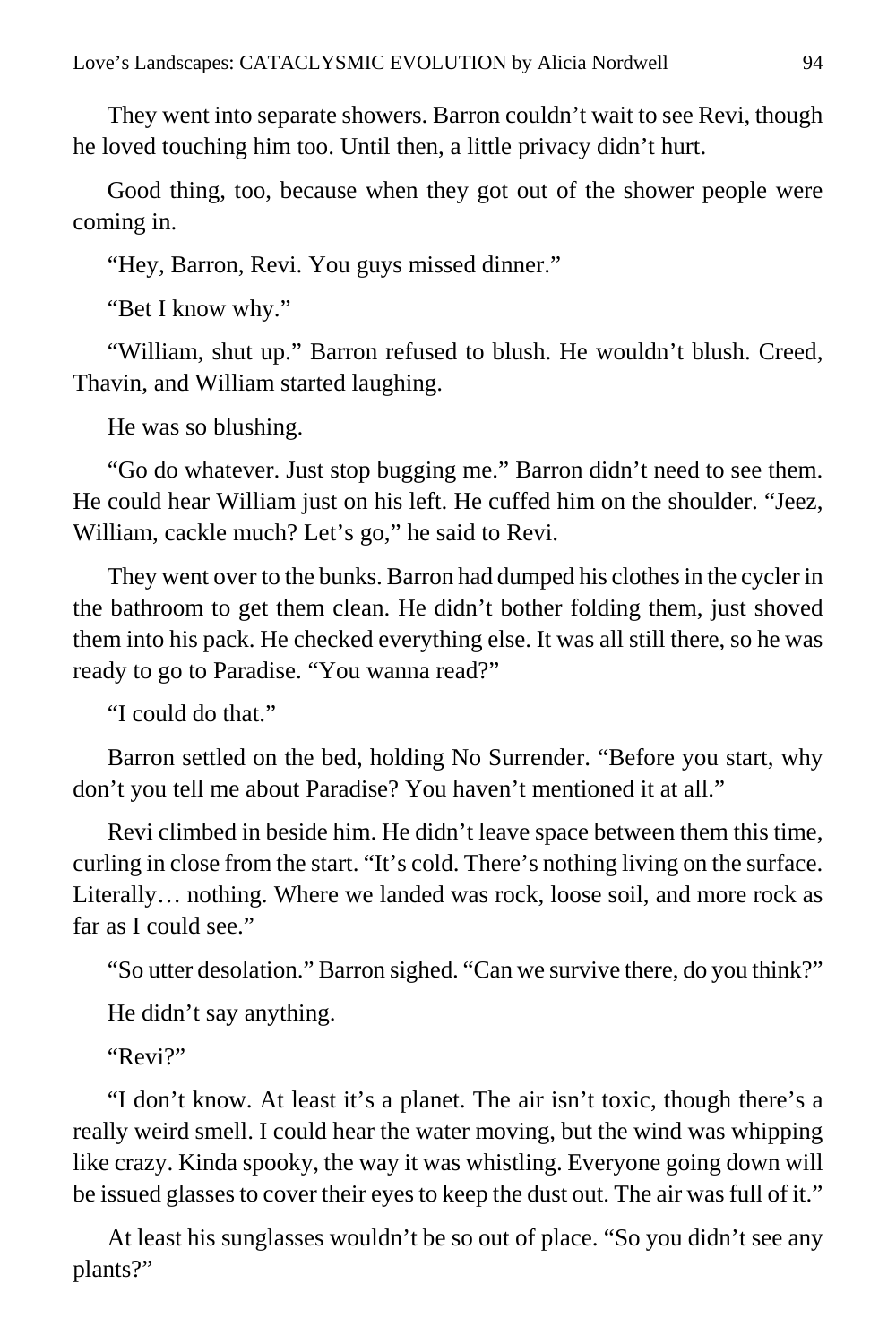"Not one, but I didn't get out of the shuttle. It was too damn cold. I just handed things to people who were already equipped to handle the weather."

That was strange. "Huh."

"You wanna keep talking, or should I start reading?"

"You can read now." Revi turned over onto his back, and Barron leaned against him, sliding one hand across his stomach.

Revi squeaked. "Stop that."

"Sorry." Barron grinned. He hadn't been *trying* to tickle Revi.

"Do you want me to read or not?"

No way did he want to miss out on hearing that voice, especially since he'd read No Surrender so many times. He could listen to Revi without having to pay much attention to the words' meanings. "Read, read." Barron was drowsy and close to falling asleep in no time. He slid a leg over Revi's and sighed. No way was Revi getting away now.

A hand on his shoulder woke Barron.

"Mr. Pernell. Mr. Porter."

Barron lifted his head. "*What*?"

Mr. Hodge chuckled. "You haven't changed that much."

He had, just not in the way Mr. Hodge could tell.

"Colonel Porter put out a call for those going down to Paradise. That's you."

Barron rubbed at his eyes with the heel of one hand. Revi mumbled against his neck and then rolled over. "Okay." He yawned. "We're up. Thanks."

Revi slid off the other side of the bunk and Barron rolled over. He grabbed his bag. Groping around on the bed, he found the book and stuck it inside. "I'm going to go get changed."

He made it to the bathroom before he realized they never talked to the guys last night. They'd be pissed if Barron left without telling them. Damn. Barron ran a hand through his hair. He put on a set of sturdy jeans and a long-sleeve shirt. He'd get his coat out of the compression pocket on the side later. It'd be too hot on the ship and shuttle, otherwise.

The door slid open. "Revi?"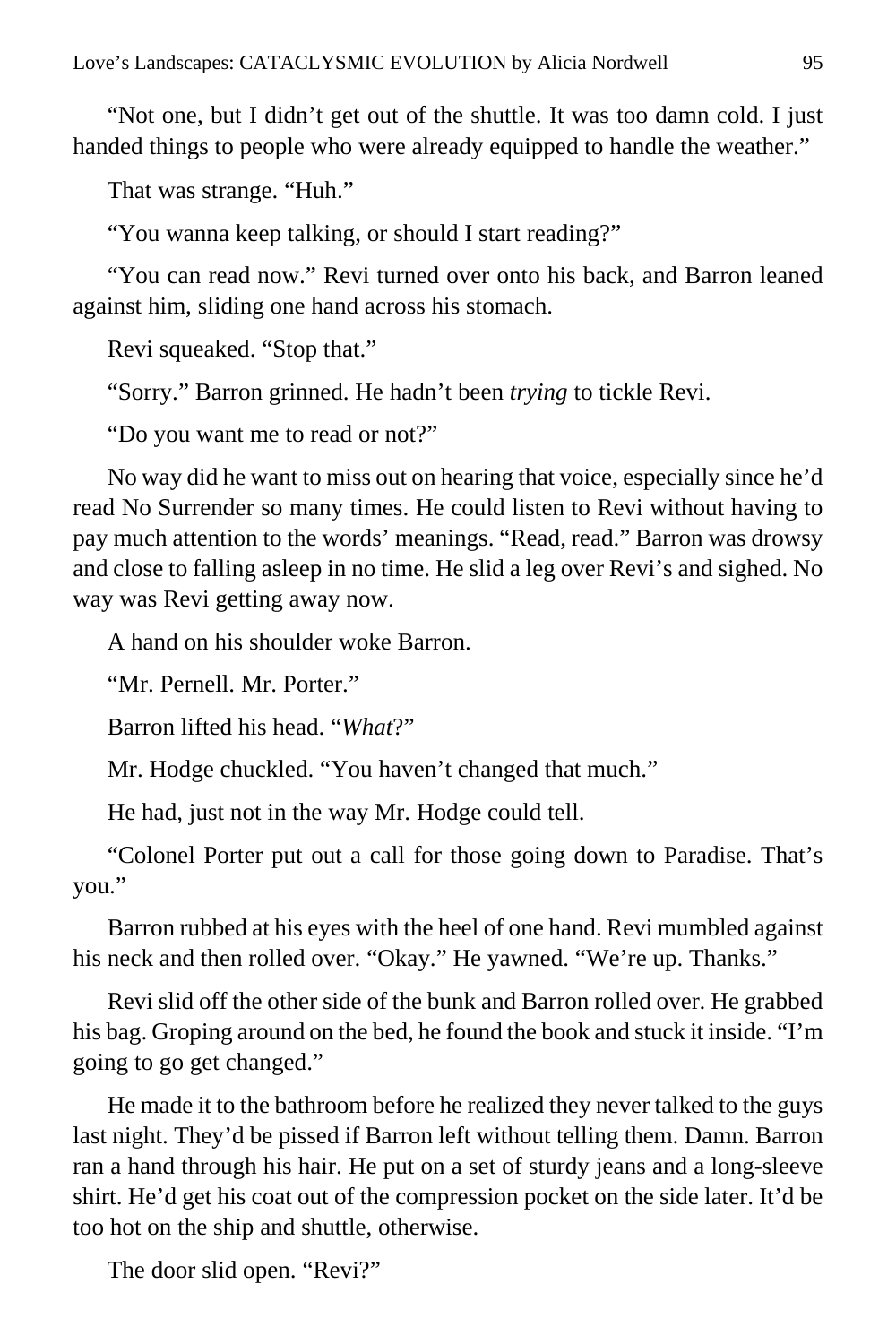"No."

"Thavin?"

"Yep. You figured you'd head on down to the planet and not say good-bye? Thoughtless asshole." Thavin's voice lacked any real heat.

"I was just going to wake you guys up."

"Revi beat you to it," Creed said.

"Yeah, he's considerate of what friends mean." William was there too. Revi woke all of them up. Barron smiled. "He's not abandoning his best friends."

"I'm not going that far, and you'll be down before long. Suck it up, you saps. Besides, you get to stay up here, where it's warm and there are showers and shit. We're gonna be camping on an alien planet, freezing our nuts off. You think I wouldn't make you guys suffer through that with us, if I could?" Barron's voice was rough. He reached out and grabbed whoever was closest, pulling them into a hug. "Come on. Group thing." He'd hugged the guys in the last few months more than he ever had before, but they all needed one another. Barron wasn't going to pretend he didn't need his friends.

They were his family, after all.

\*\*\*\*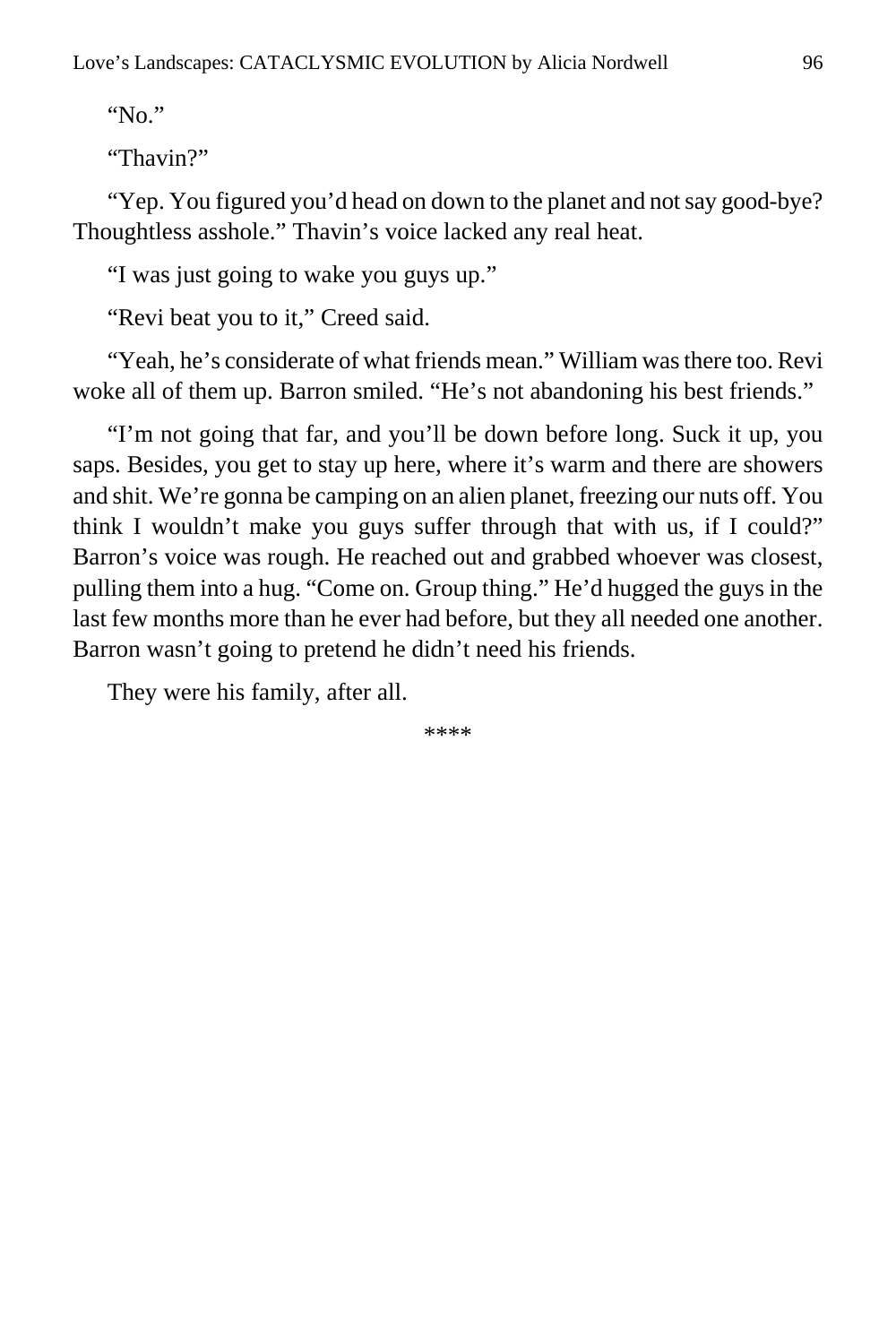### **Chapter Twelve**

Barron took a deep breath and coughed. "Oh damn, you weren't kidding about the smell! What is that?" Rotting plants? Animals?

"Funky, huh? You get used to it pretty quick, though."

"Ugh. Don't know if it's really a matter of getting used to it or my ability to smell burning out from toxic fumes."

Revi bumped his shoulder. "Poor Barron."

"Damn straight." He fumbled with the latches on his seat. He grit his teeth, but finally managed to get them undone. "Lead on, McDuff. Your dad was quite insistent I not be a burden down here."

Revi made a noise in his throat. "You know you're misquoting a hundredsof-years-old guy who is still famous, right?"

Barron shrugged. "You think we're not going to have to fight to keep me down here?"

"No. I do." Revi sighed. "It's my fault he doesn't like you, unfortunately. Well, really it's still your fault—but not all the way."

Okay. Barron blinked. "That made no sense." They sat, waiting for the people to shuffle past on the shuttle so Barron could get out safely. "Explain." They had time. The shuttle carried four hundred people who were going to start building the habitats to house the new colony.

"You know you were an ass when we met, right?"

Barron's face warmed. "Yeah. Sorry," he muttered.

"It's good. I had a talk with Thavin last week, and he explained about your dad. Guess yours wasn't a very nice guy, either."

"He wasn't a bad dad, but he was very rigid." Barron wasn't mad that Thavin had told Revi about his dad's expectations, though he hadn't really realized Thavin had known how bad it was. Out of his friends, though, Thavin was probably his best friend and spent the most time at his house.

"Yeah. My dad would probably really like you, actually. You fit his ideal son benchmark more than I ever will—or want to—but I told him about the shit you used to say and do. He hates bullies. I know what you did wasn't that bad, more juvenile teasing because you liked me—"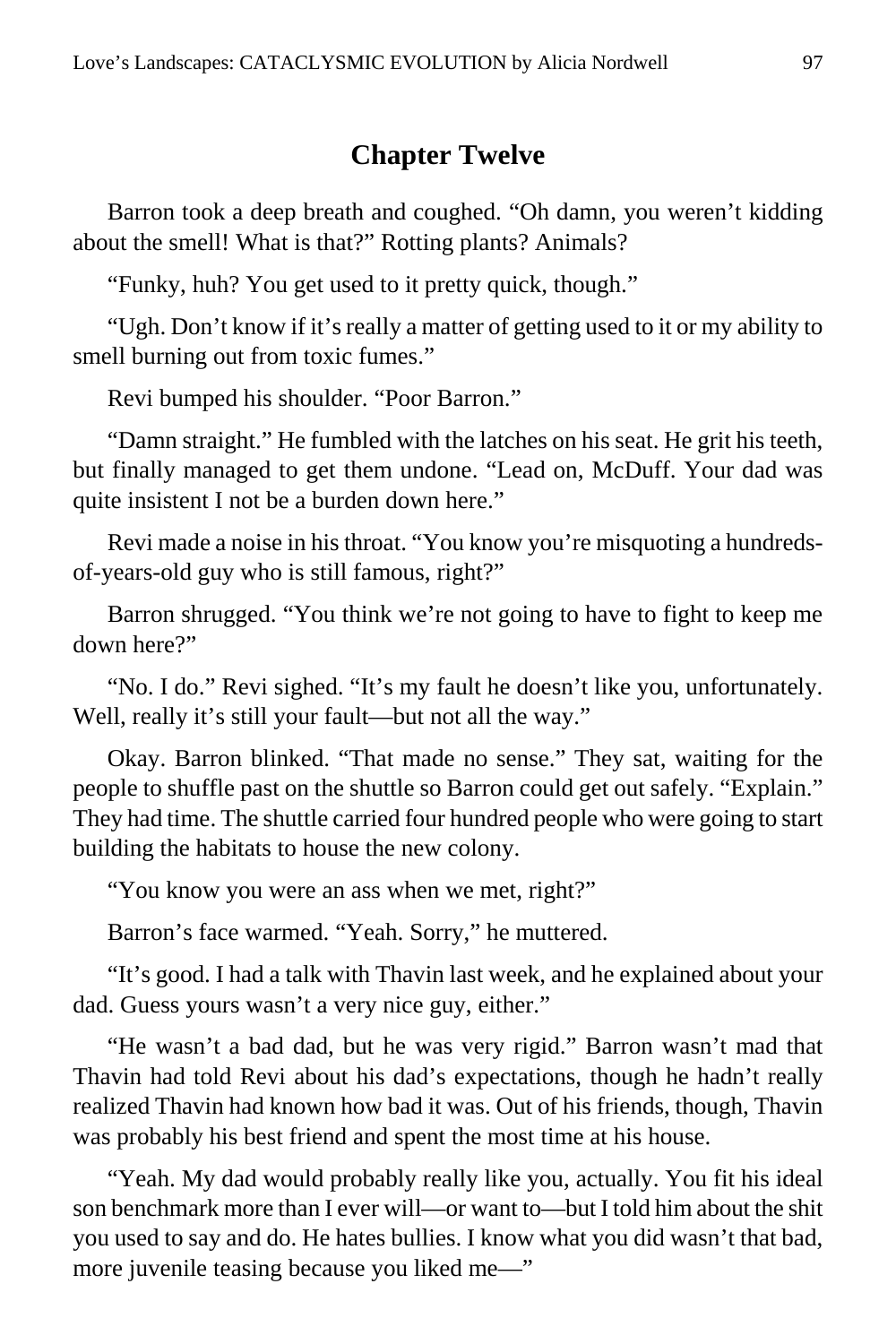"Wait!" Barron interrupted. "You knew that?"

Revi snickered. "You stared at me, a lot. It wasn't hard to figure out."

Barron's face felt like it was on fire. He shuffled his feet. "Damn, that's embarrassing."

"Yes, it should be, you dork. I thought you were a weird asshole for a long time, until Thavin and I talked." Okay, Barron really had to thank Thavin. He smiled. "But I'm pretty capable of looking after myself. I'm smart, plus I run and swim. I can fit in to some groups. My cousin didn't fit in anywhere."

That didn't sound good.

Revi's voice got thick. "He had Gaoschevin syndrome. They couldn't fix it genetically in utero, and when he was born it was too late. He had brain damage, plus some deformities to his face. The kicker was that my aunt and uncle put him in real school instead of letting him stay home or going to a special academy. My uncle was real old-school about being a man." That sounded really familiar. Barron swallowed.

"Bullies tormented Castillo for years. It broke him. He was usually happy around me, and we had a lot of fun growing up, but he hated school days. One day his dad made him go when all he wanted to do was stay home.

"Turned out, they started swimming in gym that day. He couldn't stay up in the water, so Cas had to wear floats. Some fucker took them away, and when Cas tried to get them back from him and his loser friends they shoved him around. Then one of them missed catching him, and he slammed his head into the side of the pool."

"Oh God, did he die?"

Revi sighed. "No. He ended up a vegetable. Cas would've been better off dead, but my uncle couldn't let him go—not after it was his fault Cas was in school that day. He died when the gamma ray hit."

He stopped talking. Barron shook his head. "I don't know how you can't hate me."

"I kinda did. But that was before I realized you were just an idiot who wanted my attention but hated wanting it." Revi slid his hand down Barron's arm and then intertwined their fingers.

"I didn't hate wanting you. I was afraid," Barron said quietly. "Not as afraid as your cousin, but my dad would've gone apeshit if he knew I even liked you,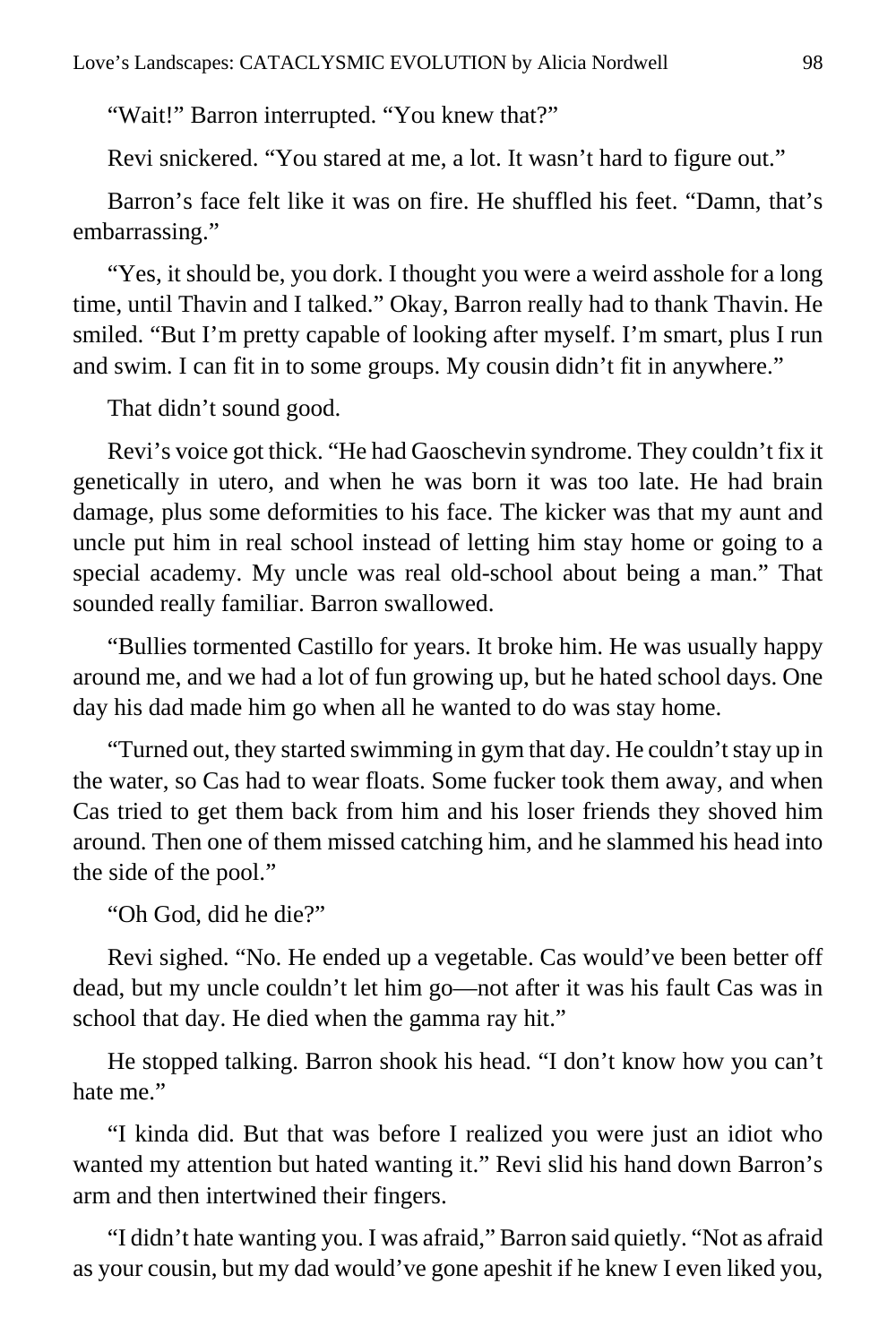much less tried asking you out. I'm sorry I was a coward. I'm really sorry." He sniffed.

"Hey, I didn't tell you all that to make you feel guilty. You weren't like those guys. You didn't go out of your way to torment me physically—you just said a bunch of stupid shit. Besides, why do you think I let those girls go ahead of me on the bus that day? I wanted to see what you'd do."

"I hated that you ignored me. And I did hurt you, remember?"

Revi squeezed his hands. "Yeah, but then you had to help me to the first aid station. I liked that."

Barron lifted his head, staring toward Revi in shock. "What now?"

"Well, I'm much better at hiding things than you are, obviously, but I might've had a thing for you too. I like the brooding jerk type. What can I say?" He laughed.

"Thanks. Thanks a lot," Barron said drily. "Is it clear yet?"

"Yeah, our area's empty."

Barron stood and felt his way down the row of chairs and into the aisle. "So your dad's coming down on me hard because he thinks I'm an asshole. Why'd he pair us up, though, if he was that worried about me bullying you?"

"Well…" Revi muttered under his breath.

"What?"

"He saw me. I tripped 'a blind cripple'. I didn't really mean to. I'd planned to catch you and then make a smartass comment, but he came around the corridor right then, and I froze."

Barron stopped dead in his tracks. "Oh, fuck no. You did not just call me a cripple."

Revi sighed. "Those were his words, not mine. I knew you'd get stuck on that part of what I said. I know you're not crippled. You're just temporarily unable to stare at my handsome face." His joke fell flat. Barron was angry, and he wasn't hiding it behind any fake laugh.

"My dad thought Cas should've been in a special school—not to keep him safe, but to keep him out of the way. He respects a person who works hard and is useful. Cas couldn't do much for very long, or he got headaches. He was quiet. You're not him, but you'd been on medical leave. Dad considered you useless."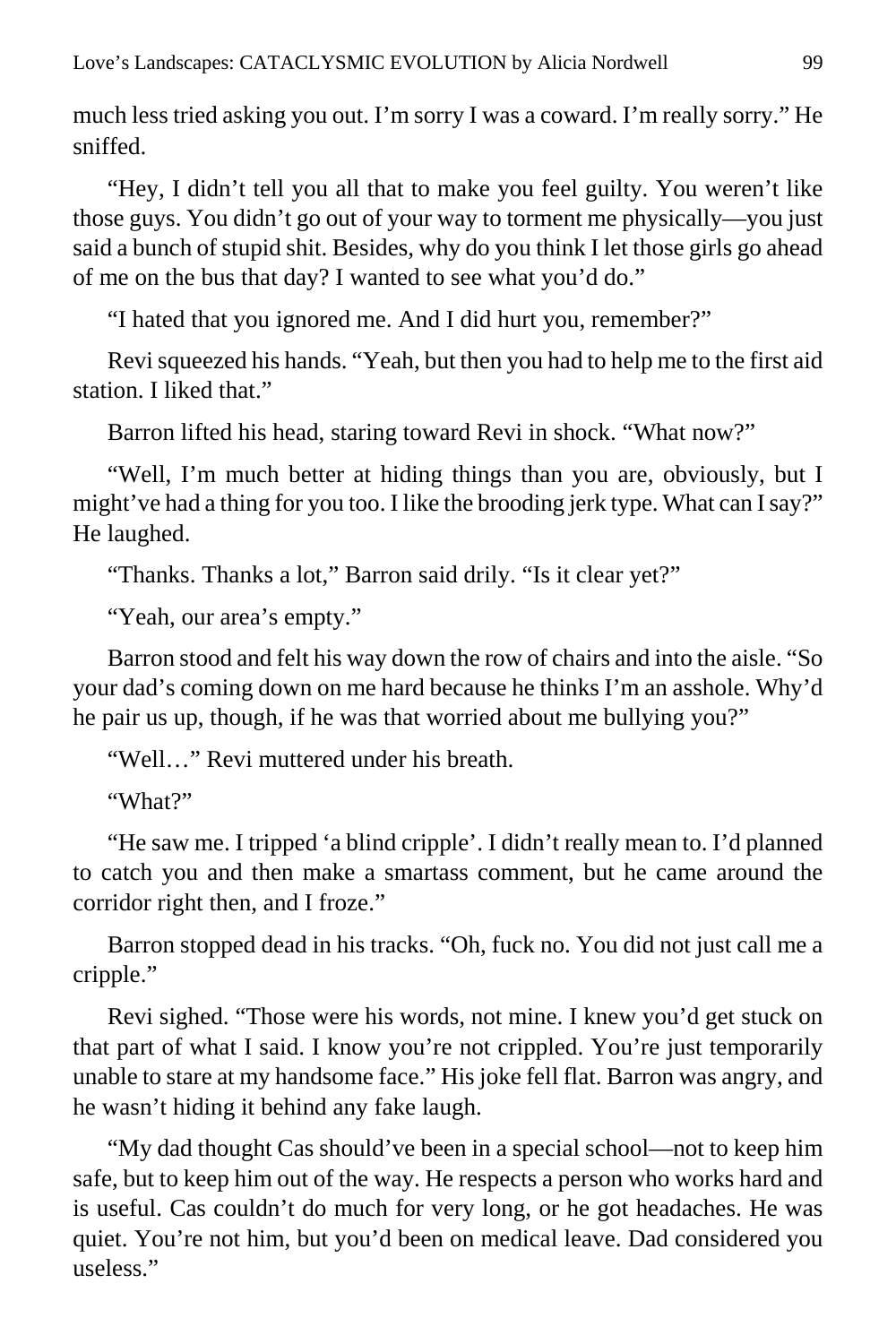Barron clenched his hands into fists. He winced when the motion pulled on the healing wound on his palm. "Then I hurt my hand sorting, proving him right."

"No. He's wrong, and we both know it. I'm sorry he's been acting like a jerk." Revi put his hands on Barron's shoulders and squeezed them. "You can help out. I talked with Mikelos. He's in charge of the building. Someone has to man the delivery system. You'll have a communicator and when the loaders finish filling a cart with parts, they'll signal you. You'll send it down to the build site. Apparently something went wrong with the wiring and it can't be done automatically."

"Sounds fun."

Barron was right. It was a real hoot. He sat in a small, freezing cold booth erected from hastily connected spare panels. Revi didn't tell him, but once when he was bored, Barron felt over the walls. There were no windows, and the whole thing was maybe four foot square.

It was like an upright, metal coffin.

His job consisted taking a call on a handheld communicator, pushing a button and pulling a lever, and then making a call to the crew at the build site. Then he did it in reverse once they'd emptied the cart.

By the end of the first day, Barron was tired, his hands ached with the cold, and he was stiff from not being able to move around much.

The metal wall shook when Revi jerked the door open. Damn thing kept sticking. "Early dinner down here. Ready to eat?" Barron was starving too.

"I could eat a horse."

"It's the cold. Makes your body work harder to stay warm."

Someone had fixed hot stew, and Barron went back for two bowls. He didn't care how he looked when he ate it by picking up the bowl in his hands and drinking it down instead of using the spoon. He got more of it, he didn't spill, and it warmed his hands through his gloves. He could practically feel the heat returning to his body.

He sighed when he finished his second helping. "I could eat more, but I'm not sure it'd fit."

"Me too." Revi burped and laughed. "We need to give up our seats, anyway." Everyone was eating in shifts in the assembled mess hall. "Want to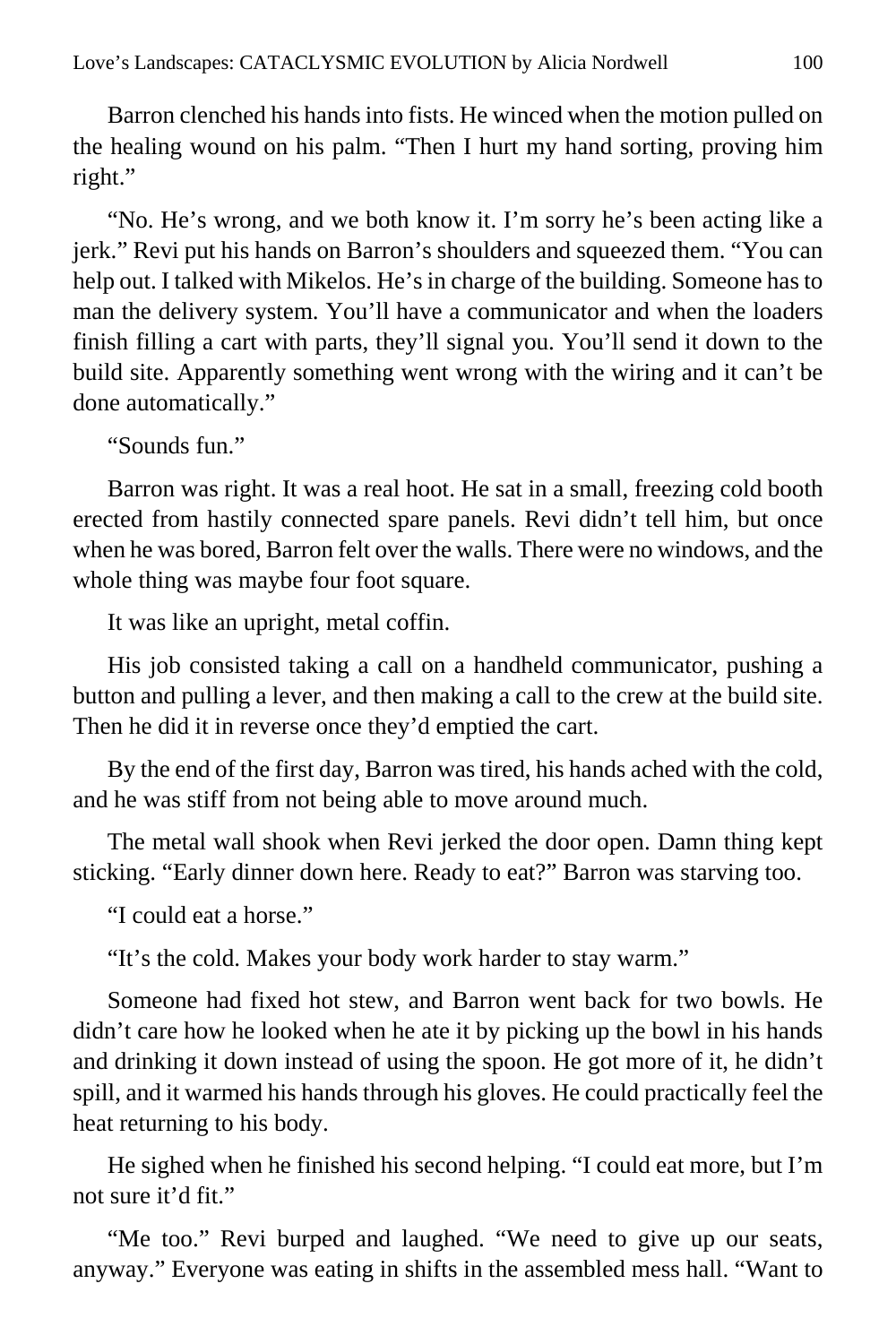go for a walk? We can take a detour on the way back to the shuttle." Lucky them, they got to sleep in their chairs.

"Yeah." Moving would work out some of the kinks in Barron's body from sitting so long.

The chilly wind slapped at them as soon as they stepped outside. Barron grunted, then pulled up the scarf he'd requisitioned. "Damn, I hope it gets warmer than this here."

"It should. I overheard some of the scientist guys scurrying around say that it's winter right now. Apparently there's still some seasonal effect in the areas around the water."

"Then why the hell didn't we go where it was summer?" Barron growled.

"I wanted to know that too. There's more vegetation and open water here, even though it's colder, apparently."

"Well, this is an alien planet. Maybe the plants need cold to grow, not warmth."

Revi slid his hand into Barron's. "Or light. The main sun's going down right now, and the sky's all yellowy gold, but I can already see the stars. The sun is so much farther away than Earth's. It's dim here."

"So you're trying to say I'm not missing all that much?"

Barron knew he was. They were on an alien planet, and he felt like there was so much he was missing because he couldn't see. They were the first people to travel so far beyond Earth, and this was his new home.

Would he ever get to see what it looked like? He covered his maudlin moment by hip-checking Revi. "You can wax poetic over the sunset enough for both of us, Mr. You Quoted Shakespeare Wrong."

"Oh, whatever." Revi pushed him back, and it was on. Barron grunted and tried to block, but not being able to see made up for their size difference. Revi caught him by surprise as they goofed around a few times, but whenever he got close Barron managed to get hold of him to push him back.

Their laughter drowned out the sound of the waves hitting the rocks. "You're not going to win," Barron taunted. "I am the immovable object!" He tried to plant his feet, but a rock rolled under his heel. Just then, Revi darted in for another shove. Barron toppled over backward.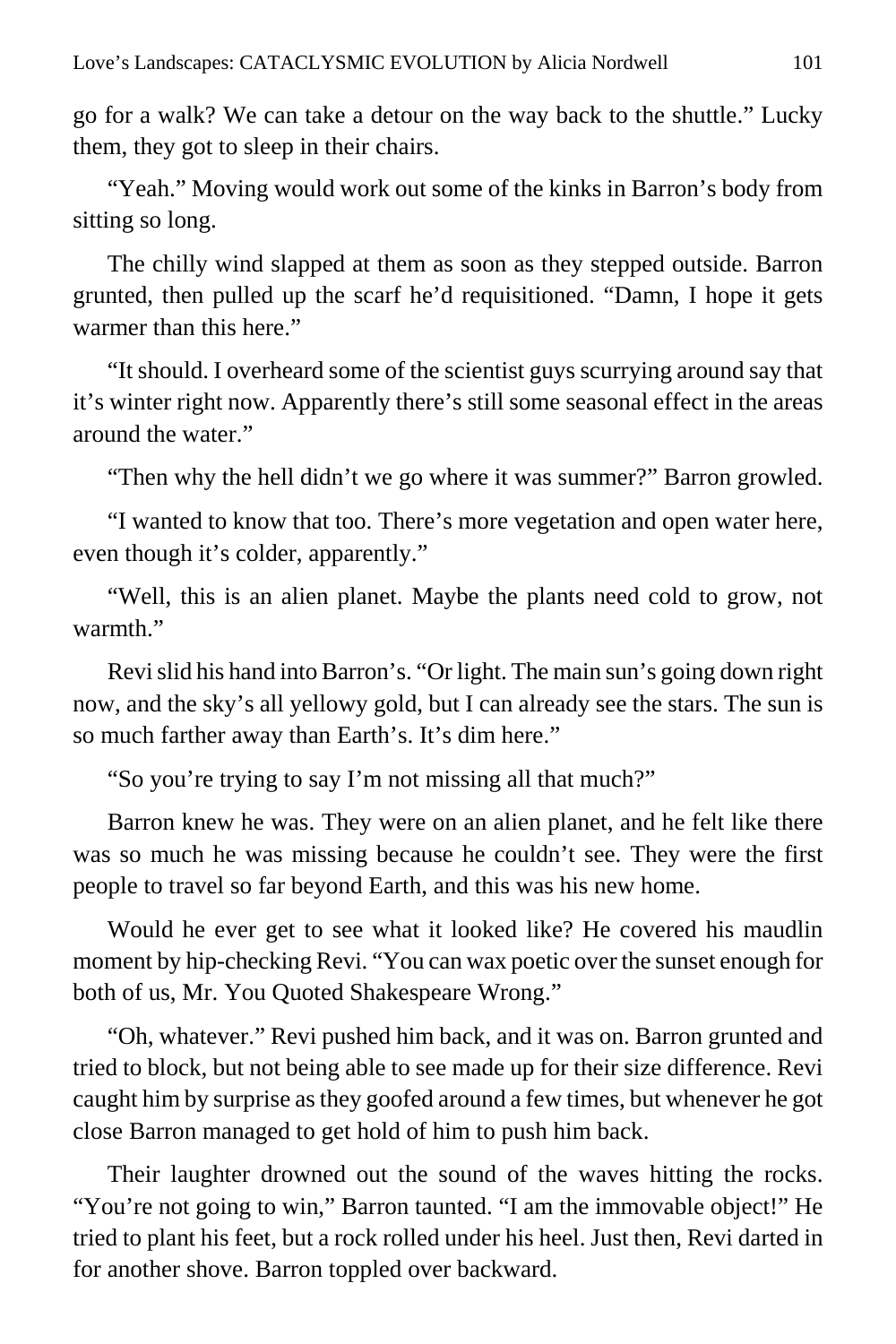"Holy fuck nuts!" Barron landed on the ground with one arm all the way into the water. It soaked his sleeve and glove. "Shit. Cold. Cold, cold, cold."

He scrambled to his feet, holding his arm out to his side.

"I'm sorry! Are you okay?"

"I'll b-be fine," Barron said through gritted teeth. The wind, which had died down, picked right then to gust. It felt like his entire arm was encased in a slab of ice. Every part of his arm ached.

"You need to get inside before your coat freezes." Revi grabbed Barron's dry hand. "We'll run. Just make sure to plant your feet so you don't roll a rock under you again." They ran carefully to the shuttle. Barron hissed when they made it inside and started to get his jacket off. Some of the fabric had frozen to his arm.

"We need some help. I don't want to tear your skin."

"I d-d-don't want to go to medical again," Barron objected. "Your dad will use it against me. You kn-now he will."

"Fine." Revi heaved a sigh. "Just, grit your teeth. This might hurt."

"What—"

Revi yanked his sleeve off his arm in one swift jerk. Barron clenched his jaw shut around the yelp trying to escape. He breathed hard through his nose. Revi grabbed Barron's hand and squeezed it.

"Oh damn."

"Now what?" Barron held his breath, trying to prepare for… whatever.

"Your hand is so damn cold. I'm trying to warm it up before I get this glove off," Revi said. "I stuck it in my armpit."

"Now my hand's gonna reek. Th-thanks!"

"Hey, eau de Revi. Every guy should be so lucky."

Barron shook his head. "Feels warm enough."

"Let's see." Revi slid his fingers under the edge of the glove around his wrist. "I'm just going to peel it down inside out. Hold your fingers out." Barron stiffened his fingers.

The glove slid over his palm. "Fuck."

"What?"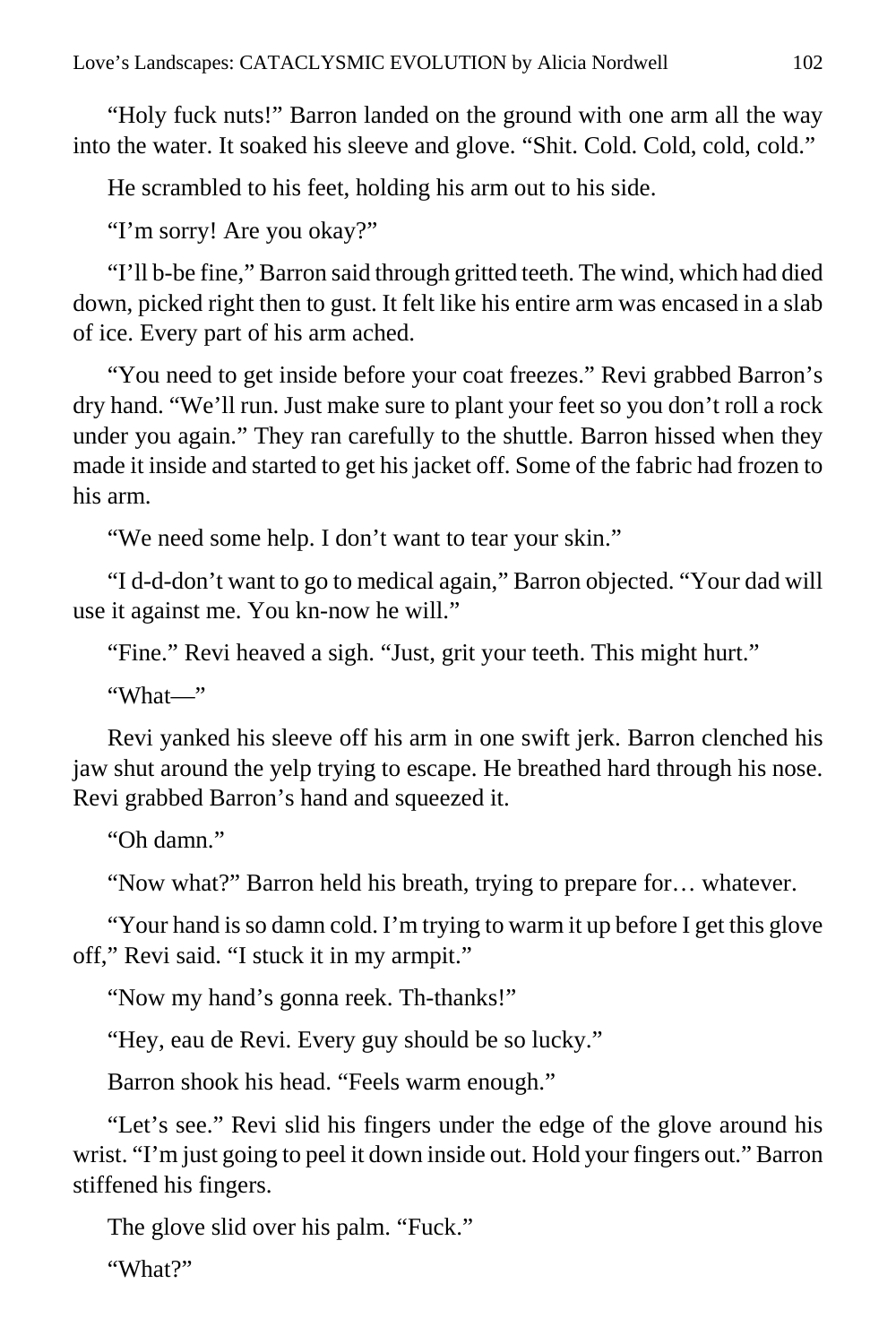"Your hand. The bandage is soaked. Does it hurt?"

"No. It's cold but doesn't hurt. Maybe the water made it numb. Just finish getting the glove off. Dr. Samuels gave me more material to bandage it. I have it in my pack."

"Seriously? You need to have this looked at, Barron." Revi finished getting the glove off. "Hold still. I'll get the bandages so you can cover it. You don't need to get dust in the wound."

"I don't need to go see the doctor. It's even colder out there now and my jacket's soaked. Is the wound bleeding?"

"A little."

"Well, there you go. Blood will flush out any dirt and shit. It'll be fine. I'm *not* going."

Revi sighed. "Fine."

They bandaged his hand and laid his coat across the top of his chair. "At least these recline, but it sucks we don't have bunks." He'd miss sleeping with Revi tucked in close to him.

"It could be worse. My dad used to make me go camping with him, just what we could pack in. We slept on the ground with a bed roll and our packs for pillows."

Barron snorted. "No way would my dad have done that. Five-star all the way was his motto. He traveled executive class—round-the-clock room service and a full bar. Always."

"You don't seem that stuck up." Revi handed Barron an extra blanket. He'd changed into dry clothes, but the shuttle's temperature controls were set cooler than the ship, and Barron was still half-frozen. "I mean, you just do okay outside of a city."

"William's brother, Harvey, used to take us camping all the time. They lived near the edge of Doestrin Park. We'd hike into this big meadow about forty-five minutes from their house by this little creek. It even had fish. Nothing big enough to eat or anything, but they were fun to catch." Barron smiled, remembering their last trip. They'd planned another one before everyone went off to college. They hadn't needed Harvey to keep an eye on them for a few years, so they were able to sneak out some drinks and other party supplies.

"Maybe we can fish here. At least once the scientists figure out what everything is and all that." Revi yawned. More and more people were returning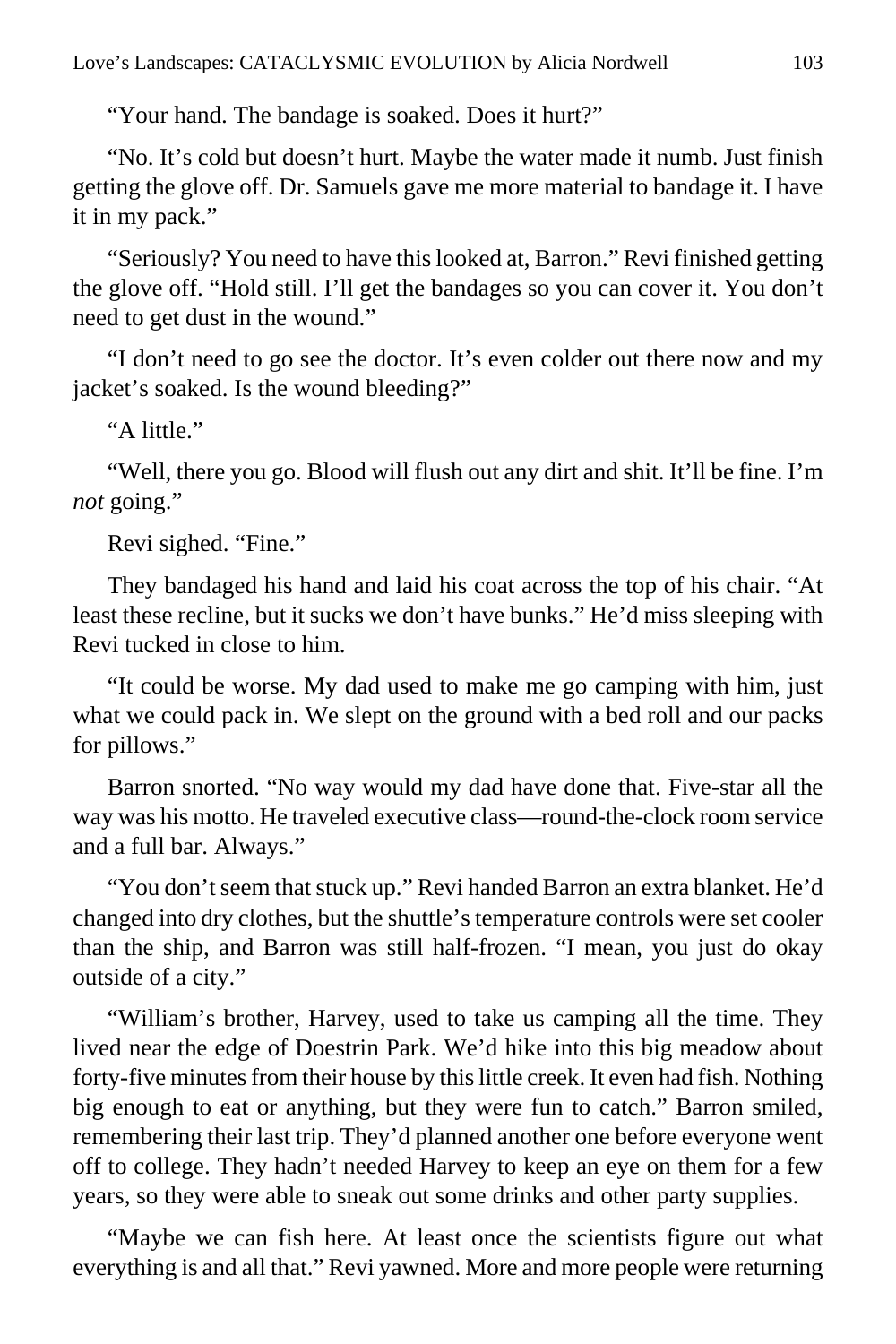to the shuttle from the late dinner shift. "I'm beat. The panels for the sides of the habitats are heavy, even if all we're doing is guiding and holding them in place for sealing."

"Go to sleep, then. I'm not going anywhere."

Barron still hadn't gone anywhere over a week later. Dr. Samuels had come down to the planet, along with everyone but the essential ship personnel and the families with young children. Barron missed talking to Marya, but he was glad when Thavin, William, and Creed were dropped on the planet to freeze along with him and Revi. By that point, they were staying in one section of the habitat already finished and sealed off.

Of course they were sleeping on the floor in blankets just like Revi predicted. Outside structures had to come before creature comforts. The daily work schedule was accompanied by all sorts of 'work for a better life for all' propaganda.

How much of a reminder did the head honchos think they needed that the fraction of humanity they saved were all necessary for survival?

It was mind-numbingly boring, but Barron kept his job. His hand was feeling better, but since he wouldn't take time off from pushing a damn button to see the doctor, he couldn't do anything else. They weren't even allowed to walk down by the water anymore. The security guys had cordoned it off for everyone's safety so no one fell in.

Barron and his friends put their heads together and figured there was something they weren't being told. Creed overheard some guys talking about the life in the oceans being unique—something or other unlike anything the scientists had ever seen—and the possible ramifications could be dangerous. They'd clammed right up when the sealer in his hand banged against the panel he was securing until they passed him.

They'd stayed up late the night before, whispering in a huddle in the corner they'd claimed. Creed and William were insistent that there was something big that could come out of the water to chomp on human flesh, but Thavin pointed out the lack of prints of any kind or any sightings.

Revi backed him up. He hadn't seen any when they walked along the waterline, and they'd been so close Barron actually fell in.

Barron had no freaking idea. He was consumed by other thoughts and had only paid half-attention to the conversation.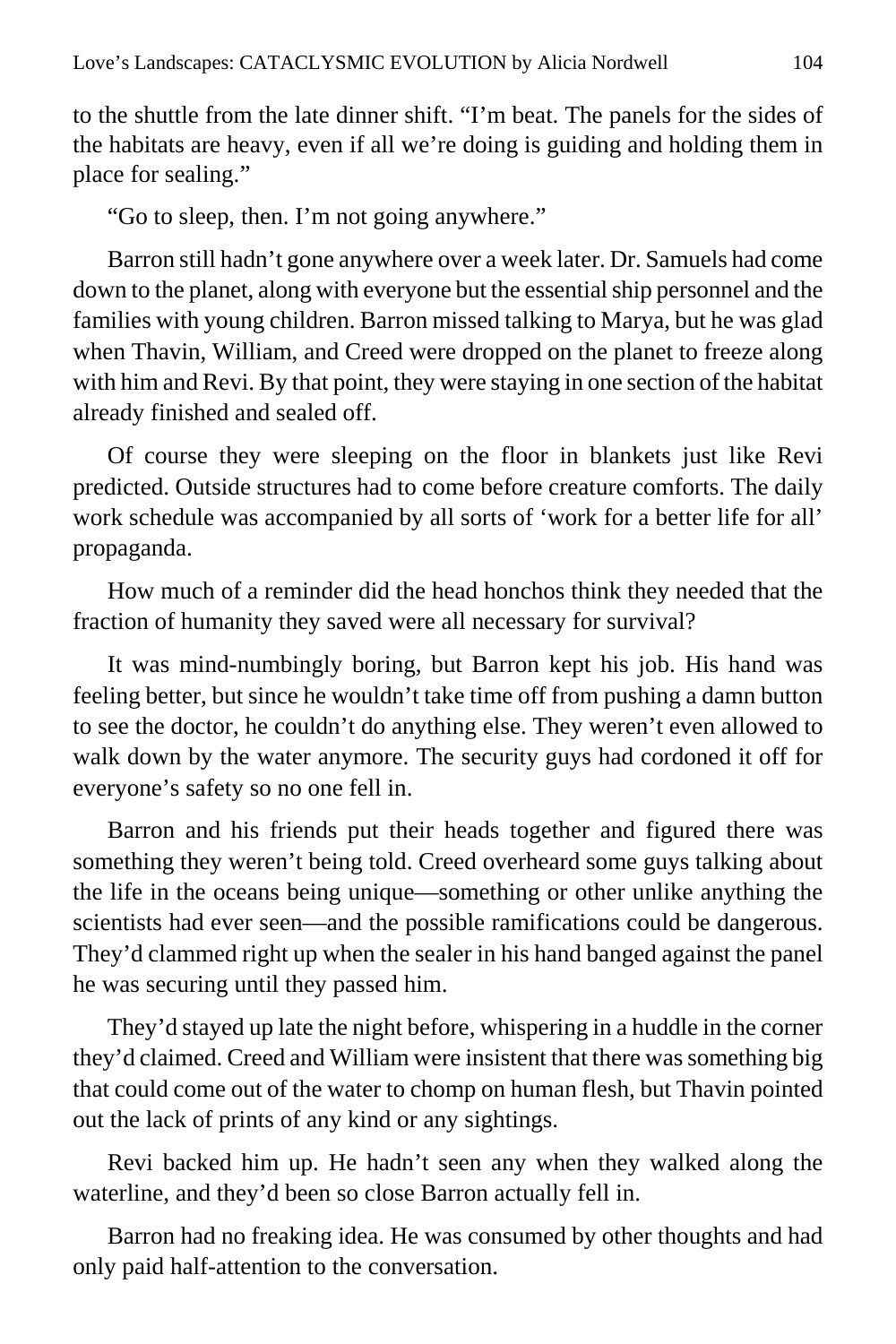"What?" Revi rolled over in his arms and faced Barron. "You're thinking so hard it woke me up." They'd combined their sleeping rolls so they could sleep together again. There hadn't been much touching below the waist. Working out in the cold from morning until dinner exhausted them both. If Barron wasn't so distracted he'd probably be far more frustrated than he was.

"I can see you." Barron reached up and ran his finger from Revi's forehead to the tip of his nose. "Not perfect, everything looks wavy, but I can see you."

Revi grinned. "Really? That's great!"

"Is it? I'd be happy if it was just my eyes, but look at my hand." A week before he'd still had an open gash on his palm from the thick chunk of metal that had actually stuck in his hand. Barron held his hand up so Revi could see it.

"It's healed! Not even a mark."

"Tell me, shouldn't that wound have left a scar? Plus, I itch all over, all the time. It's getting worse, Revi." Barron swallowed. "What's happening to me?"

\*\*\*\*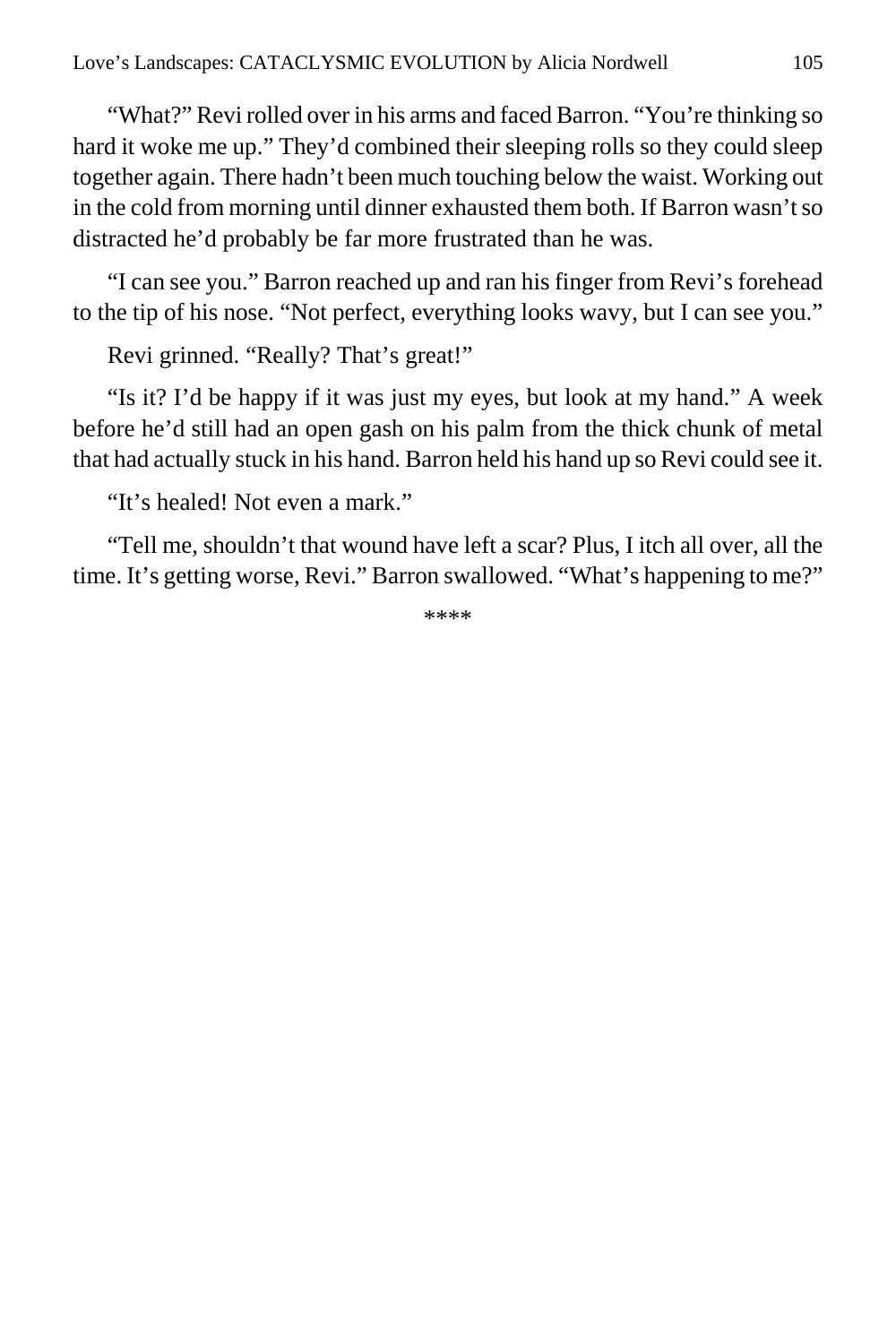### **Chapter Thirteen**

"You need to go see the doctor." Revi stared at Barron. The night before he'd been able to see the oval of Revi's face, his hair shoved back into a ponytail. Barron hadn't said anything—afraid it was fluke or something—but he could see even better when he woke up. Everything appeared as though he was looking at it through a veil of water, but the bright white radiance was gone.

"What if it goes away?" His chest was tight, as if he couldn't draw a deep breath, and the itching had intensified.

"What if it doesn't? I'm happy you can see again, but Barron, something *really weird* is going on with you. I don't care what the hell my dad thinks, and you shouldn't either." Revi scowled. "Get up, get dressed, and get the hell over to see Dr. Samuels!"

"I know. I know you're right. I just… I'd hoped the look on your face when I saw it again wouldn't be you glaring at me still." He'd never gotten to see Revi's smile directed at him. Other people, sure, but he'd never gotten to see that happy look just for him.

Revi leaned in and kissed him. He held on to the back of Barron's neck, pressing their foreheads together. "Really look in my eyes. I'm not mad at you; I'm worried. So please do what I ask. Go see her."

"Okay, I'll go."

Those gorgeous pink lips captured Barron's attention as Revi *finally* smiled just for him. "Good."

"God, you're hot." Barron brushed his thumb across Revi's full bottom lip.

"Yes, I am."

Barron laughed. "So modest, too."

"Hey, it's not my fault you're stunned by your first sight being the vision of the hunky manliness of me."

Barron wrinkled his nose. "Ha, ha. Well, I'm definitely not into you because you're funny." He smacked Revi's ass.

"Hey!" someone objected sleepily. "None of that when I'm a foot away from you."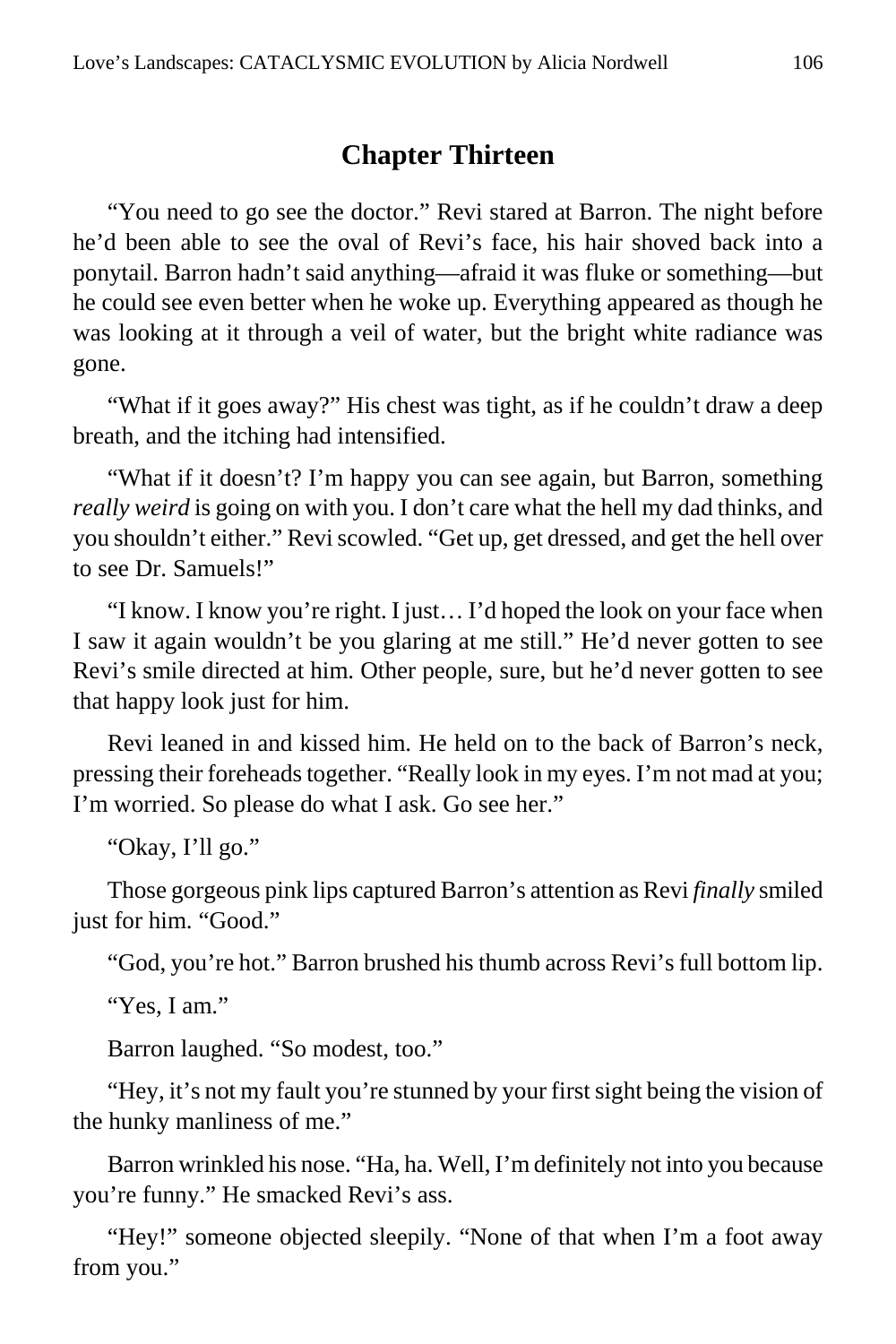Barron leaned up on one elbow. "Like I haven't heard you doing far worse over the years out camping when you thought we were all sleeping."

Creed was always horny. It used to be even worse when they were younger. He was their main source of porn and other illicit material. William's brother was too straitlaced, and Thavin only had one sister. Creed had lived with his dad, and he was a pretty cool guy who didn't worry about the sort of thing he said normal teenage boys were into.

A slap on the ass? The tamest of things Barron had seen in Creed's video collection topped it.

"Well, hit him quieter then. I'm sleeping here."

Revi shook with suppressed laughter.

"So glad we could amuse you," Barron said. "I'm getting up." The itching was getting to him. He could deal with pain, but damn… feeling like he wanted to peel his skin off to make it stop crawling was the worst.

"Do you need me to come with you?"

That was right. With Barron's vision back—at least somewhat—he didn't need a guide. "Maybe you should. I wouldn't want your dad to think he can separate us." He might anyway, if the damage was fully repaired, but Barron would soak up every minute of Revi's time that he could before then.

"He can't separate us. We're from the same section, and we're together now. I'm not going to abandon you. We are together… right…?"

Barron knew he was committed for as long as he could keep Revi. He opened his mouth to tell him exactly how he felt, sappy sentiment and everything.

"Oh my God, yes. He's so into you it's disgusting. Now go away!" Creed flopped over, turning his back to them.

Barron and Revi snickered. So much for a magical moment.

"He's right. I'm into you." The heat Barron put in his voice made those five little words so much more important than they sounded.

"Good," Revi whispered.

"I'm just gonna go like this." Barron snagged his jacket. "You can change if you want."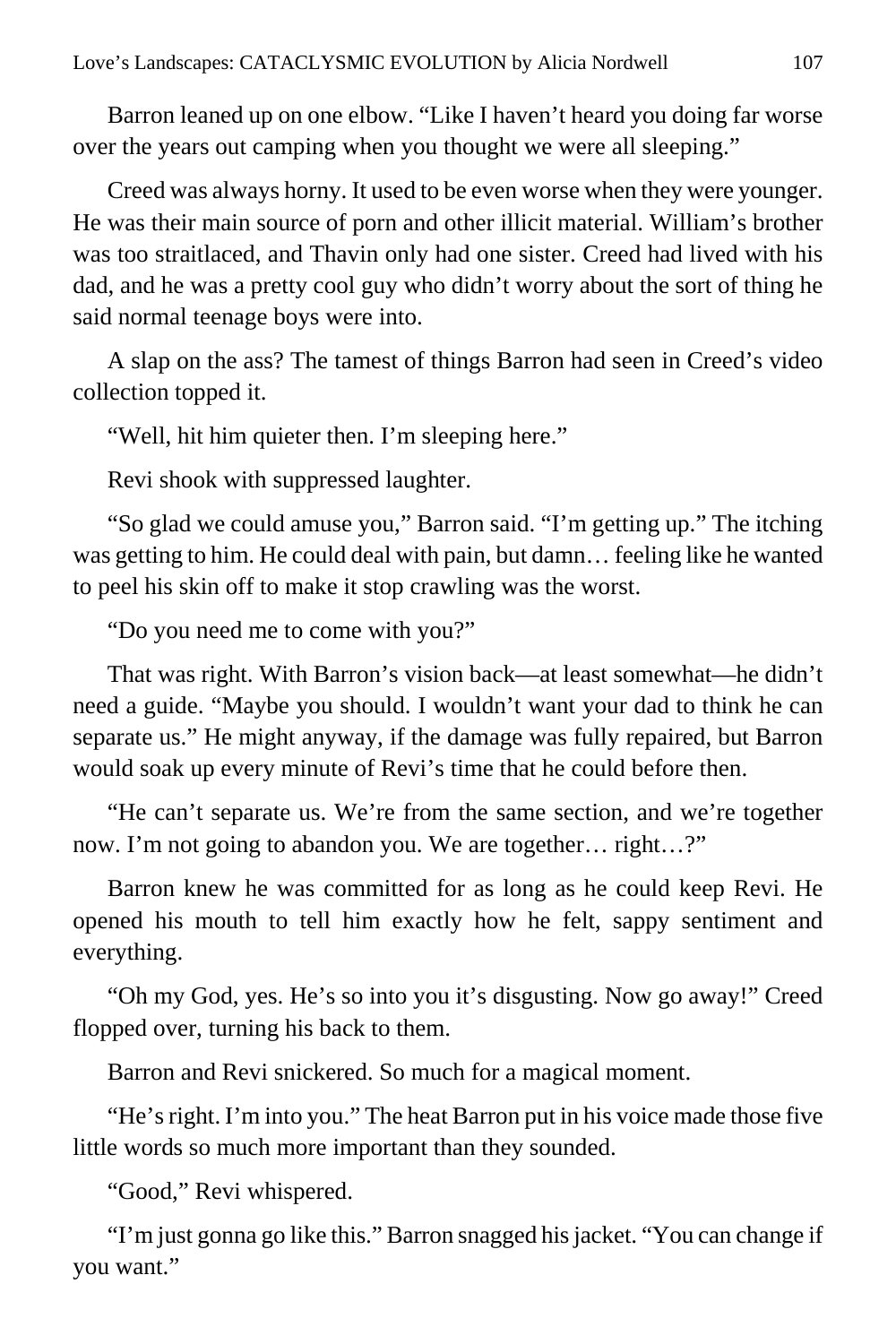"I'll be quick." Revi took his bag and went to the makeshift bathrooms set up off to the side of the room, with changing stalls and some cleaning cloths. They didn't have running water, but medical and the cafeteria did. Everyone else used the shuttles for personal needs.

By the time Revi came back, Barron was digging at his arms. He couldn't stop scratching. The skin on the back of his shoulders, down to his fingertips, was tingling, and it felt like millions of little biting bug were crawling on them. He spun on his heel. "Let's go."

"Whoa." Revi grabbed his jacket from where he dropped it. "You need this."

"No, I don't. I'm fucking hot." He couldn't wait to get outside. "Let's go," Barron repeated.

By the time they made it to medical, Barron was doing his best to writhe while staying on his feet. He could only breathe in pants. He couldn't get enough oxygen, couldn't stop scratching. He barely felt the wind that had Revi hunching his shoulders and burying his face in the collar of his jacket.

"Is someone here?" Barron shouted when he got inside. Most of medical was still dark. A figure hurried around a panel.

"Shh. There are people sleeping in here."

"Well, I can't. I swear to God, I'm going nuts here." Barron dug at his arms.

Revi gasped. Barron looked down. He'd dug furrows in his arms and skin was sloughing off in strips. "Holy fuck. What's wrong with me?"

"Dr. Samuels! I need you out here, *now*!" The guy rushed over to Barron. He hissed when he touched his skin. "You're already burning up. Fuck."

"Nolu? What's going on?" Barron recognized Dr. Samuels' voice. The tall woman had her white hair pulled back into a neat bun, even though it was the wee hours of the morning. She looked older than Barron expected from her voice.

Nolu looked a lot like he'd expected, though. His skin was dark, nearly as dark as his hair held back in tiny braids. Barron wondered absently how long it took to braid hair that long as he did his level best to rip his skin off.

It itched so bad!

"Is he okay? What's going on?" Revi followed them as Dr. Samuels and Nolu grabbed Barron by his elbows and wrists, forcing him to stop scratching.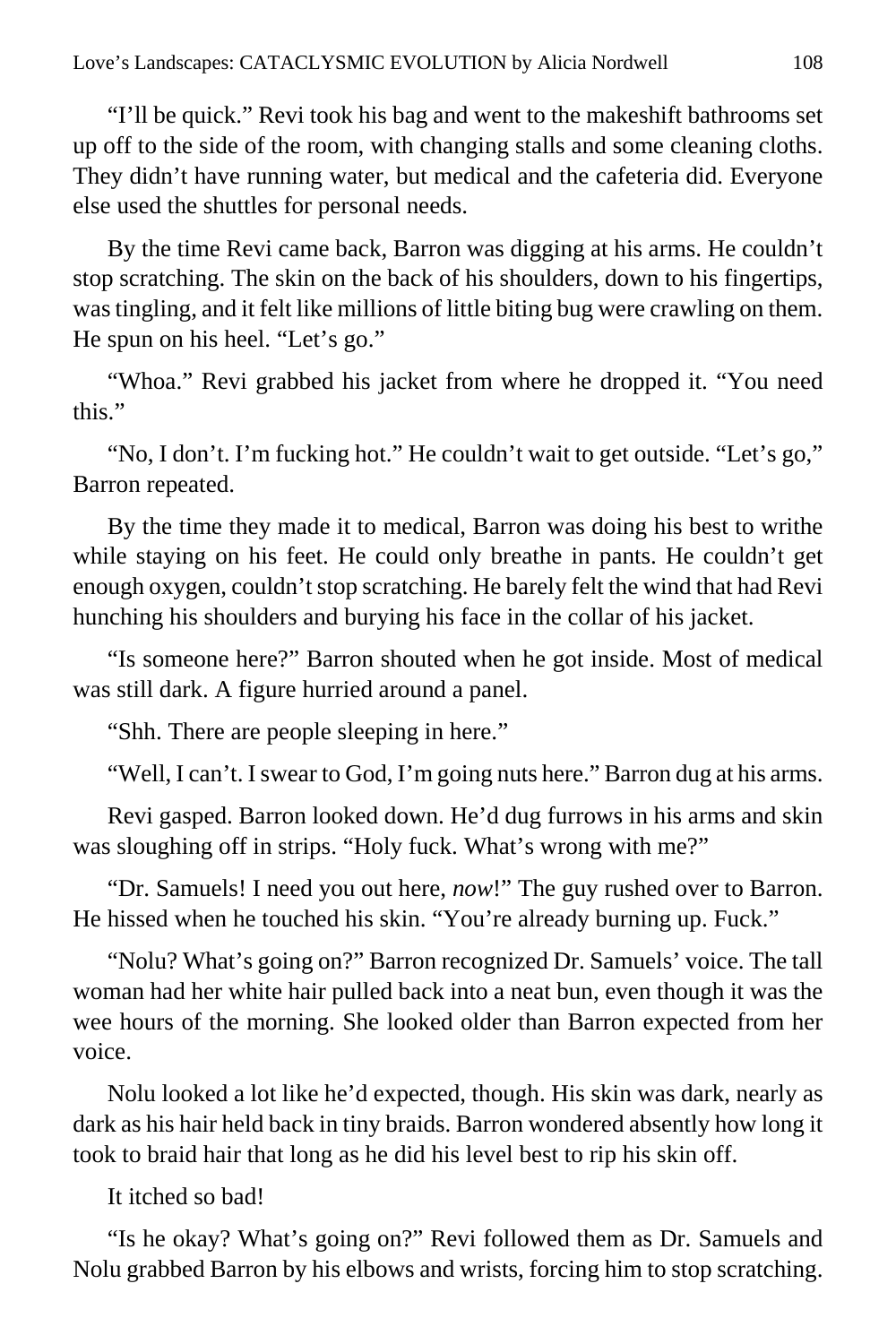They pulled him back toward the screened area where the lights were blazing bright.

"He needs to get into a tank immediately," Dr. Samuels said.

"A tank?" Those were reserved for people with life-threatening injuries or illnesses. Barron twisted his fingers, trying to itch between them.

"We need to bring down your fever and keep you from getting worse. We can deliver what you need to breathe far beyond what Paradise's atmosphere can provide. You're going to need it."

"He's going to stop breathing?" Revi's voice rose. Barron wanted to take Revi in his arms until he calmed, but the urgency with which the doctor reacted to his appearance scared Barron, too.

"Strip." They stood before a tank. Dr. Samuels turned and tapped furiously on the control panel. Nolu and Revi helped Barron get his clothes off. They had to fight him as he kept trying to scratch. Barron knew he needed to stop, but he couldn't seem to, no matter how hard he tried.

Revi leaned up and captured Barron's face with both hands. "I'm not going anywhere. Remember that. You can't leave me either, no matter what's going on. You fight it."

Barron nodded. He was gasping and couldn't talk. He rubbed his cheek against Revi's hand, staring into his eyes.

"Good."

He stepped back and let Nolu and Dr. Samuels insert Barron into the tank. By that point, Barron's head was spinning and he needed their support so he wouldn't fall over. Barron opened his mouth for the breathing tube, swallowing when he was told. The influx of pressure forced his breathing to slow and deepen.

The dizziness started to fade. His arms and legs grew heavy and then the feeling in his limbs went away. The loss of sensation in his entire body usually would've freaked Barron out, instead of a localized pain blocking like the bands provided, but in this case it was a relief.

"Barron."

He blinked.

"Can you hear us? Blink twice for yes, once for no." Dr. Samuels' voice filtered through the fluid in the tank.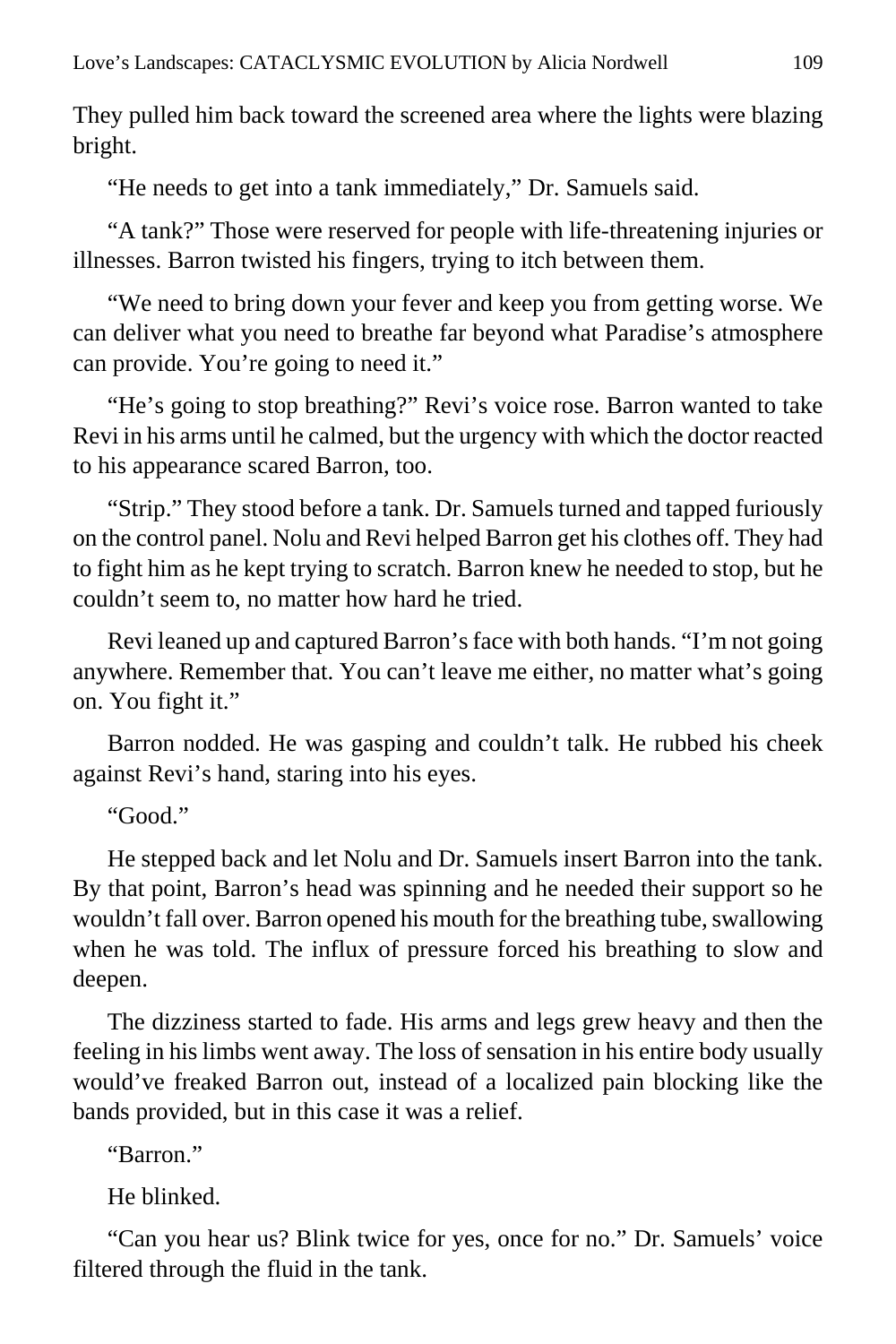He struggled to do what she asked.

"Good. Feeling better?" He blinked once, then rolled his eyes. Then he blinked them twice.

"Okay. I'm guessing that's a smartass remark about feeling… and yes, you feel better. Or at least you don't feel anything, right?"

Barron blinked twice again. Lifting his lids took monumental effort. The tank made all but the tiniest movements impossible. He couldn't even twitch his fingers.

"I need you to stay calm. I have a few questions. Revi's still here, just like he promised. If he knows something about what I ask you, do I have permission to talk to him about your health?" she asked.

Blink. Blink.

"Thank you. That helps. Now, Barron, I need you to answer this question honestly. The water's cordoned off. Did you sneak past the markers?"

Barron blinked once.

"Are you sure?"

Two blinks.

"This is important, Barron. You won't get in trouble. Wait. Revi says you fell in the water before it was cordoned off. You fell into the shallows. Did you get your wound wet? I noticed your hand is healed."

Yes! Finally, she was getting to the damn point. He blinked twice for yes, again.

"Damn it." Now she sounded tired. "I was afraid of that. There's something out there, something in the water. When it infiltrates a wound, even a tiny one, on a person's body they begin to display all the symptoms you do. Usually much sooner, though." She paused. "The itching, breathing, and fever… did those start this morning?"

Barron blinked twice.

"Have you noticed anything else?"

Barron blinked twice. He fluttered his lashes and waited. He knew Revi would explain.

Dr. Samuels' voice came through the tank again. "You can see again?"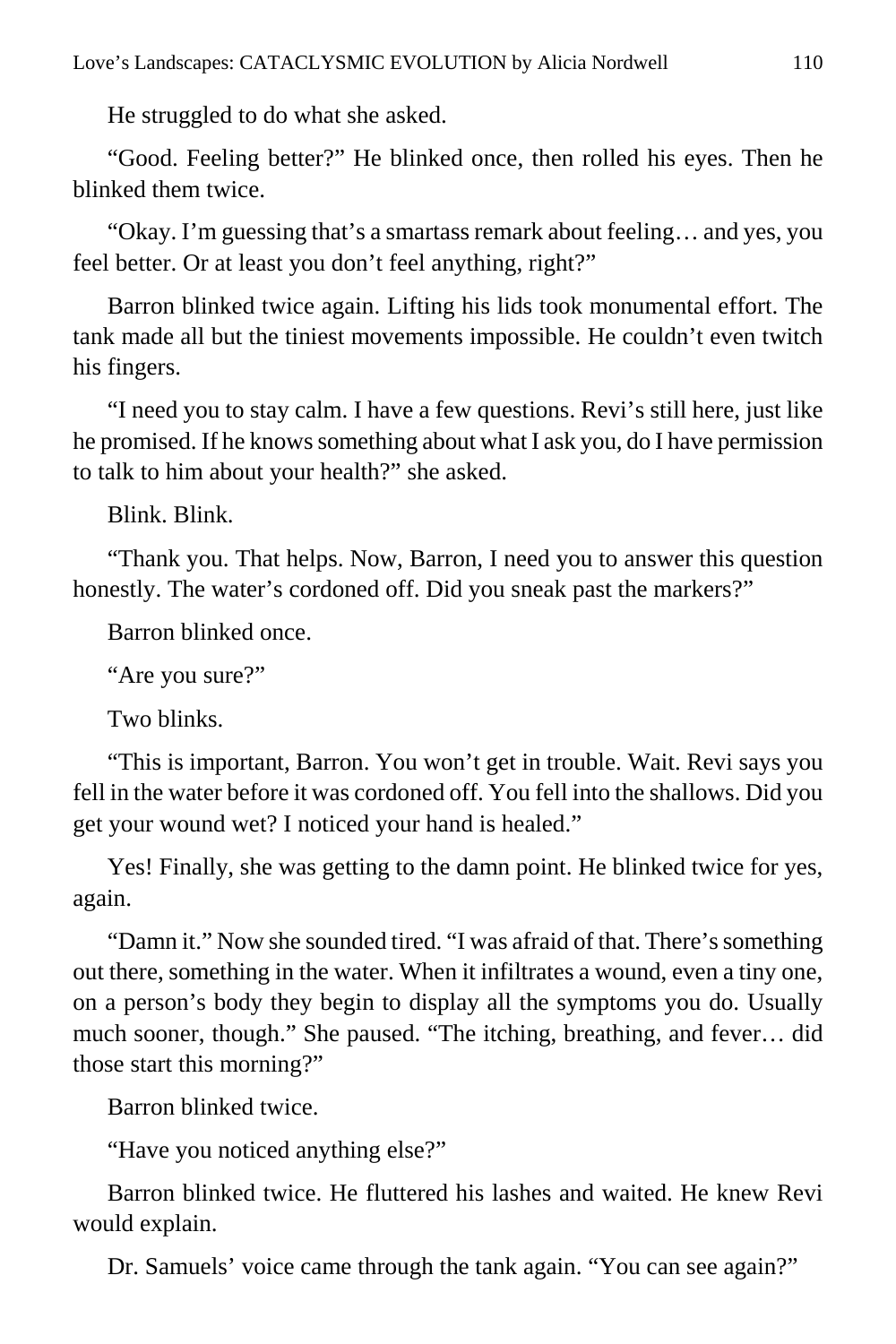It took all he had, but Barron managed two more blinks.

"I know you're tired. I need you to stay relaxed, okay? The monitor will alert us to any change. If you need anything, we're right here. Feel the tube in your mouth? On the underside is a small button. If you press it even a tiny bit with your tongue, an alarm will go off, and we'll be over in seconds. For now, just rest."

Barron couldn't do anything else. Time in the tank meant very little. Every speck of skin on his body was immersed in fluid infused with whatever medicine the doctor deemed necessary. He caught flashes here and there, but nothing understandable.

Even though he shouldn't have been able to feel anything, slowly the pressure inside Barron's body changed. It felt like the tube feeding him oxygen was failing. Breathing grew harder.

He forced his eyes open. Barron could see in the tank, a first for him. He shouldn't have been able to see through the murky fluid, but it was easy. Two figures stood on either side of his tank. They wore security uniforms and had weapons.

#### *What the hell*?

Using his tongue like Dr. Samuels told him, Barron set off the alarm. The doctor appeared in front of his tank by the monitor.

"Would you please move? You're in the way!" Dr. Samuels snapped.

The security guard moved when she prodded at him with a tool of some kind that looked pretty pokey. "Thank you. Barron, are you okay?"

He blinked once.

"What's wrong? Do you hurt?"

Barron shot a look side to side at the guards, and then blinked once for no. Dr. Samuels bit her lip. "How's your breathing. It looks a bit labored."

Blink. Blink.

"I can help with that." She tapped the monitor. Barron watched her. The other night her hair had been immaculate, her clothes tidy. It was a far cry from how she looked now. Her shirt was wrinkled, and she'd tucked several strands of loose hair behind her ears.

What was going on?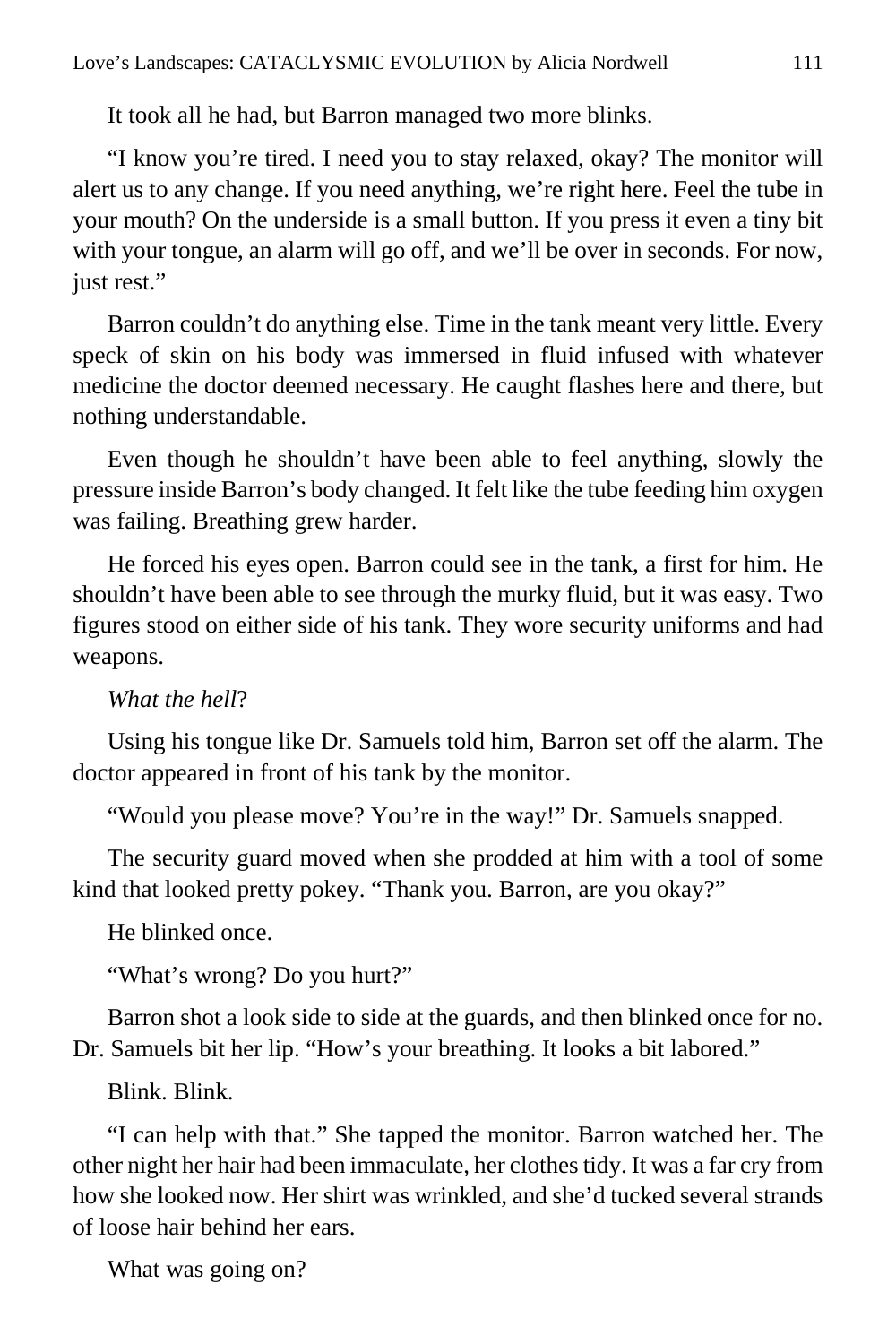The pressure in Barron's chest eased. A man appeared behind Dr. Samuels. "What did you do?" he asked.

"I increased the hydrogen again."

Again? Why were they giving him hydrogen? Barron tongued the button again, setting off the alarm. He fought to move, but he couldn't.

"Barron, calm down. You're stable at the moment. I know you want answers, but don't panic. I don't want to have to increase the hydrogen mixture so soon." She looked so worried Barron knew that was something she *really* didn't want to do.

"This is Dr. Lunquist. He's one of the scientists from the ship. We've been monitoring your condition. Barron, you're undergoing a metamorphosis, and it's almost complete. We believe this began when you landed with your injured hand in the ocean the first night you were down here."

"I still don't believe it could've happened that early," Dr. Lunquist argued.

Barron blinked twice deliberately.

"And I told you my theories on that. He was blinded back on Earth rescuing a little girl, and he had a severe gash on his arm. Deep tissue UV damage, plus the eye and palm injuries, slowed down the replication and repurposing of the cells in his body until he was reasonably healthy enough to make a suitable host." Dr. Samuels' voice took on the tired tone of someone who'd repeated themselves, a lot.

"There's no proof of that supposition."

"God damn it, what else is there? We can see it happening, healing and changing him, but at a much slower rate than the others. They all changed so fast we couldn't keep up. And. They. Died. He's alive. There's a reason for that!"

Dead?

They'd had other people in there who touched the water? Who'd been changed?

Who died?

Barron slammed his tongue against the alarm again and again. He wanted out. He wanted out of the tank right that second. He strained and finally managed to move one hand. He pressed his palm to the glass below the monitor.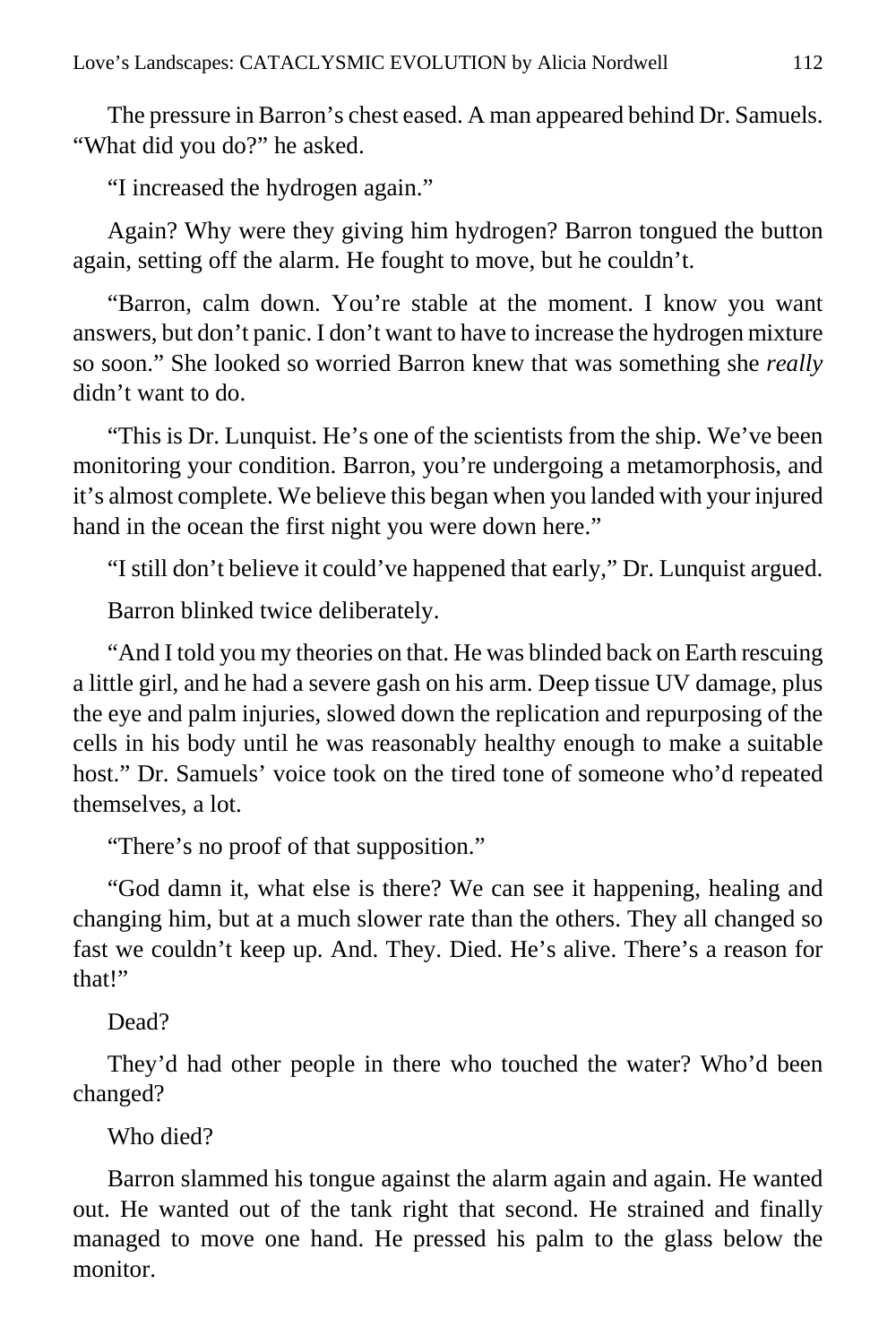They had to let him out. Where was Revi? He'd know.

He'd get him out.

"I'm sorry, Barron. I didn't mean to say all that in front of you." Dr. Samuels pressed her hand against his on the outside of the tank. "I'm doing my best for you. I swear. Try to stay calm."

Calm?

She wanted him to stay calm!

Barron blinked once, squeezing his eyes shut.

Out.

He… wanted… out.

\*\*\*\*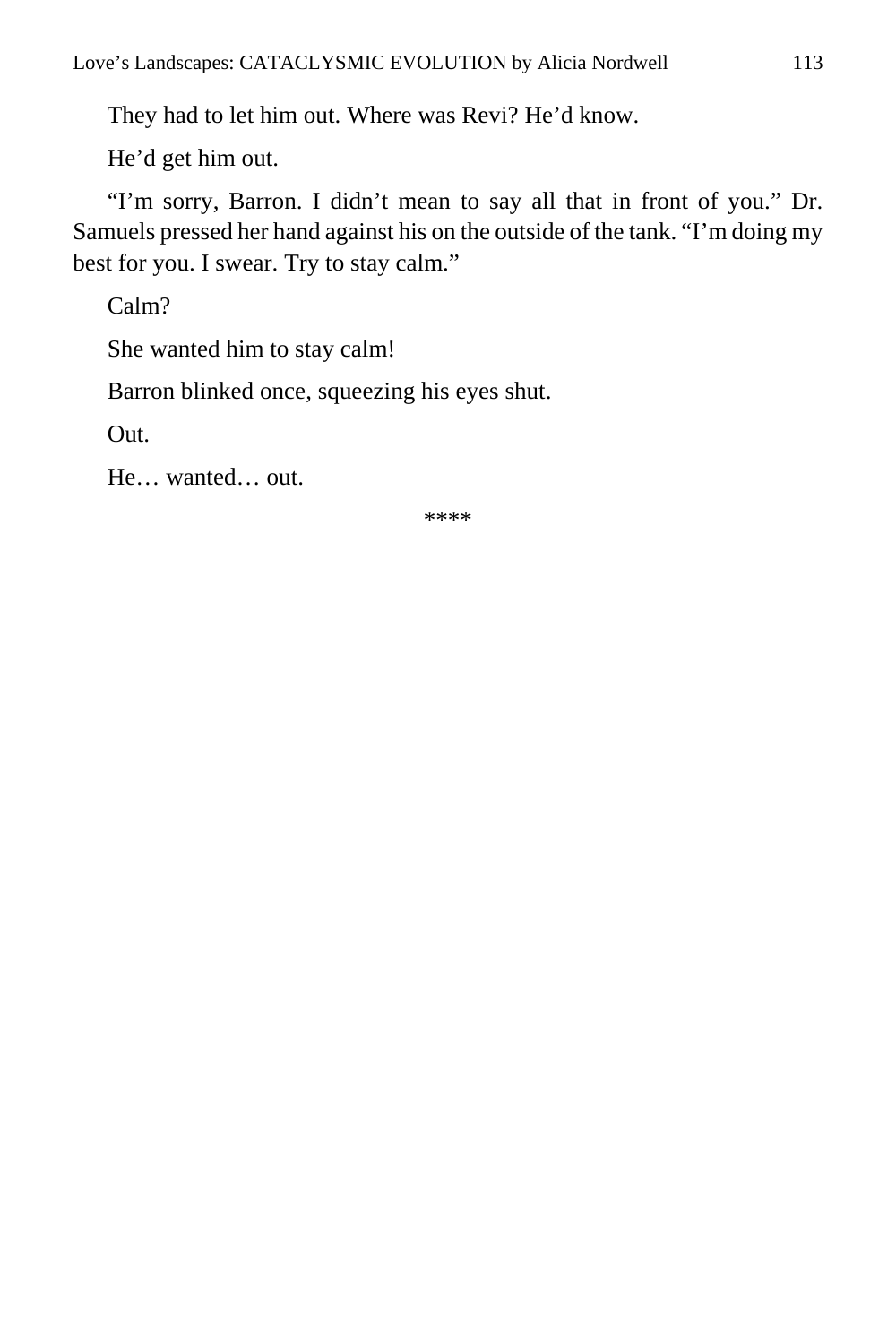#### **Chapter Fourteen**

Barron woke up again. The process was more gradual than before. His breathing sped up. He could move. He curled his fingers into fists, then spread them back out.

Weird. There was… skin between his fingers. He waved them and the tank fluid rippled. Bluish tissue ran down the outside of his hand. And his arm too! Barron lifted his arm. It fanned out like a wedge and was attached from just above his wrist to his armpit. Barron reached for it. It gave under his fingers, thin, slick.

And it glowed. His arms were limned in a faint shimmering light. He couldn't tell what color it was, just… sparkly.

The sensation of his fingers on it sent a shivery quiver up the nerves of his arm. Barron arched his back and shuddered. He grunted around the mouthpiece. Okay. No touching.

He triggered the alarm on the tube, but didn't hear anything. Where was the alarm? He thrashed in the fluid. He could move, but he felt drunk, uncoordinated.

Tap. The sound on the tank echoed through the fluid. "Barron," Dr. Samuels whispered.

Barron jerked his head up. "Mmm." He gestured toward the tube, blinking rapidly.

"I know, I shut off the alarm. We have to get you out of there."

We? Barron blinked twice. The guards were gone, but he could see two shadowy figures behind the doctor. The lights were low. It must still be nighttime.

"You must remain silent when we pull you out. Stay calm, okay?" She spread her fingers on the tank.

What was with her thing insisting he stay calm? She was a doctor. She was supposed to have a good bedside manner, right? Who in their right mind thought telling a person to stay calm would make them anything but calm?

Revi came out of the shadows. "Hey, it's us. I promised I wouldn't leave you alone, remember?" Barron blinked twice, firmly. He slid forward, pressing both hands against the tank.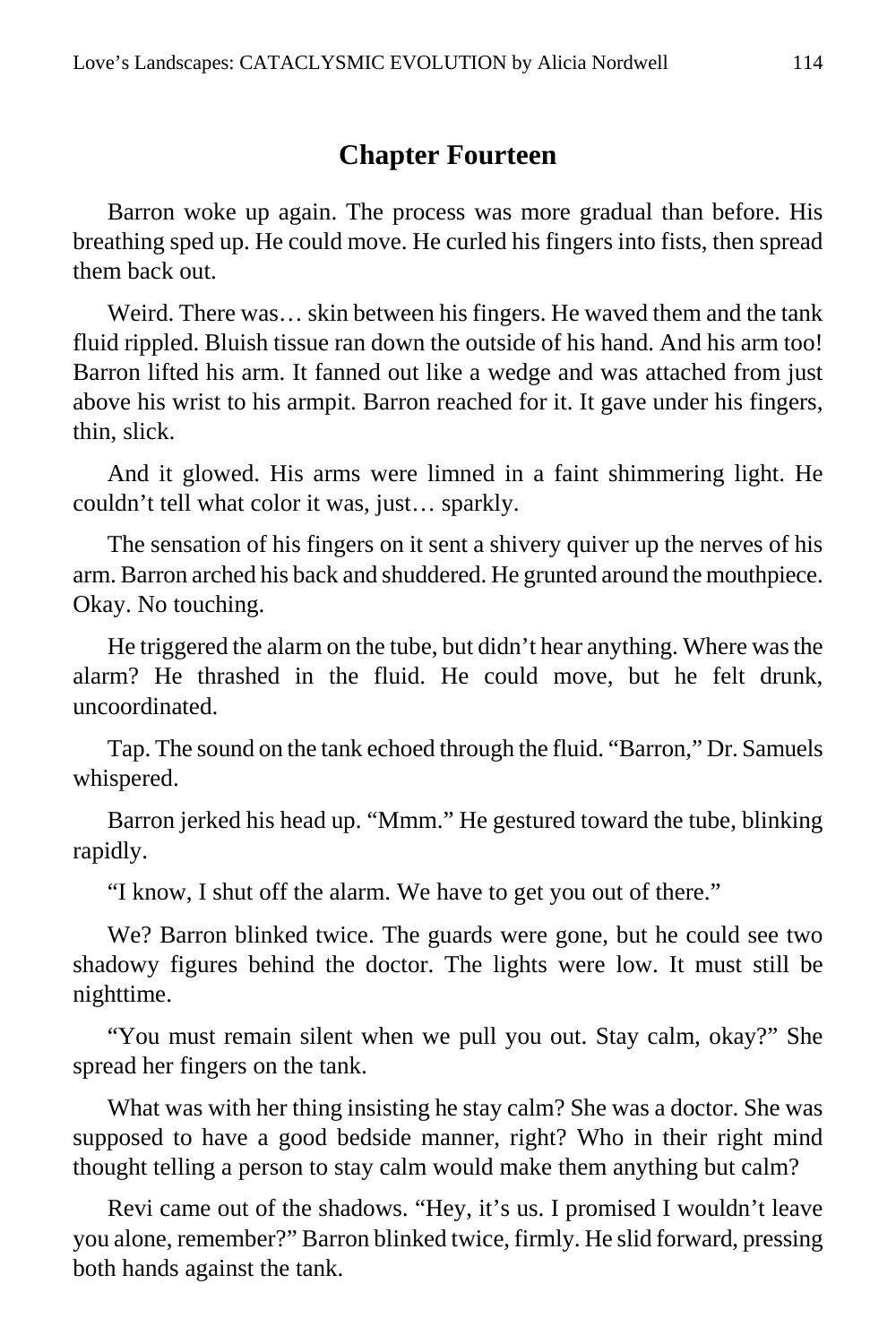The fluid level began to drop. Barron started to slip to his knees, but Revi reached in and grabbed his arm. Creed grabbed his other arm.

They lifted him up the rim of the tank. Barron squinted. The world was wavy and fuzzy, like a he had a film across his eyes. Barron blinked several times, and it went away. Dr. Samuels grabbed the mouthpiece. She pressed a button on the end, and it retracted. It slid up Barron's neck until the flat disk sealed around his lips popped off.

Barron panted. "What's going on?"

"Shhh. We'll explain, just wait."

It was so hot outside of the tank. Barron was dizzy. He couldn't climb out on his own. Creed and Revi got him out. Revi propped him up from the front, holding his hips, while Creed got him a thin robe.

"Let's get out of here." Revi looked up at Barron. "Just stay with me, okay?"

Dr. Samuels led the way. Creed and Revi held Barron around the waist and at the wrist, avoiding the weird skin that had somehow curled up into a thin tube along his arm. He stumbled between them. His skin was so sensitive, every tiny thing on the floor dug into the soles of his feet.

Barron jerked back when the door to medical slammed open. "Someone's coming!" William hissed.

"Who's coming?"

"It doesn't matter. If anyone sees us, we're screwed," Dr. Samuels said grimly. "We have to run."

They burst out of the door in a knot. Thavin waved from the edge of the partially finished…

Wait. The habitat was complete.

Creed dropped his arm. "You guys get back to your bunks," Revi told him and William. "You can't be caught up in this right now." Dr. Samuels grabbed his other arm. What the hell? Barron did his best to run, but questions ran through his mind as his uncoordinated limbs fought him.

"Stop!" Shouts behind them spurred everyone to run faster.

"To the water," Dr. Samuels panted. "It's his only hope."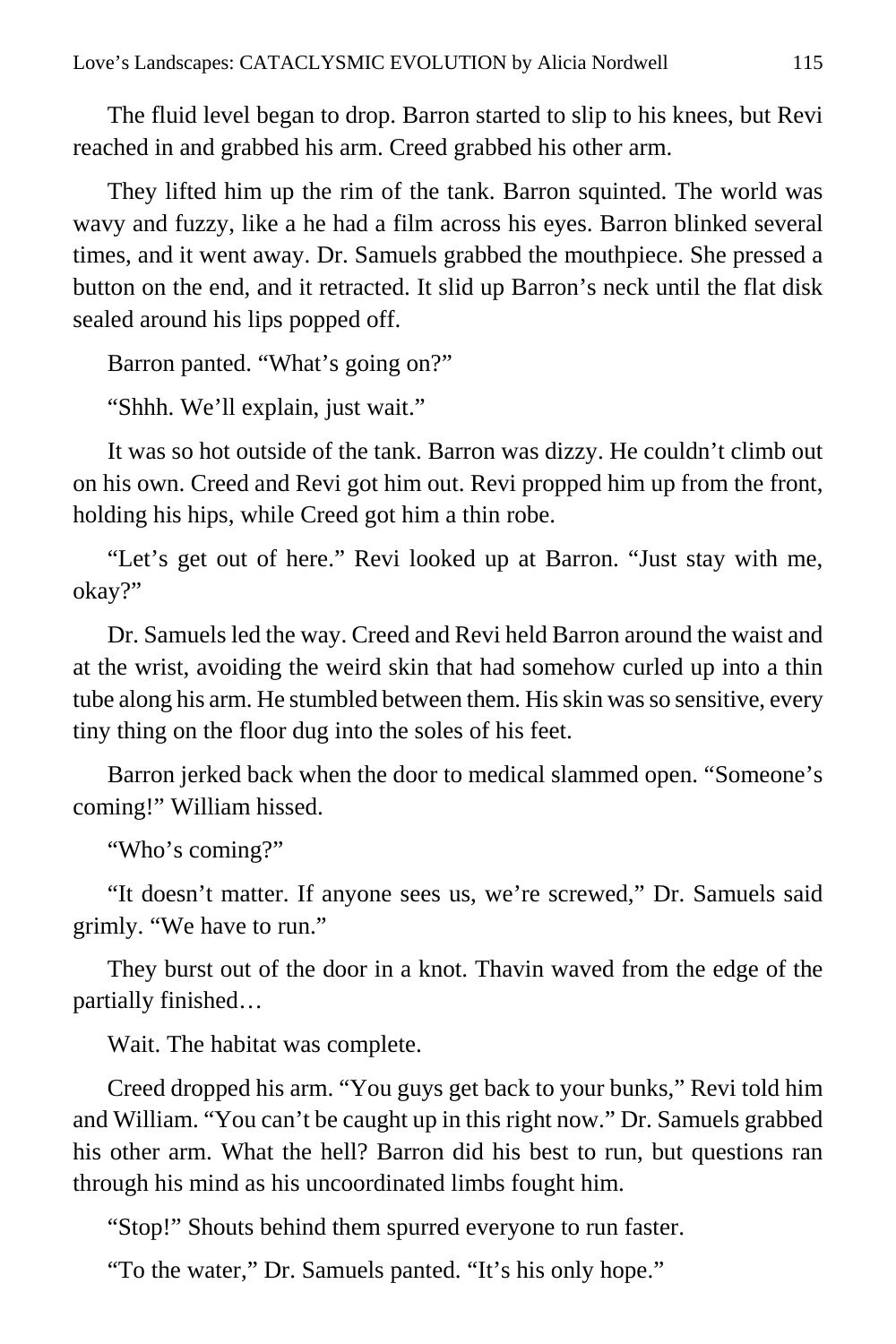Barron gasped for air, heaving, trying to get enough oxygen to keep running. Darkness began to creep in at the sides of his vision.

"He's not going to make it." Revi squeezed Barron's wrist.

"He will. We're almost there."

Boots crunched on the gravel as they were pursued down toward the edge of the ocean. Barron's feet took a beating but the cool, waterlogged sand soothed them as soon as they stumbled onto the rim of beach along the pounding waves.

"We will shoot if you try to enter the water!"

"Go. I'll hold them off."

Dr. Samuels held her arms out, sheltering them as she turned to face the pursuers behind them. "I'm the only trauma doctor the colony has. Are you really going to shoot me to get to these boys?"

Revi ripped off the robe. "In, in, go in the water."

He was so hot and the water looked so good. Barron looked at Revi, hesitating.

"Come on!" He waded into the water and a shot rang out.

"No!" Barron shouted. He jumped forward and caught Revi. A dark wound on Revi's shoulder was already bleeding through his shirt. Blood dripped into the water. Barron slapped a hand over the wound, pressing down. "Dr. Samuels! Get him out." Revi couldn't stay in the water. The thing might get him.

Shouts broke out on the beach. The shots stopped, but the damage was done.

Dr. Samuels darted a look over her shoulder. "I can't. It's too late, Barron. Go. Swim. Keep pressure on the wound." She pointed up the beach. "Don't go that way. Go toward the suns."

"Revi!" a man shouted from the beach. "Son, wait!"

Barron wasn't a great swimmer, there was no way he was going to stick around. The doctor thought they weren't safe, and Revi promised he wouldn't leave him. Barron wasn't going to leave Revi either. He waded out farther into the water until he was chest deep.

"Go, Barron," Revi begged.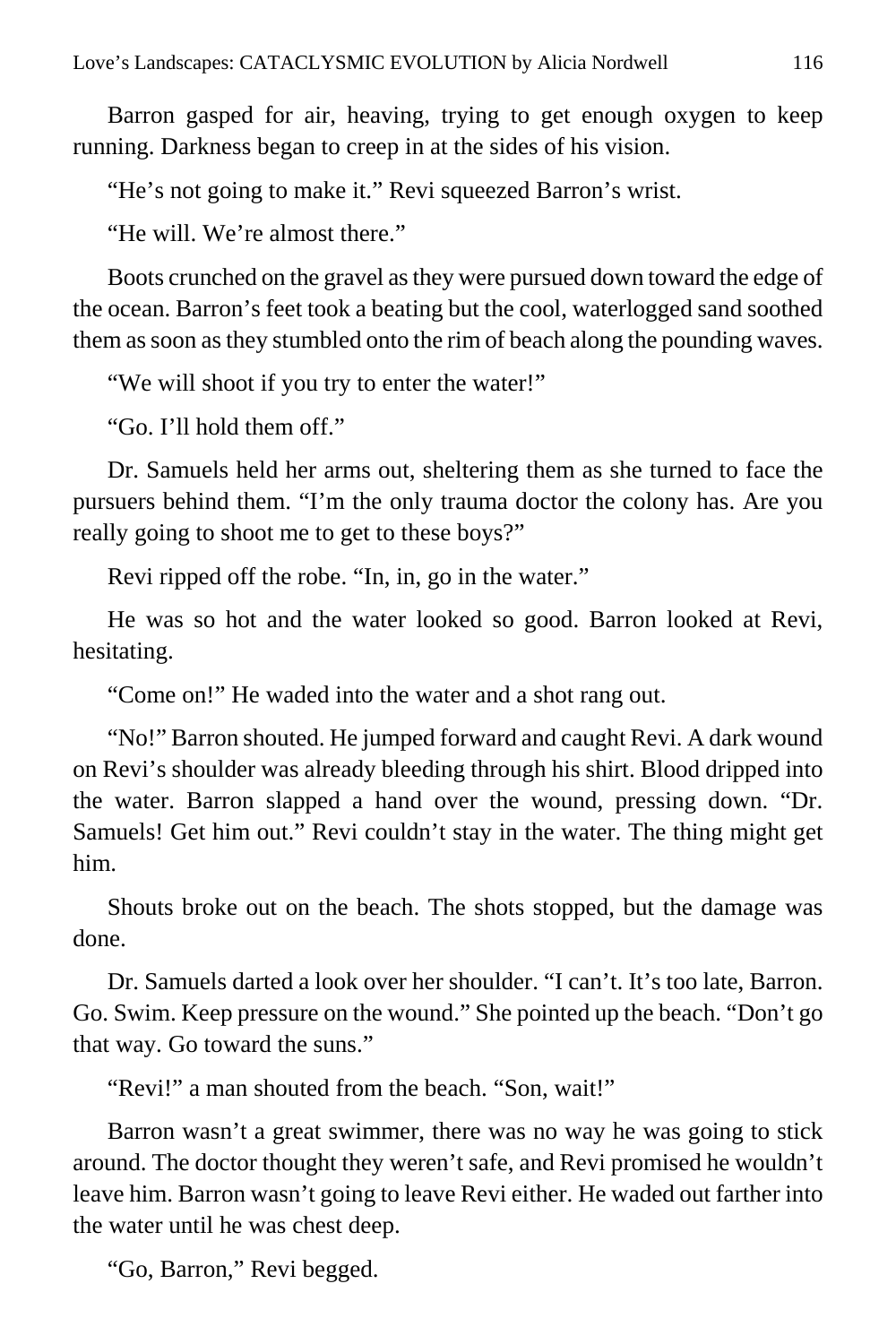He curled an arm under Revi, shuddering when the skin under his arm unfurled. His chest eased and Barron took a deep breath. He pressed his hand against Revi's wound and used his arms to keep their bodies pressed together.

Then he started swimming.

Leaving Dr. Samuels behind made Barron feel bad, but whatever was going on, she and Revi had wanted him to get away from the habitat. It took a few minutes to figure out how to get a good rhythm going, but the longer Barron was in the water the easier it was.

Revi shivered in his arms, but the water slowed the bleeding. "C-c-cold." Revi's teeth chattered.

"I'm sorry. Should we get out?"

"N-no!" Revi jerked. "Stay in the water!"

The million questions Barron needed answered would have to wait. He pushed wet tendrils of Revi's hair out of his face and started swimming again.

"Can you kick? It might help you stay warmer," Barron asked him.

Revi began moving his legs, small kicks at first, and then more. The rough fabric of his jeans rubbed against Barron's bare stomach.

The suns were beginning to rise in front of them. They'd been going down the shore long enough for the full dark to fade to a steely gray. The stars never fully went away as the distant suns rose in a mix of colors. "If the sunset is anything like this, I can't wait to see it."

"Better." Revi panted. He was taking another break, letting Barron tow him.

"Are you doing okay? We need to get you out, Revi. You're going to get hypothermia or something." His body should've shut down from the cold by then.

"I'm fine. Warming up every minute."

Barron stopped. They bobbed in the water. "What?" If Revi felt warm then he was hypothermic. "That's it, you're getting out." He didn't suggest getting out. Barron didn't want to get yelled at again.

Revi rested his head against Barron's shoulder. "I'm fine. We can take a break over there, though, if you need to stop. The plants aren't toxic. If my dad gets a shuttle, he might come looking for us, and we'd be hard to spot there."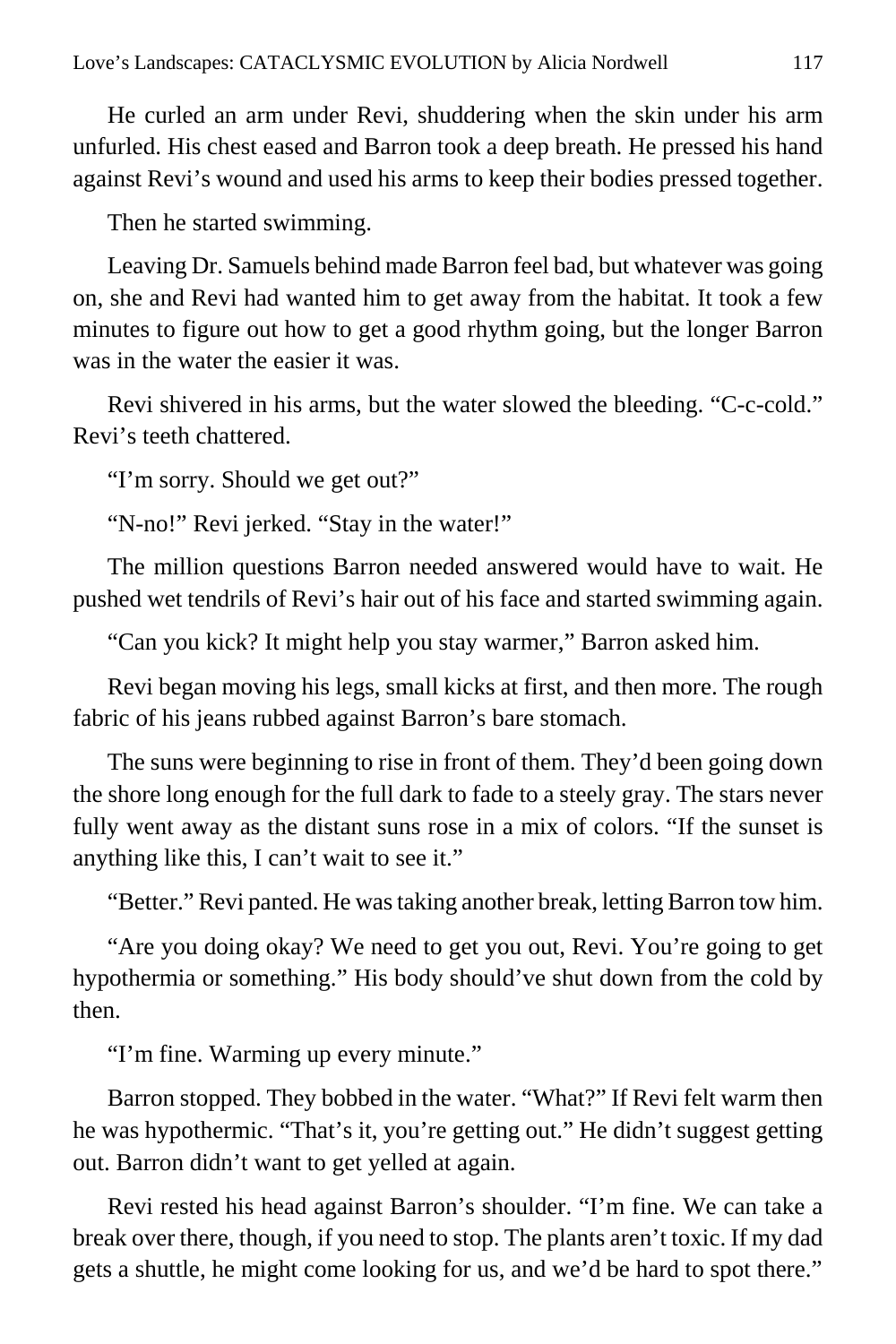A huge snarl of plants floated in the water to their right. Barron had avoided several smaller patches. It was strange, comparing the lush tangle of plants to the completely barren shore on their other side.

He struck out for the edge. The closer to the plants they got, the warmer the water was. Barron frowned. "Am I imagining it, or does the water feel hot?"

"It does." Revi sighed. "That feels good. Wonder if these plants are the reason why there's still water here? Hmm… you know what, I don't care. It's nice here."

"Damn it." If Barron hadn't avoided the plants earlier, then Revi could've gotten warm. "Can you hold on with your good arm?"

The plants were an odd scarlet hue in a variety of shades. Long stems looped and knotted together, and some hung over into the water like handles.

"Yeah." Revi grabbed a vine, and Barron let him go. He shook out his arm, the muscles sore from holding Revi so tight.

"I'm going to check your wound, okay?" Barron looked at Revi's shirt, then shook his head. He ripped the hole wider. It was the best way to see the wound without removing the shirt and exposing even more of Revi's body.

The flesh around the raw wound was pale, but rather than a hole, there was a furrow taken out of the top of Revi's shoulder. It wasn't as bad as he thought. "Thank God."

He peered closer. "Is that… are you already healing?"

"Probably." Revi rested his head on his good hand and sighed. "The symbiont is very efficient."

Barron jerked back. "Symbiont?"

"Yeah. Lucky for me, I have exactly what it needs to flourish. You and the three soldiers that died back in the habitat weren't so lucky."

Was he delirious? His lips weren't blue. Barron touched Revi's forehead, but he felt okay. Barron frowned. Before, the skin between his fingers had been blue, but now it was a flushed pink. He lifted one arm out of the water.

The weird flap of skin was pink too.

"What in the fuck happened when I was in the tank?" Barron snapped. He couldn't wait anymore. He had to know.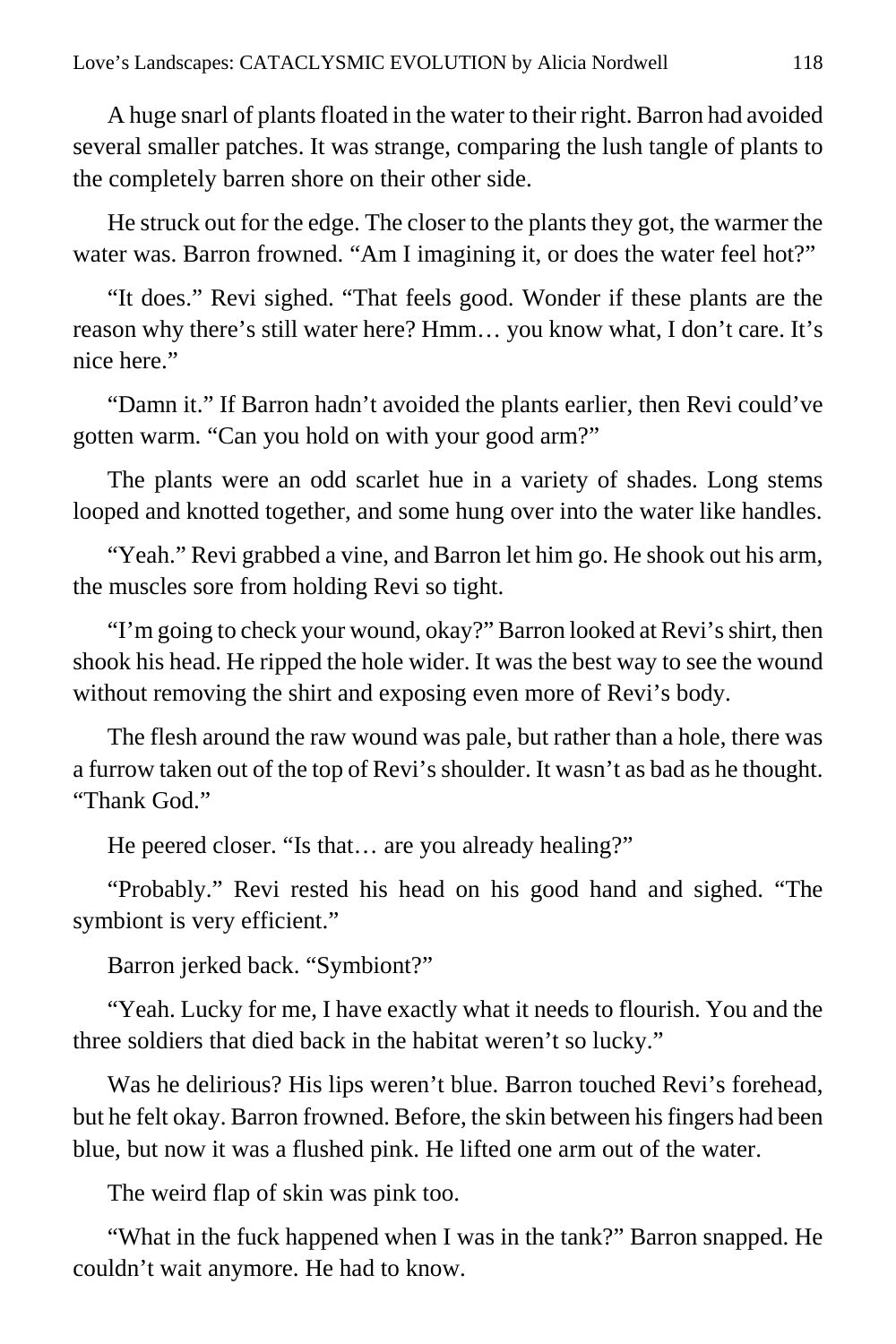Revi blinked slowly. "I don't know everything, exactly. I know what Dr. Samuels told us and what the guys and I could overhear. You're good at that science and math crap, so maybe it'll make more sense to you."

"Just tell me." Barron wasn't mad at Revi, but he was so sick of everything—all the drama had to stop.

"Basically, these plants aren't plants. They're alive kinda, but only when they're not yet plants."

Barron closed his eyes. "That makes no sense."

Revi frowned. "They have… spore parasites? Yeah, parasites is what they said. They release into the water and are basically living organisms that seek out hosts." Revi pointed at Barron and then his chest. "We're hosts."

"These plants have spores they release that seek out living organisms? That symbiont you mentioned."

"Yeah!" Revi looked pleased. "I knew you'd get it."

Little bits of information began to fall into place. "The thing they were worried about—it was the symbiont. Not some of the animals living in the ocean."

"Exactly. The military guys were freaking out about securing the colonists, the science guys were freaking about study and understanding, and Dr. Samuels was fighting to keep you guys alive. She couldn't save the three soldiers, but the symbiont didn't work as fast on you. She was able to keep changing your tank settings just enough to keep you alive."

"I almost died?" Barron shook his head. "How long was I in the tank?"

"Nearly a week."

Barron gaped at Revi. "That's insane."

He nodded. "Your body needed hydrogen rich water. Cold, hydrogen rich water. Without it, your body kept shutting down." He pointed at Barron's arms. "Then you grew those, and it got worse. Dr. Samuels couldn't keep up with the demands your body had for hydrogen, and the tank couldn't filter out the massive quantities of carbon dioxide you were putting out."

"So you guys broke me out of the tank? Why did you have…?"

"The scientists and General Keene wouldn't stop arguing. They were going to fight over what to do about you until you died." Revi stared at him. "We weren't going to let that happen," he said simply.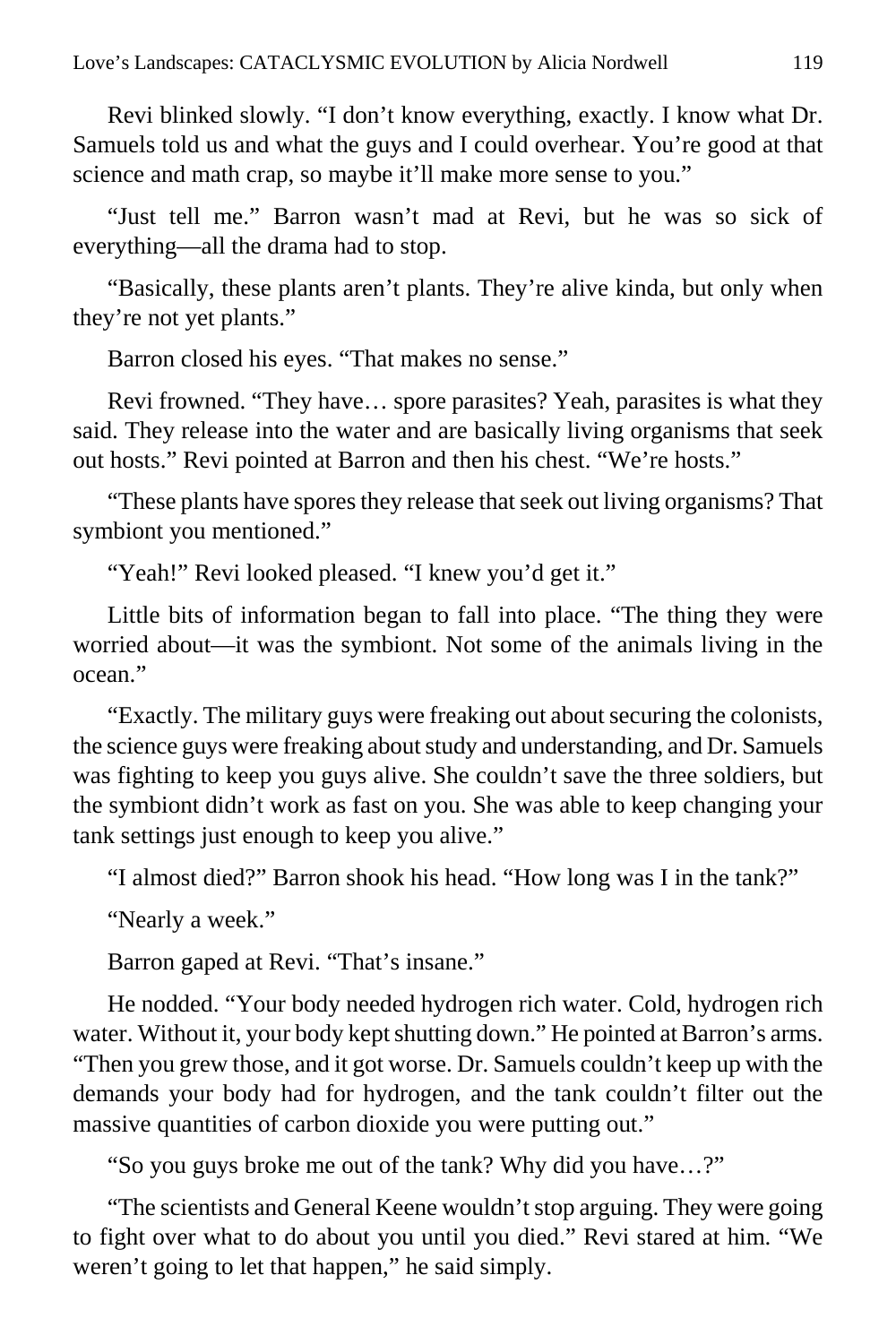Barron swam closer. "And you got in the water, knowing the risk of this parasite getting in you, like it did with the wound in my hand. Knowing it would change you like me. That you might die, like the soldiers."

"I wasn't going in a tank. I wasn't going to die. Dr. Samuels took some of your blood. She had Mejia study it, down to the cells. The parasite invades the cells and becomes a symbiont. It's changing your body, but it helps you too. Why do you think every living creature on this planet is in the water?"

"There shouldn't be anything living on Paradise. It's too far from the sun, Thavin said."

"Exactly!"

"So this plant has something to do with keeping everything alive?"

"Yep." Revi smiled. "And it fixed your eyes, too!"

"Yeah, but now I'm a freak." Barron waved the shimmering flaps under his arms in the water.

Revi let go of the tangle of the plants. "Well, I'm going to be a freak, too. It's already in me. The water was freezing at first, but now it feels good. I'm already acclimated to the water temperature. It'll start changing my body soon too—the new tissue in my hands and feet, the stuff under your arms, that clear shit that grows over your eyes underwater… Dr. Samuels said your body was adapting to both breathe and live underwater."

"Yeah, well, maybe I don't want to live underwater. We're humans! Mammals."

"Whales and dolphins lived in the water on Earth before they went extinct, and they were mammals, too," Revi pointed out.

"What are we going to eat? Are we going to sleep on the plants? What about the other animals? Is something in this water going to try to eat us?"

"I don't know for sure, but I think they're vegetarians. From what we figured out, everything in the water revolves around these plants. Dr. Samuels said she was going to try to meet us to take samples. Thavin, William, and Creed are going to sneak food and stuff to a spot we found away from the habitat. There's one or two scientists who seemed reasonable. Mostly, they want to study you… well, and me now too."

"Great. We can be lab specimens swimming around and letting them poke and prod us for food." The plants drifted close enough to shore he could stand up. Barron let go of the floating bundle.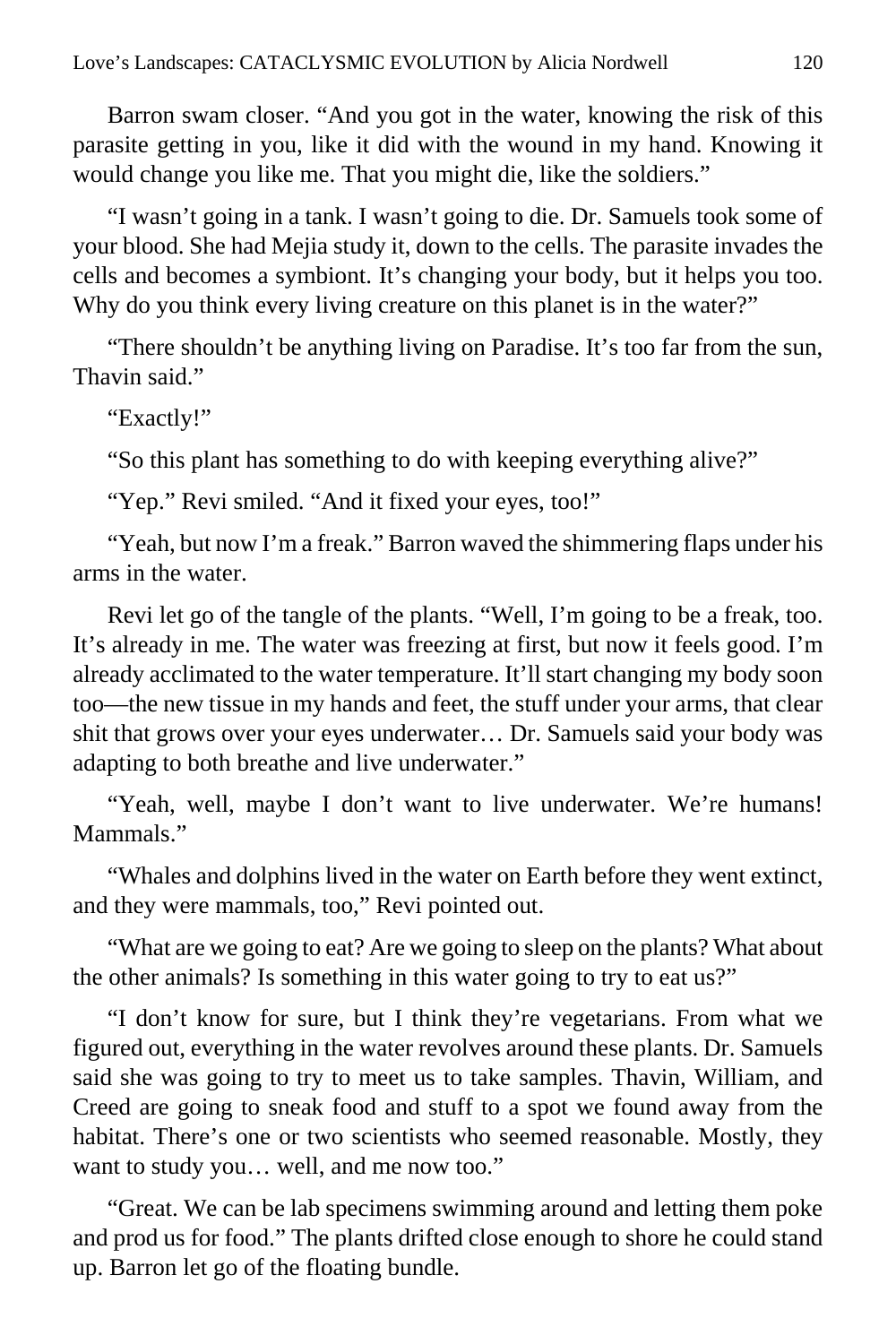"You're so negative." Revi sighed. "Do you have any idea how much planning and work went into getting you out? So you could live? Do you have any idea how I felt when I thought you were going to die?"

Barron swallowed. He relived the moment when Revi was shot, again. "Yeah," he said hoarsely.

Revi reached him and wrapped his arms around Barron's neck. He hissed when he moved his injured shoulder, but he didn't let go. "Then stop. We're alive. We're together. Plus, we get to be the first aliens humans have ever met!"

Things were never going to be the same, for either of them, but Barron couldn't change that. Freaking out about it wouldn't stop Revi from changing, or make Barron's body stop glowing like he was some freaky nightlight. "You're right." Barron leaned forward and pressed their lips together. Revi was warm, so warm in his arms.

Revi grinned. "Of course I am." Revi kissed him back. Barron slipped his tongue in Revi's mouth and got a mouthful of hair.

"Ack. Okay, so maybe your hair might be a little bit long for living in the water."

"Well, I might cut it for you. Not all the way off though."

"No, not all the way." Barron like Revi's curls.

"Besides, it might make my dad too happy."

Barron pulled Revi closer. "Can't have that," he murmured. He began kissing Revi's jaw. He'd missed so much, unable to see the look of pleasure on Revi's face as they touched.

Revi wrapped his legs around Barron's waist. "My dad's an asshole, but he was actually on the doctor's side about letting you out of the tank, you know."

Barron jerked. "He was?" He figured, from the colonel's appearance on the beach, that he'd been part of the security team trying to stop it.

"Yeah, well, I might've hinted we'd break you out, and I'd go with you if he didn't convince the general." Revi shrugged, then hissed. "Ow. He didn't like the idea."

"Well, I love it." Baron pushed the wet hair away from Revi's face. "I'm glad we're together. One way or another, we'll figure everything out. But can we please stop talking about your dad while I'm working my way up to finally getting to see you with your clothes off?"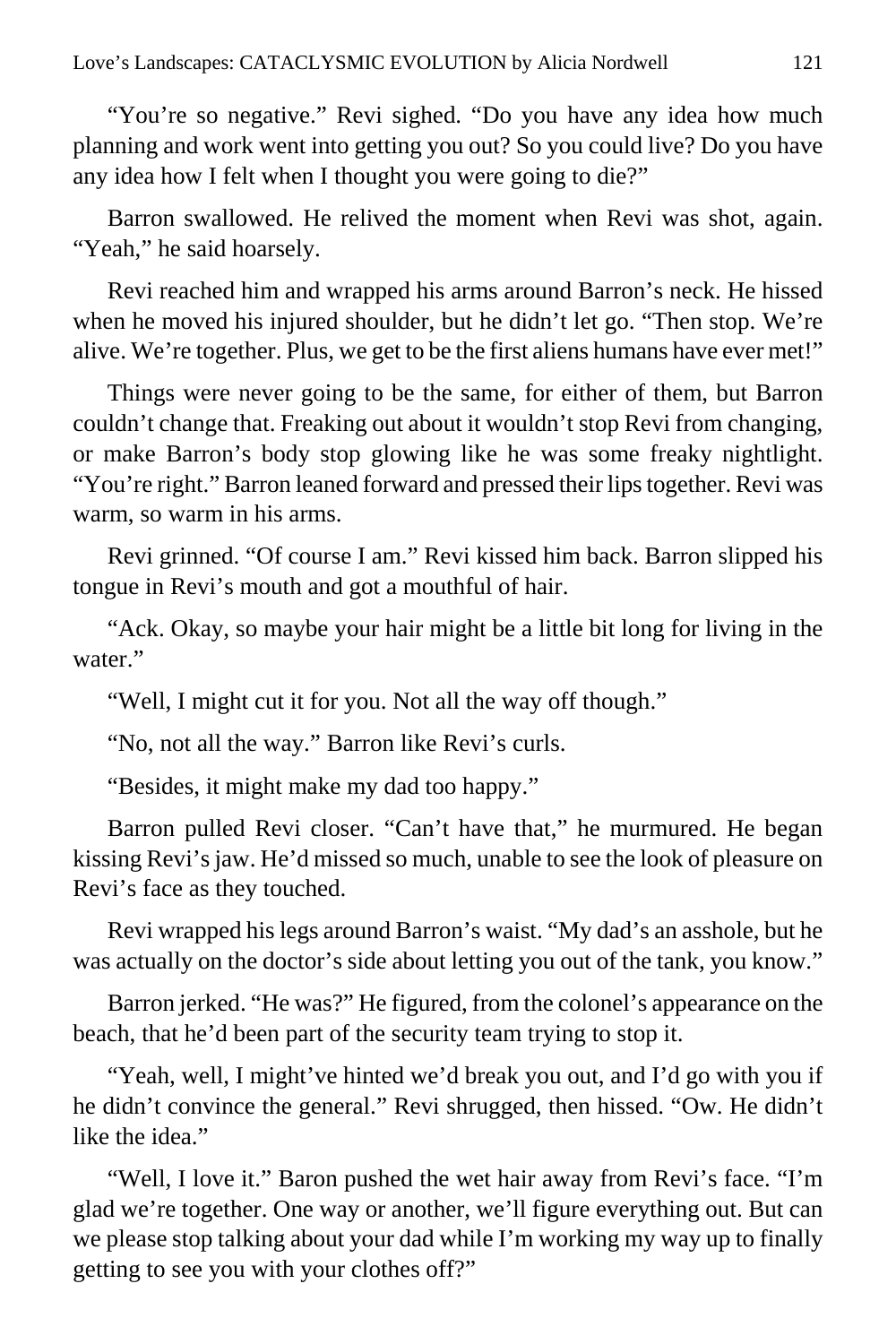Revi smirked. "You're definitely feeling better."

"The sunrise looks like gold spreading across the sky. We're alone, on a planet called Paradise, and pretty much guaranteed to be alone out here. What else are we going to do to keep ourselves occupied?"

A grin spread across Revi's face. "What, indeed?"

# **The End**